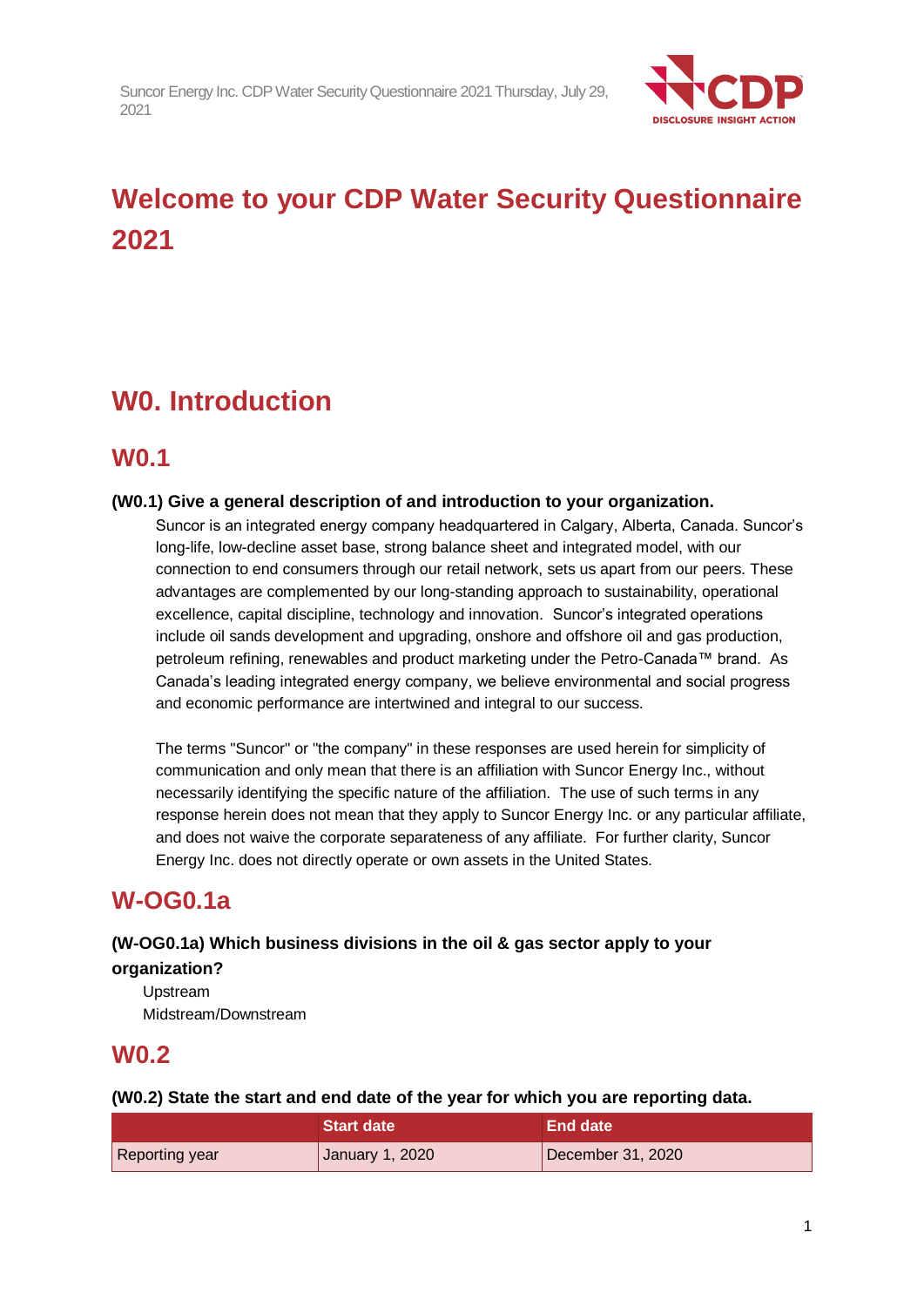

# **W0.3**

**(W0.3) Select the countries/areas for which you will be supplying data.**

Canada United States of America

### **W0.4**

**(W0.4) Select the currency used for all financial information disclosed throughout your response.**

CAD

# **W0.5**

**(W0.5) Select the option that best describes the reporting boundary for companies, entities, or groups for which water impacts on your business are being reported.**

Companies, entities or groups over which operational control is exercised

# **W0.6**

**(W0.6) Within this boundary, are there any geographies, facilities, water aspects, or other exclusions from your disclosure?**

No

# **W1. Current state**

# **W1.1**

**(W1.1) Rate the importance (current and future) of water quality and water quantity to the success of your business.**

|                                                                                 | <b>Direct use</b><br>importance<br>rating | Indirect use<br>importance<br>rating | <b>Please explain</b>                                                                                                                                                                                                                                                                                                        |
|---------------------------------------------------------------------------------|-------------------------------------------|--------------------------------------|------------------------------------------------------------------------------------------------------------------------------------------------------------------------------------------------------------------------------------------------------------------------------------------------------------------------------|
| <b>Sufficient</b><br>amounts of good<br>quality freshwater<br>available for use | Vital                                     | Important                            | Water is an integral component of Suncor's<br>operations to extract, upgrade and refine our oil &<br>gas products. Our operations use fresh water,<br>saline water, recycled wastewater and industrial<br>storm water run-off for water make-up. The<br>primary use of fresh water in Suncor operations is<br>for utilities. |
|                                                                                 |                                           |                                      | Suncor has developed models and tools used to<br>anticipate future trends in areas such as fresh<br>water withdrawal, water recycled/reused, and                                                                                                                                                                             |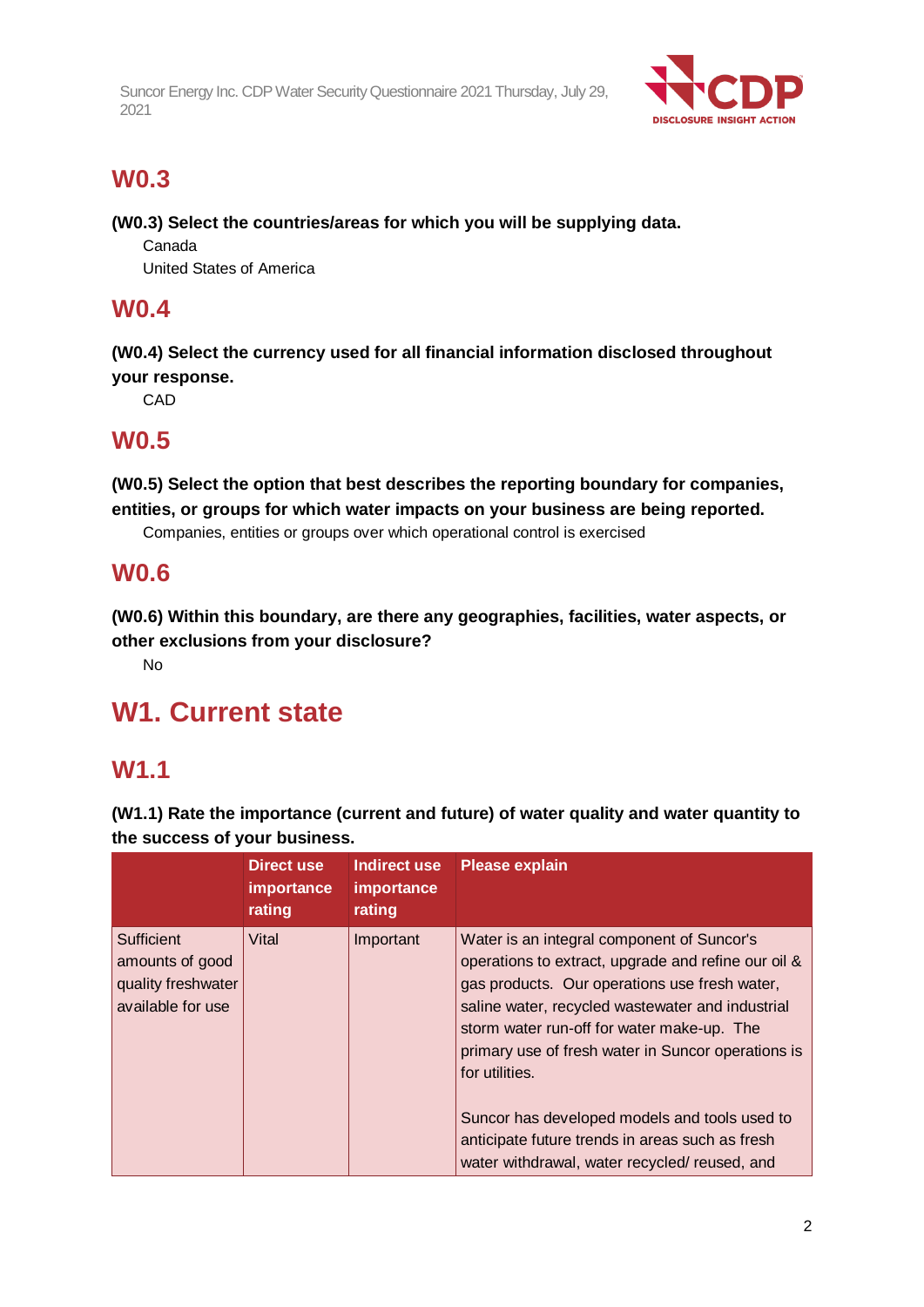

|                                                                                                 |       |           | wastewater production. To continue improving our<br>environmental performance, Suncor uses a<br>Sustainability Planning Forecast that estimates<br>performance metrics over a 10 year outlook on a<br>corporate and facility level.                                                                                                                                                                                                                                                                                                                                                                                                                                                                                                                                                                                                                                                                                                                                                                                                                                                                                                                                                                                                                                                                         |
|-------------------------------------------------------------------------------------------------|-------|-----------|-------------------------------------------------------------------------------------------------------------------------------------------------------------------------------------------------------------------------------------------------------------------------------------------------------------------------------------------------------------------------------------------------------------------------------------------------------------------------------------------------------------------------------------------------------------------------------------------------------------------------------------------------------------------------------------------------------------------------------------------------------------------------------------------------------------------------------------------------------------------------------------------------------------------------------------------------------------------------------------------------------------------------------------------------------------------------------------------------------------------------------------------------------------------------------------------------------------------------------------------------------------------------------------------------------------|
| Sufficient<br>amounts of<br>recycled,<br>brackish and/or<br>produced water<br>available for use | Vital | Important | Approximately 92% of the water used by our<br>mining and extraction operations (Base Plant and<br>Fort Hills) in 2020 was recycled water.<br>Produced water in thermal in situ oil sands<br>facilities primarily consists of condensed steam<br>injected for oil recovery. The hot oil/water<br>emulsion is treated to separate the oil for sales<br>and to reuse the water for steam. Reuse rates at<br>Suncor in situ facilities are approximately 97%.<br>Our Edmonton refinery's primary water supply is<br>reused municipal waste water from the local<br>treatment facility.<br>In 2020, approximately 42% of the total water<br>used was from recycled wastewater supplied from<br>the Gold Bar Wastewater Treatment Plant, in<br>Edmonton.<br>We anticipate that continued monitoring of the<br>watersheds will help us adapt and continue to take<br>appropriate actions to reduce our water footprint.<br>Suncor has developed models and tools used to<br>anticipate future trends in areas such as fresh<br>water withdrawal, water recycled/reused, and<br>wastewater production. To continue improving our<br>environmental performance, Suncor uses a<br>Sustainability Planning Forecast that estimates<br>performance metrics over a 10 year outlook on a<br>corporate and facility level. |

# **W1.2**

### **(W1.2) Across all your operations, what proportion of the following water aspects are regularly measured and monitored?**

| $%$ of                      | Please explain |
|-----------------------------|----------------|
| sites/facilities/operations |                |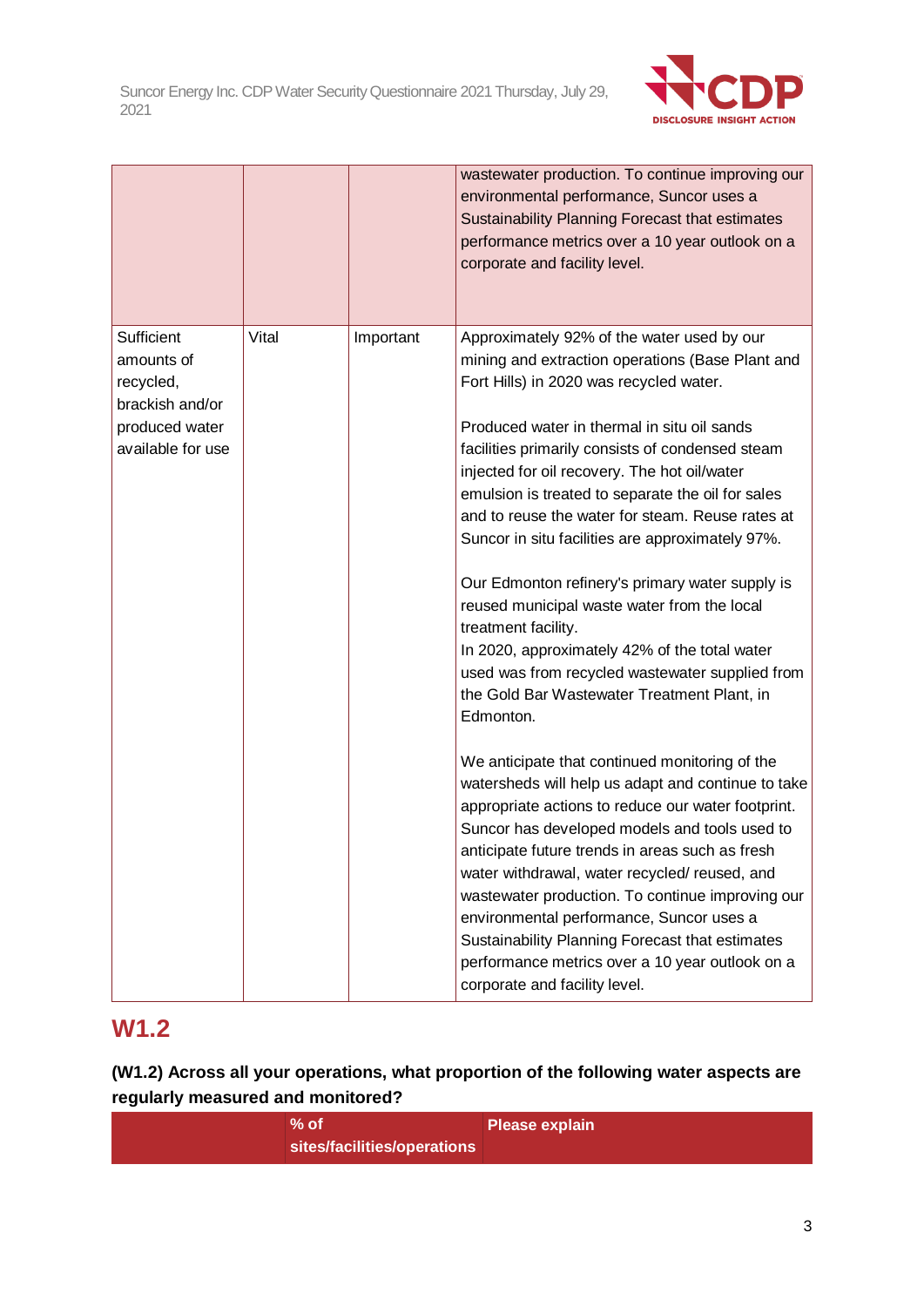

| Water withdrawals -                                                                                 | 100% | Total water withdrawal volumes are measured                                                                                                                                                                                                                                                                                                                                                                                                                                                                                                                                                                                                                  |
|-----------------------------------------------------------------------------------------------------|------|--------------------------------------------------------------------------------------------------------------------------------------------------------------------------------------------------------------------------------------------------------------------------------------------------------------------------------------------------------------------------------------------------------------------------------------------------------------------------------------------------------------------------------------------------------------------------------------------------------------------------------------------------------------|
| total volumes                                                                                       |      | and monitored at our operating facilities as a<br>regulatory requirement. We also publicly<br>disclose water performance including annual<br>withdrawal volumes in our Report on<br>Sustainability. This helps us to track and<br>report our withdrawal volumes for better<br>performance and also to increase<br>transparency with our stakeholders. Suncor<br>complies with provincial and federal regulatory<br>standards for water monitoring which typically<br>requires monthly and/or annual reporting to<br>regulatory agencies. The standards mandate<br>specific technical methods and monitoring<br>boundaries consistent with best practices.    |
| Water withdrawals -                                                                                 | 100% | Total water withdrawal volumes by source are                                                                                                                                                                                                                                                                                                                                                                                                                                                                                                                                                                                                                 |
| volumes by source                                                                                   |      | metered at all of our operating facilities. As a<br>regulatory requirement, we report the volumes<br>we withdraw from each source. We also<br>publicly disclose water performance including<br>annual withdrawal volumes in our Report on<br>Sustainability. This aids with performance<br>tracking and increases transparency with our<br>stakeholders. Suncor complies with provincial<br>and federal regulatory standards for water<br>monitoring which typically requires monthly<br>and/or annual reporting to regulatory<br>agencies. The standards mandate specific<br>technical methods and monitoring boundaries<br>consistent with best practices. |
| Produced water                                                                                      | 100% | Produced water in thermal in situ oil sands                                                                                                                                                                                                                                                                                                                                                                                                                                                                                                                                                                                                                  |
| associated with your oil<br>& gas sector activities -<br>total volumes [only oil<br>and gas sector] |      | facilities primarily consists of condensed<br>steam injected for oil recovery. The hot<br>oil/water emulsion is treated to separate the oil<br>for sales and to reuse the water for steam.<br>Reuse rates at Suncor in situ facilities are<br>approximately 98%.<br>Total produced water volumes are measured<br>and monitored at Suncor In-Situ facilities. As a<br>regulatory requirement, we report the volumes<br>we withdraw to regulatory agencies.                                                                                                                                                                                                    |
|                                                                                                     |      | Suncor complies with provincial and federal<br>regulatory standards for water monitoring                                                                                                                                                                                                                                                                                                                                                                                                                                                                                                                                                                     |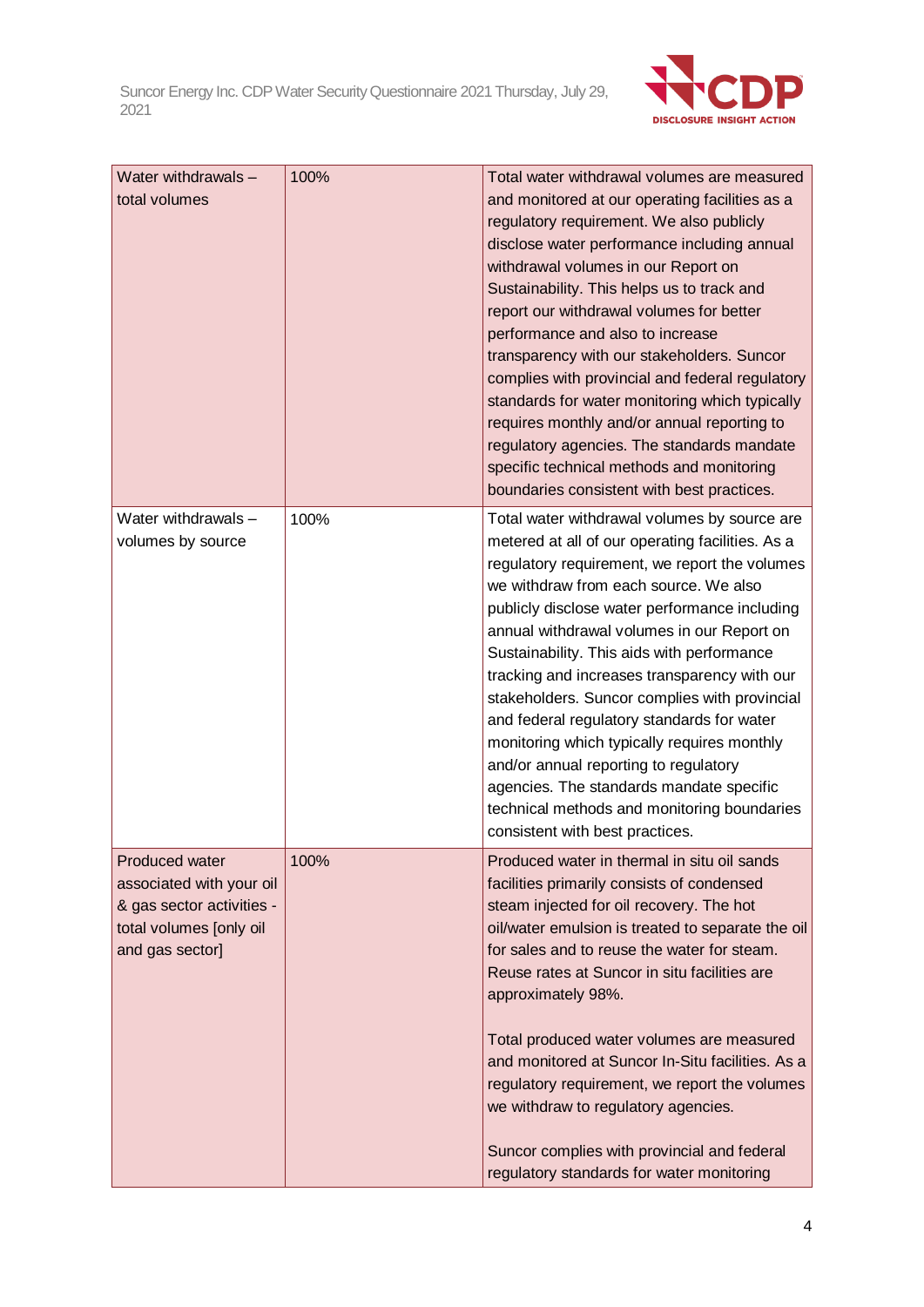

|                                                                 |       | which typically requires monthly and/or annual<br>reporting to regulatory agencies. The<br>standards mandate specific technical methods<br>and monitoring boundaries consistent with<br>best practices.                                                                                                                                                                                                                                                                                                                                                                                             |
|-----------------------------------------------------------------|-------|-----------------------------------------------------------------------------------------------------------------------------------------------------------------------------------------------------------------------------------------------------------------------------------------------------------------------------------------------------------------------------------------------------------------------------------------------------------------------------------------------------------------------------------------------------------------------------------------------------|
| Water withdrawals<br>quality                                    | 51-75 | Suncor measures and monitors our surface<br>water withdrawal quality. The monitored<br>quality is aligned with water discharge quality<br>effluent parameters.                                                                                                                                                                                                                                                                                                                                                                                                                                      |
| Water discharges -<br>total volumes                             | 100%  | The total water discharge volumes are<br>measured and monitored. We are required to<br>report to the regulators the volume of water<br>we discharge (return) back to the<br>environment. Suncor also reports this volume<br>annually to our stakeholders in our Report on<br>Sustainability.<br>Suncor complies with provincial and federal<br>regulatory standards for water monitoring<br>which typically requires monthly and/or annual<br>reporting to regulatory agencies. The<br>standards mandate specific technical methods<br>and monitoring boundaries consistent with<br>best practices. |
| Water discharges -<br>volumes by destination                    | 100%  | The total water discharge volumes by<br>destination are measured and monitored. We<br>are required to report to the regulators the<br>volume of water we discharge (return) back to<br>the environment and where we discharge the<br>water.<br>Suncor complies with provincial and federal<br>regulatory standards for water monitoring<br>which typically requires monthly and/or annual<br>reporting to regulatory agencies. The<br>standards mandate specific technical methods<br>and monitoring boundaries consistent with<br>best practices.                                                  |
| Water discharges -<br>volumes by treatment<br>method            | 100%  | The water discharge volumes by treatment<br>method are both measured and monitored.<br>We are required to report this information to<br>regulator bodies.                                                                                                                                                                                                                                                                                                                                                                                                                                           |
| Water discharge quality<br>- by standard effluent<br>parameters | 100%  | Suncor measures and monitors our water<br>discharge quality effluent parameters. We are<br>regulated in our operating approvals on the<br>quality of water we discharge back to the                                                                                                                                                                                                                                                                                                                                                                                                                 |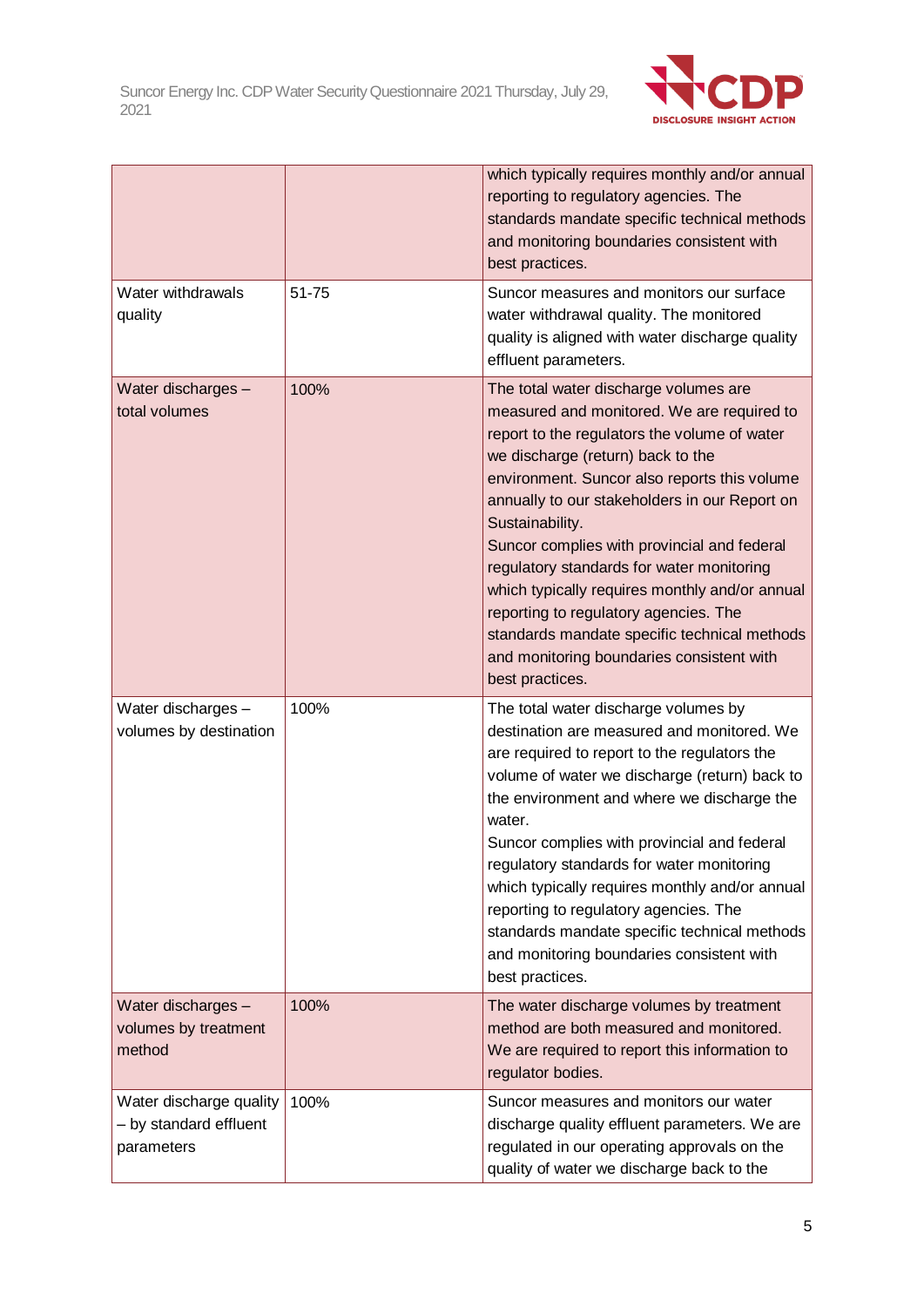

|                                                                                           |          | environment. This requires that we analyze for<br>specific parameters and report these results to<br>the regulators on a monthly and/or annual<br>basis.                                                                                                                                                                                                                                                                                                                      |
|-------------------------------------------------------------------------------------------|----------|-------------------------------------------------------------------------------------------------------------------------------------------------------------------------------------------------------------------------------------------------------------------------------------------------------------------------------------------------------------------------------------------------------------------------------------------------------------------------------|
| Water discharge quality<br>- temperature                                                  | $1 - 25$ | Suncor measures and monitors our water<br>discharge quality effluent parameters required<br>by regulators and those parameters do not<br>include the water temperature.                                                                                                                                                                                                                                                                                                       |
| Water consumption -<br>total volume                                                       | 100%     | Suncor measures and monitors our water<br>consumption volumes for all of our facilities.<br>We report these volumes annually to our<br>stakeholders in our Report on Sustainability.                                                                                                                                                                                                                                                                                          |
| Water recycled/reused                                                                     | 100%     | Suncor measures and monitors our water<br>consumption volumes for all of our facilities.<br>Suncor complies with provincial and federal<br>regulatory standards for water monitoring<br>which typically requires monthly and/or annual<br>reporting to regulatory agencies. The<br>standards mandate specific technical methods<br>and monitoring boundaries consistent with<br>best practices.                                                                               |
| The provision of fully-<br>functioning, safely<br>managed WASH<br>services to all workers | 100%     | Suncor's operations are in developed<br>countries which all have requirements for<br>worker health and safety as well as water and<br>sanitation provision. Monitoring is required at<br>both the global/national level and at the facility<br>level as per national policies and standards for<br>WASH. The standards cover: water quality,<br>water quantity, water facilities and access to<br>water, wastewater treatment and disposal and<br>other environmental issues. |

# **W1.2b**

**(W1.2b) What are the total volumes of water withdrawn, discharged, and consumed across all your operations, and how do these volumes compare to the previous reporting year?**

|                      | <b>Volume</b><br>(megaliters/year) | <b>Comparison</b><br>with previous<br>reporting year | <b>Please explain</b>                                                                                                                                                                                |
|----------------------|------------------------------------|------------------------------------------------------|------------------------------------------------------------------------------------------------------------------------------------------------------------------------------------------------------|
| Total<br>withdrawals | 133,964                            | Lower                                                | In 2020, we saw improved water efficiency<br>(decrease in consumption and increased recycle<br>rates) at Base Plant; decreased production and<br>water use at Fort Hills and in situ sites; no water |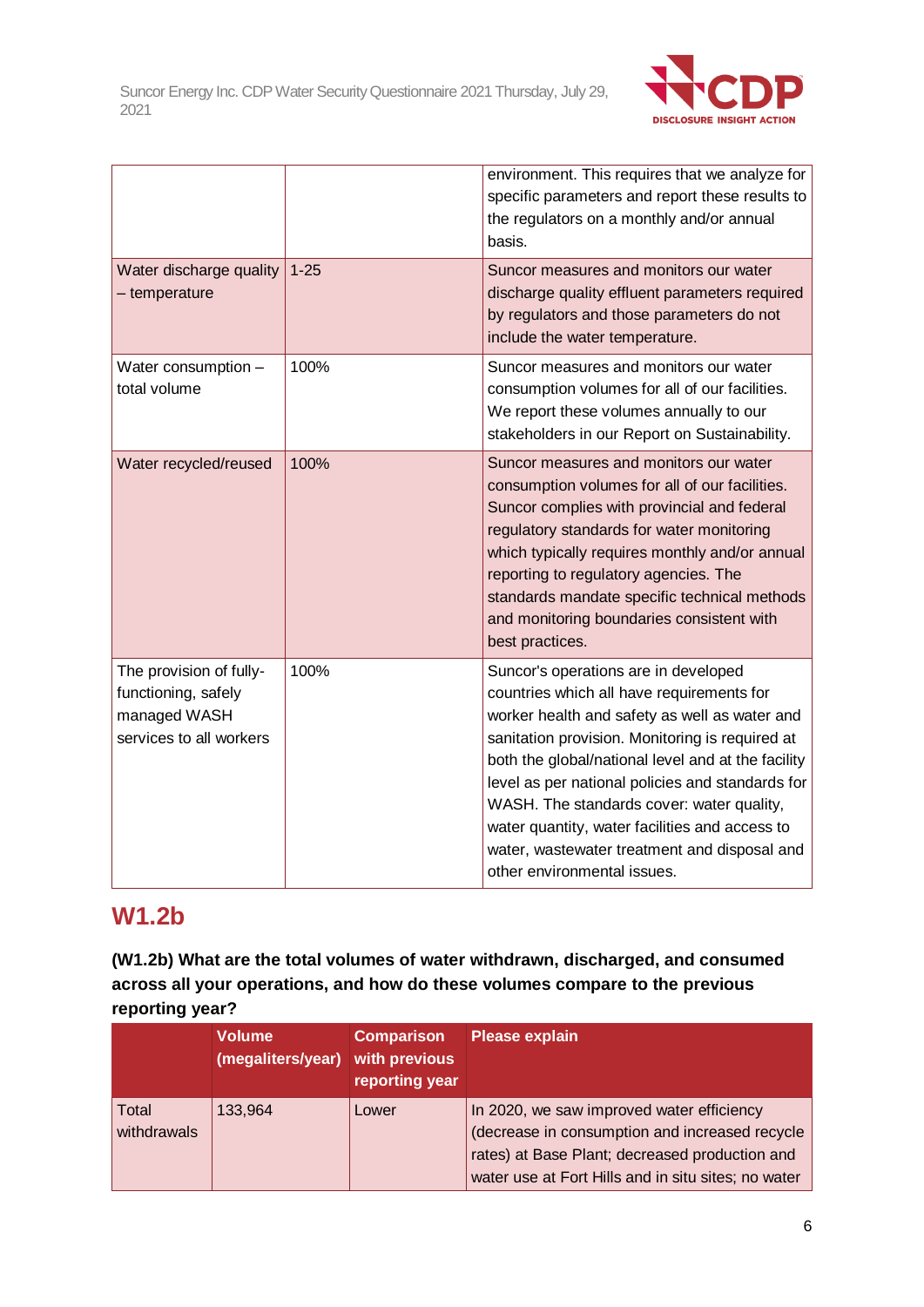

| high precipitation rates at our upstream facilites;<br>low precipitation rates and decreased efficiency<br>for Refining and Logistics operations. We<br>continue to explore and implement local<br>initiatives that will result in more efficient water<br>use.<br>Our intake of fresh and non-fresh water for 2020<br>was 134 million cubic metres, 7% lower than<br>2019 performance. The water intake is used for<br>refining products, with the balance mainly being<br>consumed in oil and gas production.<br>Thresholds: About the same (0%-5%), Low/High<br>(6%-10%), Much low/Much high (>11%). Data<br>reported is sourced from direct measurements.<br>Total water withdrawal is the removal or<br>purchase of water from any source, permanently<br>or temporarily. Fresh and non-fresh water<br>included. Data reported is sourced from direct<br>measurements.<br>Suncor has developed models and tools used to<br>anticipate future trends in areas such as fresh<br>water withdrawal, water recycled/ reused, and<br>wastewater production. To advance Suncor's<br>goal to continue improving environmental<br>performance, Suncor uses a Sustainability<br>Planning Forecast that estimates performance<br>metrics over a 10 year outlook on a corporate<br>and facility level.<br>The reported figures satisfy the equation:<br>$W = D + C$<br>Where,<br>$W =$ total withdrawals<br>D= total discharges<br>C= total consumption<br>Total withdrawal does not include | use at Terra Nova due to suspended operations; |
|---------------------------------------------------------------------------------------------------------------------------------------------------------------------------------------------------------------------------------------------------------------------------------------------------------------------------------------------------------------------------------------------------------------------------------------------------------------------------------------------------------------------------------------------------------------------------------------------------------------------------------------------------------------------------------------------------------------------------------------------------------------------------------------------------------------------------------------------------------------------------------------------------------------------------------------------------------------------------------------------------------------------------------------------------------------------------------------------------------------------------------------------------------------------------------------------------------------------------------------------------------------------------------------------------------------------------------------------------------------------------------------------------------------------------------------------------------------------------------------|------------------------------------------------|
|                                                                                                                                                                                                                                                                                                                                                                                                                                                                                                                                                                                                                                                                                                                                                                                                                                                                                                                                                                                                                                                                                                                                                                                                                                                                                                                                                                                                                                                                                       |                                                |
|                                                                                                                                                                                                                                                                                                                                                                                                                                                                                                                                                                                                                                                                                                                                                                                                                                                                                                                                                                                                                                                                                                                                                                                                                                                                                                                                                                                                                                                                                       |                                                |
|                                                                                                                                                                                                                                                                                                                                                                                                                                                                                                                                                                                                                                                                                                                                                                                                                                                                                                                                                                                                                                                                                                                                                                                                                                                                                                                                                                                                                                                                                       |                                                |
|                                                                                                                                                                                                                                                                                                                                                                                                                                                                                                                                                                                                                                                                                                                                                                                                                                                                                                                                                                                                                                                                                                                                                                                                                                                                                                                                                                                                                                                                                       |                                                |
|                                                                                                                                                                                                                                                                                                                                                                                                                                                                                                                                                                                                                                                                                                                                                                                                                                                                                                                                                                                                                                                                                                                                                                                                                                                                                                                                                                                                                                                                                       |                                                |
|                                                                                                                                                                                                                                                                                                                                                                                                                                                                                                                                                                                                                                                                                                                                                                                                                                                                                                                                                                                                                                                                                                                                                                                                                                                                                                                                                                                                                                                                                       |                                                |
|                                                                                                                                                                                                                                                                                                                                                                                                                                                                                                                                                                                                                                                                                                                                                                                                                                                                                                                                                                                                                                                                                                                                                                                                                                                                                                                                                                                                                                                                                       |                                                |
|                                                                                                                                                                                                                                                                                                                                                                                                                                                                                                                                                                                                                                                                                                                                                                                                                                                                                                                                                                                                                                                                                                                                                                                                                                                                                                                                                                                                                                                                                       |                                                |
|                                                                                                                                                                                                                                                                                                                                                                                                                                                                                                                                                                                                                                                                                                                                                                                                                                                                                                                                                                                                                                                                                                                                                                                                                                                                                                                                                                                                                                                                                       |                                                |
|                                                                                                                                                                                                                                                                                                                                                                                                                                                                                                                                                                                                                                                                                                                                                                                                                                                                                                                                                                                                                                                                                                                                                                                                                                                                                                                                                                                                                                                                                       |                                                |
|                                                                                                                                                                                                                                                                                                                                                                                                                                                                                                                                                                                                                                                                                                                                                                                                                                                                                                                                                                                                                                                                                                                                                                                                                                                                                                                                                                                                                                                                                       |                                                |
|                                                                                                                                                                                                                                                                                                                                                                                                                                                                                                                                                                                                                                                                                                                                                                                                                                                                                                                                                                                                                                                                                                                                                                                                                                                                                                                                                                                                                                                                                       |                                                |
|                                                                                                                                                                                                                                                                                                                                                                                                                                                                                                                                                                                                                                                                                                                                                                                                                                                                                                                                                                                                                                                                                                                                                                                                                                                                                                                                                                                                                                                                                       |                                                |
|                                                                                                                                                                                                                                                                                                                                                                                                                                                                                                                                                                                                                                                                                                                                                                                                                                                                                                                                                                                                                                                                                                                                                                                                                                                                                                                                                                                                                                                                                       |                                                |
|                                                                                                                                                                                                                                                                                                                                                                                                                                                                                                                                                                                                                                                                                                                                                                                                                                                                                                                                                                                                                                                                                                                                                                                                                                                                                                                                                                                                                                                                                       |                                                |
|                                                                                                                                                                                                                                                                                                                                                                                                                                                                                                                                                                                                                                                                                                                                                                                                                                                                                                                                                                                                                                                                                                                                                                                                                                                                                                                                                                                                                                                                                       |                                                |
|                                                                                                                                                                                                                                                                                                                                                                                                                                                                                                                                                                                                                                                                                                                                                                                                                                                                                                                                                                                                                                                                                                                                                                                                                                                                                                                                                                                                                                                                                       |                                                |
|                                                                                                                                                                                                                                                                                                                                                                                                                                                                                                                                                                                                                                                                                                                                                                                                                                                                                                                                                                                                                                                                                                                                                                                                                                                                                                                                                                                                                                                                                       |                                                |
|                                                                                                                                                                                                                                                                                                                                                                                                                                                                                                                                                                                                                                                                                                                                                                                                                                                                                                                                                                                                                                                                                                                                                                                                                                                                                                                                                                                                                                                                                       |                                                |
|                                                                                                                                                                                                                                                                                                                                                                                                                                                                                                                                                                                                                                                                                                                                                                                                                                                                                                                                                                                                                                                                                                                                                                                                                                                                                                                                                                                                                                                                                       |                                                |
|                                                                                                                                                                                                                                                                                                                                                                                                                                                                                                                                                                                                                                                                                                                                                                                                                                                                                                                                                                                                                                                                                                                                                                                                                                                                                                                                                                                                                                                                                       |                                                |
|                                                                                                                                                                                                                                                                                                                                                                                                                                                                                                                                                                                                                                                                                                                                                                                                                                                                                                                                                                                                                                                                                                                                                                                                                                                                                                                                                                                                                                                                                       |                                                |
|                                                                                                                                                                                                                                                                                                                                                                                                                                                                                                                                                                                                                                                                                                                                                                                                                                                                                                                                                                                                                                                                                                                                                                                                                                                                                                                                                                                                                                                                                       |                                                |
|                                                                                                                                                                                                                                                                                                                                                                                                                                                                                                                                                                                                                                                                                                                                                                                                                                                                                                                                                                                                                                                                                                                                                                                                                                                                                                                                                                                                                                                                                       |                                                |
|                                                                                                                                                                                                                                                                                                                                                                                                                                                                                                                                                                                                                                                                                                                                                                                                                                                                                                                                                                                                                                                                                                                                                                                                                                                                                                                                                                                                                                                                                       |                                                |
|                                                                                                                                                                                                                                                                                                                                                                                                                                                                                                                                                                                                                                                                                                                                                                                                                                                                                                                                                                                                                                                                                                                                                                                                                                                                                                                                                                                                                                                                                       |                                                |
|                                                                                                                                                                                                                                                                                                                                                                                                                                                                                                                                                                                                                                                                                                                                                                                                                                                                                                                                                                                                                                                                                                                                                                                                                                                                                                                                                                                                                                                                                       |                                                |
|                                                                                                                                                                                                                                                                                                                                                                                                                                                                                                                                                                                                                                                                                                                                                                                                                                                                                                                                                                                                                                                                                                                                                                                                                                                                                                                                                                                                                                                                                       |                                                |
|                                                                                                                                                                                                                                                                                                                                                                                                                                                                                                                                                                                                                                                                                                                                                                                                                                                                                                                                                                                                                                                                                                                                                                                                                                                                                                                                                                                                                                                                                       |                                                |
|                                                                                                                                                                                                                                                                                                                                                                                                                                                                                                                                                                                                                                                                                                                                                                                                                                                                                                                                                                                                                                                                                                                                                                                                                                                                                                                                                                                                                                                                                       |                                                |
|                                                                                                                                                                                                                                                                                                                                                                                                                                                                                                                                                                                                                                                                                                                                                                                                                                                                                                                                                                                                                                                                                                                                                                                                                                                                                                                                                                                                                                                                                       |                                                |
|                                                                                                                                                                                                                                                                                                                                                                                                                                                                                                                                                                                                                                                                                                                                                                                                                                                                                                                                                                                                                                                                                                                                                                                                                                                                                                                                                                                                                                                                                       |                                                |
|                                                                                                                                                                                                                                                                                                                                                                                                                                                                                                                                                                                                                                                                                                                                                                                                                                                                                                                                                                                                                                                                                                                                                                                                                                                                                                                                                                                                                                                                                       |                                                |
|                                                                                                                                                                                                                                                                                                                                                                                                                                                                                                                                                                                                                                                                                                                                                                                                                                                                                                                                                                                                                                                                                                                                                                                                                                                                                                                                                                                                                                                                                       |                                                |
|                                                                                                                                                                                                                                                                                                                                                                                                                                                                                                                                                                                                                                                                                                                                                                                                                                                                                                                                                                                                                                                                                                                                                                                                                                                                                                                                                                                                                                                                                       |                                                |
|                                                                                                                                                                                                                                                                                                                                                                                                                                                                                                                                                                                                                                                                                                                                                                                                                                                                                                                                                                                                                                                                                                                                                                                                                                                                                                                                                                                                                                                                                       |                                                |
|                                                                                                                                                                                                                                                                                                                                                                                                                                                                                                                                                                                                                                                                                                                                                                                                                                                                                                                                                                                                                                                                                                                                                                                                                                                                                                                                                                                                                                                                                       |                                                |
|                                                                                                                                                                                                                                                                                                                                                                                                                                                                                                                                                                                                                                                                                                                                                                                                                                                                                                                                                                                                                                                                                                                                                                                                                                                                                                                                                                                                                                                                                       |                                                |
|                                                                                                                                                                                                                                                                                                                                                                                                                                                                                                                                                                                                                                                                                                                                                                                                                                                                                                                                                                                                                                                                                                                                                                                                                                                                                                                                                                                                                                                                                       |                                                |
|                                                                                                                                                                                                                                                                                                                                                                                                                                                                                                                                                                                                                                                                                                                                                                                                                                                                                                                                                                                                                                                                                                                                                                                                                                                                                                                                                                                                                                                                                       |                                                |
|                                                                                                                                                                                                                                                                                                                                                                                                                                                                                                                                                                                                                                                                                                                                                                                                                                                                                                                                                                                                                                                                                                                                                                                                                                                                                                                                                                                                                                                                                       | produced/processed water in this case.         |
| Produced water in thermal in situ oil sands                                                                                                                                                                                                                                                                                                                                                                                                                                                                                                                                                                                                                                                                                                                                                                                                                                                                                                                                                                                                                                                                                                                                                                                                                                                                                                                                                                                                                                           |                                                |
| facilities primarily consists of condensed steam                                                                                                                                                                                                                                                                                                                                                                                                                                                                                                                                                                                                                                                                                                                                                                                                                                                                                                                                                                                                                                                                                                                                                                                                                                                                                                                                                                                                                                      |                                                |
| injected for oil recovery. The hot oil/water                                                                                                                                                                                                                                                                                                                                                                                                                                                                                                                                                                                                                                                                                                                                                                                                                                                                                                                                                                                                                                                                                                                                                                                                                                                                                                                                                                                                                                          |                                                |
| emulsion is treated to separate the oil for sales                                                                                                                                                                                                                                                                                                                                                                                                                                                                                                                                                                                                                                                                                                                                                                                                                                                                                                                                                                                                                                                                                                                                                                                                                                                                                                                                                                                                                                     |                                                |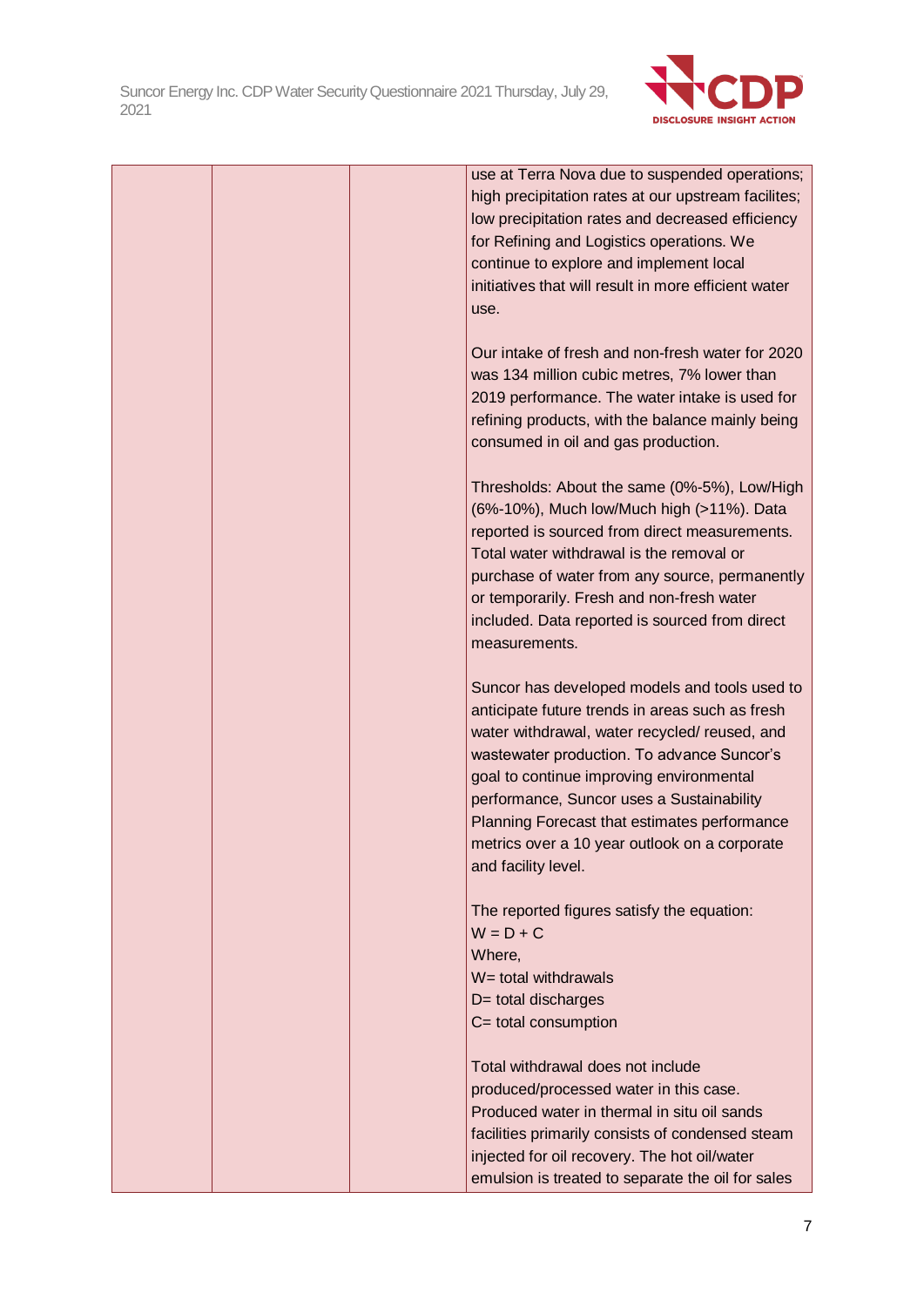

|        |                   | and to reuse the water for steam. Reuse rates at<br>Suncor in situ facilities are approximately 98%.                                                                                                                                                                                                                                                                                                                                                                                                                                                                                                                                                                                                                                                                                                                                                       |
|--------|-------------------|------------------------------------------------------------------------------------------------------------------------------------------------------------------------------------------------------------------------------------------------------------------------------------------------------------------------------------------------------------------------------------------------------------------------------------------------------------------------------------------------------------------------------------------------------------------------------------------------------------------------------------------------------------------------------------------------------------------------------------------------------------------------------------------------------------------------------------------------------------|
| 77,359 | About the<br>same | In 2020, Suncor's total water discharge volume<br>was approximately the same as 2019 volumes.<br>Thresholds: About the same (0%-5%), Low/High<br>(6%-10%), Much low/Much high (>11%). Data<br>reported is sourced from direct measurements.<br>Total water return is water leaving organization's<br>boundary and released to surface water,<br>groundwater or to third parties. Data reported is<br>sourced from direct measurements.<br>Suncor has developed models and tools used to<br>anticipate future trends in areas such as fresh<br>water withdrawal, water recycled/ reused, and<br>wastewater production. To advance Suncor's<br>goal to continue improving environmental<br>performance, Suncor uses a Sustainability<br>Planning Forecast that estimates performance<br>metrics over a 10 year outlook on a corporate<br>and facility level. |
|        |                   | The reported figures satisfy the equation:<br>$W = D + C$<br>Where,<br>W= total withdrawals<br>D= total discharges<br>C= total consumption                                                                                                                                                                                                                                                                                                                                                                                                                                                                                                                                                                                                                                                                                                                 |
| 56,614 | Much lower        | In 2020, we saw improved water efficiency<br>(decrease in consumption and increased recycle<br>rates) at Base Plant; decreased production and<br>water use at Fort Hills and in situ sites; no water<br>use at Terra Nova due to suspended operations;<br>high precipitation rates at our upstream facilites;<br>low precipitation rates and decreased efficiency<br>for Refining and Logistics operations. We<br>continue to explore and implement local<br>initiatives that will result in more efficient water<br>use.<br>Our consumption of fresh and non-fresh water<br>for 2020 was 57 million cubic metres, 15% lower<br>than 2019 performance.Our absolute freshwater                                                                                                                                                                              |
|        |                   |                                                                                                                                                                                                                                                                                                                                                                                                                                                                                                                                                                                                                                                                                                                                                                                                                                                            |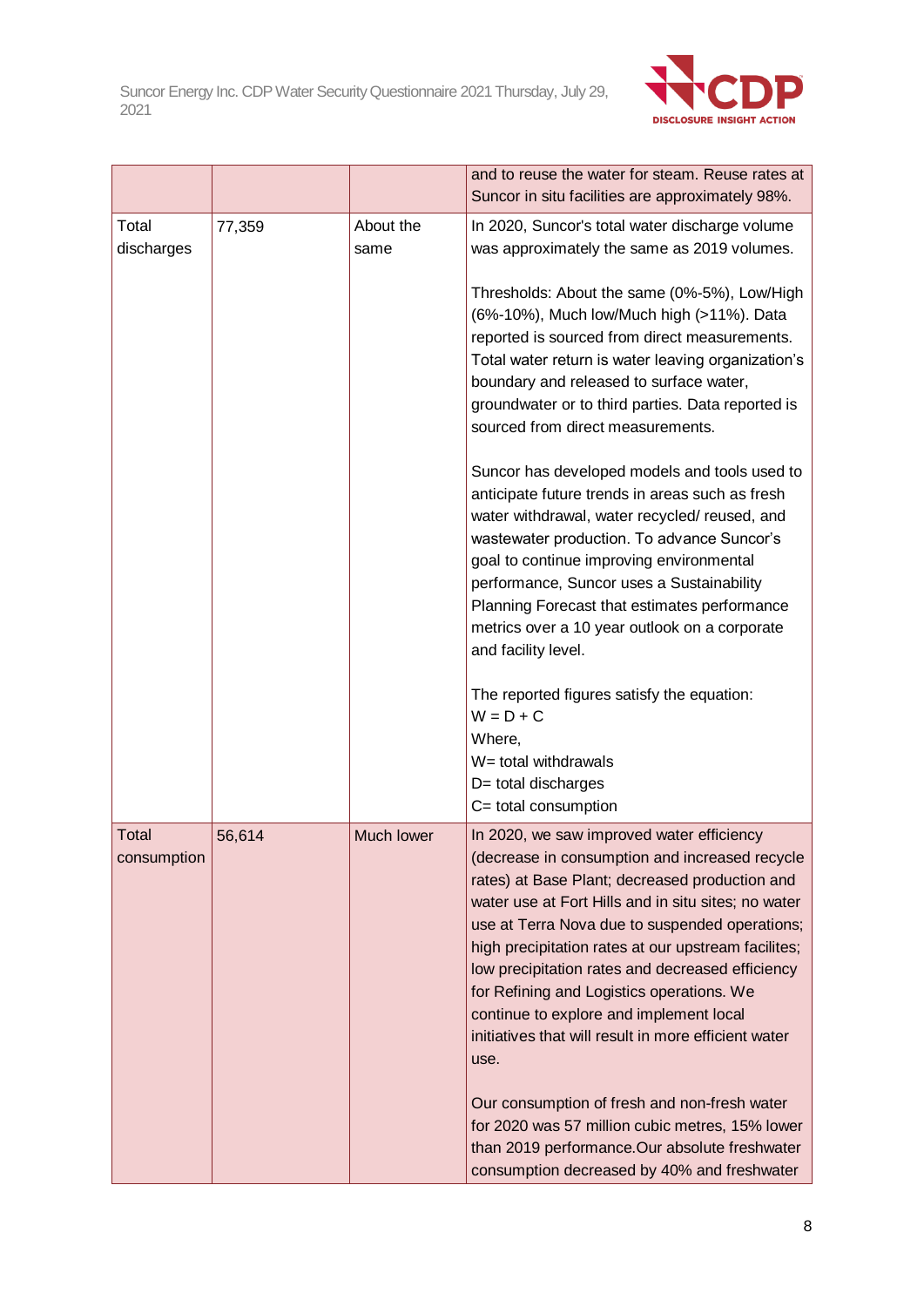

| consumption intensity decreased by                  |
|-----------------------------------------------------|
| approximately 40% compared to 2019                  |
| performance.                                        |
|                                                     |
| Thresholds: About the same (0%-5%), Low/High        |
| (6%-10%), Much low/Much high (>11%). Data           |
| reported is sourced from direct measurements.       |
| Water consumption is the total water withdrawn      |
| minus water returned and reflects quantity of       |
| water used and not returned to its proximate        |
| source or no longer available in its original form. |
| Data reported is sourced from direct                |
| measurements.                                       |
|                                                     |
| Suncor has developed models and tools used to       |
| anticipate future trends in areas such as fresh     |
| water withdrawal, water recycled/reused, and        |
| wastewater production. To advance Suncor's          |
| goal to continue improving environmental            |
| performance, Suncor uses a Sustainability           |
| Planning Forecast that estimates performance        |
| metrics over a 10 year outlook on a corporate       |
| and facility level.                                 |
|                                                     |
| The reported figures satisfy the equation:          |
| $W = D + C$                                         |
| Where,                                              |
| W= total withdrawals                                |
| $D =$ total discharges                              |
| C= total consumption                                |
|                                                     |

# **W-OG1.2c**

**(W-OG1.2c) In your oil & gas sector operations, what are the total volumes of water withdrawn, discharged, and consumed – by business division – and what are the trends compared to the previous reporting year?**

|                                 | <b>Volume</b><br>(megaliters/year) | <b>Comparison</b><br>with previous<br>reporting year<br>% | <b>Please explain</b>                                                                                                                                                                     |
|---------------------------------|------------------------------------|-----------------------------------------------------------|-------------------------------------------------------------------------------------------------------------------------------------------------------------------------------------------|
| Total withdrawals -<br>upstream | 80,723                             | <b>Much Lower</b>                                         | Suncor's operations include oil sands<br>extraction and upgrading, onshore<br>and offshore oil and gas production,<br>petroleum refining and product<br>marketing under the Petro-Canada™ |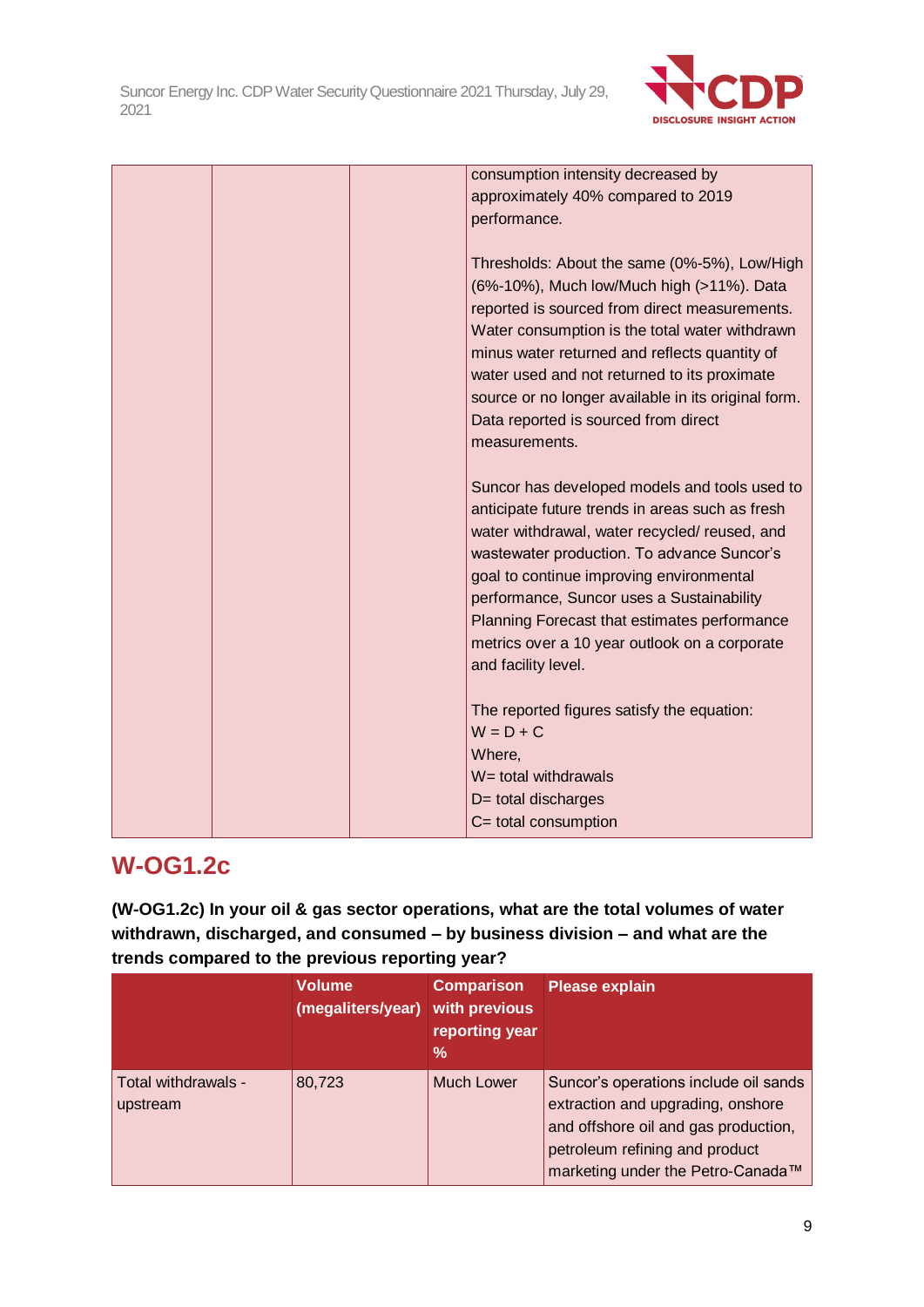

|                                |        |       | brand, as well as renewable energy<br>development. Suncor upstream<br>operations includes: Mining, In Situ,<br>and Exploration & Production.<br>Suncor 2020 upstream total water<br>withdrawal volume was 14% lower<br>than 2019 mainly due improved water<br>efficiency at Base Plant; decreased<br>production and water use at Fort Hills<br>and in situ sites; zero ocean water<br>intake at Terra Nova.<br>Thresholds: About the same (0%-<br>5%), Low/High (6%-10%), Much low/<br>Much high (>11%).<br>Suncor has developed models and<br>tools used to anticipate future trends<br>in areas such as fresh water<br>withdrawal, water recycled/reused,<br>and wastewater production. To<br>advance Suncor's goal to continue<br>improving environmental<br>performance, Suncor uses a<br>Sustainability Planning Forecast that<br>estimates performance metrics over a<br>10 year outlook on a corporate and<br>facility level. |
|--------------------------------|--------|-------|--------------------------------------------------------------------------------------------------------------------------------------------------------------------------------------------------------------------------------------------------------------------------------------------------------------------------------------------------------------------------------------------------------------------------------------------------------------------------------------------------------------------------------------------------------------------------------------------------------------------------------------------------------------------------------------------------------------------------------------------------------------------------------------------------------------------------------------------------------------------------------------------------------------------------------------|
| Total discharges -<br>upstream | 30,936 | Lower | Suncor's operations include oil sands<br>extraction and upgrading, onshore<br>and offshore oil and gas production,<br>petroleum refining and product<br>marketing under the Petro-Canada™<br>brand, as well as renewable energy<br>development. Suncor upstream<br>operations includes: Mining, In Situ,<br>and Exploration & Production.<br>Suncor 2020 upstream total water<br>discharge volume is 7% lower than<br>2019 mainly due to improved water<br>efficiency at Base Plant; decreased<br>production and water use at Fort Hills                                                                                                                                                                                                                                                                                                                                                                                             |
|                                |        |       | and in situ sites; zero ocean water                                                                                                                                                                                                                                                                                                                                                                                                                                                                                                                                                                                                                                                                                                                                                                                                                                                                                                  |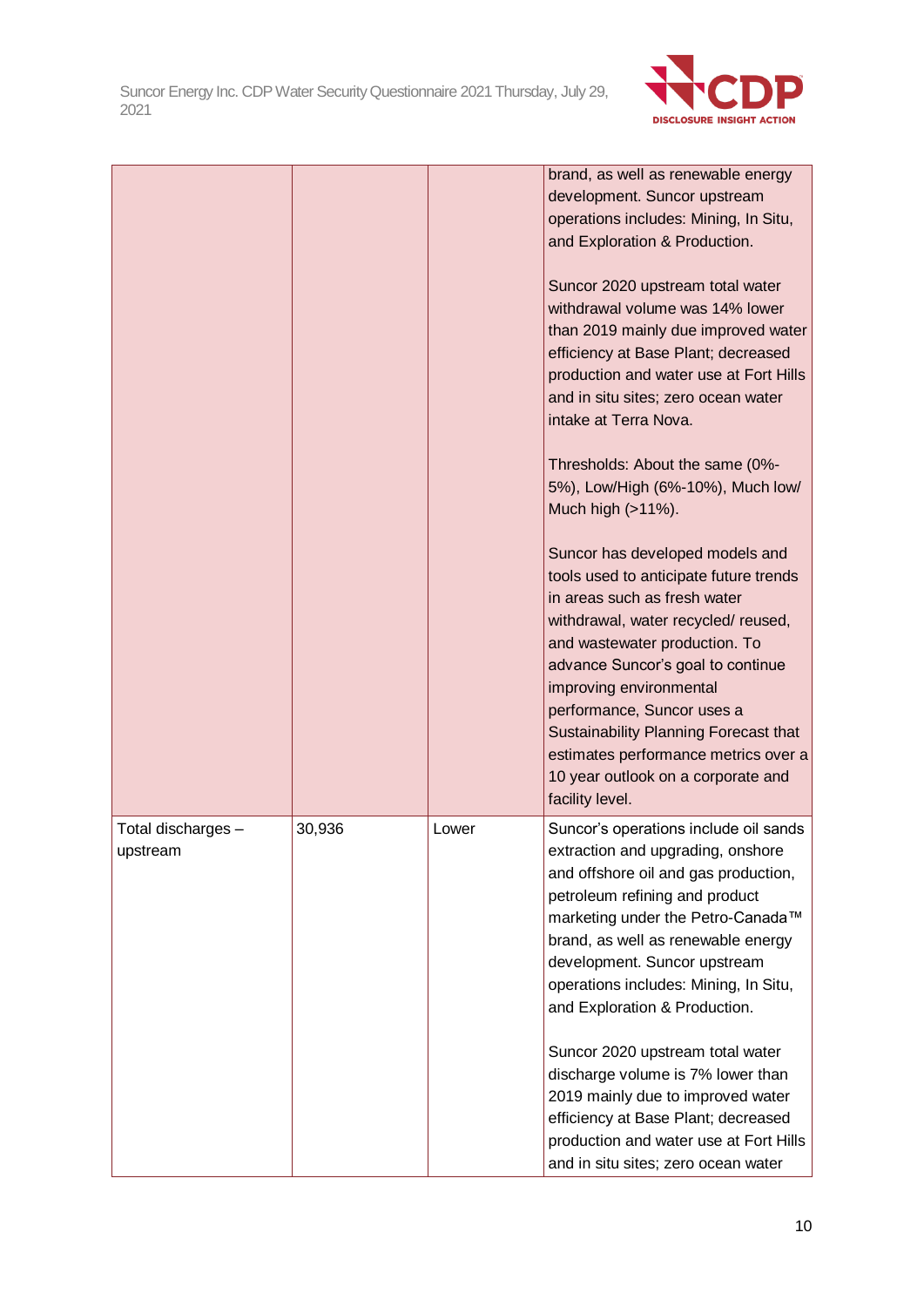

|                                 |        |                   | intake at Terra Nova.                                                                                                                                                                                                                                                                                                                                                                                                                                                                                                                                                                                                                                                                                                                                                                                                                                                                           |
|---------------------------------|--------|-------------------|-------------------------------------------------------------------------------------------------------------------------------------------------------------------------------------------------------------------------------------------------------------------------------------------------------------------------------------------------------------------------------------------------------------------------------------------------------------------------------------------------------------------------------------------------------------------------------------------------------------------------------------------------------------------------------------------------------------------------------------------------------------------------------------------------------------------------------------------------------------------------------------------------|
|                                 |        |                   | Thresholds: About the same (0%-<br>5%), Low/High (6%-10%), Much low/<br>Much high (>11%).<br>Suncor has developed models and<br>tools used to anticipate future trends<br>in areas such as fresh water<br>withdrawal, water recycled/reused,<br>and wastewater production. To<br>advance Suncor's goal to continue<br>improving environmental<br>performance, Suncor uses a<br>Sustainability Planning Forecast that<br>estimates performance metrics over a<br>10 year outlook on a corporate and<br>facility level.                                                                                                                                                                                                                                                                                                                                                                           |
| Total consumption -<br>upstream | 49,796 | <b>Much Lower</b> | Suncor's operations include oil sands<br>extraction and upgrading, onshore<br>and offshore oil and gas production,<br>petroleum refining and product<br>marketing under the Petro-Canada™<br>brand, as well as renewable energy<br>development. Suncor upstream<br>operations includes: Mining, In Situ,<br>and Exploration & Production.<br>Suncor 2020 upstream total water<br>consumption volume is 18% lower<br>than 2019 mainly due to to improved<br>water efficiency at Base Plant;<br>decreased production and water use<br>at Fort Hills and in situ sites; zero<br>ocean water intake at Terra Nova.<br>Thresholds: About the same (0%-<br>5%), Low/High (6%-10%), Much low/<br>Much high (>11%).<br>Suncor has developed models and<br>tools used to anticipate future trends<br>in areas such as fresh water<br>withdrawal, water recycled/reused,<br>and wastewater production. To |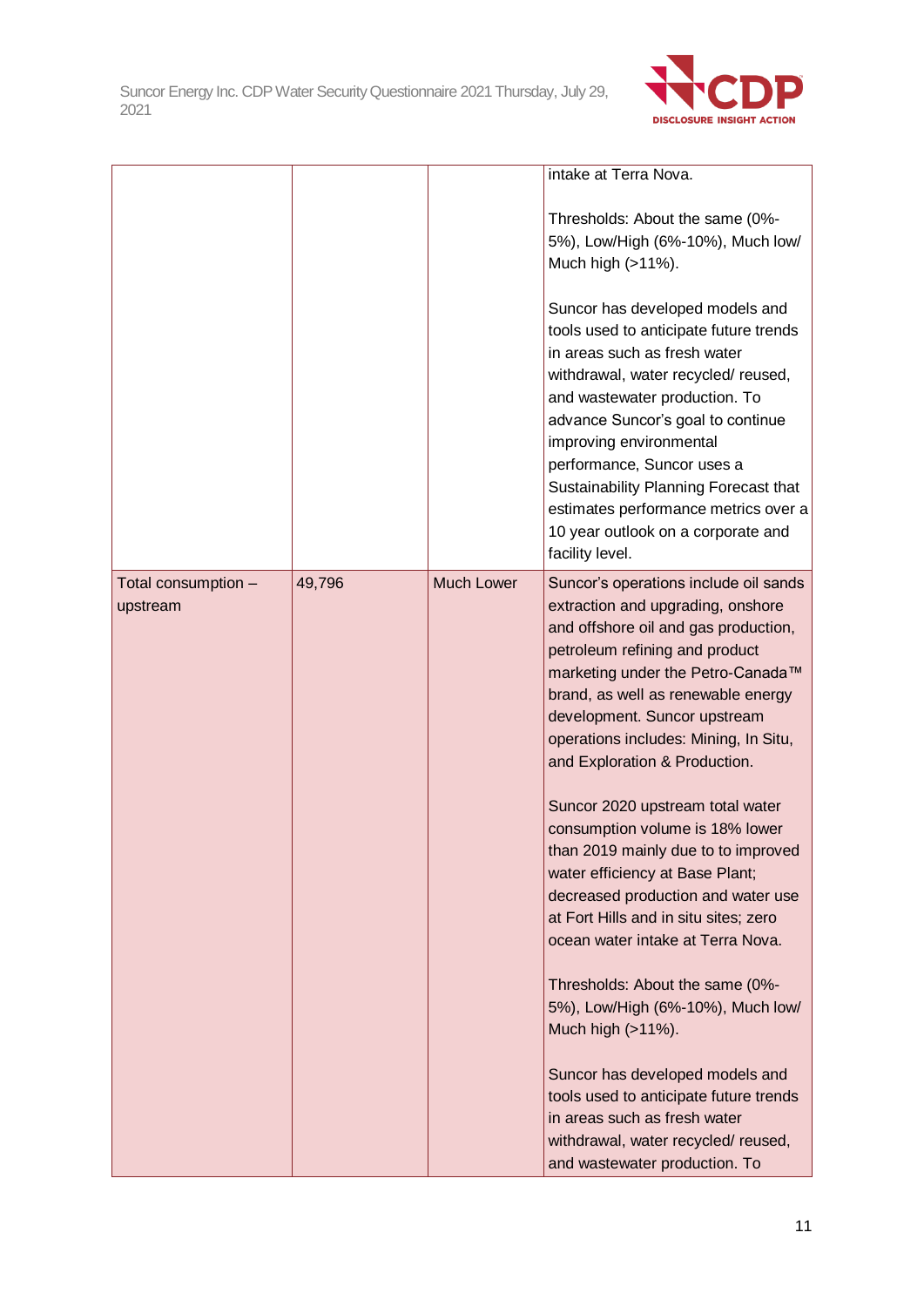

|                                             |        |        | advance Suncor's goal to continue<br>improving environmental<br>performance, Suncor uses a<br>Sustainability Planning Forecast that<br>estimates performance metrics over a<br>10 year outlook on a corporate and<br>facility level.                                                                                                                                                                                                                                                                                                                                                                        |
|---------------------------------------------|--------|--------|-------------------------------------------------------------------------------------------------------------------------------------------------------------------------------------------------------------------------------------------------------------------------------------------------------------------------------------------------------------------------------------------------------------------------------------------------------------------------------------------------------------------------------------------------------------------------------------------------------------|
| Total withdrawals -<br>midstream/downstream | 53,241 | Higher | Suncor's operations include oil sands<br>extraction and upgrading, onshore<br>and offshore oil and gas production,<br>petroleum refining and product<br>marketing under the Petro-Canada™<br>brand, as well as renewable energy<br>development. Suncor downstream<br>operations includes our four refineries<br>located in Edmonton, Alta.; Sarnia,<br>Ont.; Montreal, Que. and Commerce<br>City, Colo. Downstream operations<br>also includes our Burrard Terminal,<br>St. Clair Ethanol Plant the Montreal<br>Sulphur Plant.<br>Suncor 2020 downstream total water<br>withdrawal volume is 8% higher than |
|                                             |        |        | 2019 due to low precipitation rates in<br>Montreal, Sarnia and Commerce City;<br>decreased efficiency on some<br>downstream sites; and more accurate<br>water accounting. We continue to<br>explore and implement local<br>initiatives that will result in more<br>efficient water use.                                                                                                                                                                                                                                                                                                                     |
|                                             |        |        | Thresholds: About the same (0%-<br>5%), Low/High (6%-10%), Much low/<br>Much high (>11%).                                                                                                                                                                                                                                                                                                                                                                                                                                                                                                                   |
|                                             |        |        | Suncor has developed models and<br>tools used to anticipate future trends<br>in areas such as fresh water<br>withdrawal, water recycled/reused,<br>and wastewater production. To<br>advance Suncor's goal to continue<br>improving environmental<br>performance, Suncor uses a                                                                                                                                                                                                                                                                                                                              |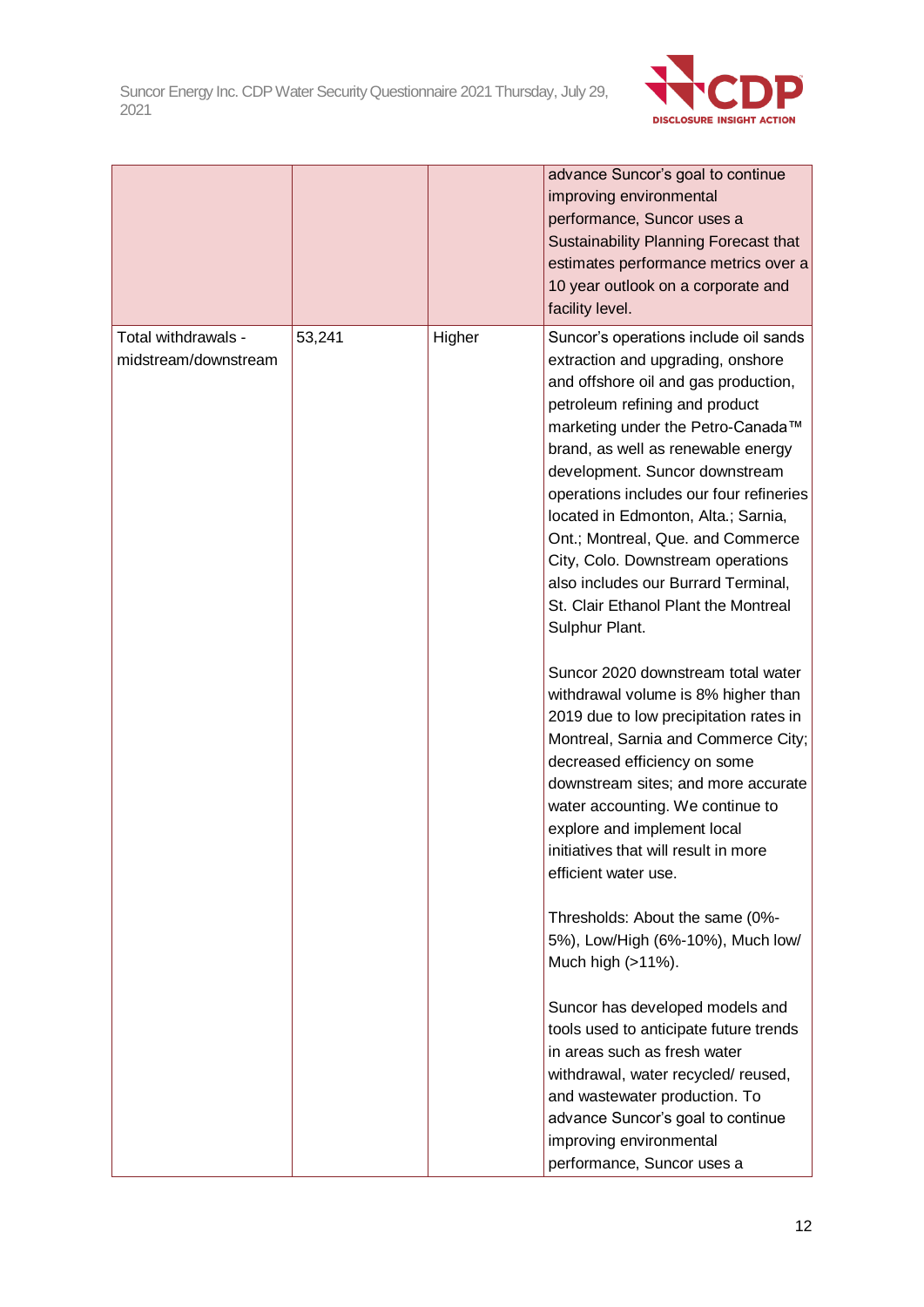

|                                            |        |        | Sustainability Planning Forecast that<br>estimates performance metrics over a<br>10 year outlook on a corporate and<br>facility level.                                                                                                                                                                                                                                                                                                                                                                                         |
|--------------------------------------------|--------|--------|--------------------------------------------------------------------------------------------------------------------------------------------------------------------------------------------------------------------------------------------------------------------------------------------------------------------------------------------------------------------------------------------------------------------------------------------------------------------------------------------------------------------------------|
| Total discharges -<br>midstream/downstream | 46,424 | Higher | Suncor's operations include oil sands<br>extraction and upgrading, onshore<br>and offshore oil and gas production,<br>petroleum refining and product<br>marketing under the Petro-Canada™<br>brand, as well as renewable energy<br>development. Suncor downstream<br>operations includes our four refineries<br>located in Edmonton, Alta.; Sarnia,<br>Ont.; Montreal, Que. and Commerce<br>City, Colo. Downstream operations<br>also includes our Burrard Terminal,<br>St. Clair Ethanol Plant the Montreal<br>Sulphur Plant. |
|                                            |        |        | Suncor 2020 downstream total water<br>discharge volume is 6% higher than<br>2019 due to low precipitation rates in<br>Montreal, Sarnia and Commerce City;<br>decreased efficiency on some<br>downstream sites; and more accurate<br>water accounting. We continue to<br>explore and implement local<br>initiatives that will result in more<br>efficient water use.                                                                                                                                                            |
|                                            |        |        | Thresholds: About the same (0%-<br>5%), Low/High (6%-10%), Much low/<br>Much high (>11%).                                                                                                                                                                                                                                                                                                                                                                                                                                      |
|                                            |        |        | Suncor has developed models and<br>tools used to anticipate future trends<br>in areas such as fresh water<br>withdrawal, water recycled/ reused,<br>and wastewater production. To<br>advance Suncor's goal to continue<br>improving environmental<br>performance, Suncor uses a<br>Sustainability Planning Forecast that                                                                                                                                                                                                       |
|                                            |        |        | estimates performance metrics over a                                                                                                                                                                                                                                                                                                                                                                                                                                                                                           |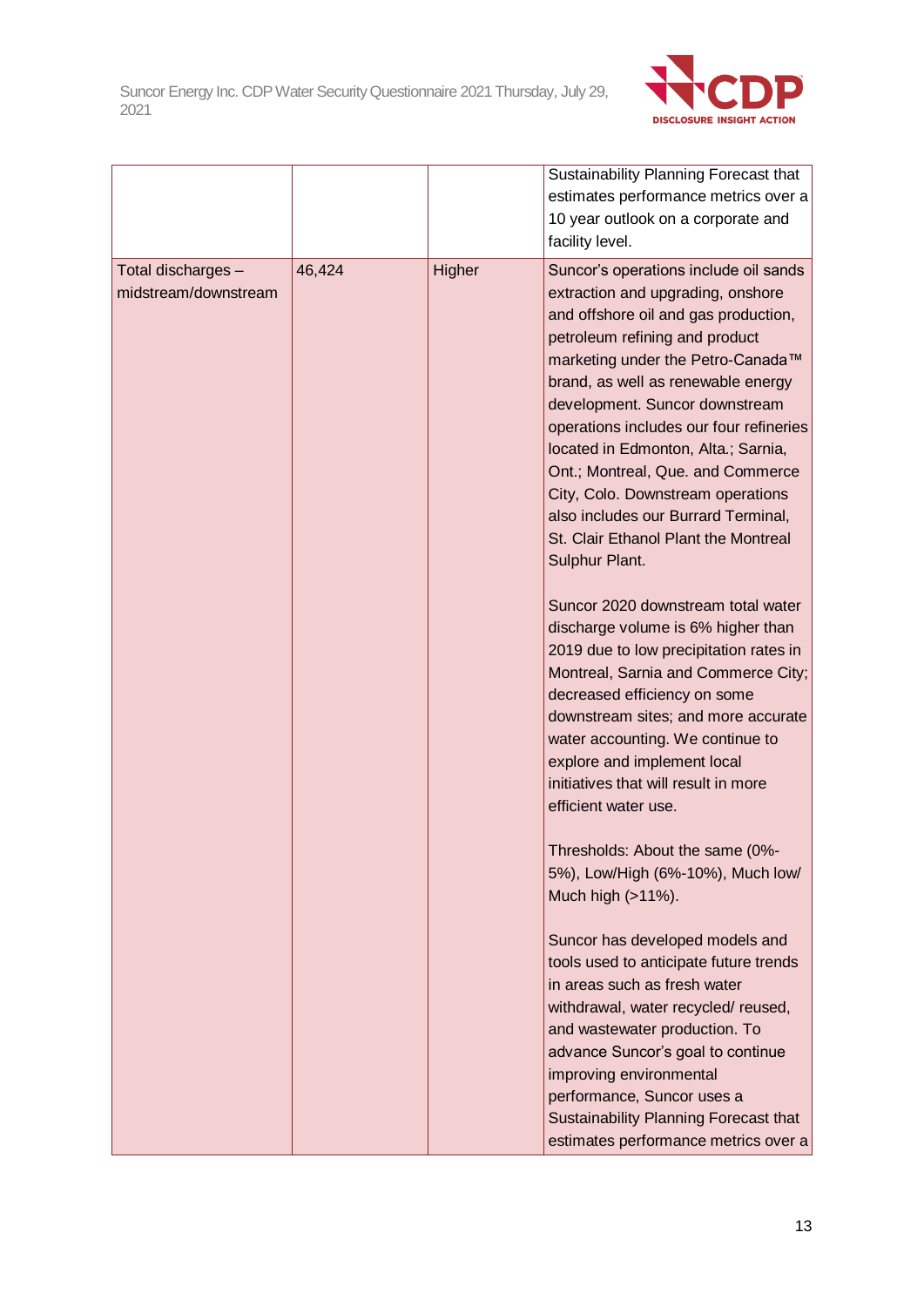

|                                             |       |             | 10 year outlook on a corporate and<br>facility level.                                                                                                                                                                                                                                                                                                                                                                                                                                                                          |
|---------------------------------------------|-------|-------------|--------------------------------------------------------------------------------------------------------------------------------------------------------------------------------------------------------------------------------------------------------------------------------------------------------------------------------------------------------------------------------------------------------------------------------------------------------------------------------------------------------------------------------|
| Total consumption -<br>midstream/downstream | 6,818 | Much higher | Suncor's operations include oil sands<br>extraction and upgrading, onshore<br>and offshore oil and gas production,<br>petroleum refining and product<br>marketing under the Petro-Canada™<br>brand, as well as renewable energy<br>development. Suncor downstream<br>operations includes our four refineries<br>located in Edmonton, Alta.; Sarnia,<br>Ont.; Montreal, Que. and Commerce<br>City, Colo. Downstream operations<br>also includes our Burrard Terminal,<br>St. Clair Ethanol Plant the Montreal<br>Sulphur Plant. |
|                                             |       |             | Suncor 2020 downstream total water<br>discharge volume is 23% higher than<br>2019 due to low precipitation rates in<br>Montreal, Sarnia and Commerce City;<br>decreased efficiency on some<br>downstream sites; and more accurate<br>water accounting. We continue to<br>explore and implement local<br>initiatives that will result in more<br>efficient water use.                                                                                                                                                           |
|                                             |       |             | Thresholds: About the same (0%-<br>5%), Low/High (6%-10%), Much low/<br>Much high (>11%).                                                                                                                                                                                                                                                                                                                                                                                                                                      |
|                                             |       |             | Suncor has developed models and<br>tools used to anticipate future trends<br>in areas such as fresh water<br>withdrawal, water recycled/reused,<br>and wastewater production. To<br>advance Suncor's goal to continue<br>improving environmental<br>performance, Suncor uses a<br>Sustainability Planning Forecast that<br>estimates performance metrics over a<br>10 year outlook on a corporate and<br>facility level.                                                                                                       |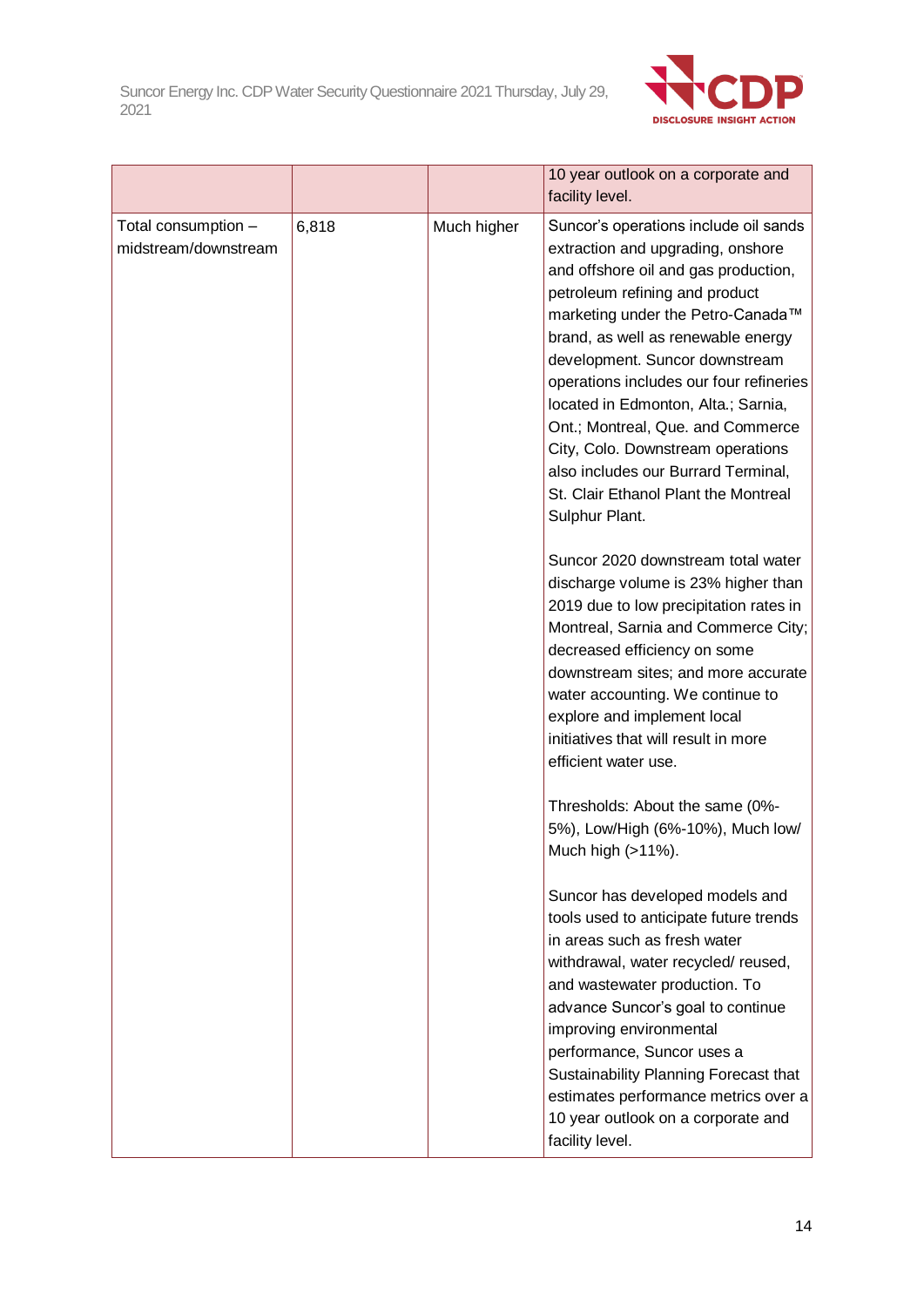

# **W1.2d**

### **(W1.2d) Indicate whether water is withdrawn from areas with water stress and provide the proportion.**

|          | Withdrawals are Identification Please explain<br>from areas with<br>water stress | tool                                   |                                                                                                                                                                                                                                                                                                                                                                                                                                                                                                                                                                                                                                                                                                                                                                                                                                                                                                                                                                                                                                                                                                                                                                                                                                                                                                                                                                                                                                                           |
|----------|----------------------------------------------------------------------------------|----------------------------------------|-----------------------------------------------------------------------------------------------------------------------------------------------------------------------------------------------------------------------------------------------------------------------------------------------------------------------------------------------------------------------------------------------------------------------------------------------------------------------------------------------------------------------------------------------------------------------------------------------------------------------------------------------------------------------------------------------------------------------------------------------------------------------------------------------------------------------------------------------------------------------------------------------------------------------------------------------------------------------------------------------------------------------------------------------------------------------------------------------------------------------------------------------------------------------------------------------------------------------------------------------------------------------------------------------------------------------------------------------------------------------------------------------------------------------------------------------------------|
| Row<br>1 | No                                                                               | <b>WWF Water</b><br><b>Risk Filter</b> | There are a variety of tools available to assess water<br>stress and risk across our diverse assets, including<br>IPIECAs Global Water Tool for Oil and Gas, the World<br>Wildlife Funds Water Risk Filter Tool, and the World<br>Resources Institutes Aqueduct Water Risk Atlas1. Suncor<br>has non-operated assets in the United Kingdom, North<br>Africa, and the Middle East that are located in basins of<br>high water stress (less than 1700 m3/yr), however, since<br>Suncor is not the operator of these assets, they are not<br>included for consideration for this submission.<br>Locally, regulators and governments also track water<br>availability. For instance, the Alberta Energy Regulator<br>provides public information showing water-short,<br>potentially water-short and locally constrained areas in<br>Alberta: High-resolution map<br>None of Suncor's assets operate in areas of high risk of<br>water stress (<40% ratio of withdrawals to supply).<br>However, Suncor's Commerce City refinery in Colorado<br>operates in a region that is classified as moderate risk<br>(medium-high stress, 20-40% ratio of withdrawals to<br>supply) according to the World Resources Institute's<br>Aqueduct Water Risk Atlas. Water management is a<br>priority at Suncor and we will continue to monitor the<br>status of the basin going forward while focusing on<br>implementing industry-leading innovation at our facilities to |
|          |                                                                                  |                                        | reduce, recycle, reuse and return water.                                                                                                                                                                                                                                                                                                                                                                                                                                                                                                                                                                                                                                                                                                                                                                                                                                                                                                                                                                                                                                                                                                                                                                                                                                                                                                                                                                                                                  |

### **W1.2h**

### **(W1.2h) Provide total water withdrawal data by source.**

| <b>Relevance Volume</b> | (megaliters/year) with |                               | <b>Comparison</b> Please explain |
|-------------------------|------------------------|-------------------------------|----------------------------------|
|                         |                        | previous<br>reporting<br>year |                                  |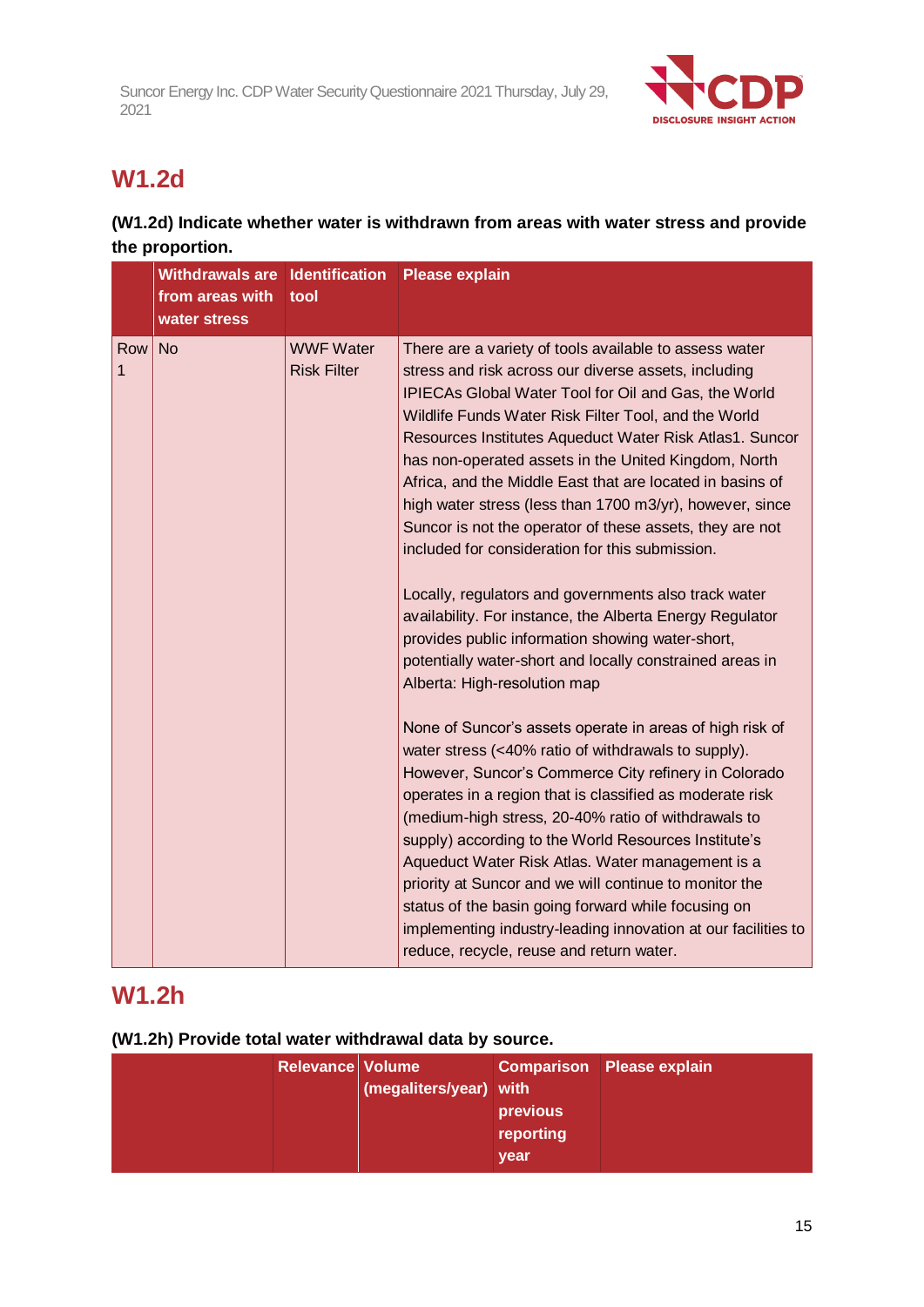

| Fresh surface water,<br>including rainwater,<br>water from wetlands,<br>rivers, and lakes | Relevant | 123,212     | Much higher | In 2020, Suncor's fresh water<br>withdrawal volume was 16%<br>higher than 2019 mainly due<br>to increased industrial run off<br>volumes in the Mackenzie<br>River basin. Threshold:<br>About the same (0%-5%).<br>Total water withdrawal is the<br>removal or purchase of water<br>from any source,<br>permanently or temporarily.<br>Data reported is sourced<br>from direct measurements. If<br>runoff water is not measured,<br>estimate precipitation volume<br>using surface area of<br>operated facility X by the<br>annual precipitation depth.<br>Fresh water is characterized<br>by low TDS content for which<br>limits are defined by<br>regulation in the jurisdiction.<br>Suncor has developed<br>models and tools used to<br>anticipate future trends in<br>areas such as fresh water<br>withdrawal, water recycled/ |
|-------------------------------------------------------------------------------------------|----------|-------------|-------------|-----------------------------------------------------------------------------------------------------------------------------------------------------------------------------------------------------------------------------------------------------------------------------------------------------------------------------------------------------------------------------------------------------------------------------------------------------------------------------------------------------------------------------------------------------------------------------------------------------------------------------------------------------------------------------------------------------------------------------------------------------------------------------------------------------------------------------------|
|                                                                                           |          |             |             | reused, and wastewater<br>production. Suncor uses a<br><b>Sustainability Planning</b><br>Forecast that estimates<br>performance metrics over a<br>10 yr outlook on a corporate<br>and facility level.                                                                                                                                                                                                                                                                                                                                                                                                                                                                                                                                                                                                                             |
| <b>Brackish surface</b><br>water/Seawater                                                 | Relevant | $\mathbf 0$ | Much lower  | In 2020, Suncor's non-fresh<br>water withdrawal volume was<br>100% lower than 2019 due to<br>no water use at Terra Nova.<br>Production at Terra Nova has<br>been shut in since the fourth<br>quarter of 2019. Threshold:<br>About the same (0%-5%).<br>Total water withdrawal is the<br>removal or purchase of water<br>from any source,                                                                                                                                                                                                                                                                                                                                                                                                                                                                                          |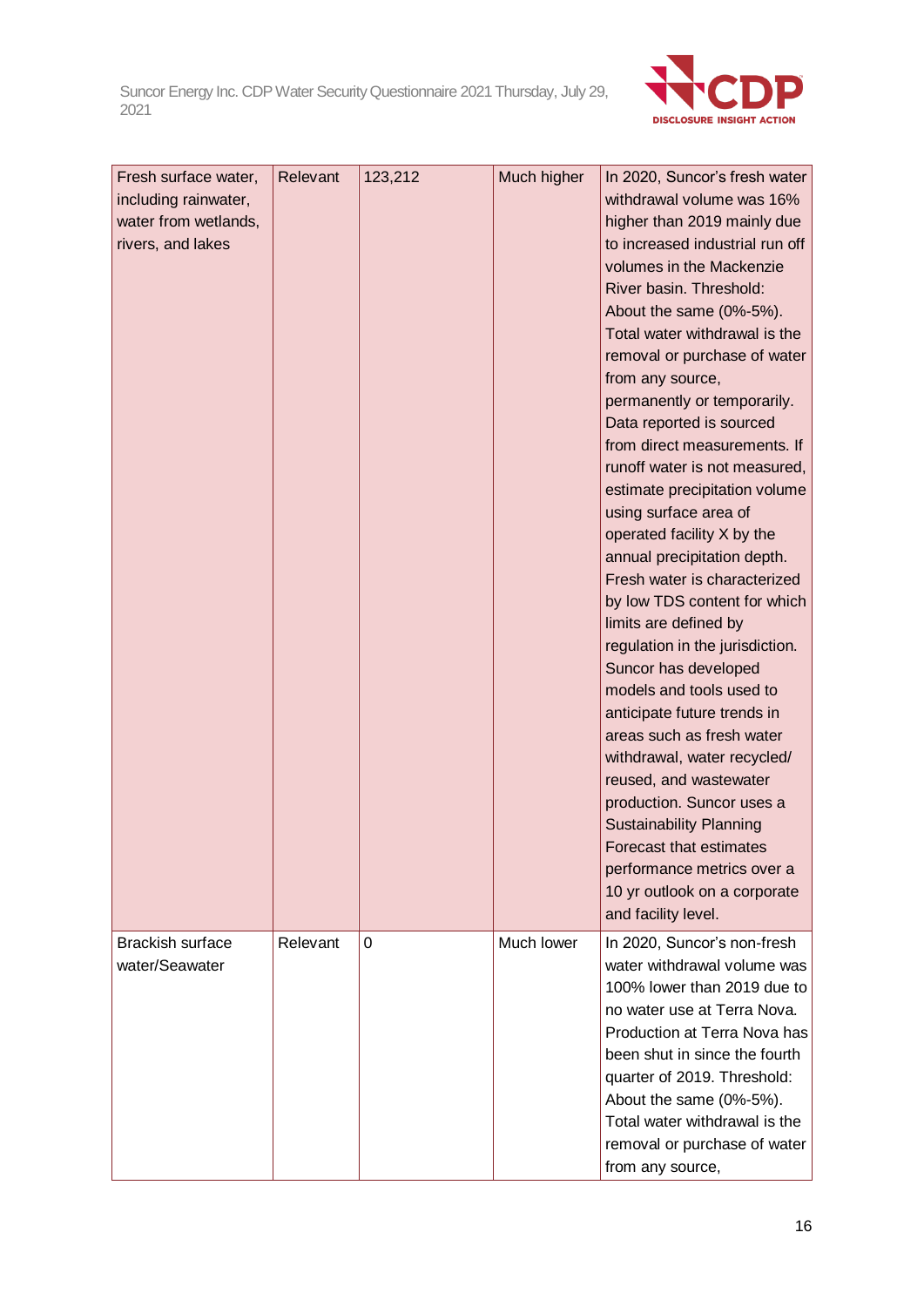

|                                 |                        |       |             | permanently or temporarily.<br>Non-fresh water included.<br>Data reported is sourced<br>from direct measurements.<br>Fresh water is characterized<br>by low TDS content for which<br>limits are defined by<br>regulation in the jurisdiction.<br>Suncor has developed<br>models and tools used to<br>anticipate future trends in<br>areas such as fresh water<br>withdrawal, water recycled/<br>reused, and wastewater<br>production. Suncor uses a<br><b>Sustainability Planning</b><br>Forecast that estimates<br>performance metrics over a<br>10 yr outlook on a corporate<br>and facility level.                                                              |
|---------------------------------|------------------------|-------|-------------|--------------------------------------------------------------------------------------------------------------------------------------------------------------------------------------------------------------------------------------------------------------------------------------------------------------------------------------------------------------------------------------------------------------------------------------------------------------------------------------------------------------------------------------------------------------------------------------------------------------------------------------------------------------------|
| Groundwater-<br>renewable       | <b>Not</b><br>relevant |       |             | Suncor does not use<br>renewable groundwater in<br>operations.                                                                                                                                                                                                                                                                                                                                                                                                                                                                                                                                                                                                     |
| Groundwater - non-<br>renewable | Relevant               | 4,412 | Much higher | In 2020, Suncor's<br>groundwater withdrawal<br>volume was 13% higher than<br>2019 due to Fort Hills<br>increased saline groundwater<br>intake for mine progression<br>depressurization activities<br>and increased groundwater<br>required at MacKay River for<br>site ramp up activities.<br>Threshold: Much Iow/Much<br>high (>11%). Total water<br>withdrawal is the removal or<br>purchase of water from any<br>source, permanently or<br>temporarily. Fresh and non-<br>fresh water included. Data<br>reported is sourced from<br>direct measurements. Fresh<br>water is characterized by low<br>TDS content for which limits<br>are defined by regulation in |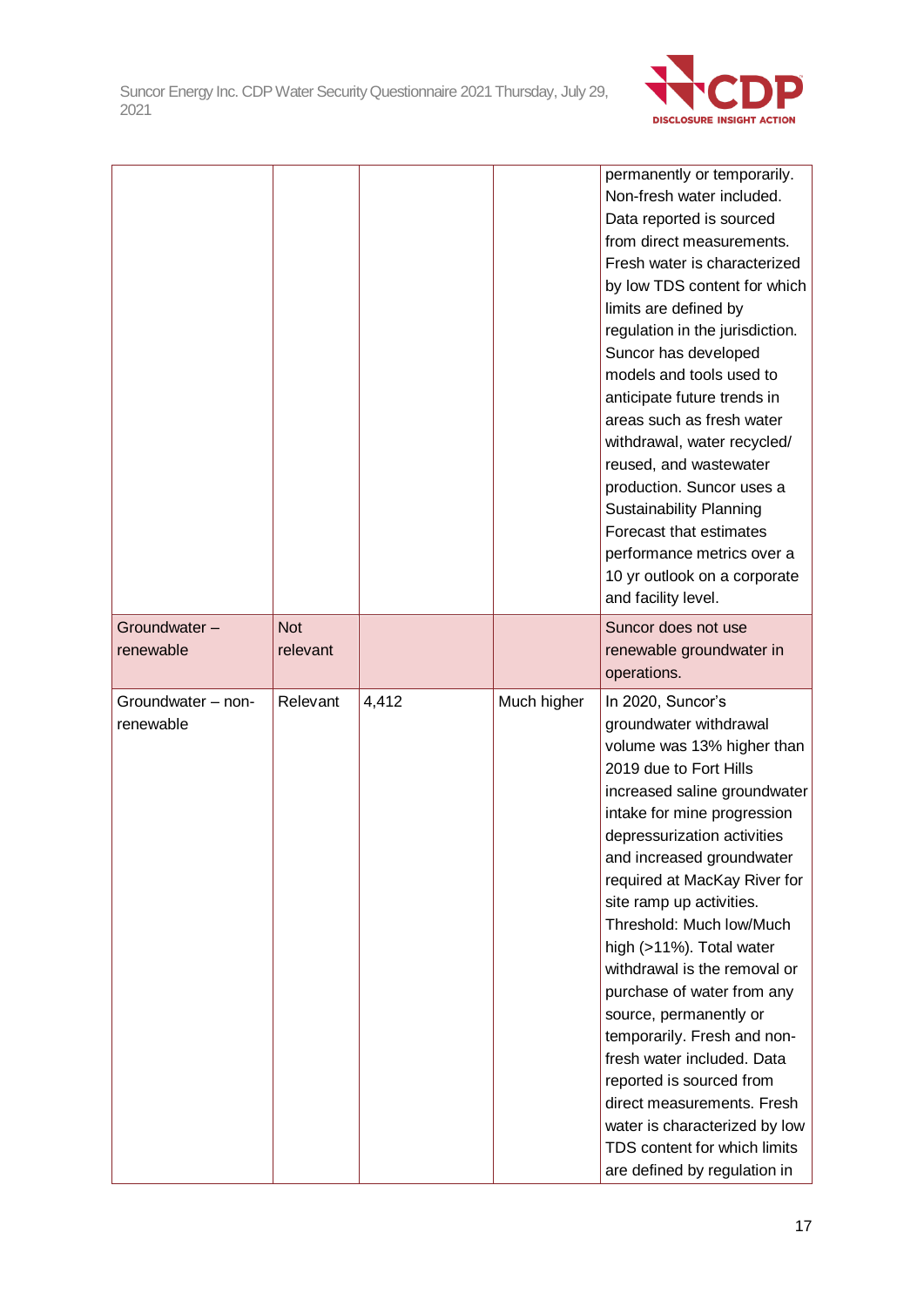

|                             |          |            | the jurisdiction. Suncor has<br>developed models and tools<br>used to anticipate future<br>trends in areas such as fresh<br>water withdrawal, water<br>recycled/reused, and<br>wastewater production.<br>Suncor uses a Sustainability<br>Planning Forecast that<br>estimates performance<br>metrics over a 10 yr outlook<br>on a corporate and facility<br>level.                                                                                                                                                                                                                                                                                                                                                                                                                                                                                                                                                                                                   |
|-----------------------------|----------|------------|---------------------------------------------------------------------------------------------------------------------------------------------------------------------------------------------------------------------------------------------------------------------------------------------------------------------------------------------------------------------------------------------------------------------------------------------------------------------------------------------------------------------------------------------------------------------------------------------------------------------------------------------------------------------------------------------------------------------------------------------------------------------------------------------------------------------------------------------------------------------------------------------------------------------------------------------------------------------|
| Produced/Entrained<br>water | Relevant | Much lower | Produced water in thermal in<br>situ oil sands facilities<br>primarily consists of<br>condensed steam injected for<br>oil recovery. The hot oil/water<br>emulsion is treated to<br>separate the oil for sales and<br>to reuse the water for steam.<br>As a result of high recycle<br>rates, the produced water<br>volume of 33 million m3 is<br>not a new withdrawal. In<br>2020, Suncor upstream in<br>situ sites (Firebag and<br>MacKay River) production<br>decreased compared to 2019<br>performance which resulted<br>in a 13% reduction in<br>produced water. Produced<br>water recycling rate was<br>94.7% at our Firebag in-situ<br>operations and 98.5% at our<br>MacKay River in-situ<br>operations. At Terra Nova,<br>produced water was lower<br>than 2018 due to less water<br>injection required for<br>production. Suncor has<br>developed models and tools<br>used to anticipate future<br>trends in areas such as fresh<br>water withdrawal, water |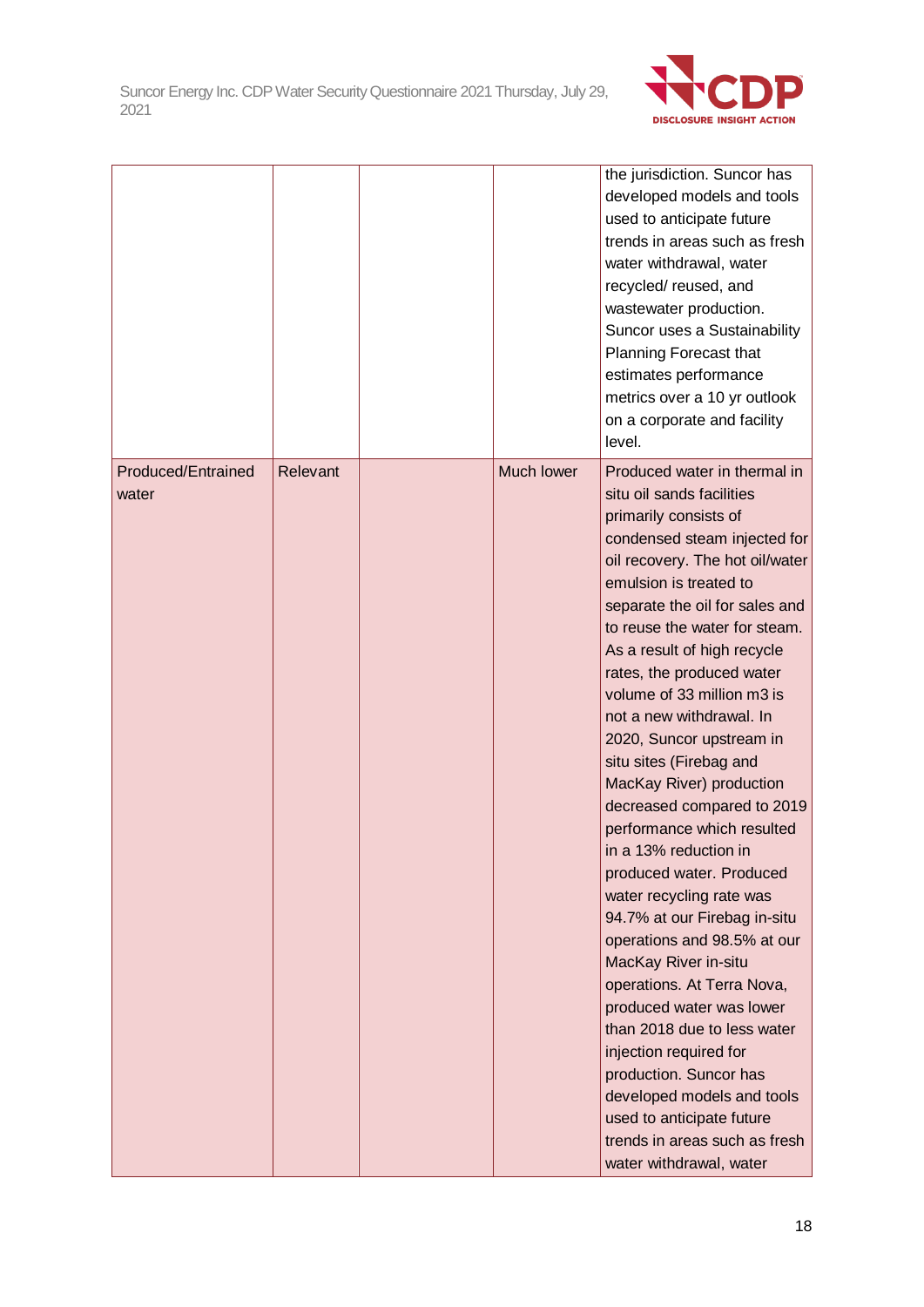

|                     |          |       |        | recycled/ reused, and<br>wastewater production.<br>Suncor uses a Sustainability<br><b>Planning Forecast that</b><br>estimates performance<br>metrics over a 10 yr outlook.                                                                                                                                                                                                                                                                                                                                                                                                                                                                                                                                                                                                       |
|---------------------|----------|-------|--------|----------------------------------------------------------------------------------------------------------------------------------------------------------------------------------------------------------------------------------------------------------------------------------------------------------------------------------------------------------------------------------------------------------------------------------------------------------------------------------------------------------------------------------------------------------------------------------------------------------------------------------------------------------------------------------------------------------------------------------------------------------------------------------|
| Third party sources | Relevant | 6,340 | Higher | In 2020, Suncor's water<br>withdrawal volume from third<br>party sources was 7% higher<br>than 2019 performance<br>mainly due to lower water<br>withdrawal from other fresh<br>water sources such as the<br>river and rainwater, therefore<br>there was more of a<br>requirement to import water<br>from third parties in the<br>downstream. About the same<br>(0%-5%). Data reported is<br>sourced from direct<br>measurements. Suncor has<br>developed models and tools<br>used to anticipate future<br>trends in areas such as fresh<br>water withdrawal, water<br>recycled/reused, and<br>wastewater production.<br>Suncor uses a Sustainability<br>Planning Forecast that<br>estimates performance<br>metrics over a 10 yr outlook<br>on a corporate and facility<br>level. |

# **W1.2i**

### **(W1.2i) Provide total water discharge data by destination.**

|                        | <b>Relevance Volume</b> | (megaliters/year) with previous | <b>Comparison</b><br>reporting<br>year | <b>Please explain</b>                                                                                                       |
|------------------------|-------------------------|---------------------------------|----------------------------------------|-----------------------------------------------------------------------------------------------------------------------------|
| Fresh surface<br>water | Relevant                | 75,875                          | Much higher                            | In 2020, Suncor's total fresh<br>surface water discharges<br>increased by 38% mainly due to<br>increased industrial run off |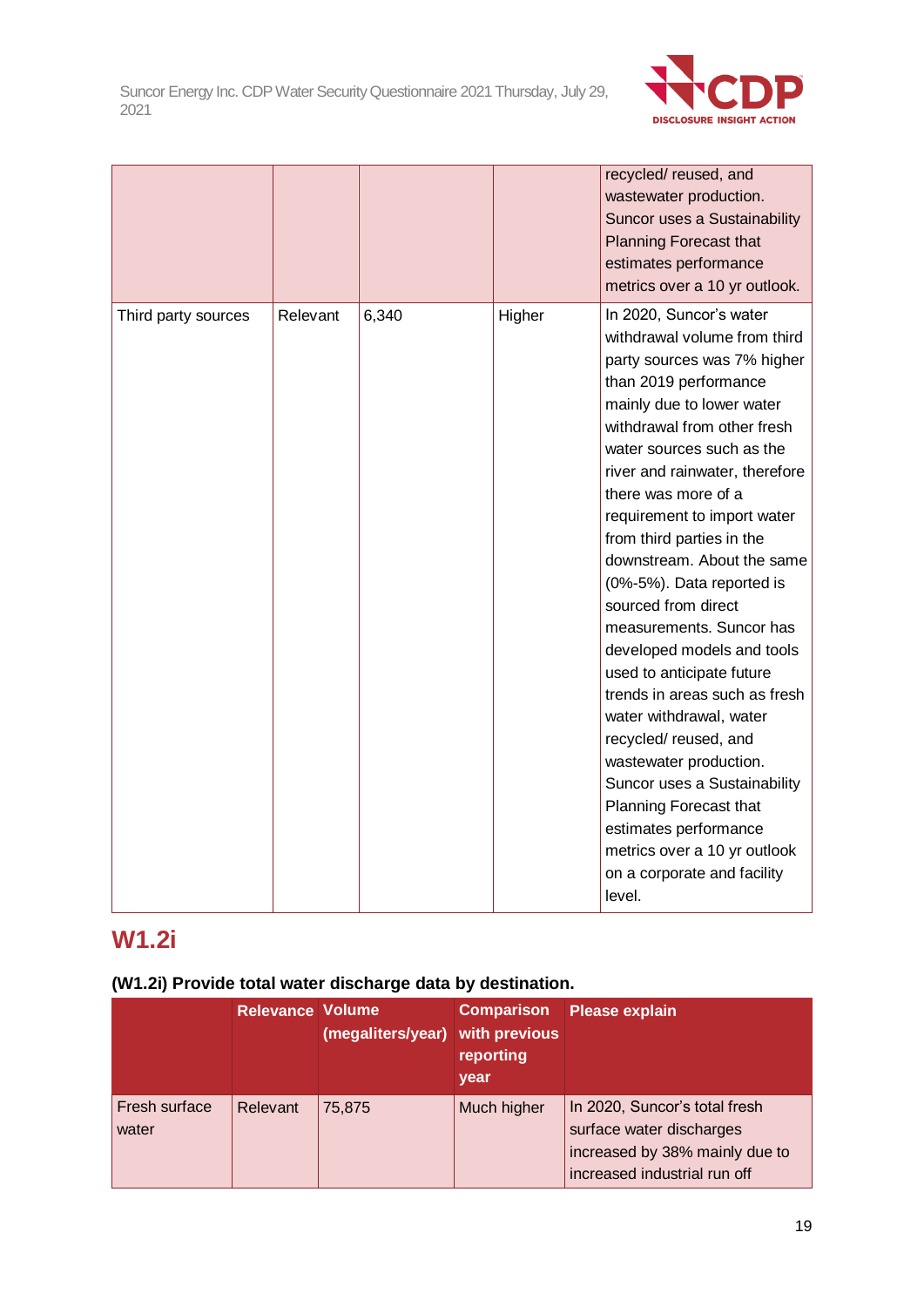

|                                              |          |     |            | volumes in the Mackenzie River<br>basin. Thresholds: About the<br>same (0%-5%). Data reported is<br>sourced from direct<br>measurements. Total water return<br>is water leaving organization's<br>boundary and released to surface<br>water. Fresh water is<br>characterized by a low TDS<br>content for which limits are<br>defined by regulation in the<br>jurisdiction. Suncor has developed<br>models and tools used to<br>anticipate future trends in areas<br>such as fresh water withdrawal,<br>water recycled/ reused, and<br>wastewater production. To<br>advance Suncor's goal to continue<br>improving environmental<br>performance, Suncor uses a<br><b>Sustainability Planning Forecast</b><br>that estimates performance<br>metrics over a 10 year outlook on            |
|----------------------------------------------|----------|-----|------------|----------------------------------------------------------------------------------------------------------------------------------------------------------------------------------------------------------------------------------------------------------------------------------------------------------------------------------------------------------------------------------------------------------------------------------------------------------------------------------------------------------------------------------------------------------------------------------------------------------------------------------------------------------------------------------------------------------------------------------------------------------------------------------------|
| <b>Brackish</b><br>surface<br>water/seawater | Relevant | 548 | Much lower | a corporate and facility level.<br>In 2020, Suncor's total non-fresh<br>water discharges were 97% lower<br>compared to 2019 performance<br>due to no water use at Terra<br>Nova, Production at Terra Nova<br>has been shut in since the fourth<br>quarter of 2019. Thresholds:<br>About the same (0%-5%). Data<br>reported is sourced from direct<br>measurements. Total water return<br>is water leaving organization's<br>boundary and released to surface<br>water. Non-fresh water included.<br>Fresh water is characterized by a<br>low TDS content for which limits<br>are defined by regulation in the<br>jurisdiction. Suncor has developed<br>models and tools used to<br>anticipate future trends in areas<br>such as fresh water withdrawal,<br>water recycled/ reused, and |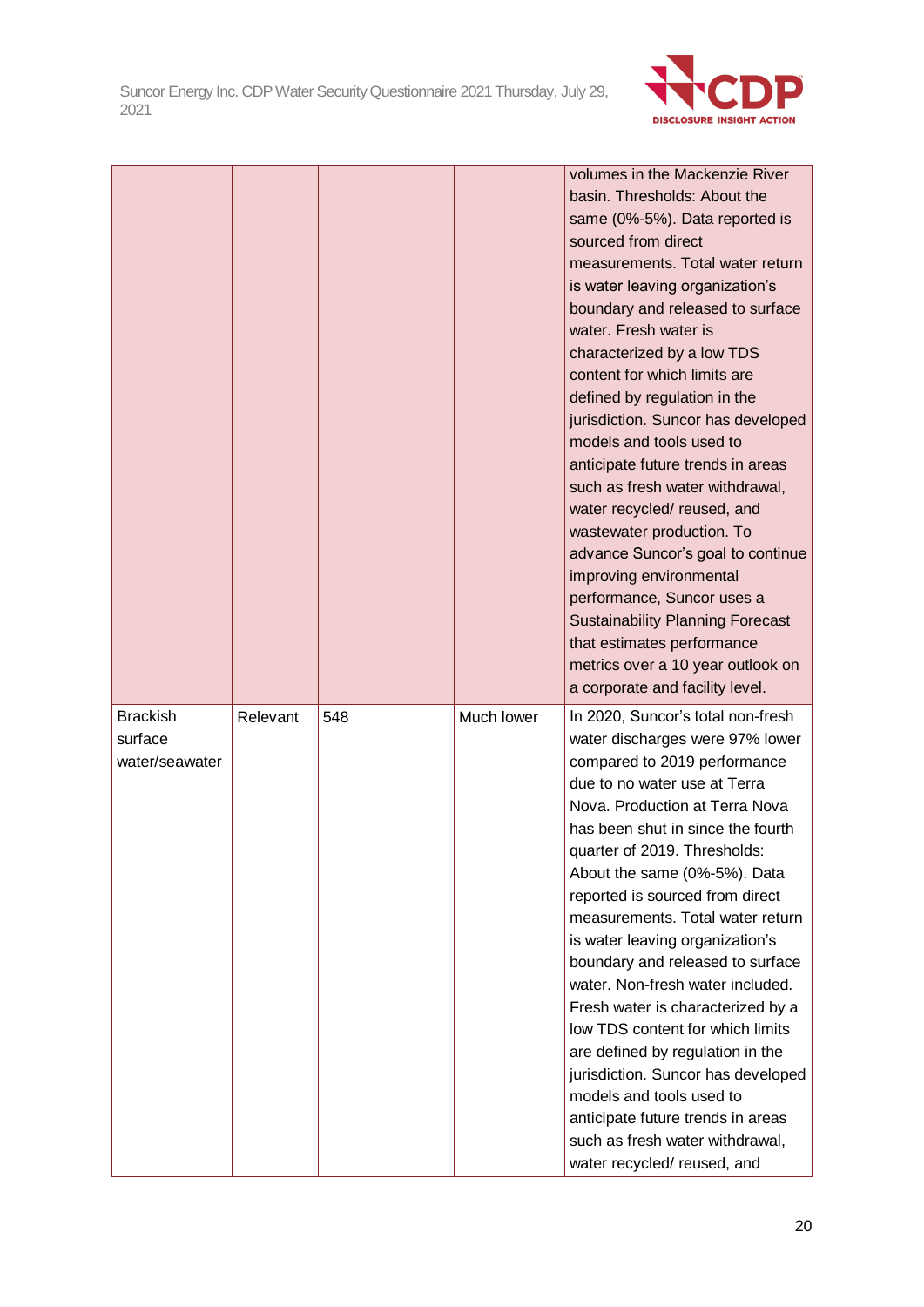

|                             |                        |     |        | wastewater production. To<br>advance Suncor's goal to continue<br>improving environmental<br>performance, Suncor uses a<br><b>Sustainability Planning Forecast</b><br>that estimates performance<br>metrics over a 10 year outlook on<br>a corporate and facility level.                                                                                                                                                                                                                                                                                                                                                                                                                                                                                                                                                                                                                                                                     |
|-----------------------------|------------------------|-----|--------|----------------------------------------------------------------------------------------------------------------------------------------------------------------------------------------------------------------------------------------------------------------------------------------------------------------------------------------------------------------------------------------------------------------------------------------------------------------------------------------------------------------------------------------------------------------------------------------------------------------------------------------------------------------------------------------------------------------------------------------------------------------------------------------------------------------------------------------------------------------------------------------------------------------------------------------------|
| Groundwater                 | <b>Not</b><br>relevant |     |        | Suncor does not charge water to<br>groundwater in operations.                                                                                                                                                                                                                                                                                                                                                                                                                                                                                                                                                                                                                                                                                                                                                                                                                                                                                |
| Third-party<br>destinations | Relevant               | 936 | Higher | We have improved our data set<br>and have been able to capture the<br>amount of water we send to<br>municipal treatment plants from<br>various upstream and downstream<br>facilities. In 2020, Suncor's water<br>discharge volume from third party<br>sources was 5% higher than 2019,<br>due to increased volumes being<br>sent for treatment in our upstream<br>and downstream operations.<br>Threshold: Much low/Much high<br>(>11%). Total water return is water<br>leaving organization's boundary<br>and released to third parties. Data<br>reported is sourced from direct<br>measurements. Suncor has<br>developed models and tools used<br>to anticipate future trends in areas<br>such as fresh water withdrawal,<br>water recycled/reused, and<br>wastewater production. Suncor<br>uses a Sustainability Planning<br>Forecast that estimates<br>performance metrics over a 10 yr<br>outlook on a corporate and facility<br>level. |

# **W1.2j**

### **(W1.2j) Within your direct operations, indicate the highest level(s) to which you treat your discharge.**

| <b>Relevanc Volume</b> |                             | Comparison % of your |                                      | <b>Please</b> |
|------------------------|-----------------------------|----------------------|--------------------------------------|---------------|
| e of                   | (megaliters/year of treated |                      | sites/facilities/operation explain   |               |
| treatment)             |                             |                      | volume with s this volume applies to |               |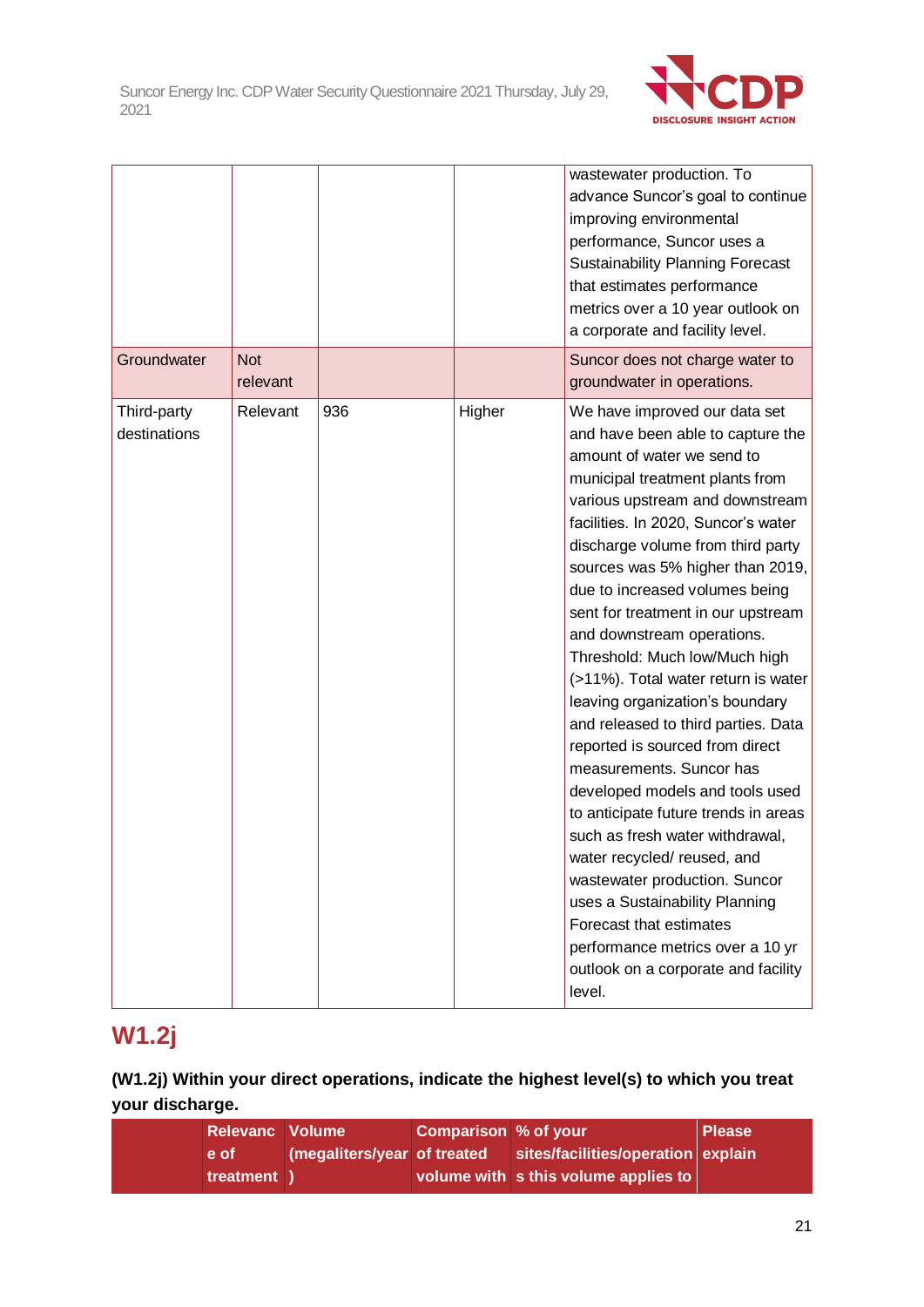

|                              | level to<br>discharge |       | previous<br>reporting<br>year                   |          |                                                                                                                                                                                                                                                                                                                                                                                                                                                                                                                                                                                                                                          |
|------------------------------|-----------------------|-------|-------------------------------------------------|----------|------------------------------------------------------------------------------------------------------------------------------------------------------------------------------------------------------------------------------------------------------------------------------------------------------------------------------------------------------------------------------------------------------------------------------------------------------------------------------------------------------------------------------------------------------------------------------------------------------------------------------------------|
| <b>Tertiary</b><br>treatment | Relevant              | 4,040 | This is our<br>first year of<br>measuremen<br>t | $1 - 10$ | Suncor has<br>monitored all<br>water<br>treatment<br>activities for<br>years, but this<br>is the first year<br>of<br>measurement<br>and reporting<br>against CDP<br>guidance.<br><b>Tertiary</b><br>treatment<br>involves the<br>additional<br>treatment<br>needed to<br>remove<br>suspended,<br>colloidal and<br>dissolved<br>constituents<br>(nutrients,<br>heavy metals,<br>inorganic and<br>other<br>contaminants)<br>remaining after<br>secondary<br>treatment<br>through a<br>number of<br>processes<br>including<br>granular media<br>filtration,<br>biological<br>nitrification-<br>denitrification,<br>biological<br>phosphorus |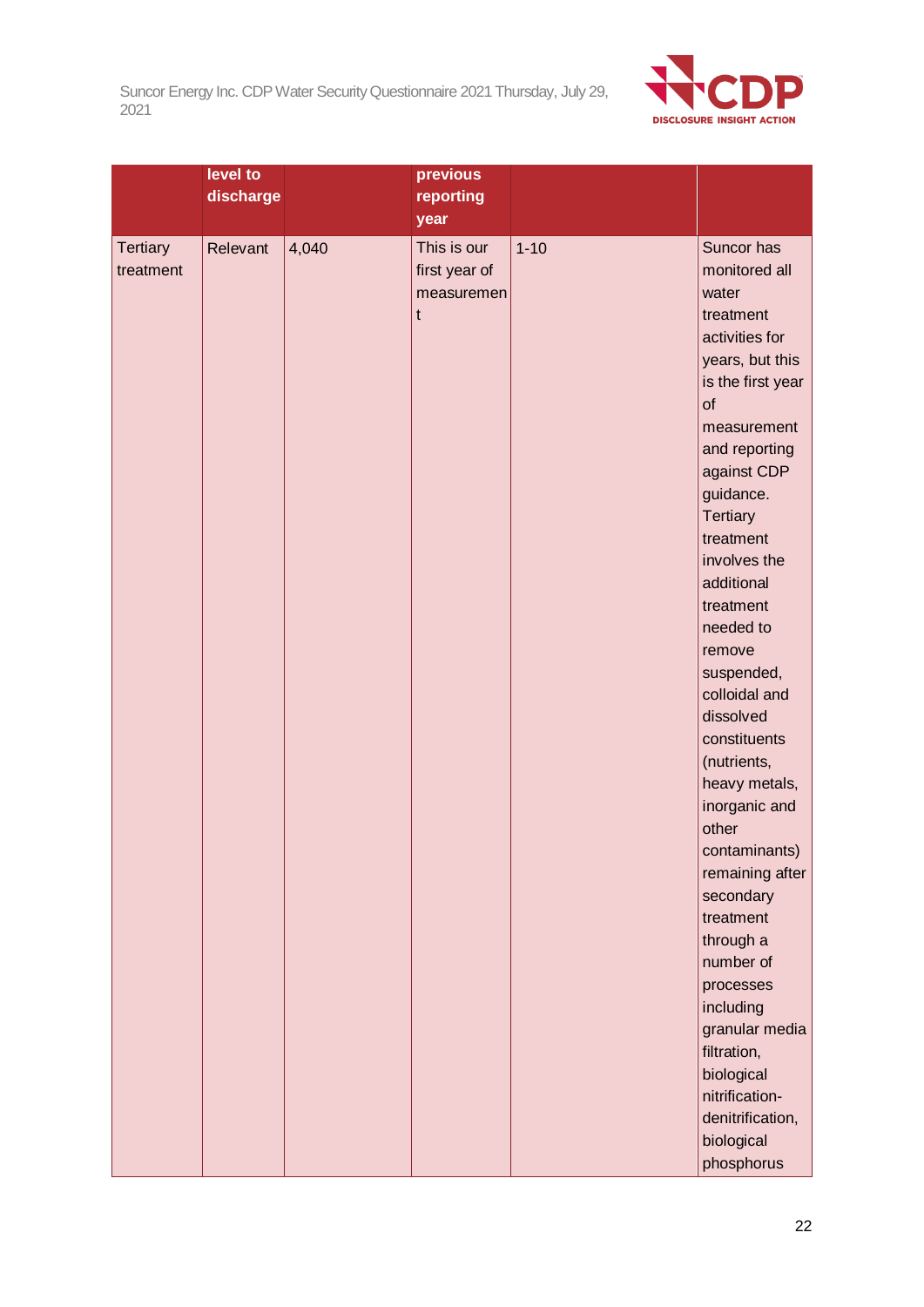

|  |  |  | removal,             |
|--|--|--|----------------------|
|  |  |  | chlorination,        |
|  |  |  | etc. Tertiary        |
|  |  |  | treatment            |
|  |  |  | follows              |
|  |  |  | secondary            |
|  |  |  | treatment,           |
|  |  |  | further              |
|  |  |  | treatment and        |
|  |  |  | filtration. Our      |
|  |  |  | Sarnia               |
|  |  |  | Refinery uses        |
|  |  |  | Granular             |
|  |  |  | Activated            |
|  |  |  | Carbon (GAC)         |
|  |  |  | filters, the GAC     |
|  |  |  | help to remove       |
|  |  |  | the remaining        |
|  |  |  | trace of toxicity    |
|  |  |  | from the water.      |
|  |  |  | Our                  |
|  |  |  | Commerce             |
|  |  |  | <b>City Refinery</b> |
|  |  |  | uses                 |
|  |  |  | Ultrafiltration      |
|  |  |  | (UF), the UF         |
|  |  |  | helps to             |
|  |  |  | remove the           |
|  |  |  | final traces of      |
|  |  |  | solids,              |
|  |  |  | including            |
|  |  |  | arsenic and          |
|  |  |  | mercury to           |
|  |  |  | meet our             |
|  |  |  | regulatory           |
|  |  |  | requirements.        |
|  |  |  | Commerce             |
|  |  |  | City will be         |
|  |  |  | using                |
|  |  |  | additional           |
|  |  |  | tertiary             |
|  |  |  | treatment in         |
|  |  |  | the future.          |
|  |  |  | Suncor has           |
|  |  |  | developed            |
|  |  |  | models and           |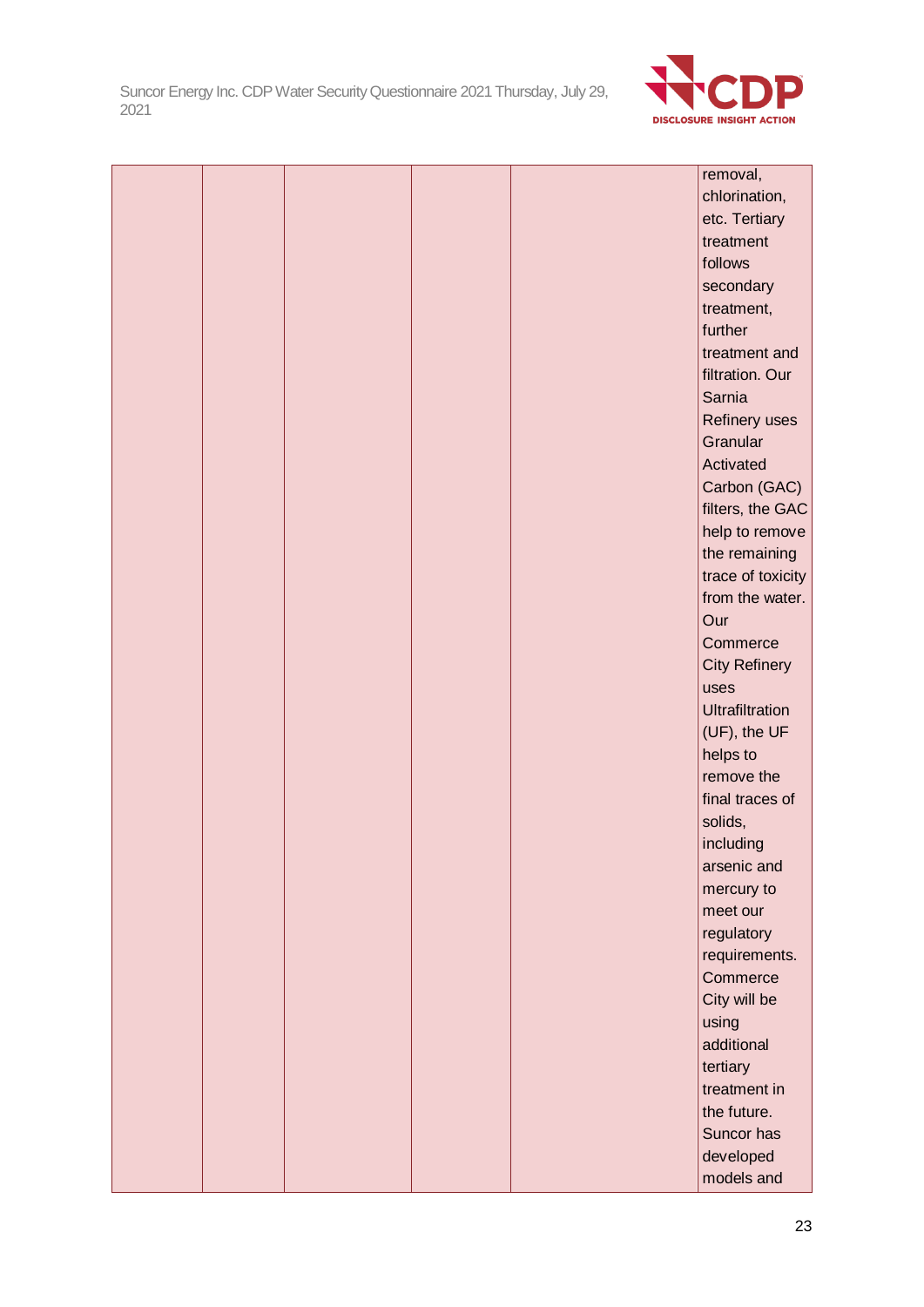

|                        |          |       |                                                 |          | tools used to<br>anticipate<br>future trends in<br>areas such as<br>fresh water<br>withdrawal,<br>water recycled/<br>reused, and<br>wastewater<br>production.<br>Suncor uses a<br>Sustainability<br>Planning<br>Forecast that<br>estimates<br>performance<br>metrics over a<br>10 yr outlook<br>on a corporate<br>and facility<br>level.                        |
|------------------------|----------|-------|-------------------------------------------------|----------|-----------------------------------------------------------------------------------------------------------------------------------------------------------------------------------------------------------------------------------------------------------------------------------------------------------------------------------------------------------------|
| Secondary<br>treatment | Relevant | 6,114 | This is our<br>first year of<br>measuremen<br>t | $1 - 10$ | Suncor has<br>monitored all<br>water<br>treatment<br>activities for<br>years, but this<br>is the first year<br>of<br>measurement<br>and reporting<br>against CDP<br>guidance.<br>Secondary<br>treatment<br>involves the<br>degradation of<br>organic matter<br>and reduction<br>of solids<br>through<br>biological<br>treatment. The<br>removal of<br>nutrients |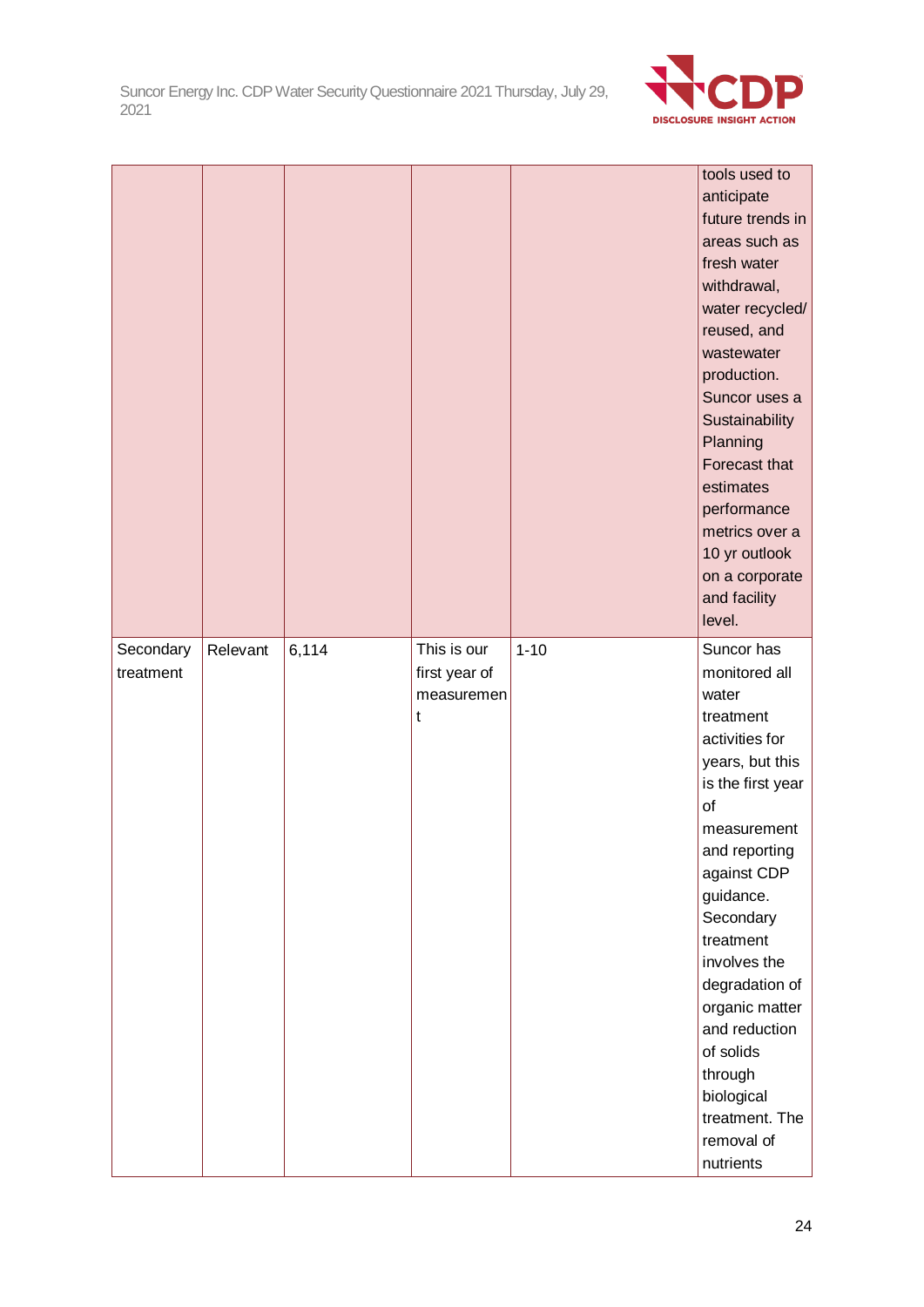

|  |  | (nitrogen              |
|--|--|------------------------|
|  |  | and/or                 |
|  |  | phosphorus)            |
|  |  | can also be            |
|  |  | achieved at            |
|  |  | this level of          |
|  |  | treatment              |
|  |  | using a                |
|  |  | combination of         |
|  |  | chemical and           |
|  |  | biological             |
|  |  | treatments.            |
|  |  | Secondary              |
|  |  | treatment              |
|  |  | follows primary        |
|  |  | treatment.             |
|  |  | Suncor uses            |
|  |  | micro bio              |
|  |  | systems for            |
|  |  | secondary              |
|  |  | treatment. Our         |
|  |  | Montreal,              |
|  |  | Sarnia and             |
|  |  | Commerce               |
|  |  | <b>City Refineries</b> |
|  |  | and Burrard            |
|  |  | <b>Terminal uses</b>   |
|  |  | secondary              |
|  |  | treatment              |
|  |  | systems such           |
|  |  | as activated           |
|  |  | sludge, Moving         |
|  |  | <b>Bed Bio</b>         |
|  |  | Reactor                |
|  |  | (MBBR) and             |
|  |  | Membranes              |
|  |  | bio reactor            |
|  |  | (MBR). These           |
|  |  | technologies           |
|  |  | help to remove         |
|  |  | some of the oil        |
|  |  | and grease,            |
|  |  | nitrates,              |
|  |  | phosphates,            |
|  |  | phenols and            |
|  |  | toxicity from          |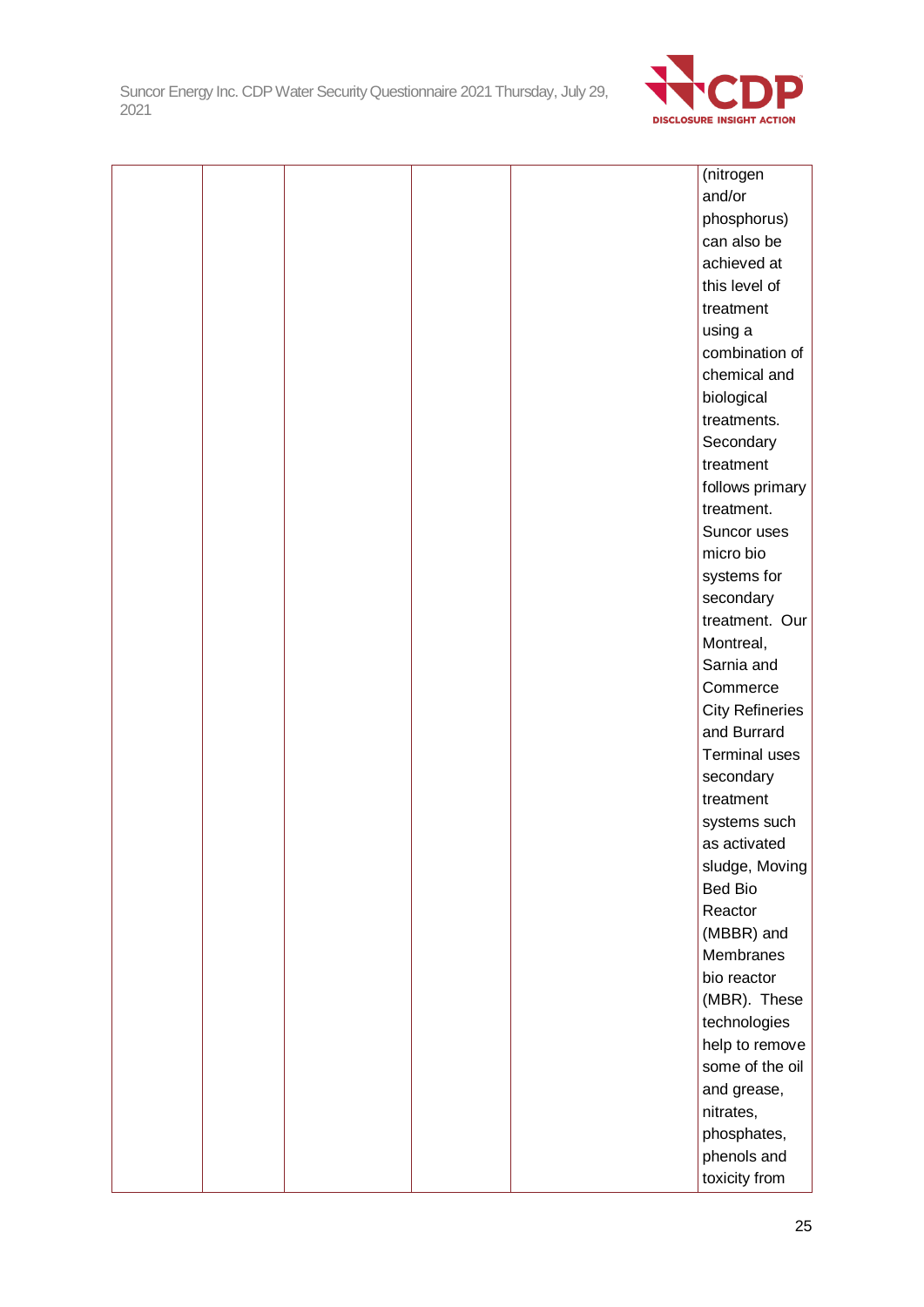

|                              |          |        |                                                 |       | the water.<br>Suncor has<br>developed<br>models and<br>tools used to<br>anticipate<br>future trends in<br>areas such as<br>fresh water<br>withdrawal,<br>water recycled/<br>reused, and<br>wastewater<br>production.<br>Suncor uses a<br>Sustainability<br>Planning<br>Forecast that<br>estimates<br>performance<br>metrics over a<br>10 yr outlook<br>on a corporate<br>and facility<br>level. |
|------------------------------|----------|--------|-------------------------------------------------|-------|-------------------------------------------------------------------------------------------------------------------------------------------------------------------------------------------------------------------------------------------------------------------------------------------------------------------------------------------------------------------------------------------------|
| Primary<br>treatment<br>only | Relevant | 66,034 | This is our<br>first year of<br>measuremen<br>t | 81-90 | Suncor has<br>monitored all<br>water<br>treatment<br>activities for<br>years, but this<br>is the first year<br>of<br>measurement<br>and reporting<br>against CDP<br>guidance.<br>Primary<br>treatment<br>involves the<br>physical<br>removal of<br>suspended<br>solids and<br>floating                                                                                                          |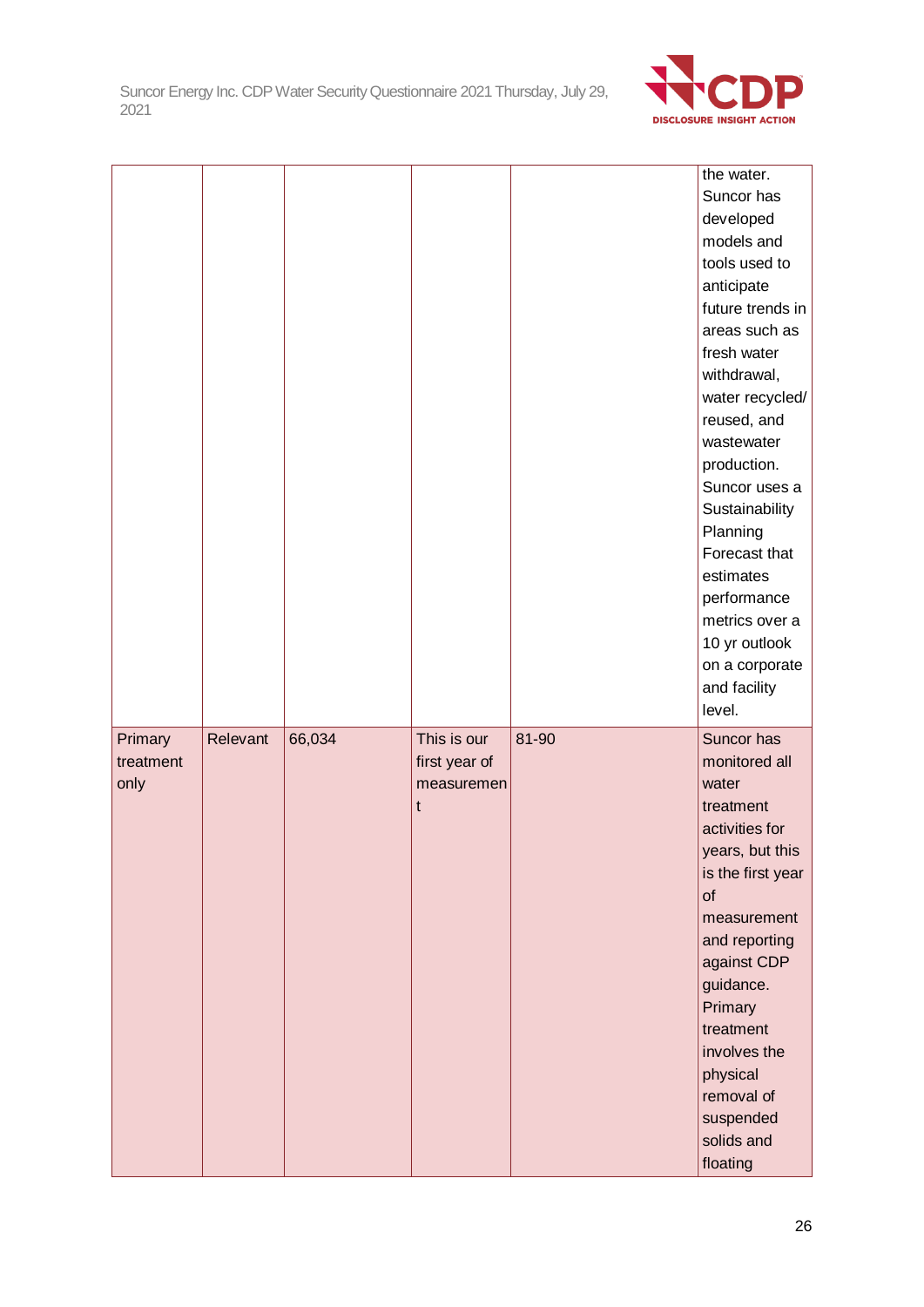

|  |  |  | material,        |
|--|--|--|------------------|
|  |  |  | typically by     |
|  |  |  | sedimentation.   |
|  |  |  | A preliminary    |
|  |  |  | treatment may    |
|  |  |  | often be         |
|  |  |  | applied          |
|  |  |  | involving the    |
|  |  |  | physical         |
|  |  |  | removal of       |
|  |  |  | large debris,    |
|  |  |  | large particles, |
|  |  |  | oils, and        |
|  |  |  | grease,          |
|  |  |  | typically        |
|  |  |  | through          |
|  |  |  | screens and      |
|  |  |  | grit chambers.   |
|  |  |  | Suncor's only    |
|  |  |  | primary          |
|  |  |  | treatment is     |
|  |  |  | settling ponds,  |
|  |  |  | water is         |
|  |  |  | diverted to      |
|  |  |  | pond to allow    |
|  |  |  | settling of      |
|  |  |  | particles and    |
|  |  |  | testing prior    |
|  |  |  | discharge.       |
|  |  |  | This is mainly   |
|  |  |  | used for         |
|  |  |  | uncontaminate    |
|  |  |  | d surface run-   |
|  |  |  | off water        |
|  |  |  | (rainfall,       |
|  |  |  | snowmelt etc.).  |
|  |  |  | This method of   |
|  |  |  | treatment is     |
|  |  |  | applicable for   |
|  |  |  | numerous         |
|  |  |  | Suncor sites.    |
|  |  |  | Suncor has       |
|  |  |  | developed        |
|  |  |  | models and       |
|  |  |  | tools used to    |
|  |  |  | anticipate       |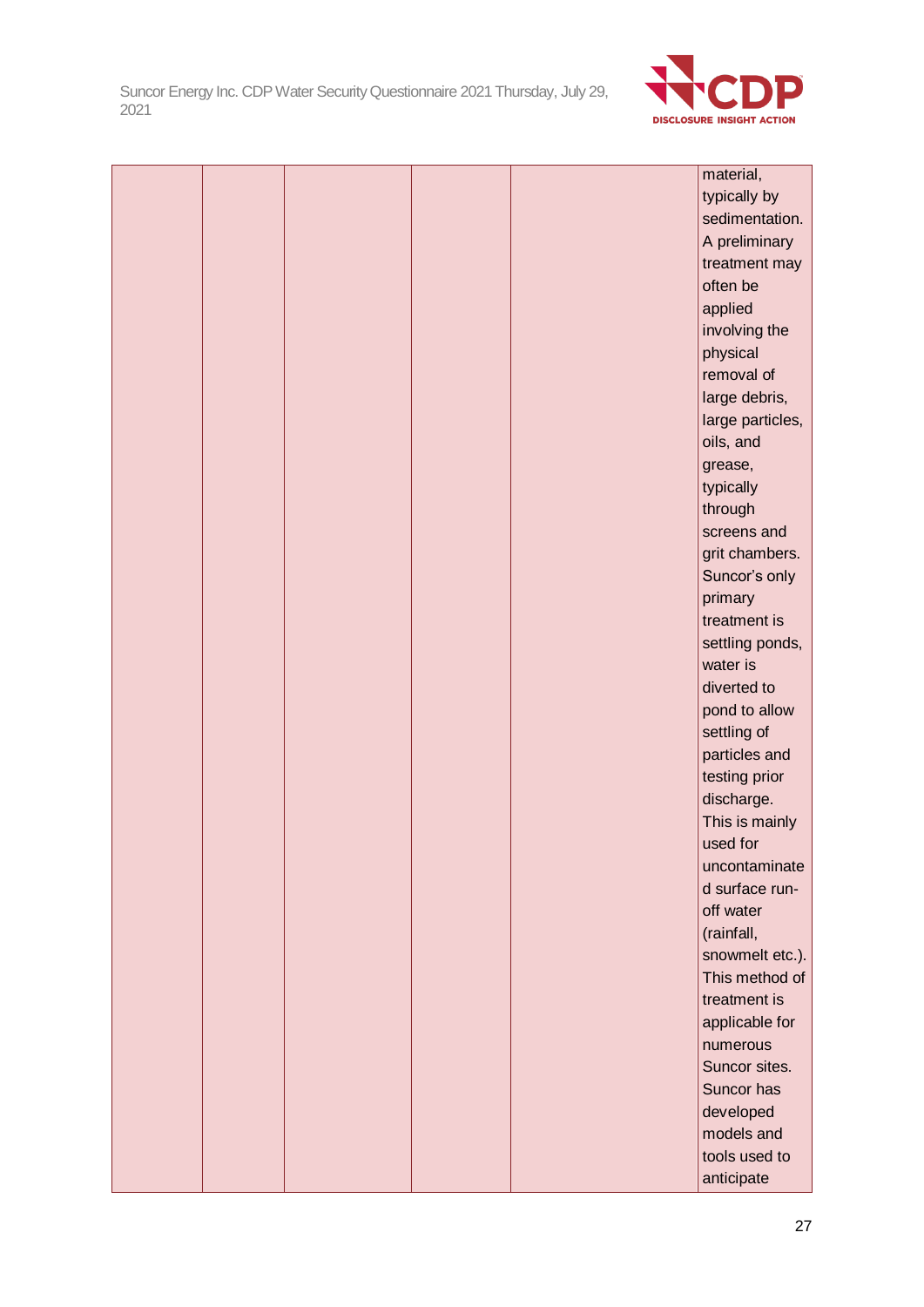

|                                                                        |                        |       |                                                 |          | future trends in<br>areas such as<br>fresh water<br>withdrawal,<br>water recycled/<br>reused, and<br>wastewater<br>production.<br>Suncor uses a<br>Sustainability<br>Planning<br>Forecast that<br>estimates<br>performance<br>metrics over a<br>10 yr outlook<br>on a corporate<br>and facility<br>level. |
|------------------------------------------------------------------------|------------------------|-------|-------------------------------------------------|----------|-----------------------------------------------------------------------------------------------------------------------------------------------------------------------------------------------------------------------------------------------------------------------------------------------------------|
| Discharge<br>to the<br>natural<br>environmen<br>t without<br>treatment | <b>Not</b><br>relevant |       |                                                 |          | Wastewater<br>discharge sent<br>for deep-well<br>disposal at<br>Suncor's in situ<br>site (Firebag)<br>and Edmonton<br>Refinery is<br>classified as<br>waste and is<br>reported<br>accordingly.                                                                                                            |
| Discharge<br>to a third<br>party<br>without<br>treatment               | Relevant               | 1,096 | This is our<br>first year of<br>measuremen<br>t | $1 - 10$ | Suncor has<br>monitored all<br>water<br>treatment<br>activities for<br>years, but this<br>is the first year<br>of<br>measurement<br>and reporting<br>against CDP<br>guidance.<br>Discharge to a<br>third party                                                                                            |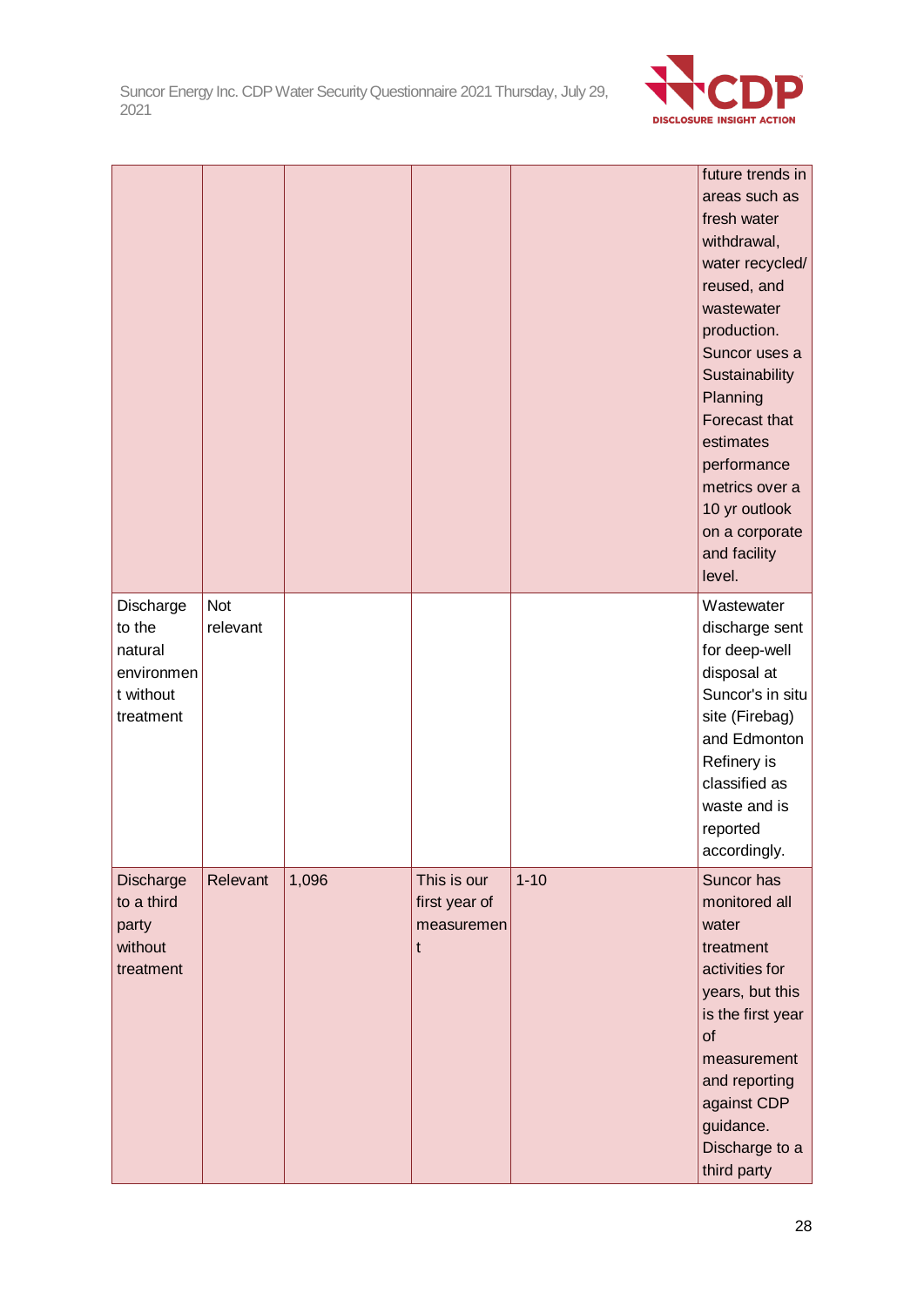

|       |          |    |               |              | without           |
|-------|----------|----|---------------|--------------|-------------------|
|       |          |    |               |              | treatment is      |
|       |          |    |               |              | domestic          |
|       |          |    |               |              | waste to city.    |
|       |          |    |               |              | There are a       |
|       |          |    |               |              | few Suncor        |
|       |          |    |               |              | sites where       |
|       |          |    |               |              | domestic          |
|       |          |    |               |              | sewage is sent    |
|       |          |    |               |              | to city sewer     |
|       |          |    |               |              | systems just      |
|       |          |    |               |              | like homes,       |
|       |          |    |               |              | and office        |
|       |          |    |               |              | building.         |
|       |          |    |               |              | Suncor has        |
|       |          |    |               |              | developed         |
|       |          |    |               |              | models and        |
|       |          |    |               |              | tools used to     |
|       |          |    |               |              | anticipate        |
|       |          |    |               |              | future trends in  |
|       |          |    |               |              | areas such as     |
|       |          |    |               |              | fresh water       |
|       |          |    |               |              | withdrawal,       |
|       |          |    |               |              | water recycled/   |
|       |          |    |               |              | reused, and       |
|       |          |    |               |              | wastewater        |
|       |          |    |               |              | production.       |
|       |          |    |               |              | Suncor uses a     |
|       |          |    |               |              | Sustainability    |
|       |          |    |               |              | Planning          |
|       |          |    |               |              | Forecast that     |
|       |          |    |               |              | estimates         |
|       |          |    |               |              | performance       |
|       |          |    |               |              | metrics over a    |
|       |          |    |               |              | 10 yr outlook     |
|       |          |    |               |              | on a corporate    |
|       |          |    |               |              | and facility      |
|       |          |    |               |              | level.            |
|       |          |    |               |              |                   |
| Other | Relevant | 20 | This is our   | Less than 1% | Suncor has        |
|       |          |    | first year of |              | monitored all     |
|       |          |    | measuremen    |              | water             |
|       |          |    | t             |              | treatment         |
|       |          |    |               |              | activities for    |
|       |          |    |               |              | years, but this   |
|       |          |    |               |              | is the first year |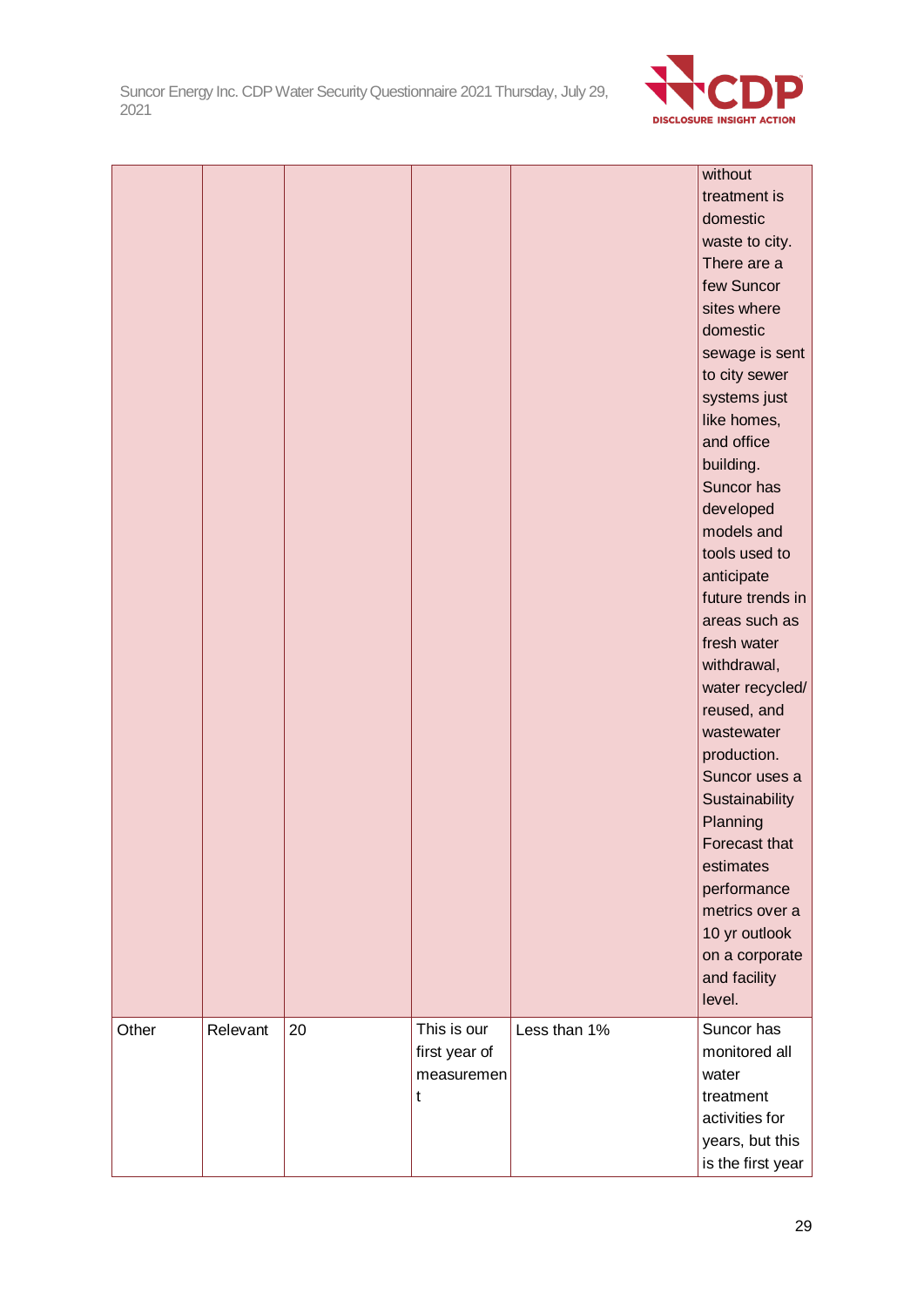

|  |  | of               |
|--|--|------------------|
|  |  | measurement      |
|  |  | and reporting    |
|  |  | against CDP      |
|  |  | guidance.        |
|  |  | Firebag and      |
|  |  | MacKay River     |
|  |  | in situ sites    |
|  |  | use recycled     |
|  |  | wastewater       |
|  |  | from our oil     |
|  |  | sands            |
|  |  | upgrading and    |
|  |  | utilities        |
|  |  | operations,      |
|  |  | surface run-off  |
|  |  | water collected  |
|  |  | within the       |
|  |  | facility         |
|  |  | boundary and     |
|  |  | from             |
|  |  | groundwater      |
|  |  | wells. As a      |
|  |  | result, most of  |
|  |  | the water used   |
|  |  | at the site is   |
|  |  | recycled.        |
|  |  | Suncor has       |
|  |  | developed        |
|  |  | models and       |
|  |  | tools used to    |
|  |  | anticipate       |
|  |  | future trends in |
|  |  | areas such as    |
|  |  | fresh water      |
|  |  | withdrawal,      |
|  |  | water recycled/  |
|  |  | reused, and      |
|  |  | wastewater       |
|  |  | production.      |
|  |  | Suncor uses a    |
|  |  | Sustainability   |
|  |  | Planning         |
|  |  | Forecast that    |
|  |  | estimates        |
|  |  | performance      |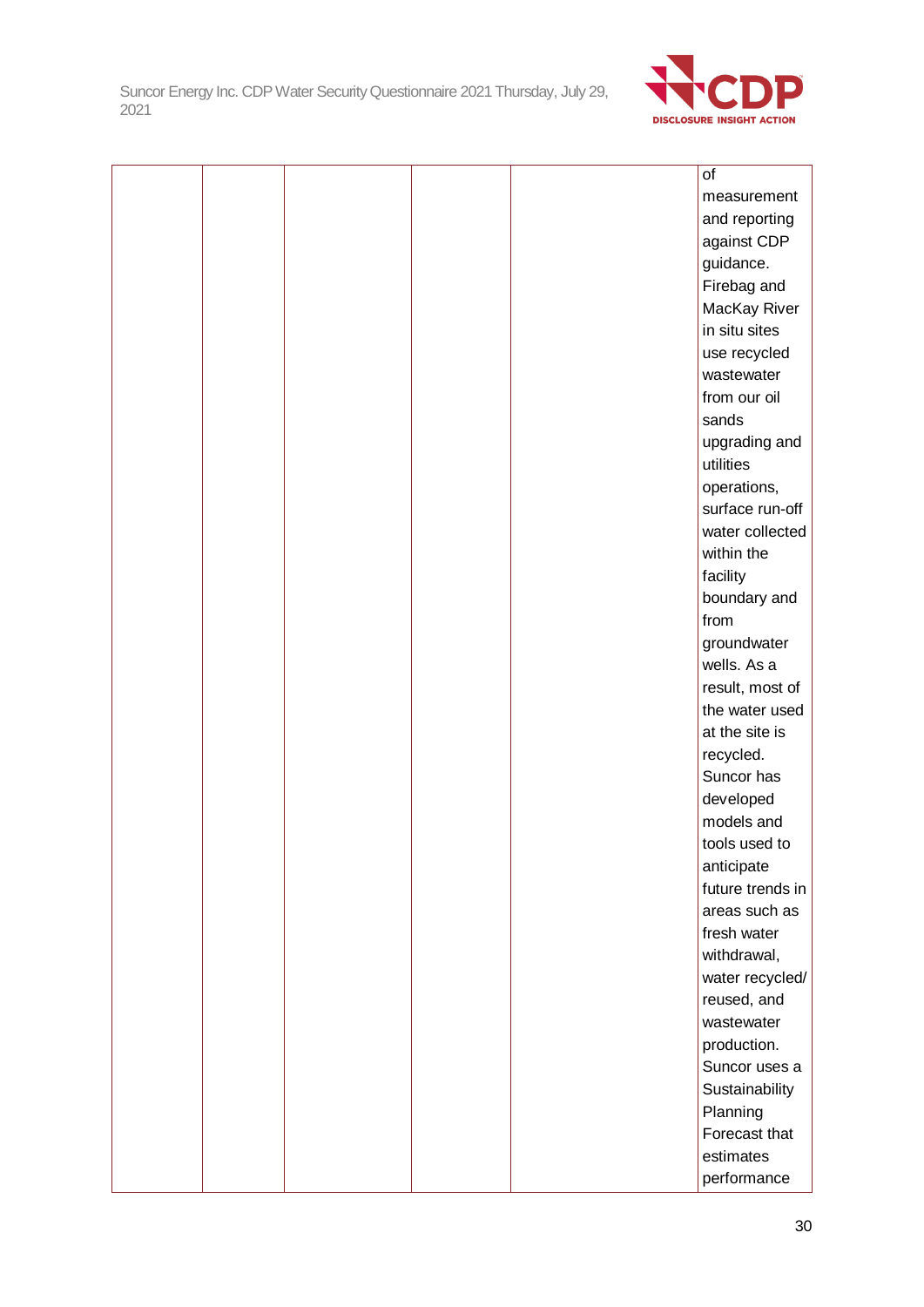

|  |  |  | metrics over a  |
|--|--|--|-----------------|
|  |  |  | $10$ yr outlook |
|  |  |  | on a corporate  |
|  |  |  | and facility    |
|  |  |  | level.          |
|  |  |  |                 |

# **W-OG1.3**

**(W-OG1.3) Do you calculate water intensity for your activities associated with the oil & gas sector?**

Yes

# **W-OG1.3a**

**(W-OG1.3a) Provide water intensity information associated with your activities in the oil & gas sector.**

**Business division**

Upstream

**Water intensity value (m3)** 0.36

**Numerator: water aspect** Total water withdrawals

#### **Denominator**

Barrel of oil equivalent

#### **Comparison with previous reporting year**

Much lower

#### **Please explain**

In 2020, Suncor upstream total upstream water withdrawal intensity is 14% lower than 2019 mainly due to improved water efficiency at Base Plant; decreased production and water use at Fort Hills and in situ sites; zero ocean water intake at Terra Nova.

Thresholds: About the same (0%-5%), Low/High (6%-10%), Much low/ Much high (>11%). Data reported is sourced from direct measurements. Total water withdrawal is the removal or purchase of water from any source, permanently or temporarily. Fresh and non-fresh water included. Data reported is sourced from direct measurements.

This metric is used to monitor our water use and success of process optimization strategies (ie. recycling, reuse, return strategies).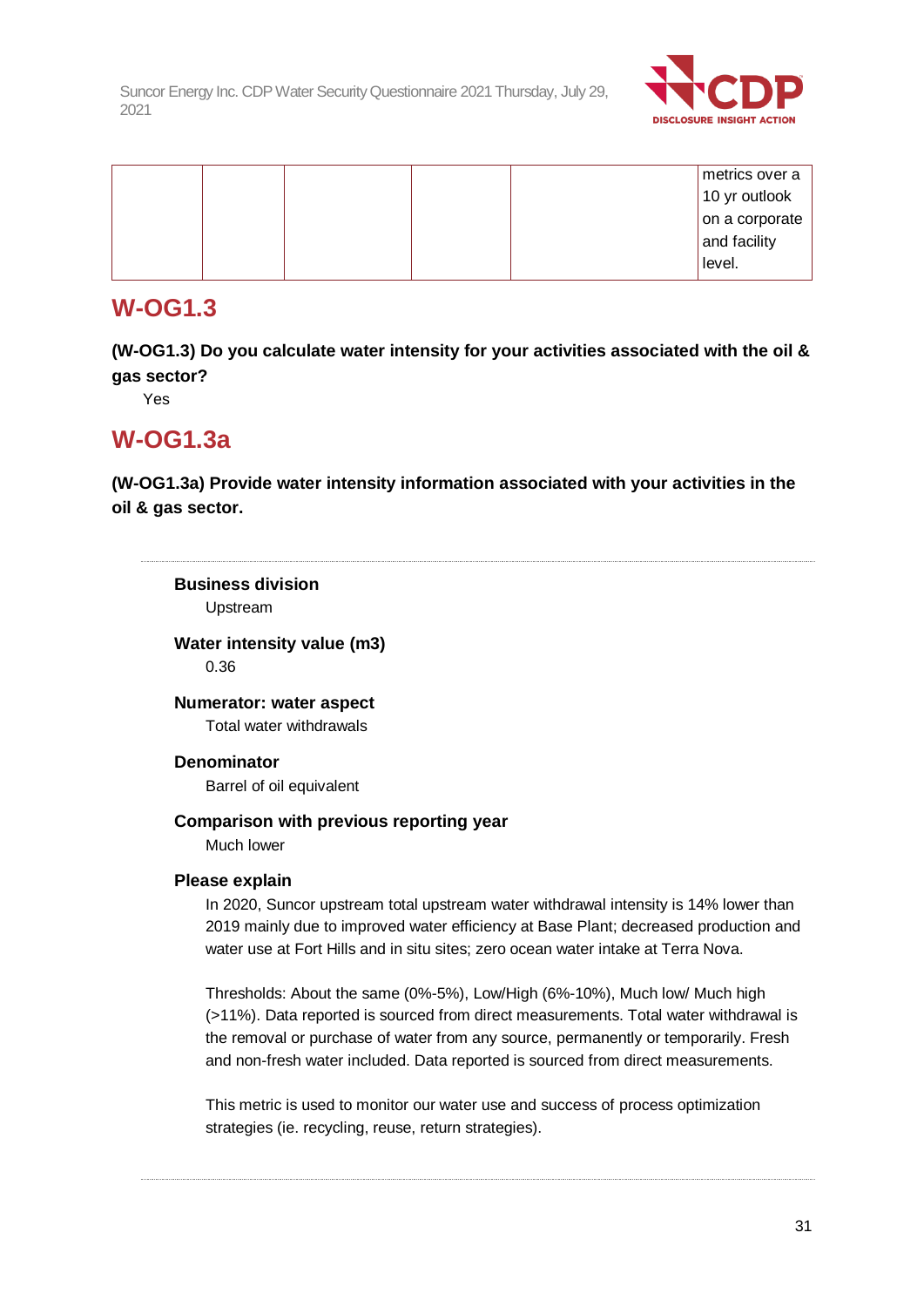

### **Business division**

Upstream

#### **Water intensity value (m3)** 0.22

### **Numerator: water aspect**

Total water consumption

#### **Denominator**

Barrel of oil equivalent

#### **Comparison with previous reporting year**

Much lower

#### **Please explain**

In 2020, Suncor upstream total water consumption intensity was 18% lower than 2019 mainly due to improved water efficiency at Base Plant; decreased production and water use at Fort Hills and in situ sites; zero consumption at Terra Nova.

Thresholds: About the same (0%-5%), Low/High (6%-10%), Much low/ Much high (>11%). Data reported is sourced from direct measurements. Water consumption is the total water withdrawn minus water returned and reflects quantity of water used and not returned to its proximate source or no longer available in its original form. Fresh and non-fresh water included. Data reported is sourced from direct measurements.

This metric is used to monitor our water use and success of process optimization strategies (ie. recycling, reuse, return strategies).

#### **Business division**

Midstream/Downstream

### **Water intensity value (m3)**

0.3

#### **Numerator: water aspect**

Total water withdrawals

#### **Denominator**

Barrel of oil equivalent

#### **Comparison with previous reporting year**

**Higher** 

#### **Please explain**

In 2020, Suncor's downstream total water withdrawal intensity was 6% higher than 2019 performance mainly due increased water withdrawals and decreased production at various facilities.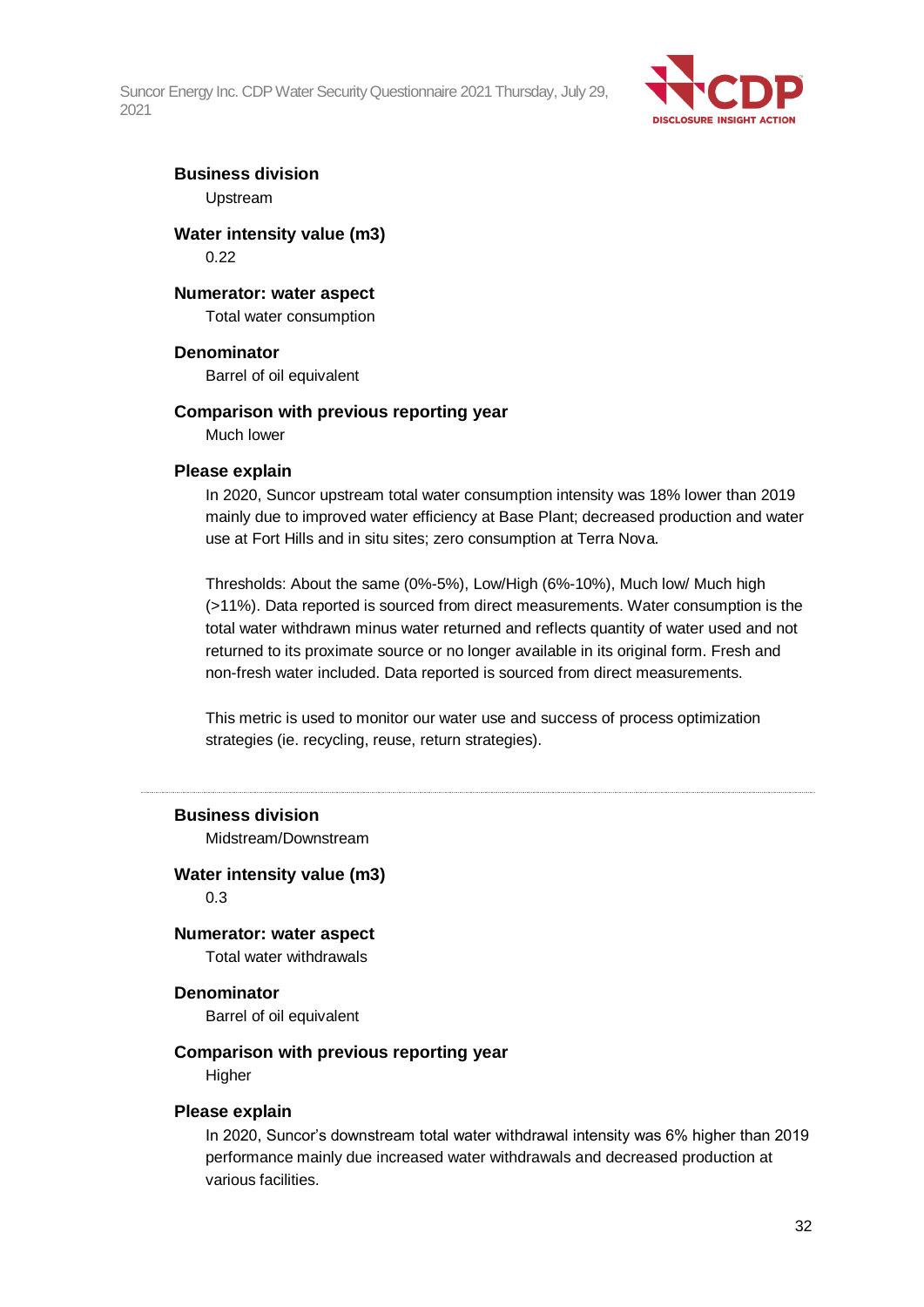

Thresholds: About the same (0%-5%), Low/High (6%-10%), Much low/ Much high (>11%). Data reported is sourced from direct measurements. Total water withdrawal is the removal or purchase of water from any source, permanently or temporarily. Fresh and non-fresh water included. Data reported is sourced from direct measurements.

This metric is used to monitor our water use and success of process optimization strategies (ie. recycling, reuse, return strategies).

#### **Business division**

Midstream/Downstream

#### **Water intensity value (m3)**

0.03

#### **Numerator: water aspect**

Total water consumption

#### **Denominator**

Barrel of oil equivalent

#### **Comparison with previous reporting year Higher**

#### **Please explain**

In 2020, Suncor's downstream total water consumption intensity was 8% higher than 2019 performance mainly due low precipitation rates in Montreal, Sarnia and Commerce City; decreased efficiency on sites; and more accurate water accounting.

Thresholds: About the same (0%-5%), Low/High (6%-10%), Much low/ Much high (>11%). Data reported is sourced from direct measurements. Water consumption is the total water withdrawn minus water returned and reflects quantity of water used and not returned to its proximate source or no longer available in its original form. Fresh and non-fresh water included. Data reported is sourced from direct measurements.

This metric is used to monitor our water use and success of process optimization strategies (ie. recycling, reuse, return strategies).

### **W1.4**

#### **(W1.4) Do you engage with your value chain on water-related issues?**

Yes, our suppliers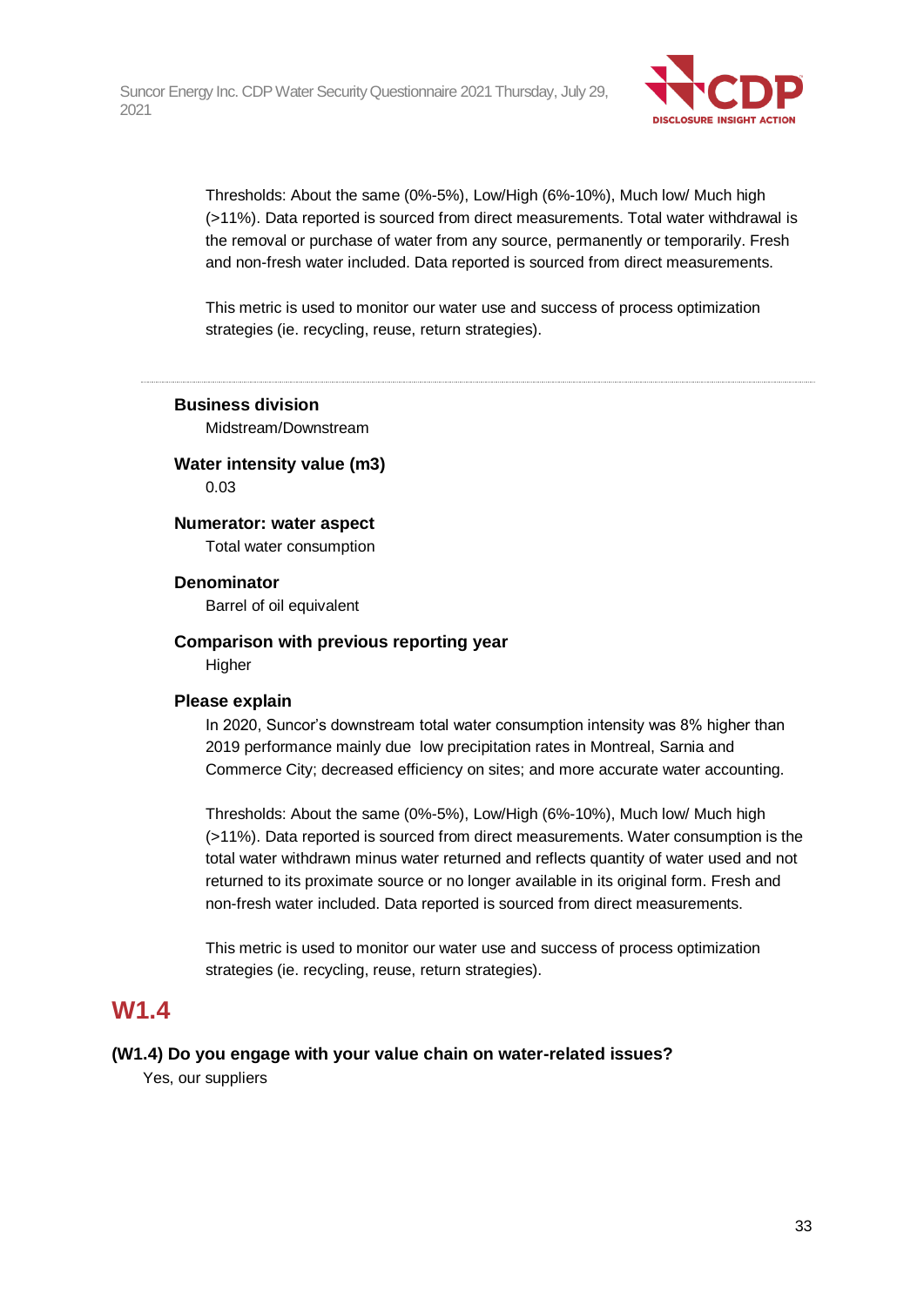

# **W1.4a**

**(W1.4a) What proportion of suppliers do you request to report on their water use, risks and/or management information and what proportion of your procurement spend does this represent?**

**Row 1**

### **% of suppliers by number**

76-100

#### **% of total procurement spend**

26-50

#### **Rationale for this coverage**

Suncor's supplier risk identification process begins with a pre-screening process through our prequalification tool, Avetta. This process ensures current and potential Contractors meet Suncor's minimum requirements in EH&S and regulatory, legal, quality and finance and sustainability.

Suncor has a Sustainability Supplemental which is used in the qualification and selection process. This supplemental is weighted at 15% of our overall qualification and includes questions related to: 1. Indigenous business,

- 2. Greenhouse gases and climate change
- 3. Community investment
- 4. Inclusion & diversity
- 5. Human Rights & Business Ethics

#### **Impact of the engagement and measures of success**

In 2020, 4,396 suppliers (which accounts for 90% of Suncor's suppliers) have subscribed to Suncor's prequalification program.

#### **Comment**

In 2018 Supply Chain Management (SCM) Sustainability formalized a SCM Sustainability Strategy. It was developed based on our materiality assessment. The process accounted internal and external inputs/material issues. This identified 6 priority areas for us and the systematic approach to gathering information based on risk at all step of our supply chain. The areas of focus are designed to progress sustainability strategy and align with our Corporate goals including Suncor's Social and GHG Goal.

### **W1.4b**

**(W1.4b) Provide details of any other water-related supplier engagement activity.**

**Type of engagement Other** 

**Details of engagement**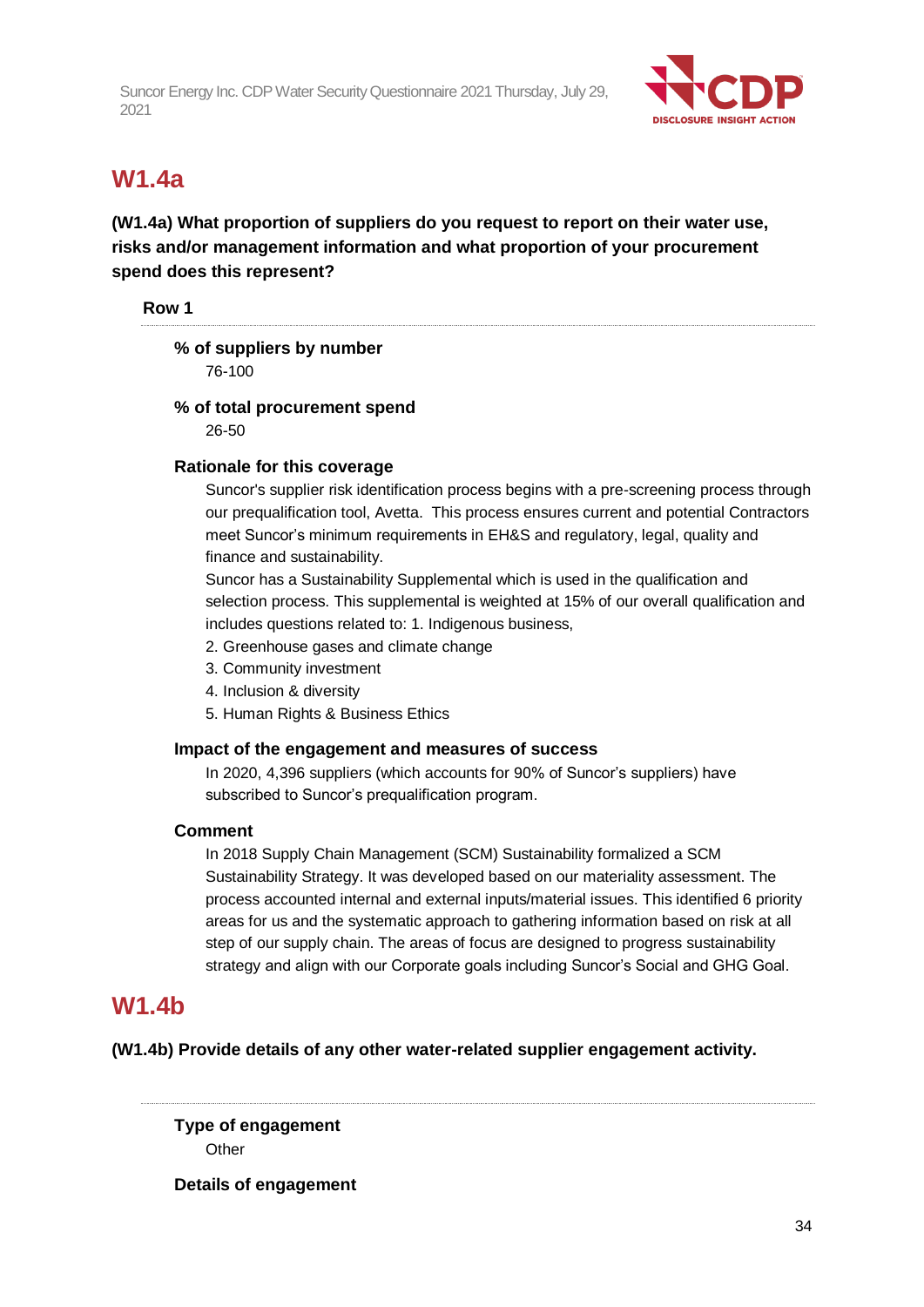

Other, please specify

Water management and stewardship is integrated into supplier evaluation processes, and educate suppliers about water stewardship and collaboration.

#### **% of suppliers by number**

1-25

#### **% of total procurement spend**

1-25

#### **Rationale for the coverage of your engagement**

Maturing relationships with a diverse range of suppliers is important as we look to move our company and industry from supply arrangements that are transactional in nature to partnerships that are more strategic. Working together with our vast supply chain network, we are attempting to leverage our collective strengths to amplify innovation and drive sustainability performance.

#### **Impact of the engagement and measures of success**

To help facilitate the sharing of innovative practices, we brought together over 200 leaders from across Suncor's supply chain to participate in an interactive forum, called FORGE. The goal in organizing this event was to signal our intention to listen, learn, transform, co-create, innovate and accelerate sustainability and innovation together.

**Comment**

# **W2. Business impacts**

### **W2.1**

**(W2.1) Has your organization experienced any detrimental water-related impacts?** No

### **W2.2**

### **(W2.2) In the reporting year, was your organization subject to any fines, enforcement orders, and/or other penalties for water-related regulatory violations?**

Yes, fines, enforcement orders or other penalties but none that are considered as significant

### **W2.2a**

**(W2.2a) Provide the total number and financial value of all water-related fines.**

**Row 1**

**Total number of fines**

1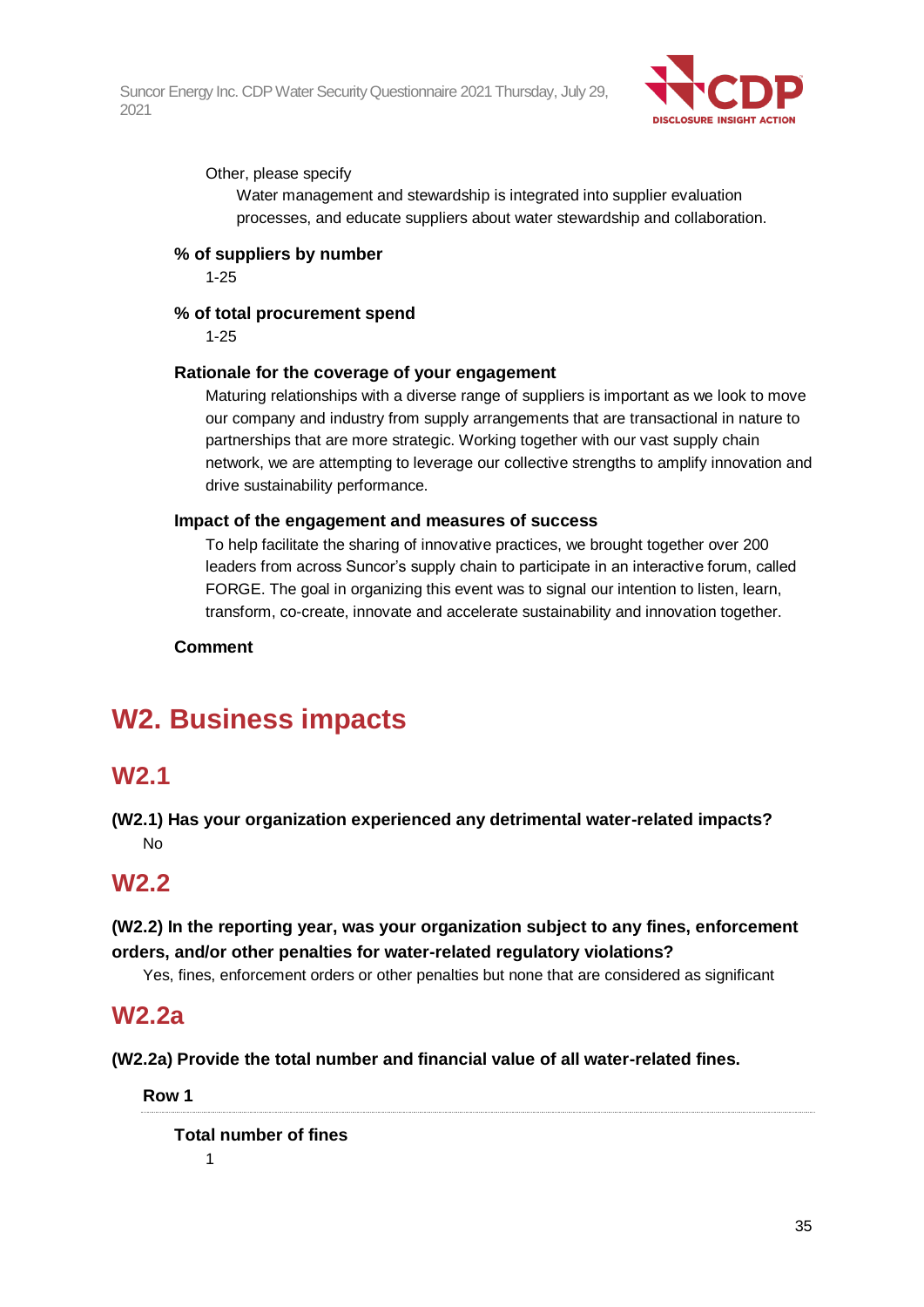

#### **Total value of fines**

#### **% of total facilities/operations associated**

9

#### **Number of fines compared to previous reporting year**

About the same

#### **Comment**

In 2020, one incident occurred at Terra Nova's floating production storage and offloading (FPSO) vessel. This was reported to the regulator and is still under investigation. In our East Coast Canada operations, water is either produced offshore through desalination, or is transferred via vessel from St. John's, N.L. On an annual basis, a cross-functional East Coast team reviews the produced water performance and evaluates options for chemical minimization and substitution where feasible. This helps to ensure effective operation of the produced water system, the floating production storage and offloading (FPSO) vessel, and reservoir integrity. The Terra Nova FPSO has been shut in since the end of 2019. In 2021, co-owners have reached an agreement in principle to restructure the project ownership and provide short-term funding toward continuing the development of the Asset Life Extension Project, with the intent to move to a sanction decision in fall 2021.

# **W3. Procedures**

### **W-OG3.1**

**(W-OG3.1) How does your organization identify and classify potential water pollutants associated with its activities in the oil & gas sector that may have a detrimental impact on water ecosystems or human health?**

Potential pollutants of concern are identified and monitored as per our approval conditions (i.e. Alberta's Environmental Protection and Enforcement Act or the US Environmental Protection Agency). Suncor also identifies and classifies potential water pollutants through Environmental Impact Assessments (EIAs) that are completed for projects, along with regional monitoring and reporting requirements.

During an EIA, all potentially detrimental pollutants are identified and managed throughout the life of the project. Additionally, Suncor follows the Canadian Council of Ministers of the Environment (CCME) Environmental Quality Guidelines for all upstream authorizations.

The method used to identify potential water pollutants is based on established reporting and monitoring standards, along with published research on baseline and/or natural levels of pollutants in the regions where we operate.

Potentially Impacted parties could include: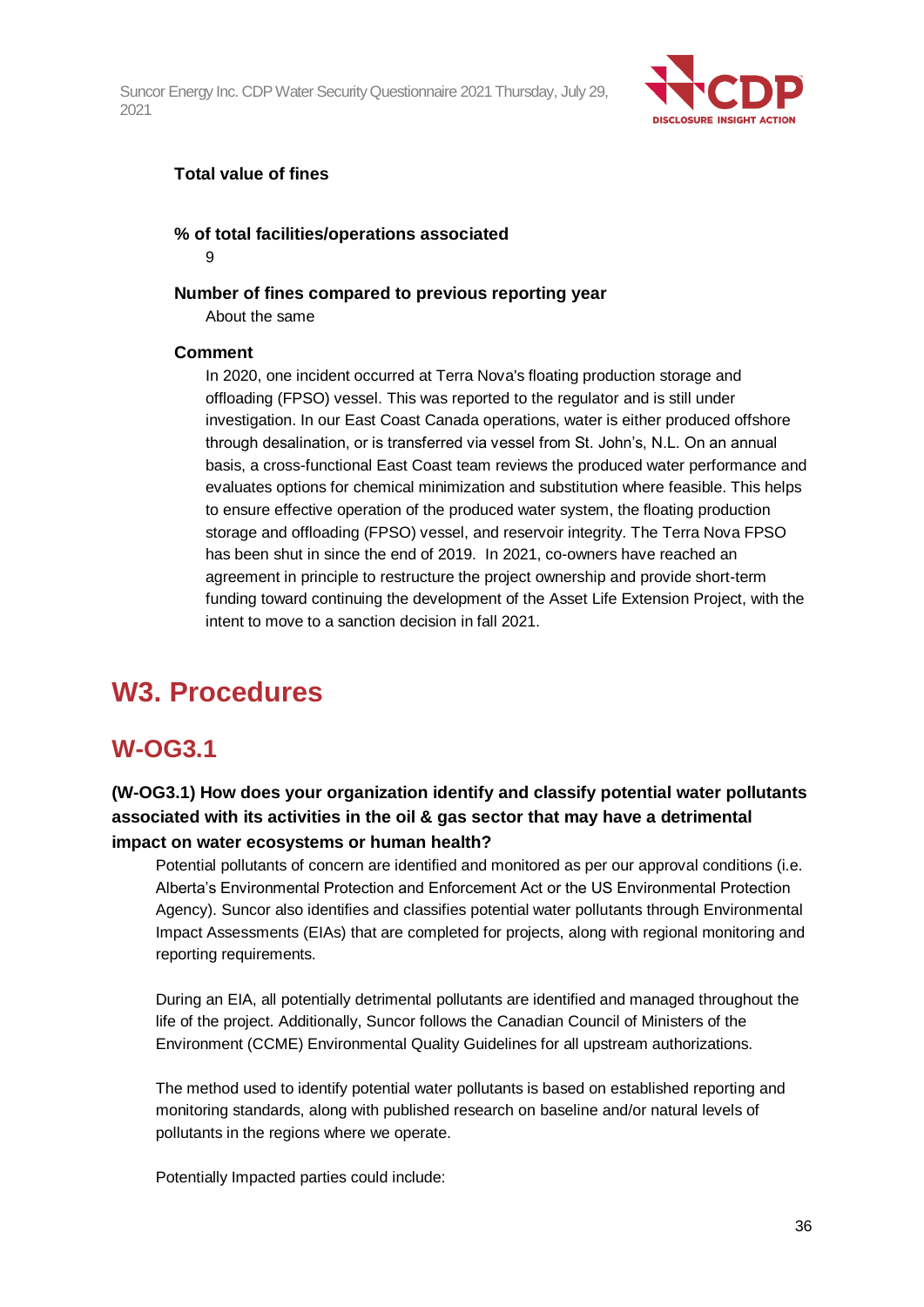

- Communities in the region of operation
- Municipalities
- Employees
- Wildlife and aquatic species

The potential water-related impacts on ecosystems and human health caused by potential pollutants are managed through risk assessments along with established monitoring and reporting requirements. Impacts are assessed in terms published toxicity levels or baseline metrics. Water sources/water supplies in regions of operations are monitored regularly to test for various metrics (pollution).

## **W-OG3.1a**

**(W-OG3.1a) For each business division of your organization, describe how your organization minimizes the adverse impacts on water ecosystems or human health of potential water pollutants associated with your oil & gas sector activities.**

| <b>Potential</b><br>water | <b>Business division</b>             | <b>Description of water</b><br>pollutant and potential                                                                                                                                                                                                                                                                                                                                                                                                                                                                             | <b>Management</b><br>procedures                                                                                                                                                                                           | <b>Please</b><br>explain                                                                                                                                                                                                                                                                                                                                                                 |
|---------------------------|--------------------------------------|------------------------------------------------------------------------------------------------------------------------------------------------------------------------------------------------------------------------------------------------------------------------------------------------------------------------------------------------------------------------------------------------------------------------------------------------------------------------------------------------------------------------------------|---------------------------------------------------------------------------------------------------------------------------------------------------------------------------------------------------------------------------|------------------------------------------------------------------------------------------------------------------------------------------------------------------------------------------------------------------------------------------------------------------------------------------------------------------------------------------------------------------------------------------|
| pollutant                 |                                      | <b>impacts</b>                                                                                                                                                                                                                                                                                                                                                                                                                                                                                                                     |                                                                                                                                                                                                                           |                                                                                                                                                                                                                                                                                                                                                                                          |
| Hydrocarbo<br>ns          | Upstream<br>Midstream/Downstre<br>am | I.e. Natural gas and<br>fuels / petroleum<br>products<br>Upstream impacts: the<br>potential for spills into<br>water bodies near the<br>operation where<br>hydrocarbons are used<br>and/or<br>extracted/produced/refin<br>ed.<br>Downstream impacts:<br>water contamination<br>(groundwater) from<br>pump malfunction or<br>underground storage of<br>hydrocarbons<br>The scale and<br>magnitude is dependent<br>upon various factors,<br>such as the size,<br>location, concentration,<br>etc. of the pollutant<br>(hydrocarbon). | Compliance with<br>effluent quality<br>standards<br>Measures to prevent<br>spillage, leaching<br>and leakages<br>Community/stakehol<br>der engagement<br>Emergency<br>preparedness<br>Other, please specify<br>Monitoring | Suncor<br>complies with<br>effluent quality<br>standards in<br>each region of<br>operation<br>established by<br>the regulator.<br>We are<br>required to<br>report all spills<br>as per<br>approval<br>conditions.<br><b>The</b><br>Environmental<br>Health and<br>Safety<br>department<br>has Spill<br>Response<br>Plans and<br>Policies in<br>place for each<br>business unit,<br>where |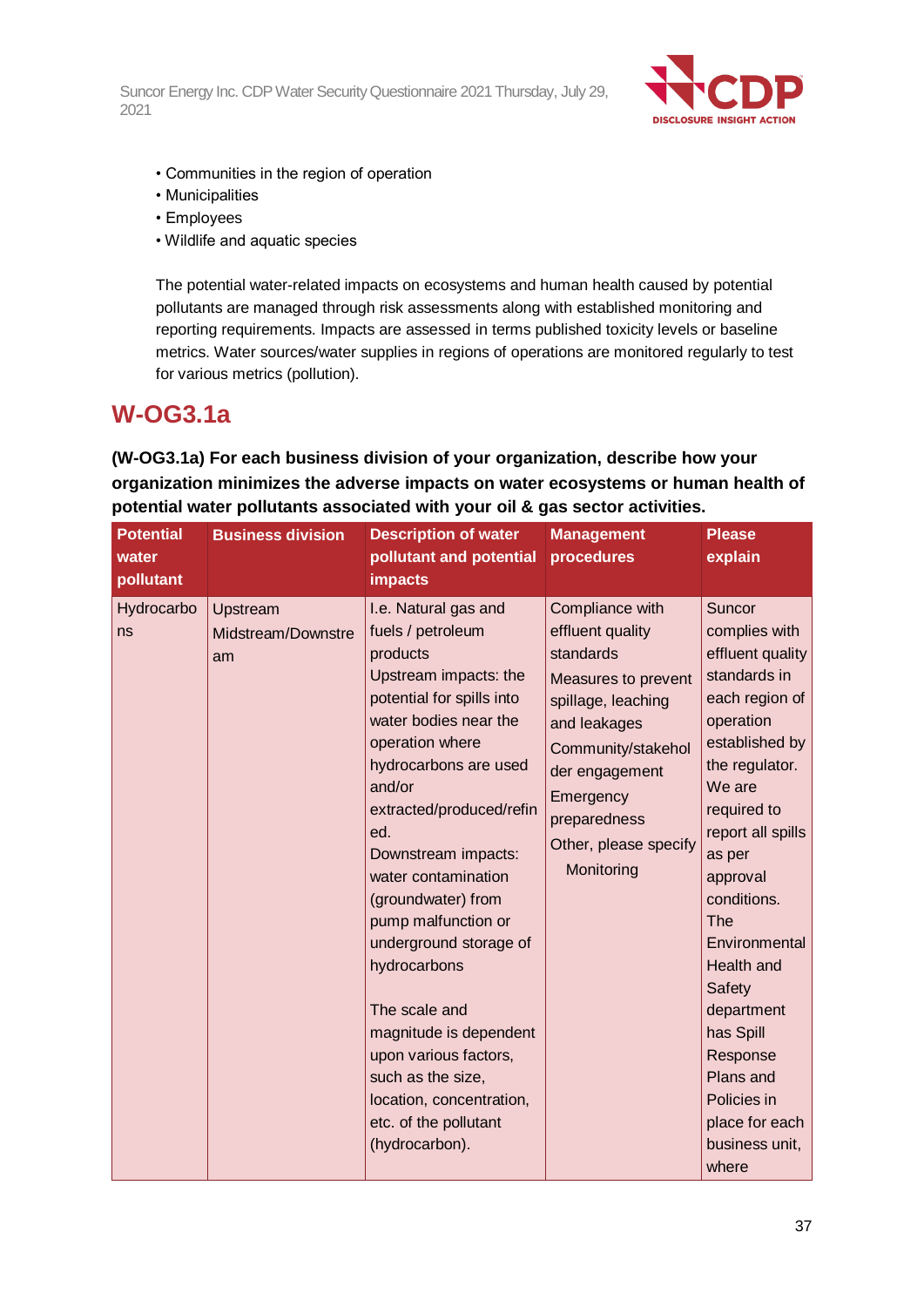

|  |  | applicable.      |
|--|--|------------------|
|  |  | <b>The</b>       |
|  |  | Stakeholder      |
|  |  | relations        |
|  |  | group is         |
|  |  | required to      |
|  |  | contact and      |
|  |  | inform key       |
|  |  | stakeholders     |
|  |  | that are         |
|  |  | relevant in      |
|  |  | situations       |
|  |  | where they       |
|  |  | may be or are    |
|  |  | potentially      |
|  |  | impacted.        |
|  |  | <b>Crisis</b>    |
|  |  | management       |
|  |  | and              |
|  |  | communicatio     |
|  |  | ns               |
|  |  | preparedness     |
|  |  | is controlled    |
|  |  | by the           |
|  |  | Environmental    |
|  |  | Health and       |
|  |  | Safety Group.    |
|  |  | They maintain    |
|  |  | a risk registry, |
|  |  | which is part    |
|  |  | of the           |
|  |  | Suncor's         |
|  |  | Operational      |
|  |  | Excellence       |
|  |  | Management       |
|  |  | System. The      |
|  |  | management       |
|  |  | team is made     |
|  |  | up of            |
|  |  | members from     |
|  |  | the executive    |
|  |  | leadership       |
|  |  | team with        |
|  |  | various roles    |
|  |  | that tie         |
|  |  | different        |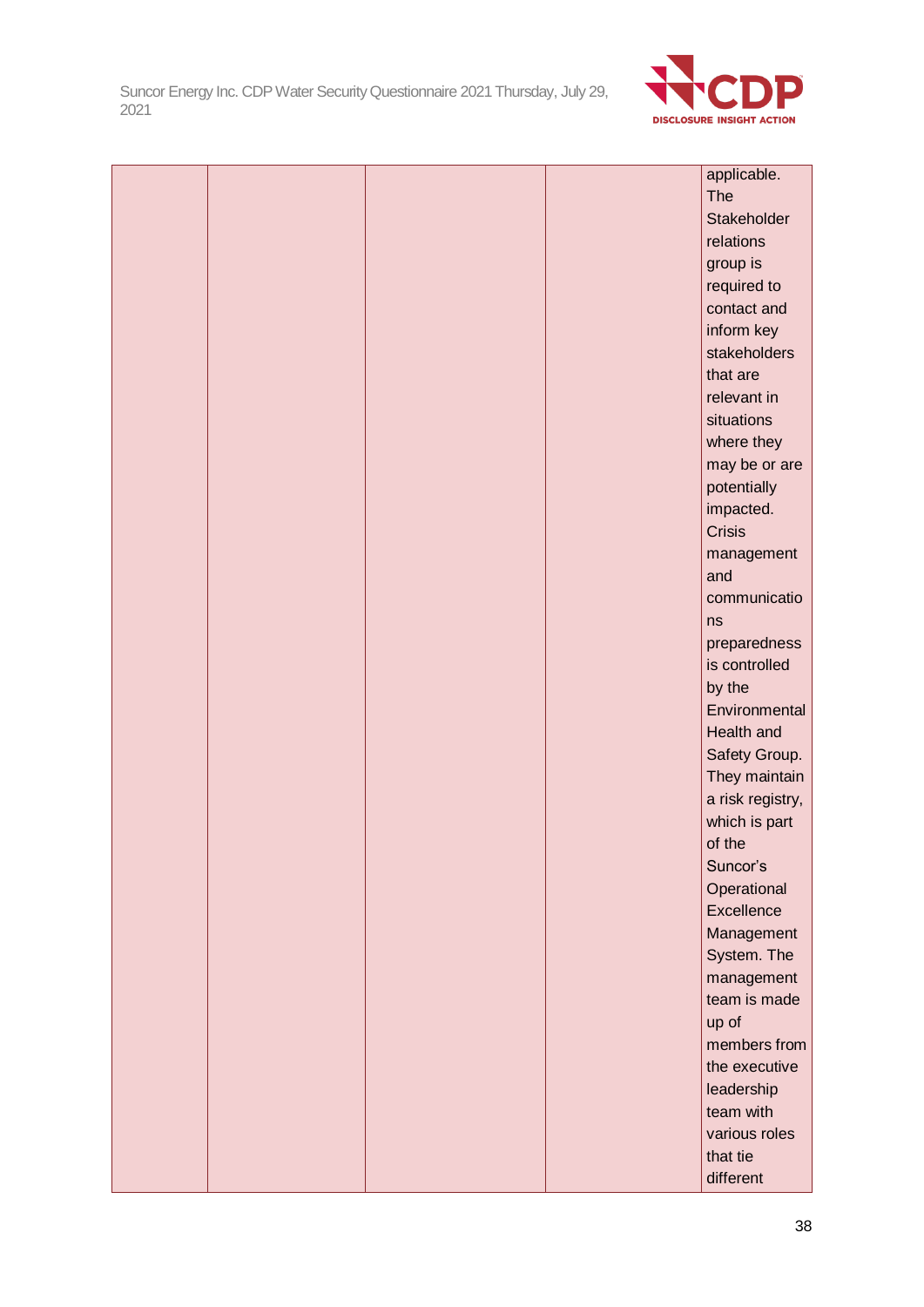

|           |                                      |                                                                                                                                                                                                                                                                                                                                   |                                                                                                                                                                                    | business<br>areas<br>together. Each<br>functional<br>business area<br>also has a<br>response<br>team with<br>defined roles<br>and<br>responsibilitie<br>S.                                                                                                                                                                                                                                                                                      |
|-----------|--------------------------------------|-----------------------------------------------------------------------------------------------------------------------------------------------------------------------------------------------------------------------------------------------------------------------------------------------------------------------------------|------------------------------------------------------------------------------------------------------------------------------------------------------------------------------------|-------------------------------------------------------------------------------------------------------------------------------------------------------------------------------------------------------------------------------------------------------------------------------------------------------------------------------------------------------------------------------------------------------------------------------------------------|
| Chemicals | Upstream<br>Midstream/Downstre<br>am | I.e. Metals<br>Upstream &<br>Downstream: chemical<br>pollutants from each<br>business unit would<br>have similar impacts on<br>water ecosystems and<br>human health.<br>The scale and<br>magnitude is dependent<br>upon various factors,<br>such as the size,<br>location, concentration,<br>etc. of the pollutant<br>(chemical). | Compliance with<br>effluent quality<br>standards<br>Measures to prevent<br>spillage, leaching<br>and leakages<br>Community/stakehol<br>der engagement<br>Emergency<br>preparedness | Suncor<br>complies with<br>National<br>Pollutant<br>Release<br>Inventory<br>Reporting<br>(NPRI)<br>Standards.<br>The<br>Stakeholder<br>relations<br>group is<br>required to<br>contact and<br>inform key<br>stakeholders<br>that are<br>relevant in<br>situations<br>where they<br>may be or are<br>potentially<br>impacted.<br>The<br>Environmental<br>Health and<br>Safety<br>department<br>has Spill<br>Response<br>Plans and<br>Policies in |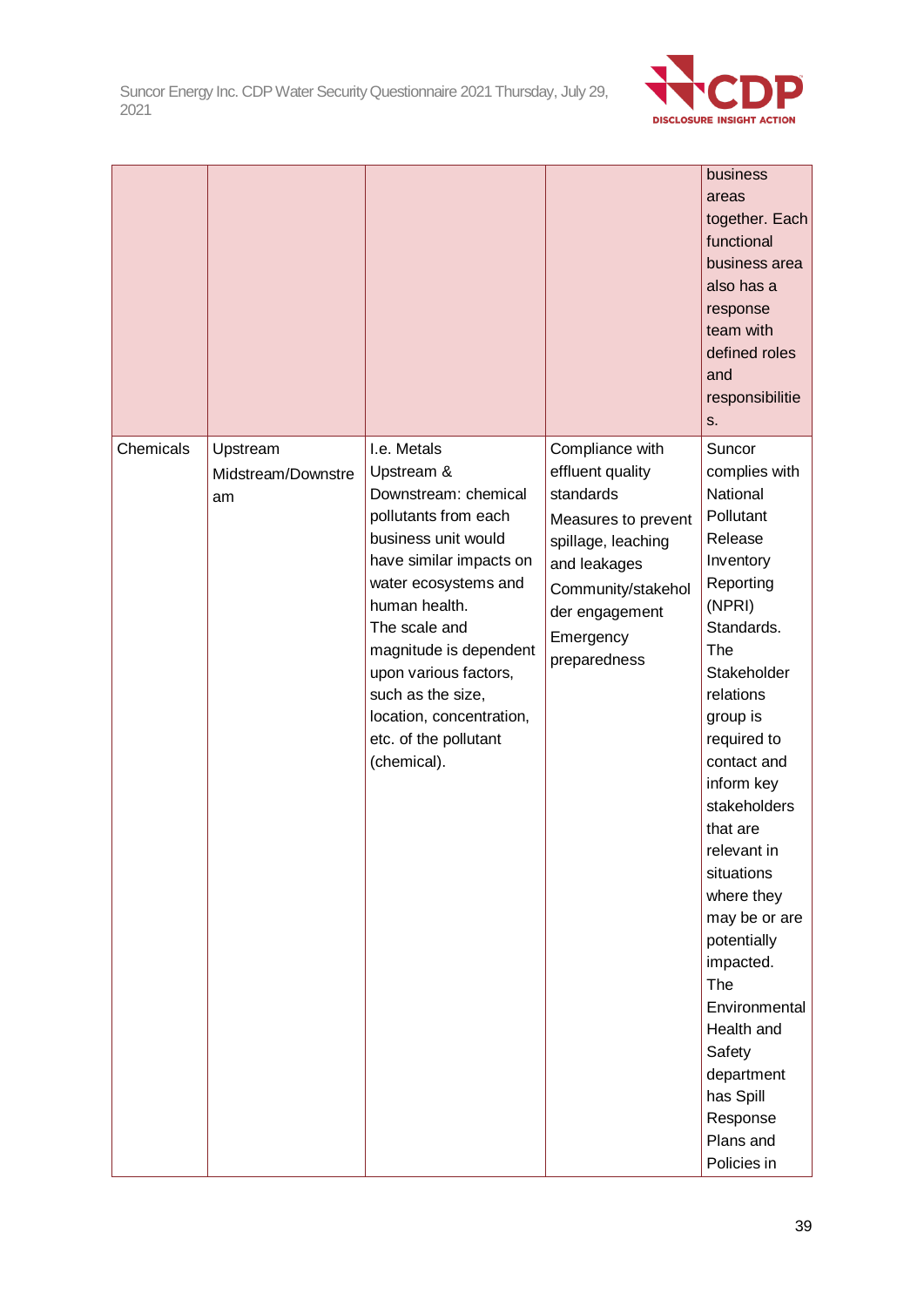

|  |  | place for each   |
|--|--|------------------|
|  |  | business unit    |
|  |  | where            |
|  |  | applicable.      |
|  |  | Crisis           |
|  |  | management       |
|  |  | and              |
|  |  | communicatio     |
|  |  | ns               |
|  |  | preparedness     |
|  |  | is controlled    |
|  |  | by the           |
|  |  | Environmental    |
|  |  | Health and       |
|  |  | Safety Group     |
|  |  | of Suncor.       |
|  |  | They maintain    |
|  |  | a risk registry, |
|  |  | which is part    |
|  |  | of the           |
|  |  | Operation        |
|  |  | Excellence       |
|  |  |                  |
|  |  | Management       |
|  |  | System. The      |
|  |  | management       |
|  |  | team is made     |
|  |  | up of            |
|  |  | members from     |
|  |  | the executive    |
|  |  | leadership       |
|  |  | team with        |
|  |  | various roles    |
|  |  | that tie         |
|  |  | different        |
|  |  | business         |
|  |  | areas            |
|  |  | together. Each   |
|  |  | functional       |
|  |  | business area    |
|  |  | also has a       |
|  |  | response         |
|  |  | team with        |
|  |  | defined roles    |
|  |  | and              |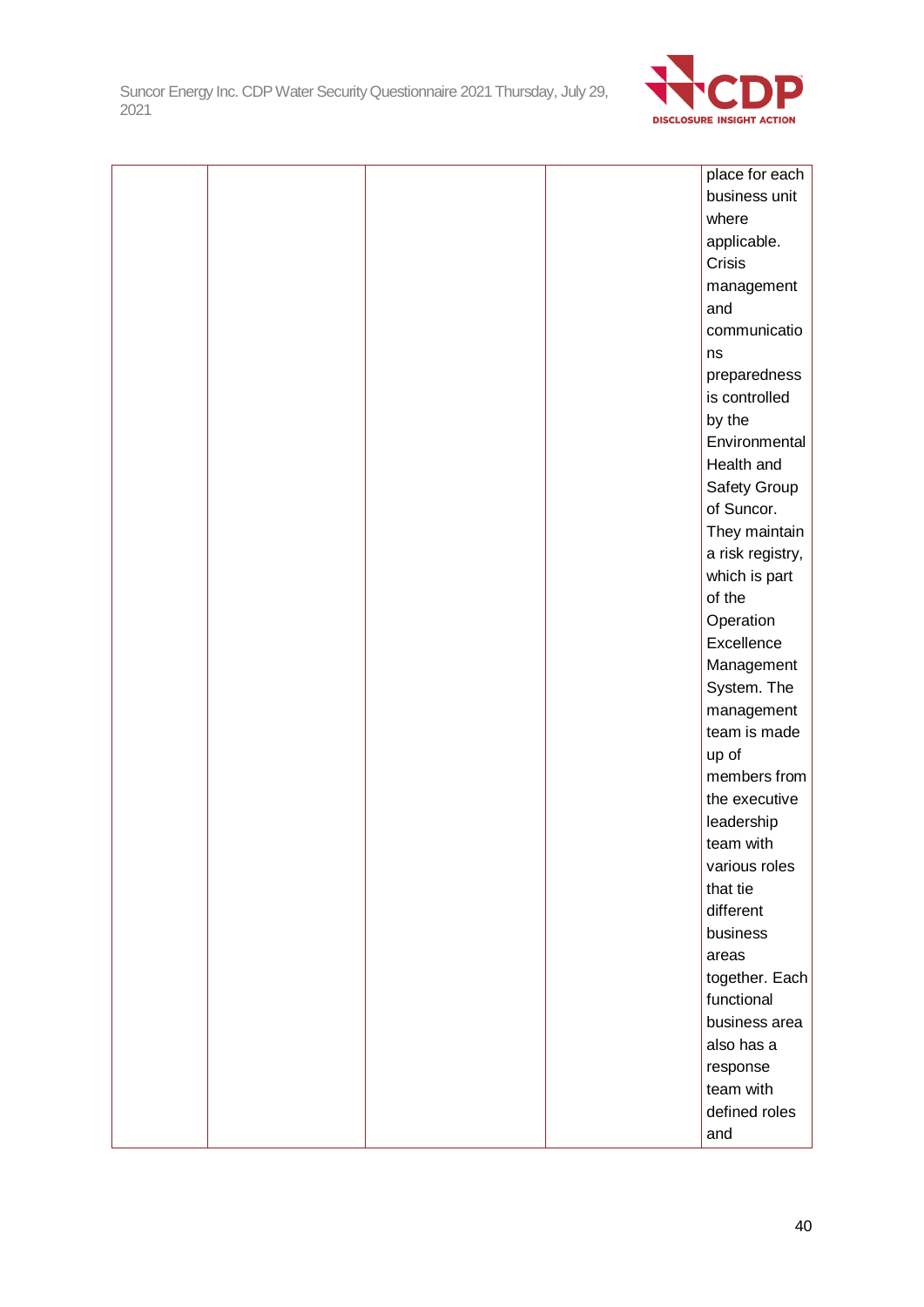

|                 |          |                                                   |                     | responsibilitie              |
|-----------------|----------|---------------------------------------------------|---------------------|------------------------------|
|                 |          |                                                   |                     | S.                           |
| <b>Drilling</b> | Upstream | I.e. Synthetic-based fluid                        | Compliance with     | Suncor is                    |
| fluids          |          | Upstream: potential                               | effluent quality    | required to                  |
|                 |          | leaching into                                     | standards           | describe                     |
|                 |          | groundwater/aquifer and                           | Measures to prevent | drilling fluids              |
|                 |          | contaminating water                               | spillage, leaching  | in project                   |
|                 |          | The scale and                                     | and leakages        | applications                 |
|                 |          | magnitude is dependent                            | Community/stakehol  | (i.e.                        |
|                 |          | upon various factors,                             | der engagement      | Environmental                |
|                 |          | such as the size,                                 | Emergency           | Protection and               |
|                 |          | location, concentration,<br>etc. of the pollutant | preparedness        | Enhancement<br>Act under the |
|                 |          | (chemical).                                       |                     | Provincial                   |
|                 |          |                                                   |                     | Regulator).                  |
|                 |          |                                                   |                     | The regulation               |
|                 |          |                                                   |                     | also requires                |
|                 |          |                                                   |                     | an operator to               |
|                 |          |                                                   |                     | describe                     |
|                 |          |                                                   |                     | drilling fluid,              |
|                 |          |                                                   |                     | waste                        |
|                 |          |                                                   |                     | disposal and                 |
|                 |          |                                                   |                     | surface runoff               |
|                 |          |                                                   |                     | management.                  |
|                 |          |                                                   |                     | <b>The</b>                   |
|                 |          |                                                   |                     | Environmental                |
|                 |          |                                                   |                     | Health and                   |
|                 |          |                                                   |                     | Safety<br>department         |
|                 |          |                                                   |                     | has Spill                    |
|                 |          |                                                   |                     | Response                     |
|                 |          |                                                   |                     | Plans and                    |
|                 |          |                                                   |                     | Policies in                  |
|                 |          |                                                   |                     | place for each               |
|                 |          |                                                   |                     | business unit                |
|                 |          |                                                   |                     | where                        |
|                 |          |                                                   |                     | applicable.                  |
|                 |          |                                                   |                     | <b>Crisis</b>                |
|                 |          |                                                   |                     | management                   |
|                 |          |                                                   |                     | and                          |
|                 |          |                                                   |                     | communicatio                 |
|                 |          |                                                   |                     | ns                           |
|                 |          |                                                   |                     | preparedness                 |
|                 |          |                                                   |                     | is controlled                |
|                 |          |                                                   |                     | by the                       |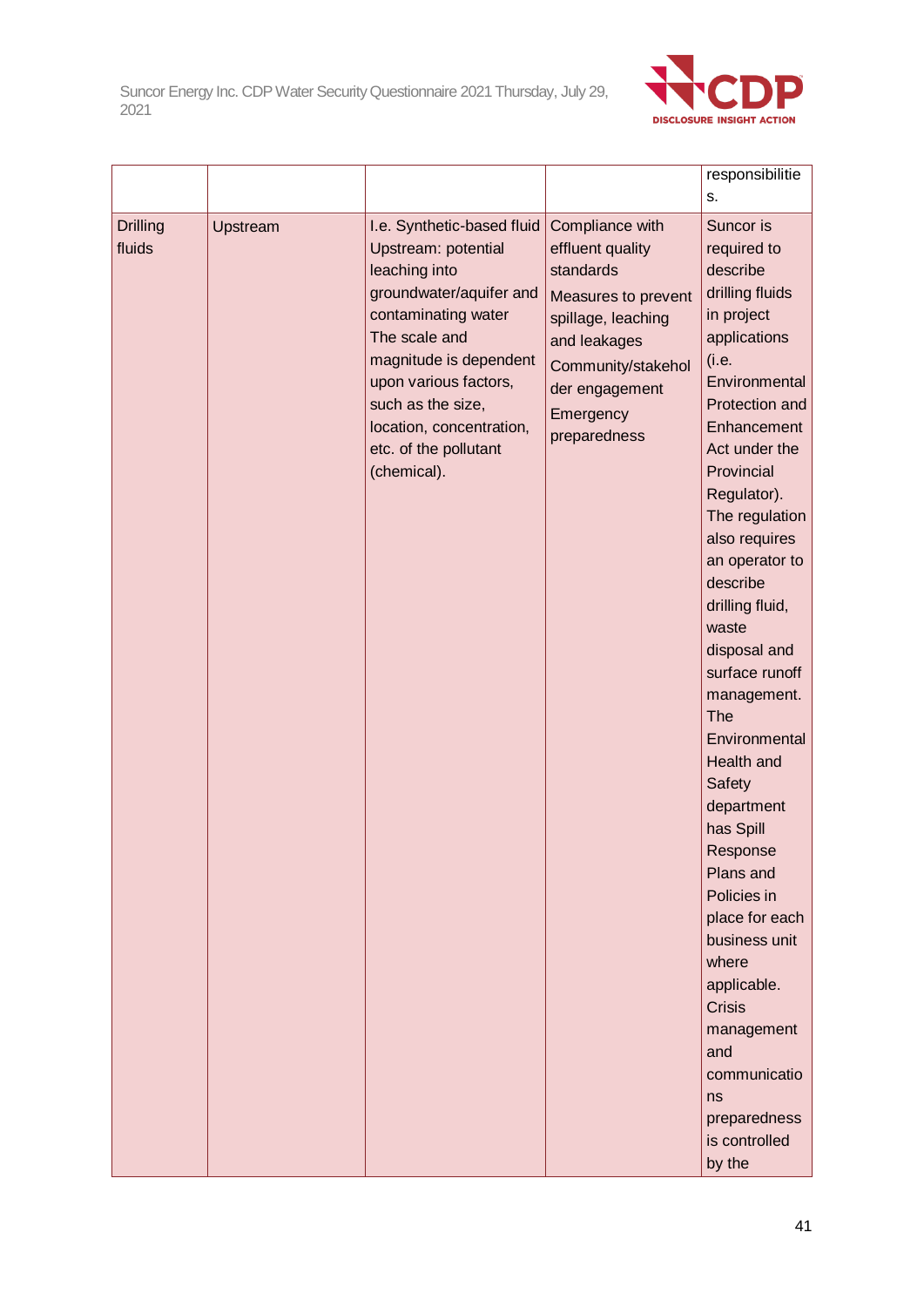

|  |  | Environmental    |
|--|--|------------------|
|  |  | Health and       |
|  |  | Safety Group     |
|  |  | of Suncor.       |
|  |  | They maintain    |
|  |  | a risk registry, |
|  |  | which is part    |
|  |  | of the           |
|  |  | Operational      |
|  |  | Excellence       |
|  |  | Management       |
|  |  | System. The      |
|  |  | management       |
|  |  | team is made     |
|  |  | up of            |
|  |  | members from     |
|  |  | the executive    |
|  |  | leadership       |
|  |  | team with        |
|  |  | various roles    |
|  |  | that tie         |
|  |  | different        |
|  |  | business         |
|  |  | areas            |
|  |  | together. Each   |
|  |  | functional       |
|  |  | business area    |
|  |  | also has a       |
|  |  | response         |
|  |  | team with        |
|  |  | defined roles    |
|  |  | and              |
|  |  | responsibilitie  |
|  |  | S.               |

## **W3.3**

**(W3.3) Does your organization undertake a water-related risk assessment?** Yes, water-related risks are assessed

## **W3.3a**

**(W3.3a) Select the options that best describe your procedures for identifying and assessing water-related risks.**

**Direct operations**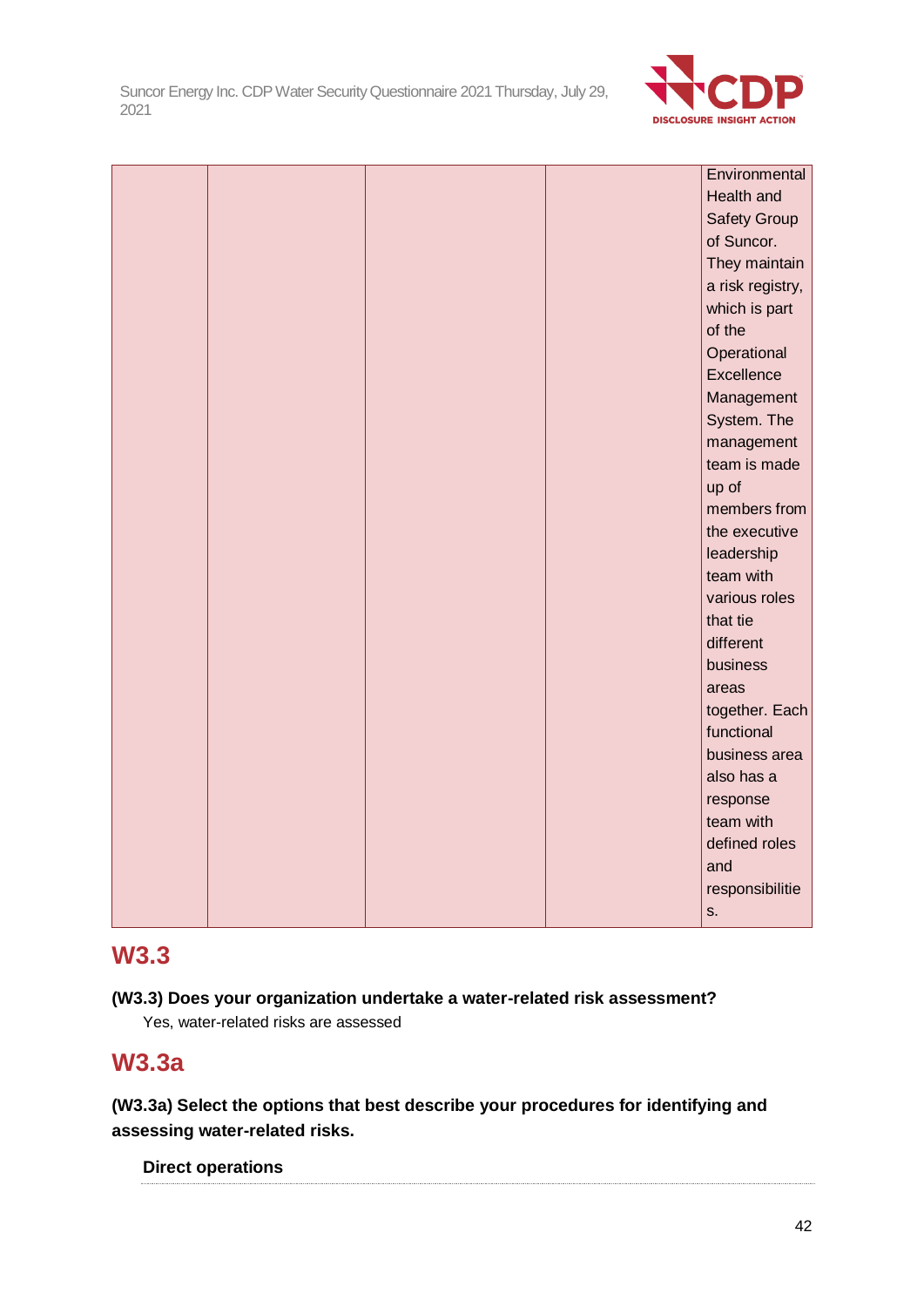

#### **Coverage**

Full

#### **Risk assessment procedure**

Water risks are assessed as part of an enterprise risk management framework

#### **Frequency of assessment**

Annually

#### **How far into the future are risks considered?**

More than 6 years

#### **Type of tools and methods used**

Tools on the market Enterprise Risk Management International methodologies Databases **Other** 

#### **Tools and methods used**

WRI Aqueduct WWF Water Risk Filter ISO 31000 Risk Management Standard Environmental Impact Assessment Regional government databases Internal company methods External consultants Other, please specify IPIECAs Global Water Tool for Oil and Gas

#### **Comment**

Suncor completed a comprehensive water risk assessment for all operations to assess risks such as stakeholder expectations, watershed issues and operational water use. Suncor's tools and methods include Policy and Regulatory Issues Management, Enterprise Risk Management (supporting third party tool Enablon), Materiality Review and the WWF Water Risk Filter/ IPIECA Global Water Tool for Oil and Gas. We also participate in regional watershed initiatives (Athabasca Watershed Council, LARP), to understand long-term watershed risks around water use and quality to inform our own corporate water strategy.

#### **Supply chain**

#### **Coverage**

Partial

#### **Risk assessment procedure**

Other, please specify Water/sustainability supplier risks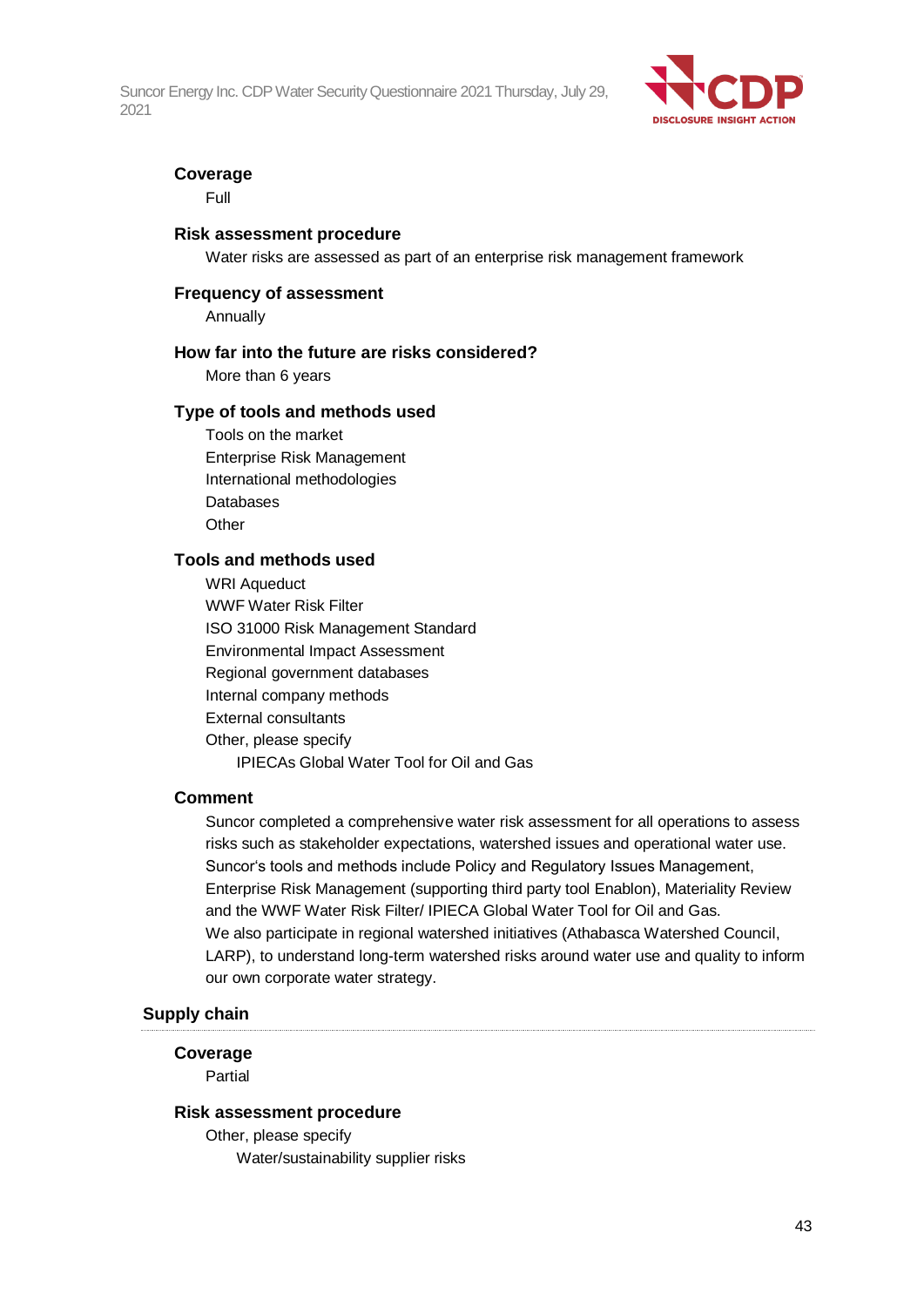

## **Frequency of assessment**

Annually

**How far into the future are risks considered?**

Up to 1 year

### **Type of tools and methods used**

Tools on the market Enterprise Risk Management **Other** 

### **Tools and methods used**

Other, please specify Suncor's supplier sustainability supplemental associated with RFPs and prequalification processes

### **Comment**

In 2020 Supply Chain Management added a sustainability risk to the enterprise risk register. Suncor defined the sustainability risk related to Supply Chain and identified all controls and solutions in place to mitigate the risk. The risk determined that if sustainable procurement practices were not integrated into the supply chain to address direct impact on suppliers and Indigenous communities from operations, Suncor may not meet stakeholder expectations and home country policies/regulations. Not meeting expectations can result in reputational, financial, and regulatory consequences related to brand image, inability to attract capital, and social license to operate. Suncor's supplier risk identification process begins with a pre-screening process through our prequalification tool, Avetta.

This assessment identified six priority areas for Suncor Supply Chain Management and provided us with the systematic approach to gathering information based on risk at every step of our supply chain. These areas of focus are designed to progress our sustainability strategy and are aligned with our Corporate goals including Suncor's Social Goal and our GHG Goal. The six areas are: 1. Indigenous Business Development 2. GHG Emissions 3. Inclusion and Diversity 4. Human Rights & Ethics 5. Community Investment 6. Water Stewardship

### **Other stages of the value chain**

**Coverage** None

**Comment**

## **W3.3b**

**(W3.3b) Which of the following contextual issues are considered in your organization's water-related risk assessments?**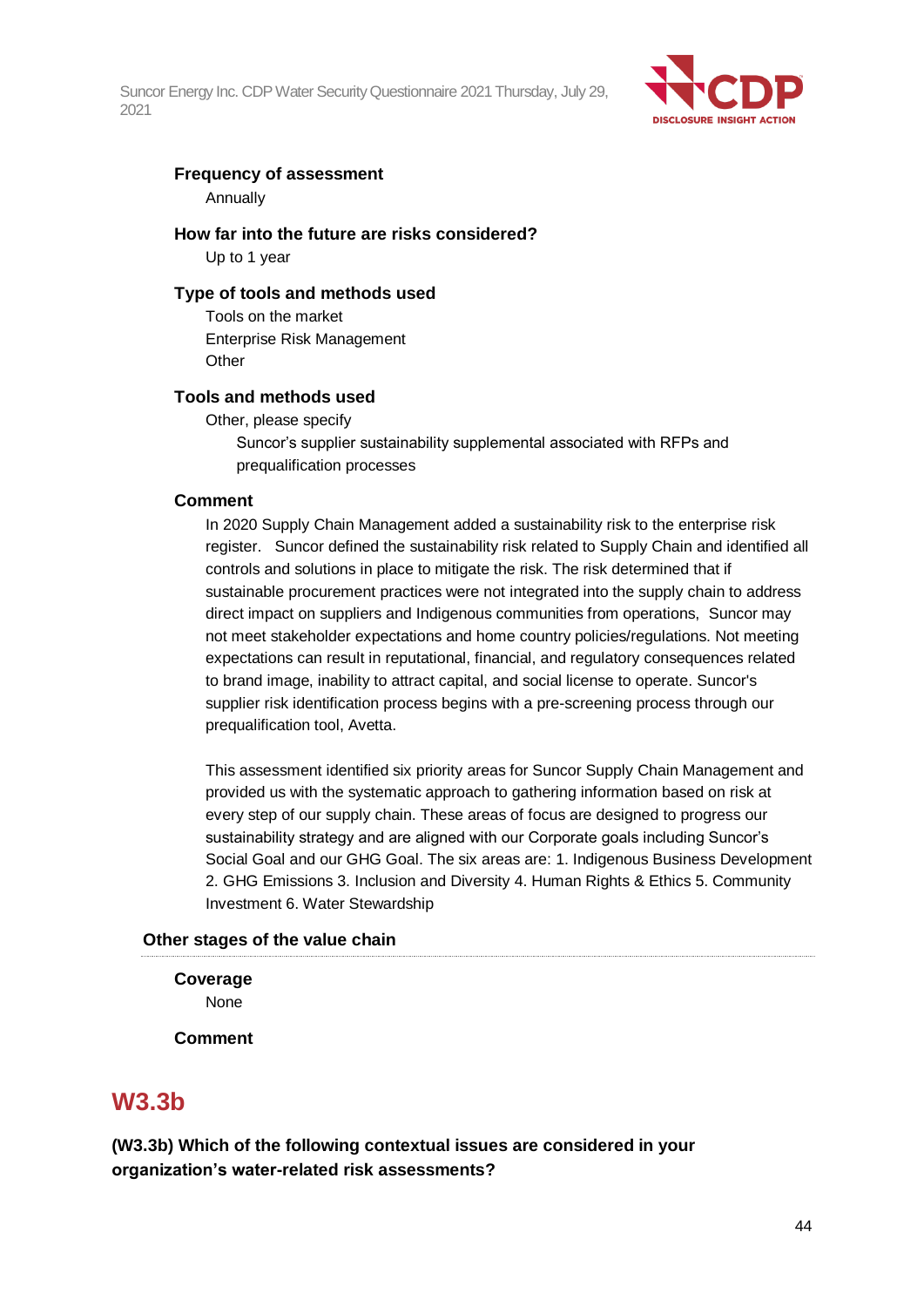

|                                                                                      | <b>Relevance &amp;</b><br><b>inclusion</b> | <b>Please explain</b>                                                                                                                                                                                                                                                                                                                                                                                                                                                                                                                                                                                                                                                                                                                                                                                                                                                                                                                                                                                                                                                                                  |
|--------------------------------------------------------------------------------------|--------------------------------------------|--------------------------------------------------------------------------------------------------------------------------------------------------------------------------------------------------------------------------------------------------------------------------------------------------------------------------------------------------------------------------------------------------------------------------------------------------------------------------------------------------------------------------------------------------------------------------------------------------------------------------------------------------------------------------------------------------------------------------------------------------------------------------------------------------------------------------------------------------------------------------------------------------------------------------------------------------------------------------------------------------------------------------------------------------------------------------------------------------------|
| Water availability at a<br>basin/catchment level                                     | Relevant,<br>always<br>included            | Suncor has developed models and tools that help us to<br>understand available water quantity and quality at the local<br>level. This analysis involves risk assessment, sustainability<br>forecasting and some business unit/regional level scenario<br>analysis, which helps inform future business planning.<br>However; these models/tools are being developed to<br>capture basin level projections that would better inform<br>local water risks. Suncor has evaluated water availability<br>(total water withdrawal per capita) using the WWF Water<br><b>Risk Filter.</b><br>Suncor participates in the Athabasca Watershed Council<br>that is a basin wide collaborative effort to create a common<br>understanding of the water management system, issues<br>and opportunities across the Athabasca River Basin.                                                                                                                                                                                                                                                                              |
| Water quality at a<br>basin/catchment level                                          | Relevant,<br>always<br>included            | Suncor has developed models and tools that help us to<br>understand available water quantity and quality at the local<br>level. This analysis involves risk assessment, sustainability<br>forecasting and some business unit/regional level scenario<br>analysis, which helps inform future business planning.<br>However; these models/tools are being developed to<br>capture basin level projections that would better inform<br>local water risks. Suncor has evaluated water quality (water<br>quality index) using the WWF Water Risk Filter.                                                                                                                                                                                                                                                                                                                                                                                                                                                                                                                                                    |
| Stakeholder conflicts<br>concerning water<br>resources at a<br>basin/catchment level | Relevant,<br>always<br>included            | Suncor actively engages with stakeholders with regards to<br>water resources and these issues/risks are part of identified<br>risks. Through discussions with Indigenous communities<br>and stakeholders, we collaborate regularly on water-related<br>issues and opportunities. We engage with local<br>communities during the development of our water<br>management plans and as projects progress. Operational<br>changes to water systems at sites which trigger regulatory<br>applications often requires stakeholder consultation as part<br>of the review. Suncor includes stakeholder assessment and<br>forecasting with regards to water resources at the local<br>level in the ERM process.<br>Suncor is also a member of the Athabasca Watershed<br>Council (AWC) - a watershed planning and advisory<br>council that evaluates changes to the Athabasca watershed<br>over time and works to advise on potential policy and<br>management actions. The AWC is working on an Integrated<br>Watershed Management Plan which will provide<br>information, guidance and recommendations to the |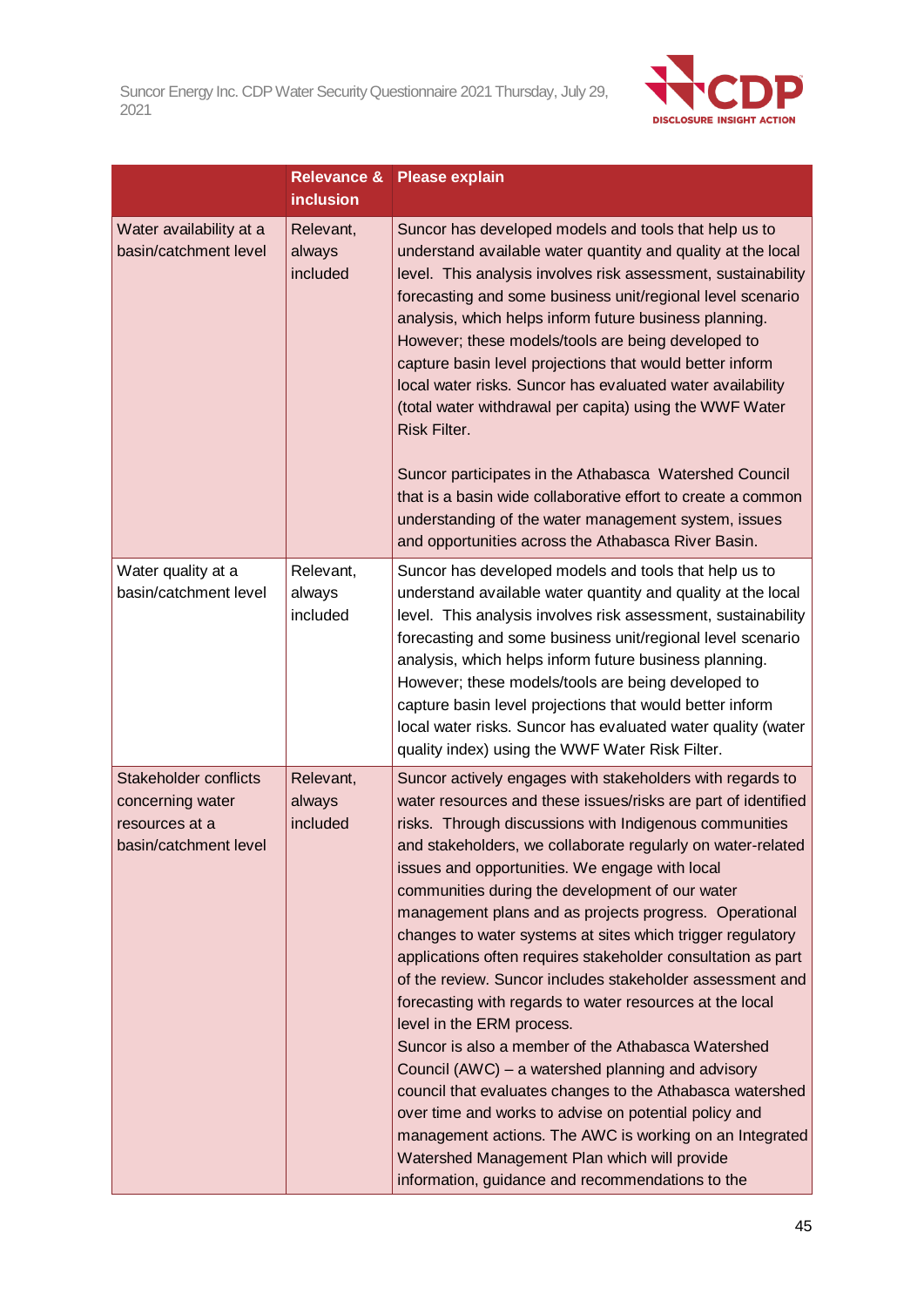

|                                                                      |                           | decision-making authorities, municipalities, Indigenous<br>partners, natural resource managers, industries, academia,<br>users, and residents regarding the Athabasca River<br>watershed. In conjunction with Alberta's Water for Life<br>Strategy (2003), it addresses the complexity of watershed<br>management issues that transcend landscapes,<br>ecosystems, jurisdictions, and water users in the Athabasca<br>Watershed.                                                                                                                                                                                                                                                                                                                                                                                                                                                                                                                                                                                                                                                                                                                                                                                                                                                                                                                                                                                                                                                                                                                                                                                                                                                                                                                                                                                                                                                                                                                                                                                                                                                                                           |
|----------------------------------------------------------------------|---------------------------|----------------------------------------------------------------------------------------------------------------------------------------------------------------------------------------------------------------------------------------------------------------------------------------------------------------------------------------------------------------------------------------------------------------------------------------------------------------------------------------------------------------------------------------------------------------------------------------------------------------------------------------------------------------------------------------------------------------------------------------------------------------------------------------------------------------------------------------------------------------------------------------------------------------------------------------------------------------------------------------------------------------------------------------------------------------------------------------------------------------------------------------------------------------------------------------------------------------------------------------------------------------------------------------------------------------------------------------------------------------------------------------------------------------------------------------------------------------------------------------------------------------------------------------------------------------------------------------------------------------------------------------------------------------------------------------------------------------------------------------------------------------------------------------------------------------------------------------------------------------------------------------------------------------------------------------------------------------------------------------------------------------------------------------------------------------------------------------------------------------------------|
| Implications of water on<br>your key<br>commodities/raw<br>materials | Not relevant,<br>included | In 2020 Supply Chain Management added a sustainability<br>risk to the enterprise risk register. Suncor defined the<br>sustainability risk related to Supply Chain and identified all<br>controls and solutions in place to mitigate the risk. The risk<br>determined that if sustainable procurement practices were<br>not integrated into the supply chain to address direct impact<br>on suppliers and Indigenous communities from operations,<br>Suncor may not meet stakeholder expectations and home<br>country policies/regulations. Not meeting expectations can<br>result in reputational, financial, and regulatory<br>consequences related to brand image, inability to attract<br>capital, and social license to operate.<br>Suncor's supplier risk identification process begins with a<br>pre-screening process through our prequalification tool,<br>Avetta. This process ensures current and potential<br>Contractors meet Suncor's minimum requirements in EH&S<br>and regulatory, legal, quality and finance and sustainability.<br>In 2021 we added a Yellow Flag for suppliers that Suncor<br>expects will have an annual spend of over 10 million<br>dollars. These suppliers are now requested to have their<br>own Supplier Code of Conduct.<br>Sub-category strategies require sustainability risks and<br>opportunities to be assessed at the earliest stages to<br>develop a more sustainable approach to procurement of<br>certain materials and services. As part of the Request for<br>Proposal (RFP) process, Suncor has implemented a<br>supplemental questionnaire that evaluates suppliers'<br>sustainability journey relative to Suncor's priority areas.<br>Responses from suppliers are reviewed and evaluated<br>using an evaluation matrix that has specific weightings for<br>each response.<br>Supplier Performance Management (SPM) is stood up with<br>specific suppliers to manage performance, ensure<br>contractual compliance, drive safety performance, discuss<br>sustainability initiatives and identify continuous<br>improvement opportunities. Segmentation and tiering |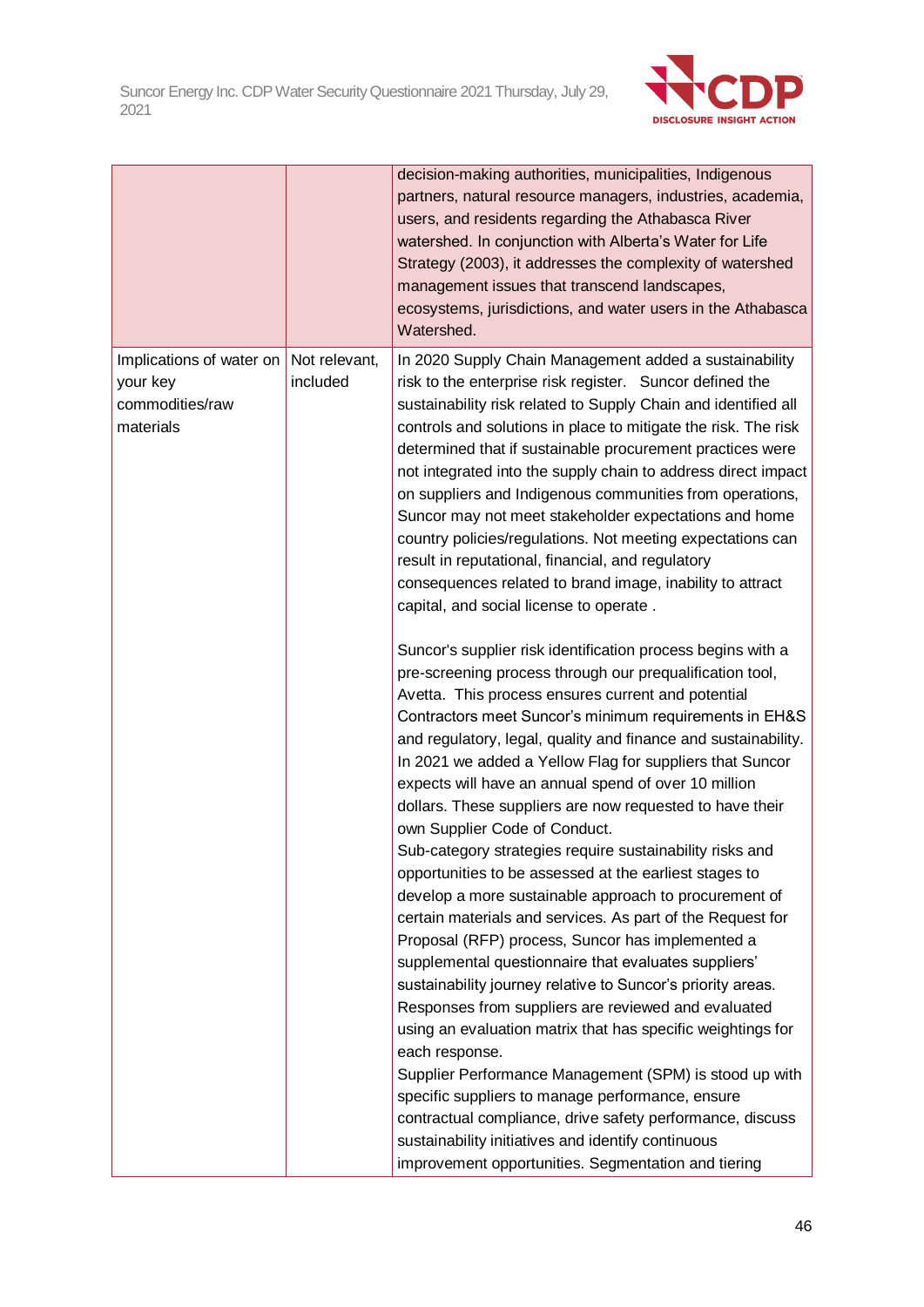

|                                        |                                          | provide guidance on which suppliers should be engaged in<br>SPM activities.                                                                                                                                                                                                                                                                                                                                                                                                                                                                                                                                                                                                                                                                                                                                                                                                                                                                                                                                                            |
|----------------------------------------|------------------------------------------|----------------------------------------------------------------------------------------------------------------------------------------------------------------------------------------------------------------------------------------------------------------------------------------------------------------------------------------------------------------------------------------------------------------------------------------------------------------------------------------------------------------------------------------------------------------------------------------------------------------------------------------------------------------------------------------------------------------------------------------------------------------------------------------------------------------------------------------------------------------------------------------------------------------------------------------------------------------------------------------------------------------------------------------|
| Water-related<br>regulatory frameworks | Relevant,<br>always<br>included          | Suncor's internal issues management processes identify<br>and help manage ecosystem, habitat and water-related<br>risks and opportunities, including new or changing polices<br>and regulations related to water. Our approvals require us<br>to monitor and assess ecosystem impacts in the<br>watersheds where we operate.<br>All of Suncor's operational sites have an operating<br>regulatory approval with limits which typically require<br>monthly and annual reporting to regulatory agencies. Our<br>enterprise risk management system (ERM) and Policy and<br>Regulatory Issue's Management process (PRIM) identify<br>changes to water policy and regulations that are further<br>evaluated for operational / business impacts. Suncor<br>monitors future potential regulatory changes at the federal,<br>provincial/state, and municipal level to understand how<br>these changes could impact operations. Suncor also<br>monitors regulations in other jurisdictions and evaluates<br>potential impacts, timing and risk. |
| Status of ecosystems<br>and habitats   | Not relevant,<br>explanation<br>provided | Suncor monitors and assesses ecosystem impacts in the<br>watersheds in which it operates in on a local level. Our<br>enterprise risk management system (ERM) and Policy and<br>Regulatory Issue's Management (PRIM) identify and helps<br>manage ecosystems, habitat, and water related risks. For<br>some operational sites there is greater and more extensive<br>basin impact monitoring. In the Athabasca watershed,<br>Suncor contributed to a regional monitoring of cumulative<br>effects program that spends \$50M dollars per year<br>monitoring impact on the ecosystem. Suncor participates<br>in the Athabasca Watershed Council, a multi-stakeholder,<br>not-for-profit watershed planning and advisory council that<br>that evaluates changes to the Athabasca watershed over<br>time and works to advise on potential policy and<br>management actions. In conjunction with Alberta's Water<br>for Life Strategy (2003), it addresses the complexity of<br>watershed management issues that transcend landscapes,       |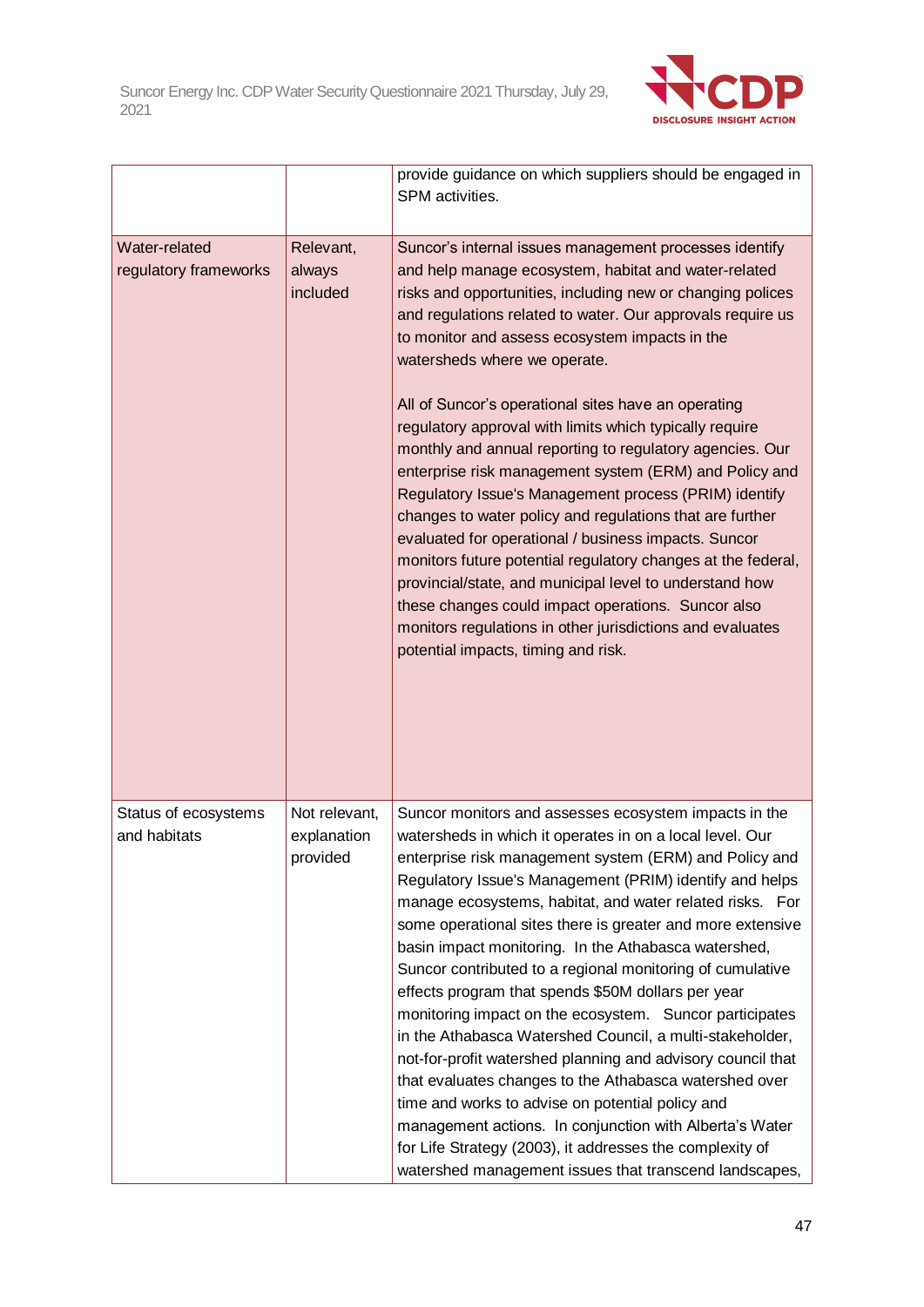

|                                                                                          |                                 | ecosystems, jurisdictions, and water users in the Athabasca<br>Watershed.                                                                                                                                                                                                                                                                                                                                                                                                                                                                     |
|------------------------------------------------------------------------------------------|---------------------------------|-----------------------------------------------------------------------------------------------------------------------------------------------------------------------------------------------------------------------------------------------------------------------------------------------------------------------------------------------------------------------------------------------------------------------------------------------------------------------------------------------------------------------------------------------|
| Access to fully-<br>functioning, safely<br>managed WASH<br>services for all<br>employees | Relevant.<br>always<br>included | For all of Suncor's sites we have WASH services for all<br>employees. Suncor's operations are in developed<br>countries which all have requirements for worker health and<br>safety as well as water and sanitation provision. Monitoring<br>is required at both the global/national level and at the<br>facility level as per national policies and standards for<br>WASH. The standards cover: water quality, water quantity,<br>water facilities and access to water, wastewater treatment<br>and disposal and other environmental issues. |
| Other contextual<br>issues, please specify                                               |                                 |                                                                                                                                                                                                                                                                                                                                                                                                                                                                                                                                               |

## **W3.3c**

## **(W3.3c) Which of the following stakeholders are considered in your organization's water-related risk assessments?**

|                  | <b>inclusion</b>                | Relevance & Please explain                                                                                                                                                                                                                                                                                                                                                                                                                                                                                                                                                                                                                                                                                                                                                                                                                                                                                                                                                                                                                                    |
|------------------|---------------------------------|---------------------------------------------------------------------------------------------------------------------------------------------------------------------------------------------------------------------------------------------------------------------------------------------------------------------------------------------------------------------------------------------------------------------------------------------------------------------------------------------------------------------------------------------------------------------------------------------------------------------------------------------------------------------------------------------------------------------------------------------------------------------------------------------------------------------------------------------------------------------------------------------------------------------------------------------------------------------------------------------------------------------------------------------------------------|
| <b>Customers</b> | Relevant,<br>always<br>included | As part of Suncor's Water Management-Stakeholder<br>Engagement Plans, customers are considered as a component<br>of overall water risk assessment. A potential risk that has been<br>considered in this assessment is reputational risk (part of the<br>Enterprise Risk Management process) on Suncor's brand with<br>regards to water has been evaluated as a component of the<br>overall water risk assessment file. Customers are informed of<br>water-related risks through the annual Report on Sustainability<br>and various third-party Environmental, Social and Governance<br>(ESG) disclosure platforms. We engage with a wide range of<br>diverse stakeholders to consider their issues and concerns<br>about our operations and the effects of proposed development.<br>This includes working together to mitigate potential social,<br>environmental, and economic impacts, and ensuring that local<br>communities benefit from development. We engage with<br>stakeholders in multiple ways, including meetings, workshops,<br>and conferences. |
| <b>Employees</b> | Relevant,<br>always<br>included | As part of Suncor's Water Management-Stakeholder<br>Engagement Plans, the evaluation includes employee impact<br>on execution of water management on-site. This included<br>aspects of roles and accountability, complexity and experience.<br>Employees are informed of water-related risks through the<br>annual Report on Sustainability and various third-party<br>Environmental, Social and Governance (ESG) disclosure                                                                                                                                                                                                                                                                                                                                                                                                                                                                                                                                                                                                                                  |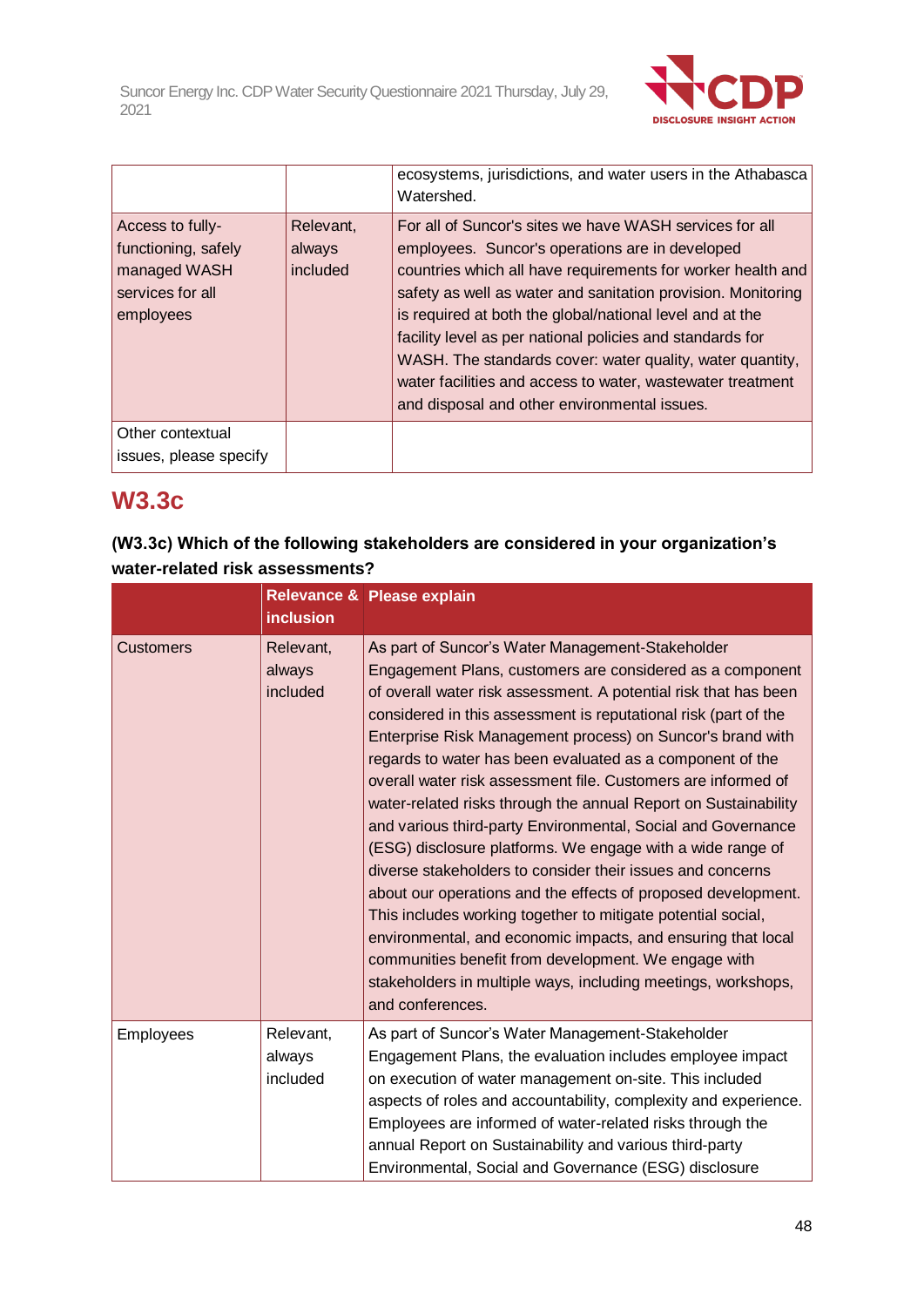

|                   |                                 | platforms. We engage with a wide range of diverse<br>stakeholders to consider their issues and concerns about our<br>operations and the effects of proposed development. This<br>includes working together to mitigate potential social,<br>environmental, and economic impacts, and ensuring that local<br>communities benefit from development. We engage with<br>stakeholders in multiple ways, including meetings, workshops,<br>and conferences.                                                                                                                                                                                                                                                                                                                                                                                                                                                                                                                                                                                                                                                                                                                                    |
|-------------------|---------------------------------|------------------------------------------------------------------------------------------------------------------------------------------------------------------------------------------------------------------------------------------------------------------------------------------------------------------------------------------------------------------------------------------------------------------------------------------------------------------------------------------------------------------------------------------------------------------------------------------------------------------------------------------------------------------------------------------------------------------------------------------------------------------------------------------------------------------------------------------------------------------------------------------------------------------------------------------------------------------------------------------------------------------------------------------------------------------------------------------------------------------------------------------------------------------------------------------|
| Investors         | Relevant,<br>always<br>included | As part of Suncor's Water Management-Stakeholder<br>Engagement Plans, investors or investment organizations have<br>been identified as stakeholders as part of our risk assessment<br>framework. Investors are informed of water-related risks<br>through the annual Report on Sustainability and various third-<br>party Environmental, Social and Governance (ESG) disclosure<br>platforms. We engage with a wide range of diverse<br>stakeholders to consider their issues and concerns about our<br>operations and the effects of proposed development. This<br>includes working together to mitigate potential social,<br>environmental, and economic impacts, and ensuring that local<br>communities benefit from development. We engage with<br>stakeholders in multiple ways, including meetings, workshops,<br>and conferences.                                                                                                                                                                                                                                                                                                                                                 |
| Local communities | Relevant,<br>always<br>included | As part of Suncor's Water Management-Stakeholder<br>Engagement Plans, local communities have been identified and<br>included in Suncor's water risk assessment for the majority of<br>our operational sites. Local communities located in regions<br>where we operate are consulted prior to and throughout a<br>project. Consultation covers a broad set of issues, water-related<br>issues and risks included. We aim to inform local communities<br>of the water-related risks and the processes we have in place to<br>mitigate these. Communities are also informed of water-related<br>risks through the annual Report on Sustainability and various<br>third-party Environmental, Social and Governance (ESG)<br>disclosure platforms. We engage with a wide range of diverse<br>stakeholders to consider their issues and concerns about our<br>operations and the effects of proposed development. This<br>includes working together to mitigate potential social,<br>environmental, and economic impacts, and ensuring that local<br>communities benefit from development. We engage with<br>stakeholders in multiple ways, including meetings, workshops,<br>and conferences. |
| <b>NGOs</b>       | Relevant,<br>always<br>included | NGOs have been identified and included in Suncor's water risk<br>assessment for the majority of our operational sites. Primary<br>areas of focus are related to cumulative impacts of industrial<br>development, with emphasis on low flow water withdrawal of the                                                                                                                                                                                                                                                                                                                                                                                                                                                                                                                                                                                                                                                                                                                                                                                                                                                                                                                       |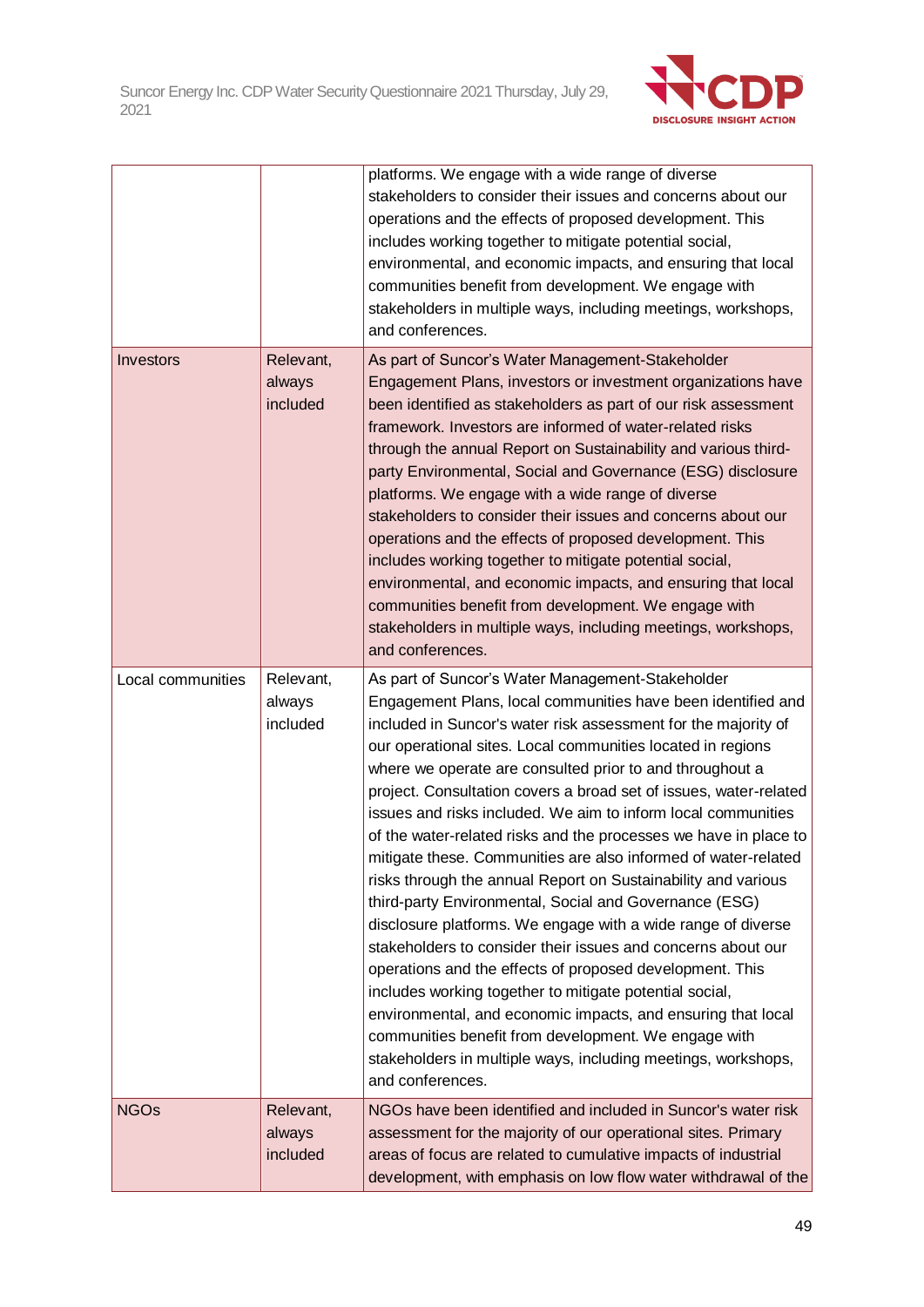

|                                                              |                                 | Athabasca River and water issues as they relate to tailings<br>management. Suncor continues to discuss opportunities with<br>NGOs related to priority areas. We engage with a wide range of<br>diverse stakeholders to consider their issues and concerns<br>about our operations and the effects of proposed development.<br>This includes working together to mitigate potential social,<br>environmental, and economic impacts, and ensuring that local<br>communities benefit from development. We engage with<br>stakeholders in multiple ways, including meetings, workshops,<br>and conferences.                                                                                                                                                                                    |
|--------------------------------------------------------------|---------------------------------|--------------------------------------------------------------------------------------------------------------------------------------------------------------------------------------------------------------------------------------------------------------------------------------------------------------------------------------------------------------------------------------------------------------------------------------------------------------------------------------------------------------------------------------------------------------------------------------------------------------------------------------------------------------------------------------------------------------------------------------------------------------------------------------------|
| Other water users at Relevant,<br>a basin/catchment<br>level | always<br>included              | Some other local water users have been identified as<br>stakeholders that do not fall into the major categories.<br>These would include parties who depend on the same<br>basin/catchment from where we withdrawal water for our<br>operations. We engage with a wide range of diverse<br>stakeholders to consider their issues and concerns about our<br>operations and the effects of proposed development. This<br>includes working together to mitigate potential social,<br>environmental, and economic impacts, and ensuring that local<br>communities benefit from development. We engage with<br>stakeholders in multiple ways, including meetings, workshops,<br>and conferences.                                                                                                 |
| <b>Regulators</b>                                            | Relevant,<br>always<br>included | Regulators have been identified and included in Suncor's water<br>risk assessment for the majority of our major operational sites.<br>Outside of water risk assessment, Suncor has extensive contact<br>with regulators about all our operations. Environmental data<br>typically requires monthly and annual reporting to regulatory<br>agencies. We engage with a wide range of diverse stakeholders<br>to consider their issues and concerns about our operations and<br>the effects of proposed development. This includes working<br>together to mitigate potential social, environmental, and<br>economic impacts, and ensuring that local communities benefit<br>from development. We engage with stakeholders in multiple<br>ways, including meetings, workshops, and conferences. |
| River basin<br>management<br>authorities                     | Relevant,<br>always<br>included | Suncor collaborates with river basin management authorities,<br>our operations in North America have to follow government<br>jurisdictions for the specific basins. They are not authorities, but<br>what we term as a council of all watershed users. We engage<br>with a wide range of diverse stakeholders to consider their<br>issues and concerns about our operations and the effects of<br>proposed development. This includes working together to<br>mitigate potential social, environmental, and economic impacts,<br>and ensuring that local communities benefit from development.<br>We engage with stakeholders in multiple ways, including<br>meetings, workshops, and conferences.                                                                                          |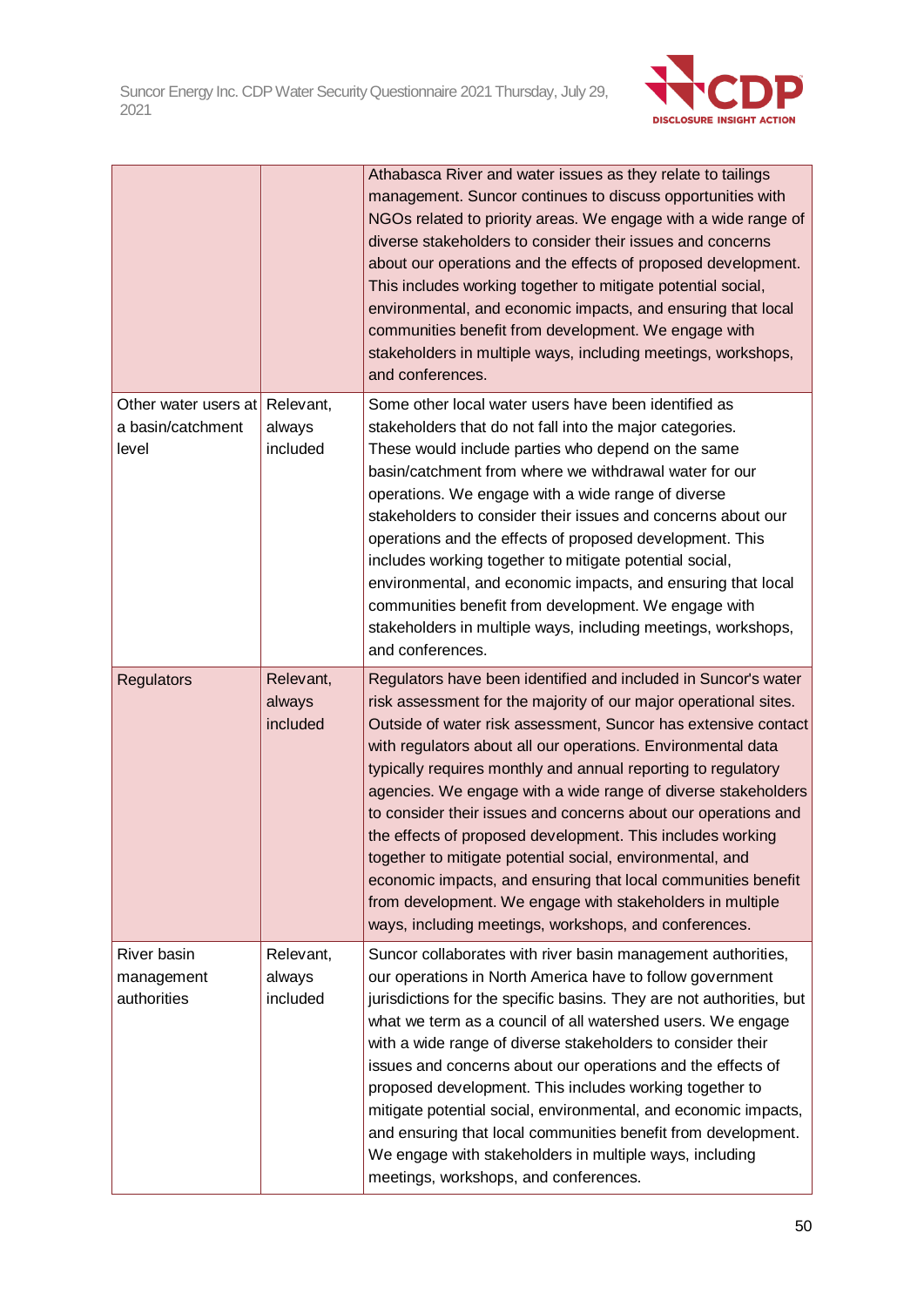

| <b>Statutory special</b> | Relevant, | Indigenous communities have been identified as key                                                                        |
|--------------------------|-----------|---------------------------------------------------------------------------------------------------------------------------|
| interest groups at a     | always    | stakeholders and included in Suncor's overall water risk                                                                  |
| local level              | included  | assessment. Beyond commitments outlined in our policies, we                                                               |
|                          |           | also have agreements with 11 Indigenous communities near our                                                              |
|                          |           | operations, including the Regional Municipality of Wood Buffalo                                                           |
|                          |           | in Alberta and Sarnia, Ontario. These agreements reflect how                                                              |
|                          |           | we work together on a range of matters from project                                                                       |
|                          |           | consultation to realizing the benefits of commercial and                                                                  |
|                          |           | business opportunities, as well as supporting skills, employment                                                          |
|                          |           | and training programs.                                                                                                    |
|                          |           | In some cases, concerns with fossil fuel development amongst                                                              |
|                          |           | Indigenous communities stems from the value attributed to                                                                 |
|                          |           | natural water sources, and the cumulative impacts on industry                                                             |
|                          |           | on local watersheds. We're continually learning about                                                                     |
|                          |           | Indigenous ways of knowing and are evolving our practices to                                                              |
|                          |           | improve relationships. In 2019, we began a process to evolve                                                              |
|                          |           | the social goal by taking the time to reflect on our                                                                      |
|                          |           | accomplishments, the work ahead of us and the valuable                                                                    |
|                          |           | lessons we've learned. We've evolved the social goal to the                                                               |
|                          |           | "Journey of Reconciliation" and through both metrics and a                                                                |
|                          |           | more concentrated focus on shared experience and storytelling,                                                            |
|                          |           | we hope to provide a more complete picture of the impact and                                                              |
|                          |           | the progress we're making. Feedback from coworkers,                                                                       |
|                          |           | Indigenous communities and partners, taught us that our<br>relationships with Indigenous Peoples is constantly evolving - |
|                          |           | we will always be learning about and from Indigenous                                                                      |
|                          |           | perspectives and applying what is learned to how we live and                                                              |
|                          |           | work. One way we measure the effectiveness of our efforts is                                                              |
|                          |           | through the Canadian Council for Aboriginal Business (CCAB)                                                               |
|                          |           | Progressive Aboriginal Relations (PAR) program. In September                                                              |
|                          |           | 2020, we were PAR-certified at a gold level for the second time.                                                          |
|                          |           | PAR is Canada's only certification program focused on best                                                                |
|                          |           | practices in Aboriginal relations.                                                                                        |
|                          |           |                                                                                                                           |
|                          |           | Suncor is also part of the Athabasca Watershed Council, which                                                             |
|                          |           | is a multi-stakeholder working group to bring together                                                                    |
|                          |           | management plans and strategies for the Athabasca                                                                         |
|                          |           | specifically. We engage with a wide range of diverse                                                                      |
|                          |           | stakeholders to consider their issues and concerns about our                                                              |
|                          |           | operations and the effects of proposed development. This                                                                  |
|                          |           | includes working together to mitigate potential social,                                                                   |
|                          |           | environmental, and economic impacts, and ensuring that local                                                              |
|                          |           | communities benefit from development. We engage with                                                                      |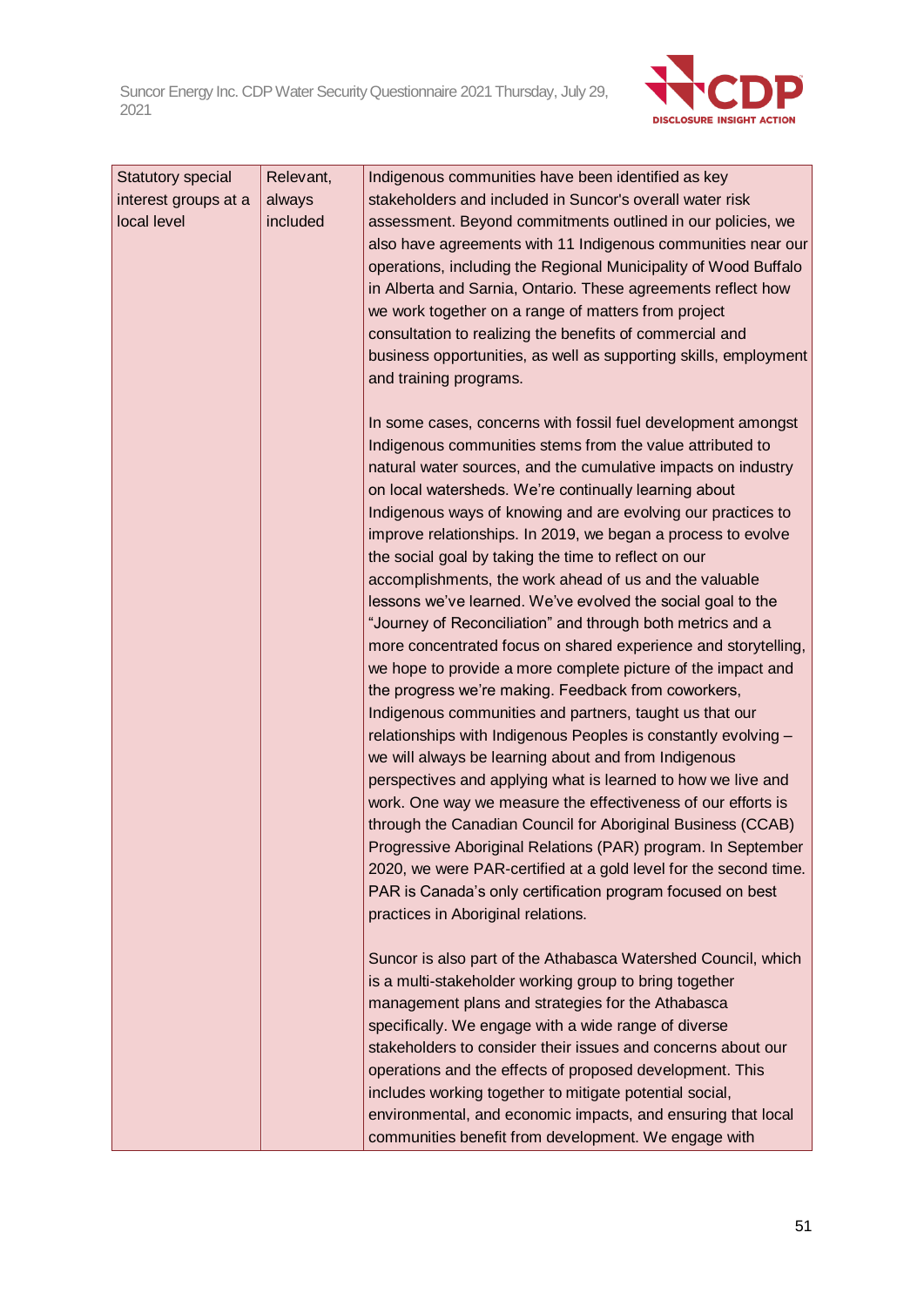

|                                      |                                    | stakeholders in multiple ways, including meetings, workshops,<br>and conferences.                                                                                                                                                                                                                                                                                                                                                                                                                                                                                                                                                                                                                                                                                                                                                                                                                                                                                                                                                                                                                                                                                             |
|--------------------------------------|------------------------------------|-------------------------------------------------------------------------------------------------------------------------------------------------------------------------------------------------------------------------------------------------------------------------------------------------------------------------------------------------------------------------------------------------------------------------------------------------------------------------------------------------------------------------------------------------------------------------------------------------------------------------------------------------------------------------------------------------------------------------------------------------------------------------------------------------------------------------------------------------------------------------------------------------------------------------------------------------------------------------------------------------------------------------------------------------------------------------------------------------------------------------------------------------------------------------------|
| <b>Suppliers</b>                     | Relevant,<br>sometimes<br>included | In 2020 Supply Chain Management added a sustainability risk<br>to the enterprise risk register. Suncor defined the sustainability<br>risk related to Supply Chain and identified all controls and<br>solutions in place to mitigate the risk. The risk determined that if<br>sustainable procurement practices were not integrated into the<br>supply chain to address direct impact on suppliers and<br>Indigenous communities from operations, Suncor may not meet<br>stakeholder expectations and home country<br>policies/regulations. Not meeting expectations can result in<br>reputational, financial, and regulatory consequences related to<br>brand image, inability to attract capital, and social license to<br>operate . We engage with a wide range of diverse stakeholders<br>to consider their issues and concerns about our operations and<br>the effects of proposed development. This includes working<br>together to mitigate potential social, environmental, and<br>economic impacts, and ensuring that local communities benefit<br>from development. We engage with stakeholders in multiple<br>ways, including meetings, workshops, and conferences. |
| Water utilities at a<br>local level  | Relevant,<br>sometimes<br>included | Water utilities at a local level are evaluated as part of water risk<br>assessments at this time as part of each projects Environmental<br>Impact Assessment (EIA). Anticipated effects on the<br>environment of a proposed development or project are<br>measured and design measures or other relevant mitigation<br>measures are used to reduce or avoid those effects (i.e.<br>resource use, water quality/availability and environmental<br>setting). We engage with a wide range of diverse stakeholders<br>to consider their issues and concerns about our operations and<br>the effects of proposed development. This includes working<br>together to mitigate potential social, environmental, and<br>economic impacts, and ensuring that local communities benefit<br>from development. We engage with stakeholders in multiple<br>ways, including meetings, workshops, and conferences.                                                                                                                                                                                                                                                                            |
| Other stakeholder,<br>please specify | Relevant,<br>sometimes<br>included | Multi-stakeholder organizations such as Ceres, have been<br>identified as stakeholders as part of our risk assessment<br>framework. Suncor has had workshops with multiple<br>stakeholders on the development of our post-2016<br>Sustainability Goals.                                                                                                                                                                                                                                                                                                                                                                                                                                                                                                                                                                                                                                                                                                                                                                                                                                                                                                                       |

## **W3.3d**

**(W3.3d) Describe your organization's process for identifying, assessing, and responding to water-related risks within your direct operations and other stages of your value chain.**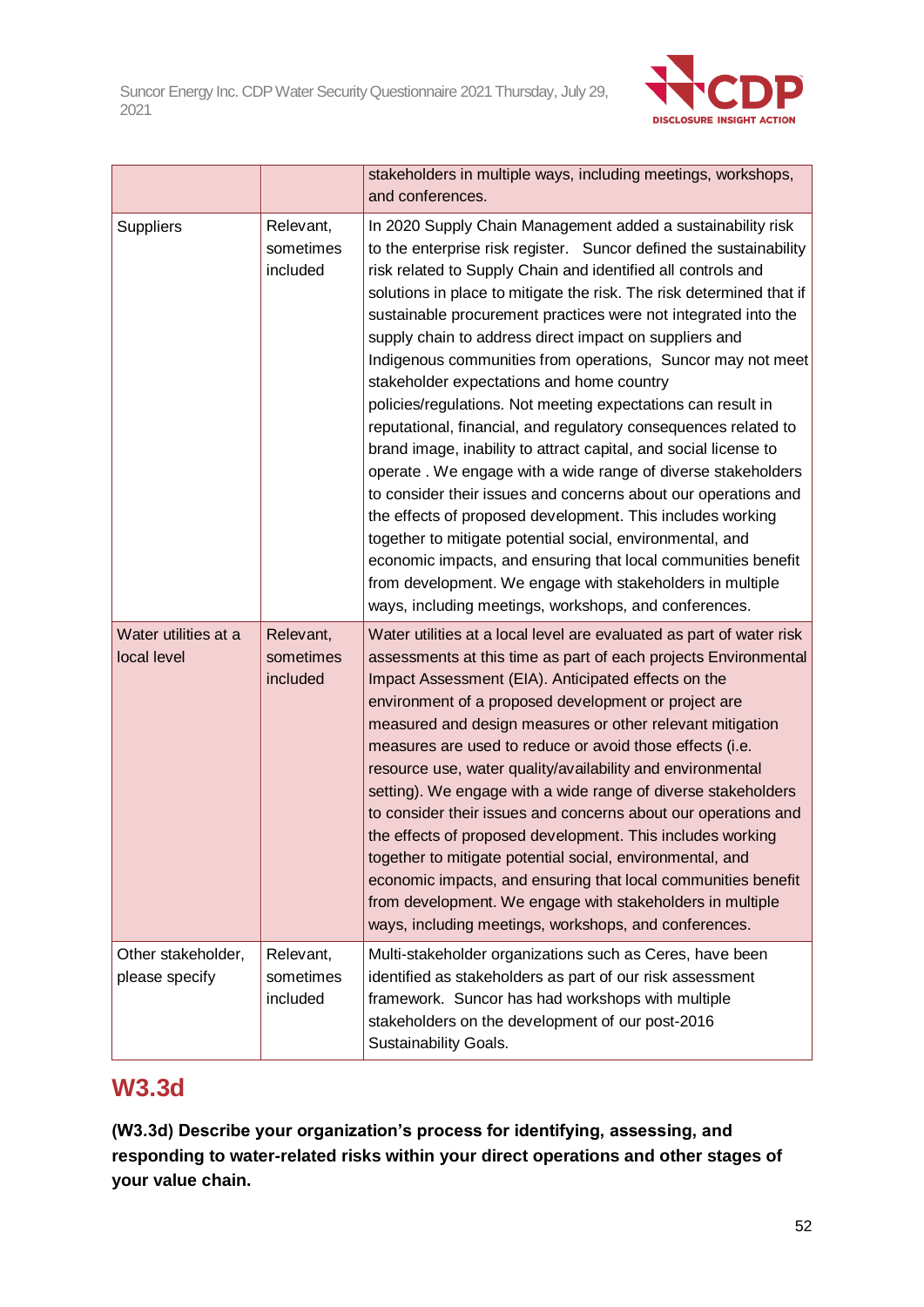

Suncor has an established Enterprise Risk Management Program (ERM) and an Operational Excellence Management System (OEMS) both of which support effective and efficient risk management across the organization. This requires ongoing identification, assessment, treatment and monitoring of risks inherent to our assets, activities and operations. Our risk management program is aligned with the ISO 31000 Risk management. The guidelines provide principles, a framework and a process for managing risk. Our risk management practice is governed by our Risk Management Policy and supported through tools such as Risk Management Standards and a Risk Matrix to effectively identify and assess risk across the enterprise. Principal risks are generally considered those that have the potential to materially impact our ability to meet or support our business strategy, which can be assessed on a shortterm (1-3 years) or long-term (> 10 years) horizon. Once identified, risks are then entered into a third party tool called Enablon which then are assessed and evaluated in terms of magnitude of impact and likelihood using a risk-matrix tool. This allows employees to consistently assess risks and evaluate the consequence and likelihood of risk events. It also helps assign different levels of residual risk based on the following health and safety, environment, regulatory, reputational and financial impact. To ensure holistic development and sustainment of physical assets, we incorporate environmental and social aspects such as water use, air emissions, energy use, human rights, stakeholder and Indigenous relations into new projects. Screening assessments help translate relevant social or environmental impacts as potential project risks. For example, climate change implications are considered early in the asset development process, which ensures climate change risks and opportunities are well understood. From a decision-making perspective, this process allows asset development options to be analyzed from both a technical and sustainability perspective.

In order to identify water-related risks within Suncor's direct operations and other stages of the value chain, Suncor has created an integrated Policy and Regulatory Issues Management (PRIM) process which drives a disciplined approach to manage direct and indirect activities to influence policies and ensure they are consistent with our water policy and water commitments. PRIM is a coordinated, anticipatory approach for identifying, monitoring and managing the key environmental, economic, and social issues considered most critical to Suncor and its external stakeholders. Under PRIM, Suncor has a Water Network to identify and manage water-related issues and meets regularly as water-related policies, regulations and issues emerge. PRIM aims to achieve a heightened level of preparedness and enable individuals to align on issue treatment and communications in order to better identify and address key threats and opportunities, through an efficient and proactive framework and centralized resource inventory.

A significant effort has been placed around identifying sustainability risks with our suppliers. In 2020 Supply Chain Management added a sustainability risk to the enterprise risk register. Suncor defined the sustainability risk related to Supply Chain and identified all controls and solutions in place to mitigate the risk.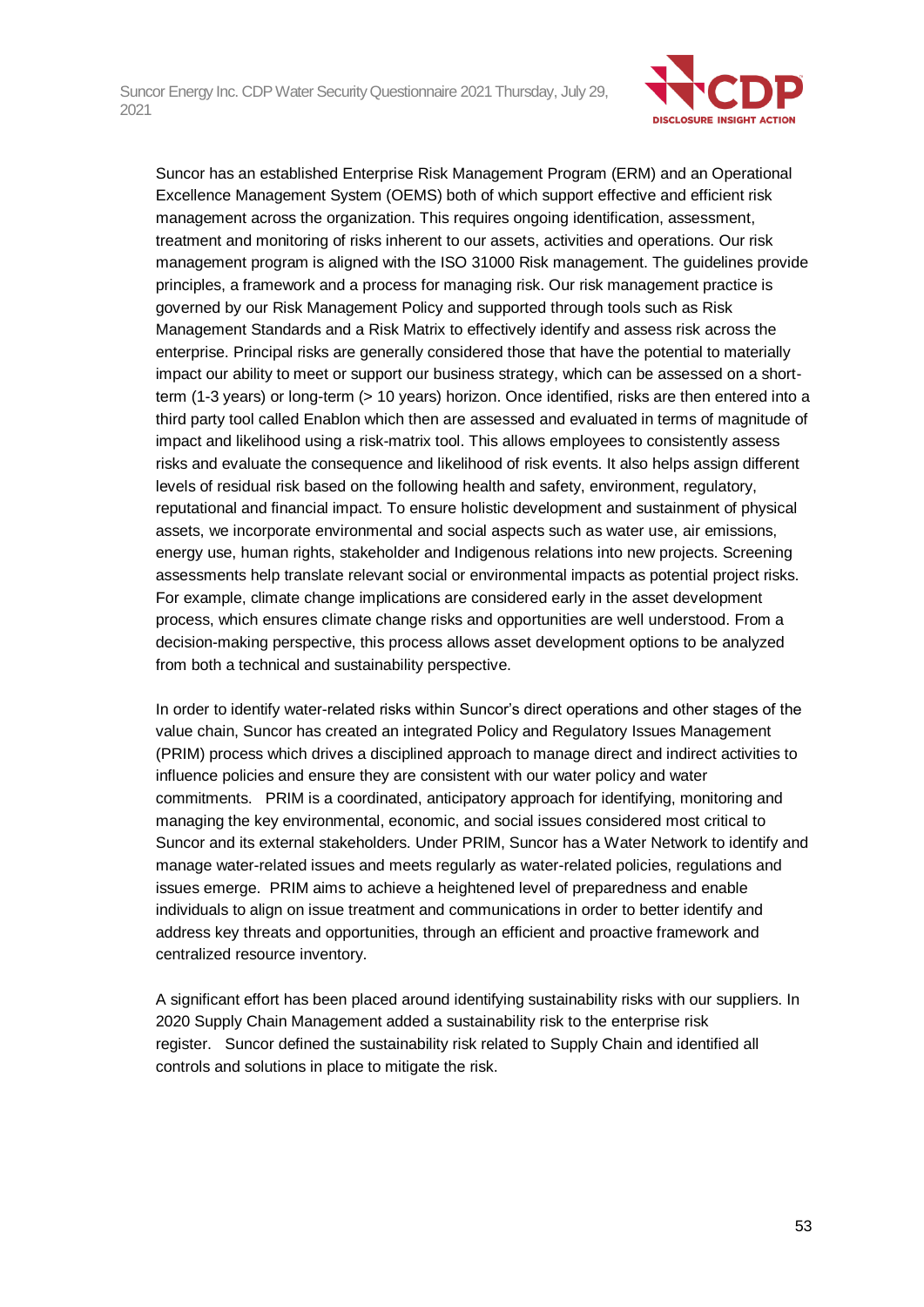

# **W4. Risks and opportunities**

## **W4.1**

**(W4.1) Have you identified any inherent water-related risks with the potential to have a substantive financial or strategic impact on your business?**

Yes, only within our direct operations

## **W4.1a**

### **(W4.1a) How does your organization define substantive financial or strategic impact on your business?**

Suncor uses an enterprise-wide risk management system (ERM) to assess and define risk. Like most ERM systems it uses a matrix that determines the consequence of a risk and the likelihood of it occurring. There are six (6) consequence and likelihood categories. The ERM assign risks a ranking from I to IV for economic, environmental and social. Social is further broken down into health & safety, reputation and regulatory with guidance. Suncor defines substantive risks that are risked rank at II or I; to define substantive change for the purpose of this assessment; an economic value of \$10M was used. This includes direct financial costs and lost opportunity value (LOV). Examples of impacts considered include regulatory, environment, health and safety, reputation, and financial.

## **W4.1b**

**(W4.1b) What is the total number of facilities exposed to water risks with the potential to have a substantive financial or strategic impact on your business, and what proportion of your company-wide facilities does this represent?**

|     | Total number of % company-<br>facilities<br>exposed to<br>water risk | wide facilities<br>this represents | <b>Comment</b>                                                                                                                        |
|-----|----------------------------------------------------------------------|------------------------------------|---------------------------------------------------------------------------------------------------------------------------------------|
| Row | 11                                                                   | 100                                | For more information on Suncor's operations please<br>visit: https://sustainability.suncor.com/en/our-<br>business/operations-summary |

## **W4.1c**

**(W4.1c) By river basin, what is the number and proportion of facilities exposed to water risks that could have a substantive financial or strategic impact on your business, and what is the potential business impact associated with those facilities?**

**Country/Area & River basin** Canada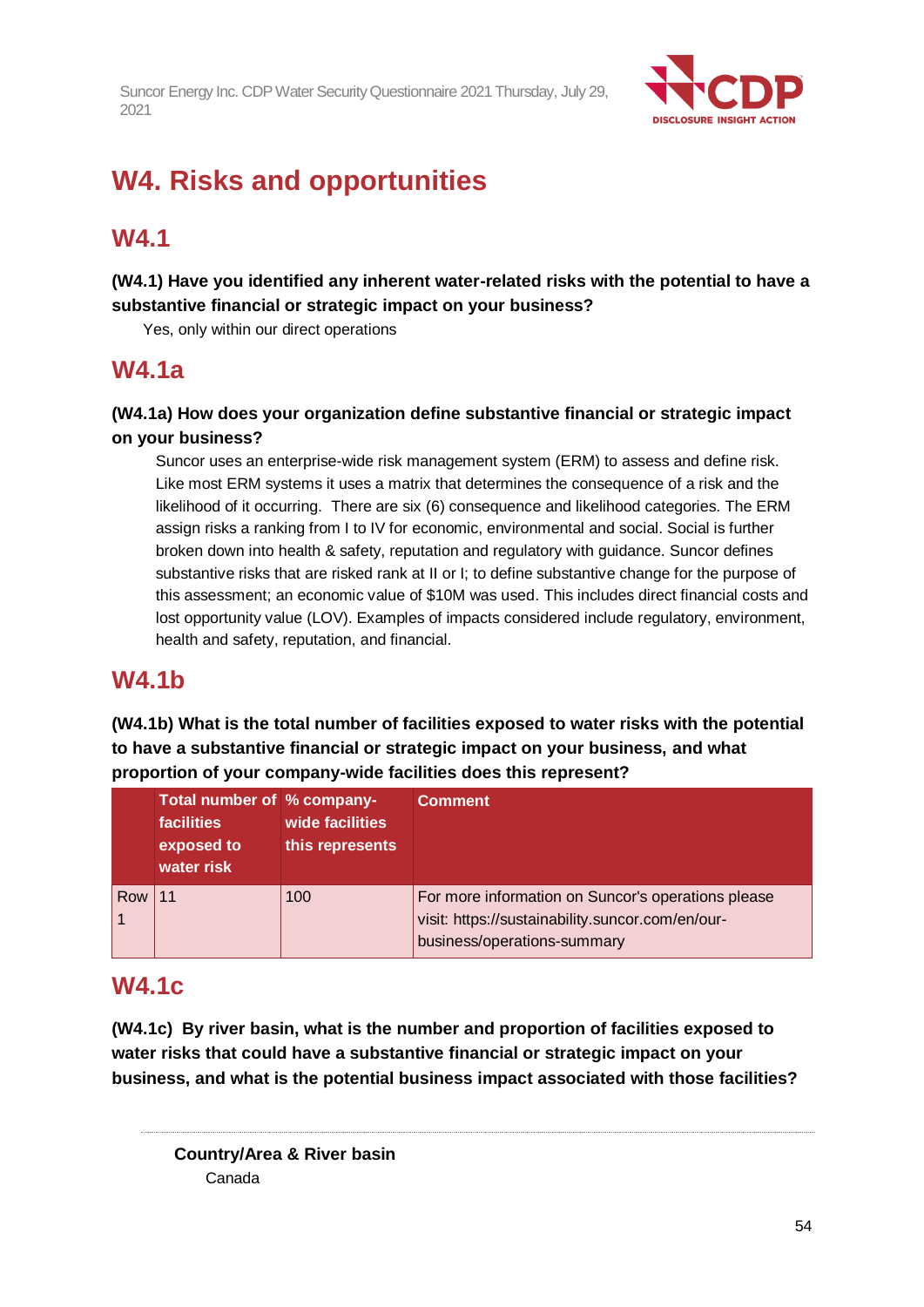

#### Mackenzie River

**Number of facilities exposed to water risk**

4

**% company-wide facilities this represents**

26-50

### **% company's global oil & gas production volume that could be affected by these facilities**

26-50

#### **% company's total global revenue that could be affected**

41-50

#### **Comment**

These facilities make up our primary oil sands operations and include:

- Oil sands Base plant
- Oil sands Fort Hills
- In situ operations; Firebag & MacKay River

#### **Country/Area & River basin**

Canada St. Lawrence

#### **Number of facilities exposed to water risk**

4

#### **% company-wide facilities this represents**

26-50

### **% company's global oil & gas production volume that could be affected by these facilities**

26-50

#### **% company's total global revenue that could be affected** 51-60

#### **Comment**

These facilities make up the majority of our Refining & Logistics operations and include:

- Sarnia Refinery
- Montreal Refinery,
- Montreal Sulphur Plant, and
- Ethanol Plant.

#### **Country/Area & River basin**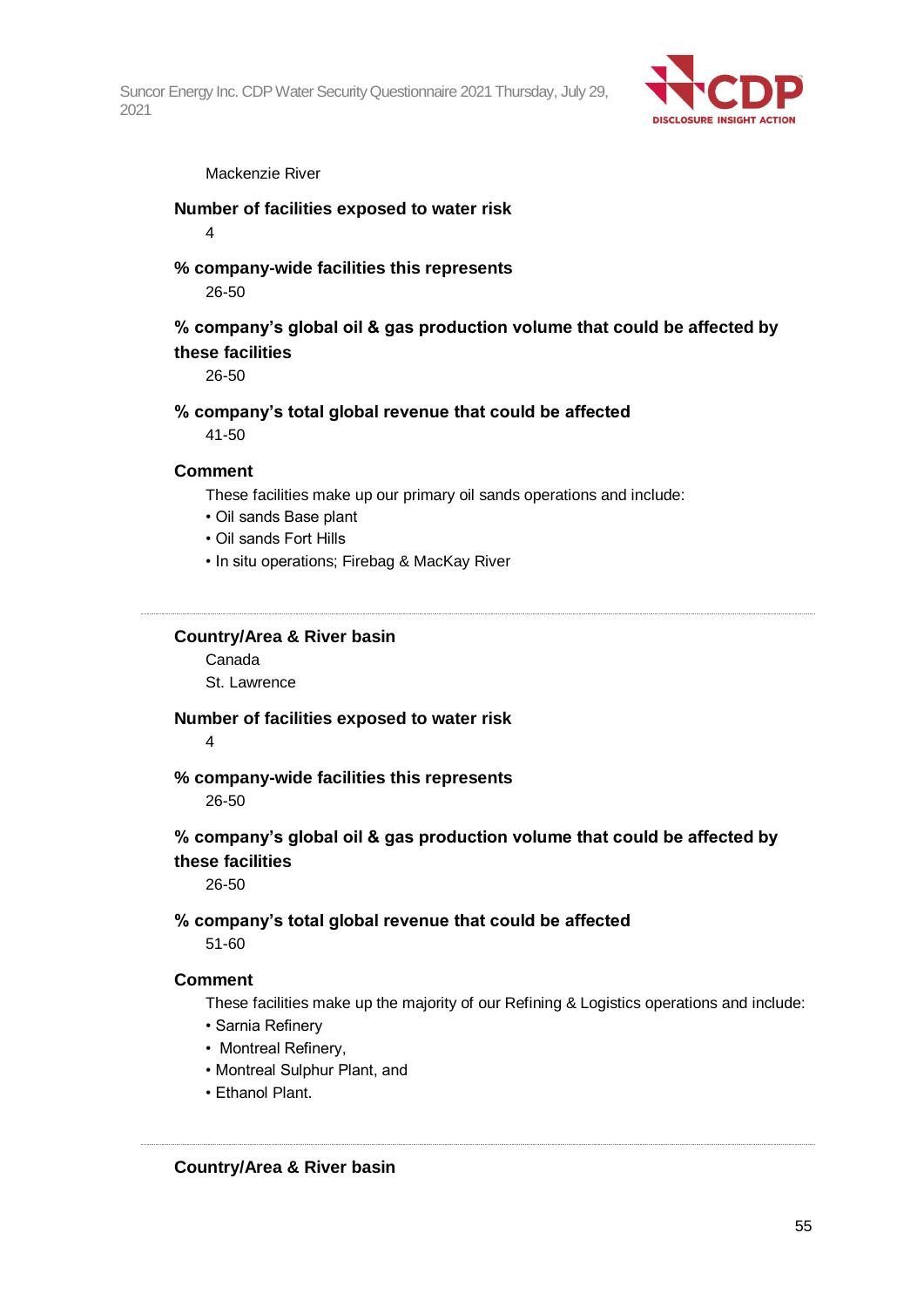

### Canada Nelson River

### **Number of facilities exposed to water risk**

1

### **% company-wide facilities this represents**

1-25

## **% company's global oil & gas production volume that could be affected by these facilities**

1-25

#### **% company's total global revenue that could be affected**

Less than 1%

#### **Comment**

This facility is one of the refineries included in our Refining & Logistics operations; Edmonton Refinery.

#### **Country/Area & River basin**

Canada Other, please specify Atlantic Ocean

#### **Number of facilities exposed to water risk**

1

#### **% company-wide facilities this represents**

1-25

### **% company's global oil & gas production volume that could be affected by these facilities**

1-25

### **% company's total global revenue that could be affected**

1-10

#### **Comment**

This facility is our off shore operation; situated off the east coast of Canada, we operate the Terra Nova Floating Production Storage and Offloading vessel. In 2021, co-owners have reached an agreement in principle to restructure the project ownership and provide short-term funding toward continuing the development of the Asset Life Extension Project, with the intent to move to a sanction decision in fall 2021.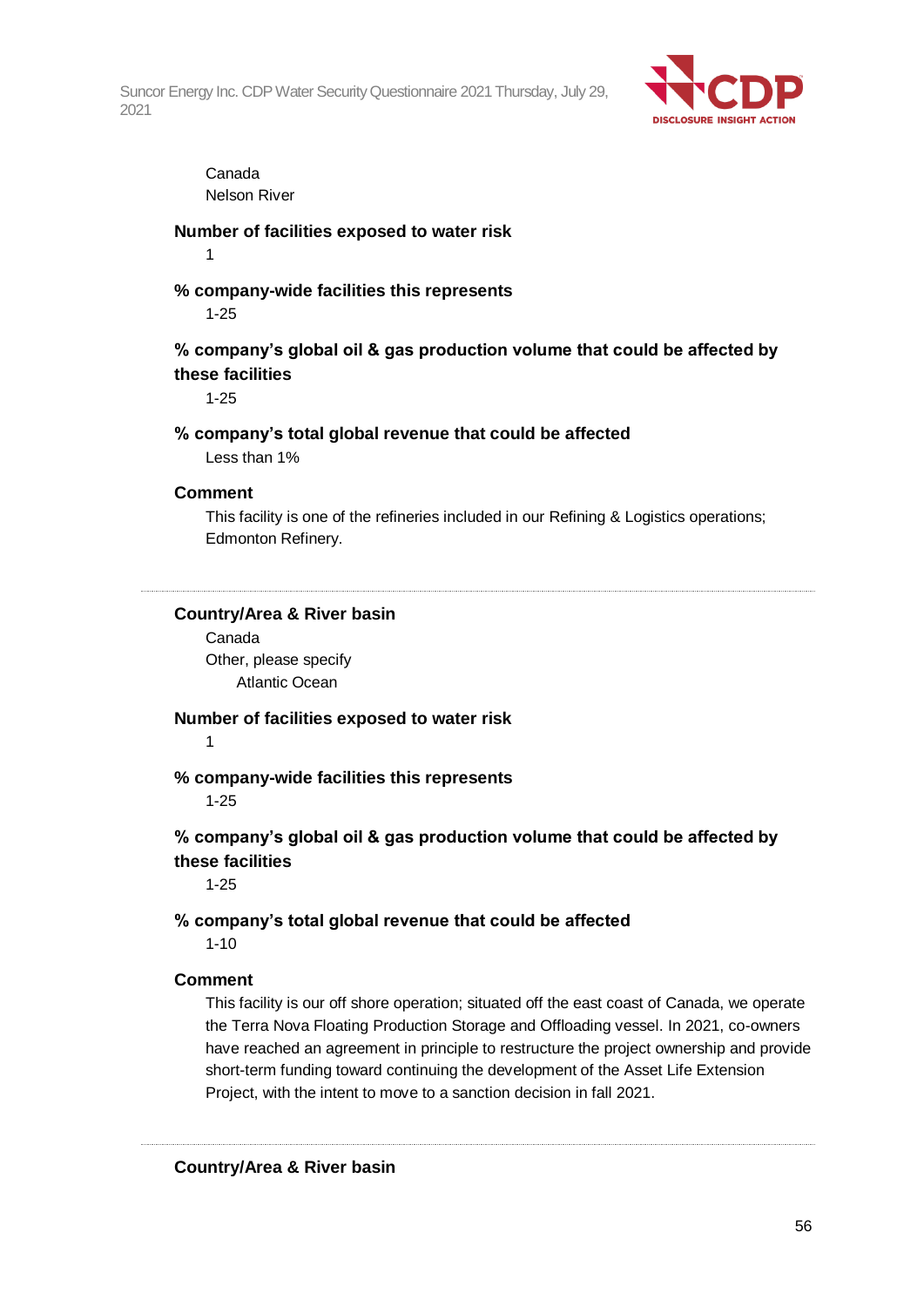

United States of America Mississippi River

### **Number of facilities exposed to water risk**

1

### **% company-wide facilities this represents**

1-25

## **% company's global oil & gas production volume that could be affected by these facilities**

1-25

#### **% company's total global revenue that could be affected**

Less than 1%

#### **Comment**

This facility is one of the refineries included in our Refining & Logistics operations; Commerce City Refinery.

#### **Country/Area & River basin**

Canada Fraser River

#### **Number of facilities exposed to water risk** 1

**% company-wide facilities this represents** Less than 1%

## **% company's global oil & gas production volume that could be affected by these facilities**

Less than 1%

#### **% company's total global revenue that could be affected**

Less than 1%

#### **Comment**

Suncor's Burrard Terminal is located in Port Moody, British Columbia. This facility is included in our Refining & Logistics operations.

## **W4.2**

**(W4.2) Provide details of identified risks in your direct operations with the potential to have a substantive financial or strategic impact on your business, and your response to those risks.**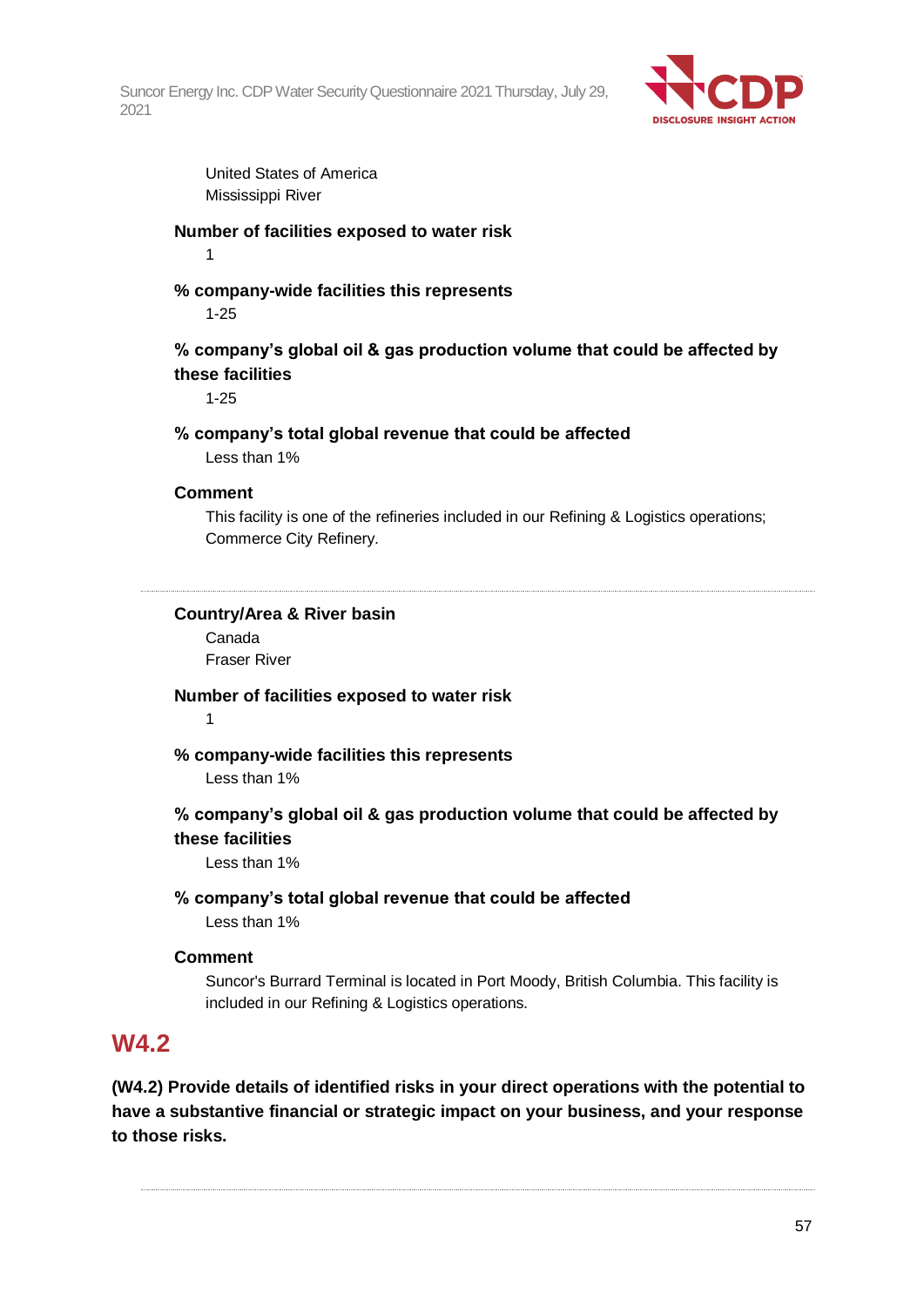

#### **Country/Area & River basin**

Canada Mackenzie River

#### **Type of risk & Primary risk driver**

**Regulatory** Regulatory uncertainty

#### **Primary potential impact**

Increased operating costs

#### **Company-specific description**

In order to achieve mine closure and progress reclamation opportunities, a process for the safe release of treated water back to the environment is required in order to achieve timely mine closure (operational total fluids containment and long-term closure water quality). We require both federal regulations and provincial regulatory approval to release treated oil sands mine water to the environment within a certain timeframe. Indigenous communities and stakeholders have increased sensitivity about water release, concerns over water quality and quantity, health impacts, and impacts to local biodiversity. The lack of certainty increases risk to long term closure plans as currently constructed and the ability to manage both quantity and quality of water during operational phase of the projects.

#### **Timeframe**

4-6 years

**Magnitude of potential impact**

**High** 

#### **Likelihood**

Likely

#### **Are you able to provide a potential financial impact figure?**

Yes, an estimated range

#### **Potential financial impact figure (currency)**

#### **Potential financial impact figure - minimum (currency)** 1,000,000,000

#### **Potential financial impact figure - maximum (currency)**

2,000,000,000

#### **Explanation of financial impact**

If there is no water release policy and regulatory framework in place we are unable to treat and release oil sands mine water by our contaiment pinch-point which would require: \$2B-\$1B in investment in other water management projects, such as construction a water treatment plant, sub-surface injection options or building additional containment/water storage.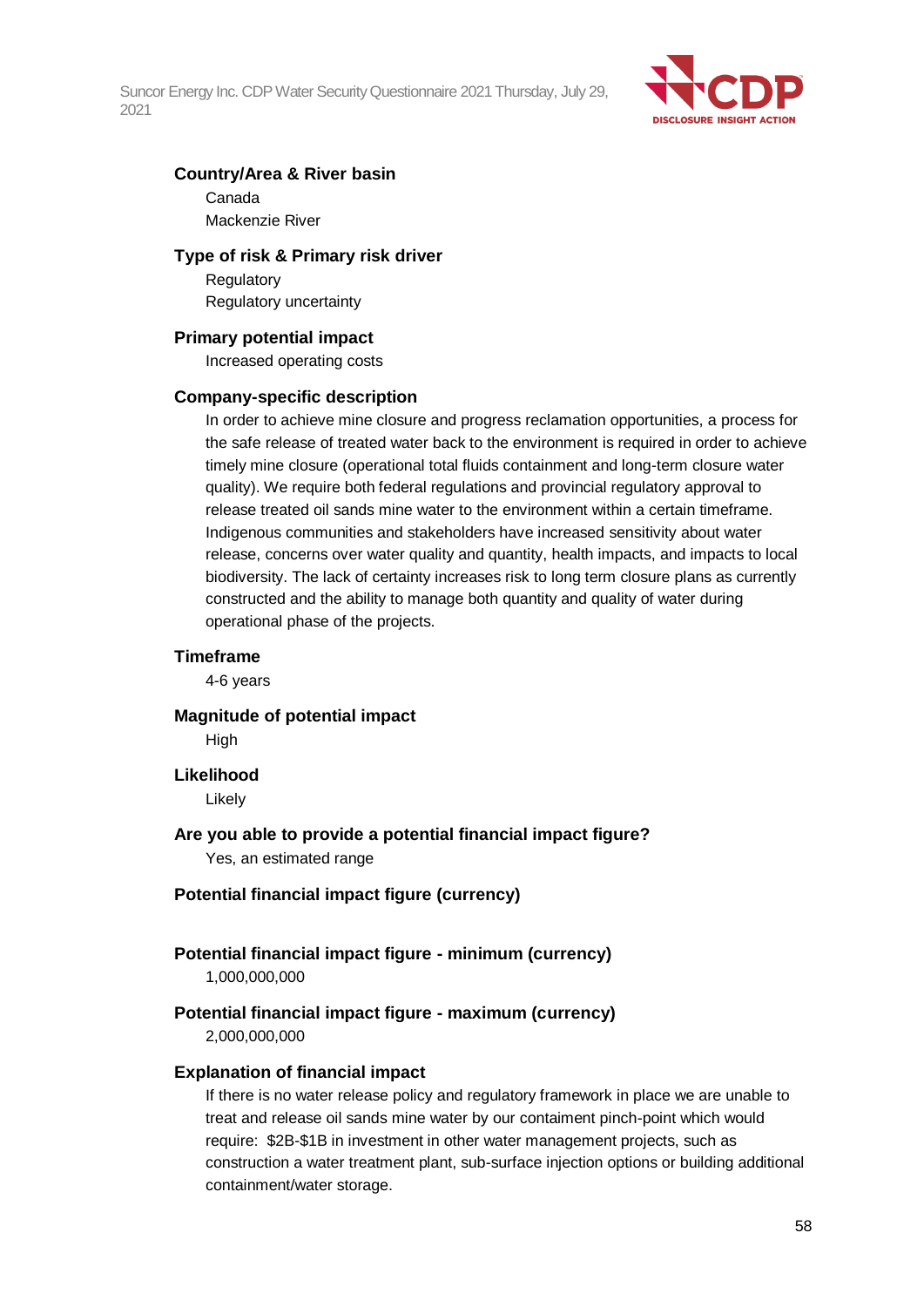

This would also extend the timeframe for reclamation and impact extraction efficiencies resulting in additional costs.

#### **Primary response to risk**

Other, please specify

Engage with regulators/policymakers, local communities, NGOs and the general public, improve monitoring and increase investment in new technologies and management alternatives.

#### **Description of response**

Work with provincial and federal government and other stakeholders to ensure policy and regulation tools and mechanisms are in place to allow for the release of treated tailings water and help identify and fill gaps as required. Suncor along with 6 other operators has been engaging both Federal and Provincial technical and policy leaders for years to drive discussion towards certainty of regulatory tools for water return to the Athabasca River. Suncor and the other operators through Canada's Oil Sands Innovation Alliance have also been executing projects that will provide technical input into development of policy framework.

There is ongoing investment focused on optimizing water reduction and recycling opportunities, reducing the amount of water retained in tailings and confirming technical understanding and managing all water related impacts. Suncor's own water R&D as well as the technology sharing by 9 oil sands companies on water R&D through the Canadian Oil Sands Innovation Alliance (COSIA) is laying the foundation for further breakthroughs for the region on environmental performance. COSIA members have invested \$592 million in 273 contributed water technologies since 2012. In 2020, 86 active projects were underway through COSIA at a cost of \$319 million. As a result of this work, these projects have reduced freshwater use intensity at in situ operations by 44 per cent and reduced net water use intensity from the Athabasca River at mining operations by 22 per cent – all since 2012 and we continue to work on these numbers.

#### **Cost of response**

400,000,000

#### **Explanation of cost of response**

The estimated cost for the containment strategy is  $\sim$  \$400 million of infrastructure investment. The execution of this strategy has resulted in a reduction of oil sands water withdrawal by 58% since 2007. There is ongoing investment focused on optimizing water reduction and recycling opportunities, reducing the amount of water retained in tailings and confirming technical understanding and managing all water related impacts.

#### **Country/Area & River basin**

United States of America Mississippi River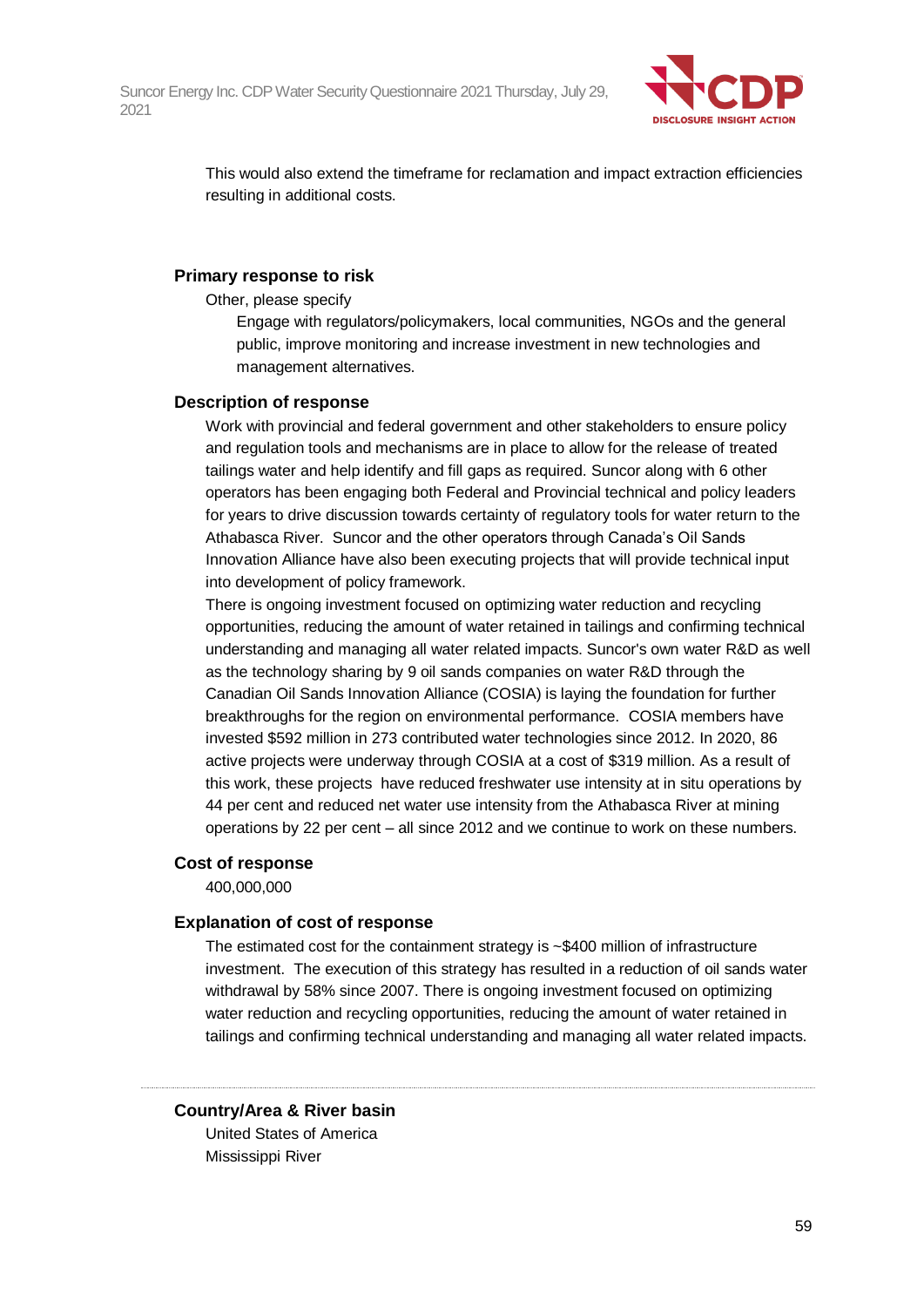

#### **Type of risk & Primary risk driver**

Physical

Increased water stress

#### **Primary potential impact**

Increased operating costs

#### **Company-specific description**

According to the definition provided of water-stressed areas none of Suncor's assets operate in areas of high risk of water stress (<40% ratio of withdrawals to supply). However, Suncor's Commerce City refinery in Colorado operates in a region that is classified as moderate risk (medium-high stress, 20-40% ratio of withdrawals to supply) according to the World Resources Institute's Aqueduct Water Risk Atlas. Water management is a priority at Suncor and we will continue to monitor the status of the basin going forward while focusing on implementing industry-leading innovation at our facilities to reduce, recycle, reuse and return water.

The World Wildlife Fund's Water Risk Filter Tool and the World Resources Institute's Aqueduct Water Risk Atlas are tools Suncor uses to evaluate overall physical, regulatory and reputational risks at the watershed level. Both indicate that our Commerce City refinery in Colorado exists within a "medium-high" water stress region of the Mississippi River Basin.

#### **Timeframe**

1-3 years

#### **Magnitude of potential impact**

**High** 

#### **Likelihood**

More likely than not

## **Are you able to provide a potential financial impact figure?**

Yes, a single figure estimate

## **Potential financial impact figure (currency)**

500,000,000

#### **Potential financial impact figure - minimum (currency)**

#### **Potential financial impact figure - maximum (currency)**

#### **Explanation of financial impact**

In order to be compliant with water regulations in the area of operation, the facility would have to update water permits and decrees.

#### **Primary response to risk**

Other, please specify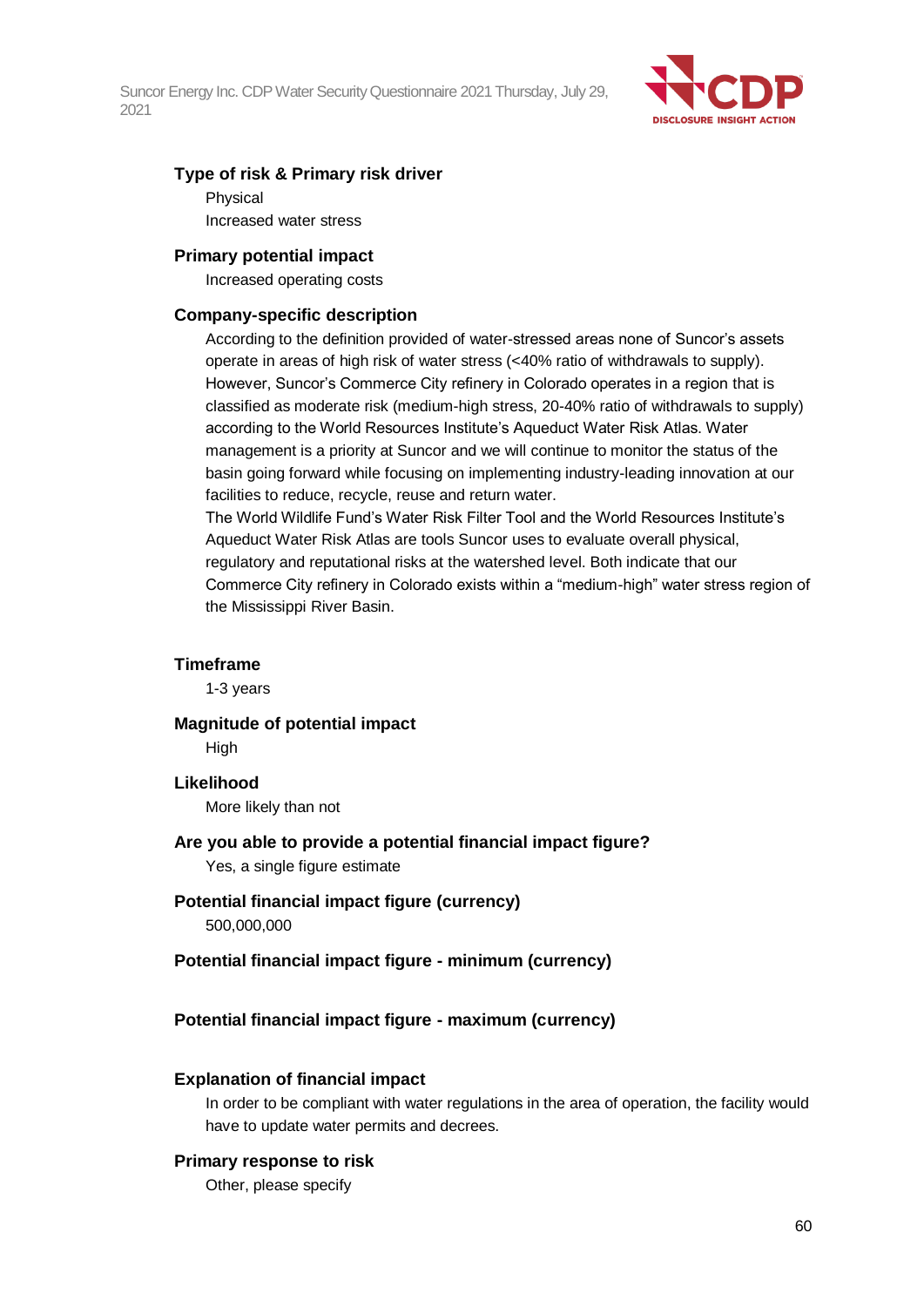

Establish site-specific targets Infrastructure investment

#### **Description of response**

Ongoing assessment and updating water permits in the area of operations. Our Commerce City refinery uses both city water and collected groundwater for steam production and cooling, as well as to wash out the natural contaminants in crude oil, like salts and minerals, to prevent corrosion in our processing units. Much of this water is recycled for reuse at our facility, and the remaining portion is treated and discharged to local waterway, Sand Creek, under a permit issued by the Colorado Department of Public Health and Environment (CDPHE). In September 2012, stricter compliance criteria were set on the refinery discharge water, which became effecitve in January 2018. To meet the new criteria, the Commerce City refinery commissioned a \$65 million upgrade to our existing wastewater treatment facility. The upgrade was completed in December 2017 and leverages a unique technology called membrane ultrafiltration to treat and filter the water. Our facility is one of the first in North America to use this technology in treating refinery wastewater streams. Ongoing and future construction phases will enable us to strive to continuously improve our environmental performance as well as meet increasingly tightening regulations related to wastewater treatment and discharge.

#### **Cost of response**

6,000,000

#### **Explanation of cost of response**

Suncor is undertaking a process that provides correct definition-assessment of this water risk. As this process progresses understanding of the potential issues, the impact and mitigation will be determined. Costs associated with definition have been estimated at \$6M for the facility.

#### **Country/Area & River basin**

Canada Other, please specify All basins where we operate

#### **Type of risk & Primary risk driver**

**Regulatory** Increased difficulty in obtaining withdrawals/operations permit

#### **Primary potential impact**

Constraint to growth

#### **Company-specific description**

Increasing expectations from stakeholders on water management, operational requirements and performance may lead to the development or revision of provincial and federal water policy and regulation which may add additional restrictions and requirements for Suncor resulting in reputational and regulatory impacts. There is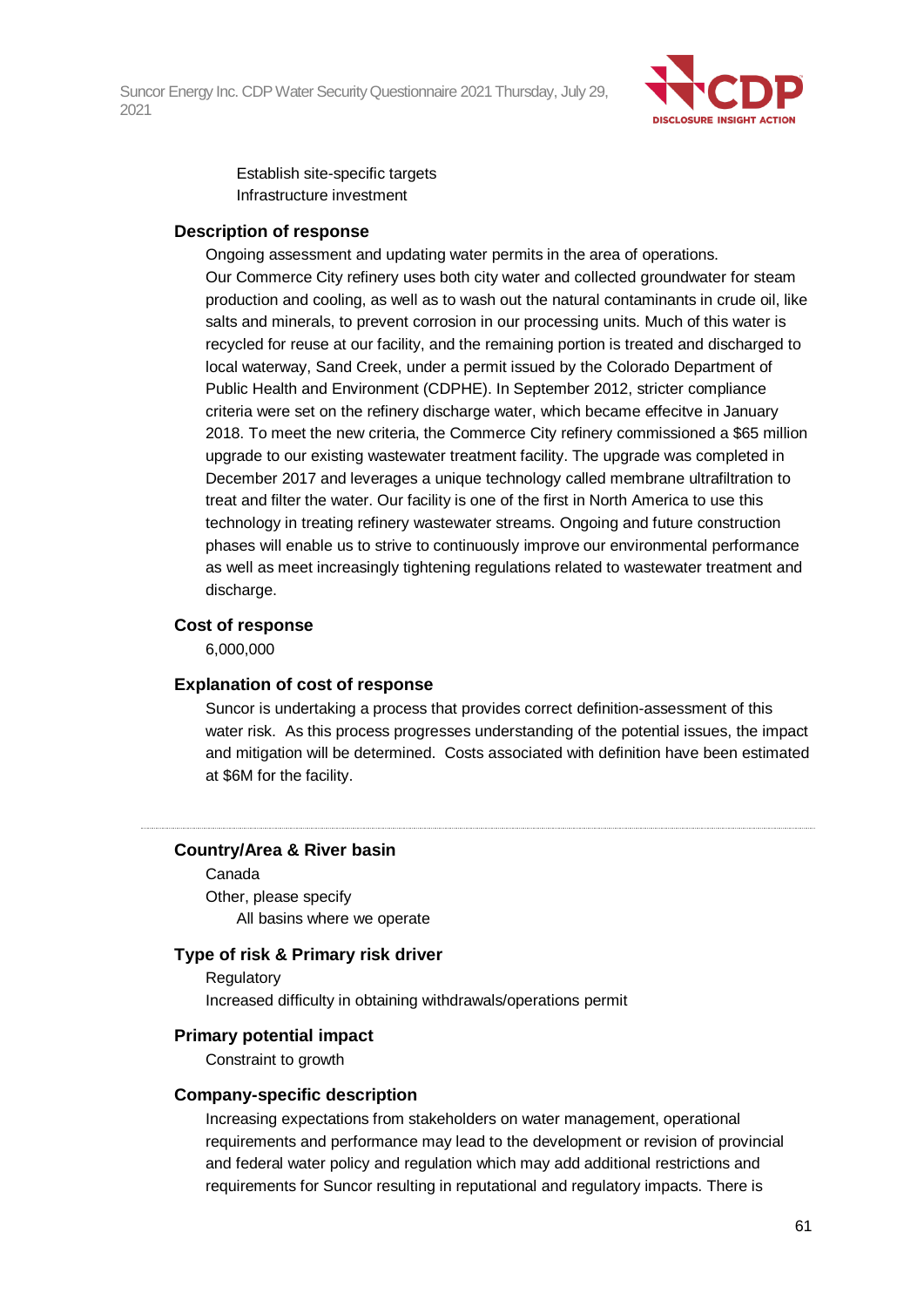

growing awareness about the need for responsible industrial water management and concerns with potential effects on local watersheds (water quality and quantity). Locally, communities are becoming concerned with the cumulative impacts of large industrial operations on local watersheds, local drinking water quality and overall preservation of the aquatic ecosystems. More specifically, water is an important human right and an important element of Traditional Land Use expectations for Indigenous communities. Federal and provincial water quality/quantity policies and regulations are regularly reviewed and are increasing in rigour.

#### **Timeframe**

Current up to one year

#### **Magnitude of potential impact**

Medium

**Likelihood** More likely than not

### **Are you able to provide a potential financial impact figure?**

No, we do not have this figure

#### **Potential financial impact figure (currency)**

**Potential financial impact figure - minimum (currency)**

#### **Potential financial impact figure - maximum (currency)**

#### **Explanation of financial impact**

n/a

### **Primary response to risk**

Engage with regulators/policymakers

#### **Description of response**

Engage with regulators/policymakers, local communities and other stakeholders on the development of water related policies and regulations.

#### **Cost of response**

**Explanation of cost of response**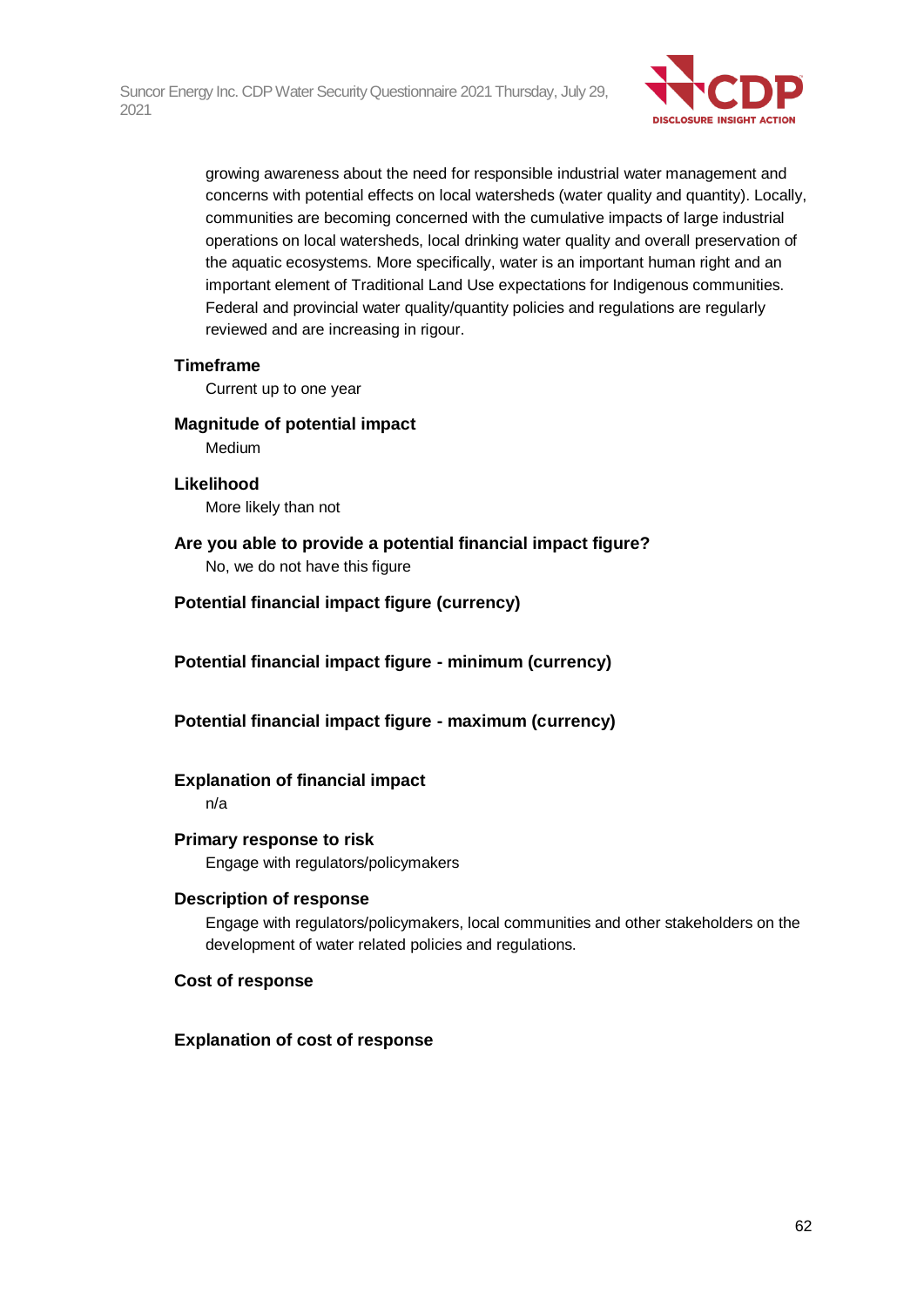

## **W4.2c**

## **(W4.2c) Why does your organization not consider itself exposed to water risks in its value chain (beyond direct operations) with the potential to have a substantive financial or strategic impact?**

|                    | <b>Primary</b><br>reason  | <b>Please explain</b>                                                                                                                                                                                                                                                                                                                                                                                                                                                                                                                                                                                                                                                                                                                                                                                                                                                                                                                                                                                                                                                                                                                                                                                                                                                                                                                                                                                                                                                                                                                                                                                                                                                                                                                                                                                                                                                                                                                                                                                                                                                                                                                                                                               |
|--------------------|---------------------------|-----------------------------------------------------------------------------------------------------------------------------------------------------------------------------------------------------------------------------------------------------------------------------------------------------------------------------------------------------------------------------------------------------------------------------------------------------------------------------------------------------------------------------------------------------------------------------------------------------------------------------------------------------------------------------------------------------------------------------------------------------------------------------------------------------------------------------------------------------------------------------------------------------------------------------------------------------------------------------------------------------------------------------------------------------------------------------------------------------------------------------------------------------------------------------------------------------------------------------------------------------------------------------------------------------------------------------------------------------------------------------------------------------------------------------------------------------------------------------------------------------------------------------------------------------------------------------------------------------------------------------------------------------------------------------------------------------------------------------------------------------------------------------------------------------------------------------------------------------------------------------------------------------------------------------------------------------------------------------------------------------------------------------------------------------------------------------------------------------------------------------------------------------------------------------------------------------|
| Row<br>$\mathbf 1$ | Evaluation<br>in progress | In 2020 Supply Chain Management added a sustainability risk to the enterprise<br>risk register. Suncor defined the sustainability risk related to Supply Chain and<br>identified all controls and solutions in place to mitigate the risk. The<br>prequalification assessment in Avetta, our Supplemental included with RFP's<br>and our sustainability assessment of our top suppliers is providing Suncor with a<br>robust foundation of data and information as we progress the SCM strategy.<br>We have undertaken a deeper assessment of our suppliers in the top 50% of<br>our spend. This assessment included review of supplier's ESG reporting<br>including Reports on Sustainability, Supplier Codes of Conduct and response to<br>the CDP. The initial assessments of our top 50% spend have provided SCM<br>sustainability with an indication of strengths and weaknesses within our supply<br>chain as it relates to sustainability.<br>In addition to our Vendor Audit work, Suncor has a robust EH&S audit program<br>as a part of our contractor EHS execution plans at site. As part of our internal<br>management systems we meet with onsite contractors on a regular basis. We<br>hold worksite audits and inspections, lodge inspections and provide toolbox<br>meeting kits to guide EHS discussions with suppliers performing services on our<br>sites. Suncor's senior leadership demonstrate commitment to safety at our sites<br>through the regular participation in safety discussions with contractors, staff and<br>suppliers. Safety reporting is included in our Supplier Performance Management<br>tool.<br>Suncor's OEMS is the framework of controls designed to eliminate the causes of<br>unplanned events and incidents. The OEMS includes a guideline on Contractor<br>Management which establishes the processes and requirements for<br>implementing a systematic contractor management program and a process for<br>management goods and services. The objective of this guideline is to ensure<br>that all purchased good meet quality standards while ensuring all services on<br>conducted in a safe, environmentally sound and cost effective manner. |

## **W4.3**

## **(W4.3) Have you identified any water-related opportunities with the potential to have a substantive financial or strategic impact on your business?**

Yes, we have identified opportunities, and some/all are being realized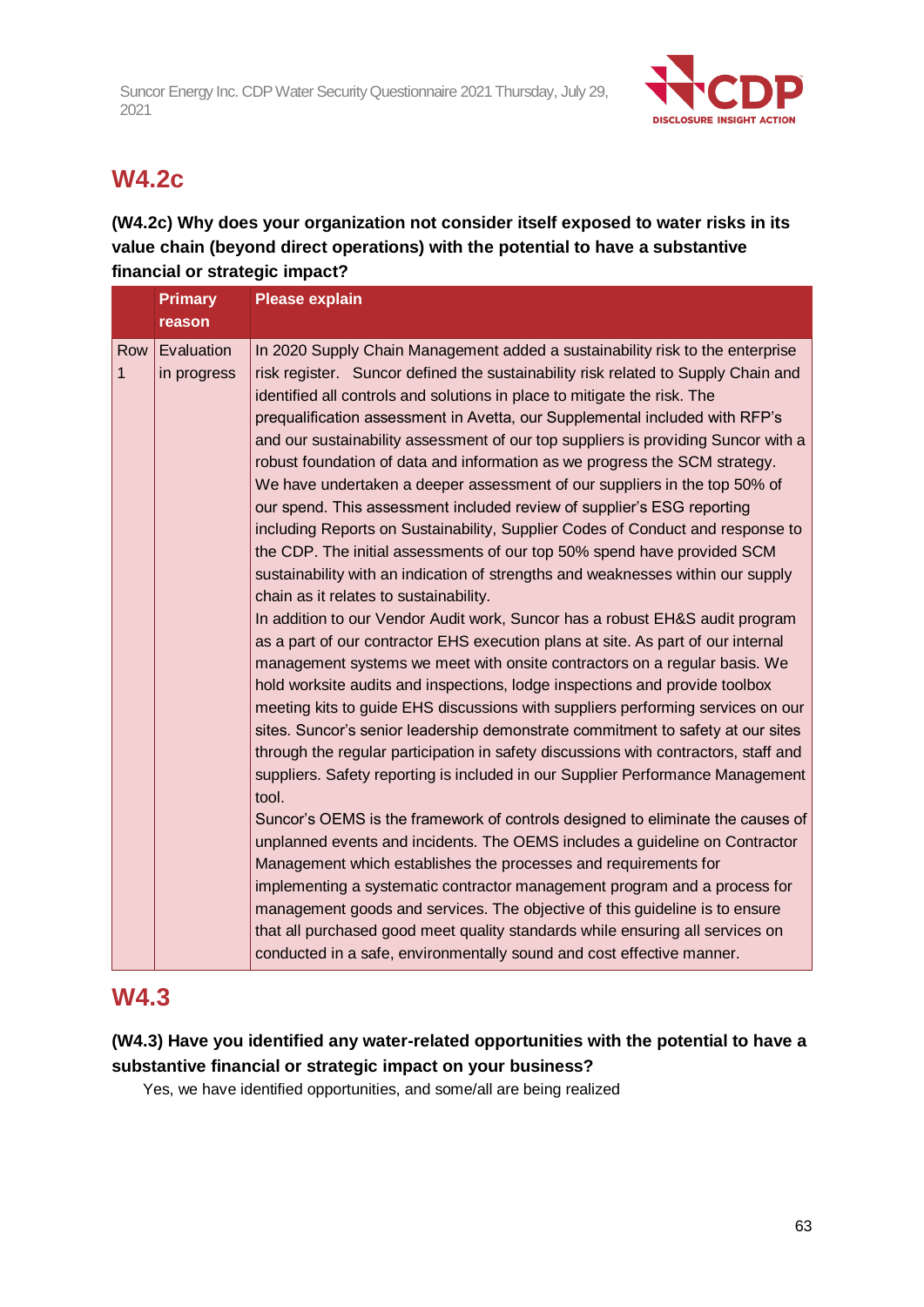

## **W4.3a**

**(W4.3a) Provide details of opportunities currently being realized that could have a substantive financial or strategic impact on your business.**

#### **Type of opportunity**

**Efficiency** 

#### **Primary water-related opportunity**

Improved water efficiency in operations

#### **Company-specific description & strategy to realize opportunity**

Suncor's tactical water strategy for oil sands and in situ has resulted in a major improvement in water efficiency. All the projects executed reduced water use or make large quantities of water available for reuse. There is a Water Strategy Leadership Team that focuses on an integrated water management strategy for the site that addresses excess water stored in tailings and establishes water management principles and guidelines for water management. There is ongoing collaboration with industry partners to test drive multiple water technologies concurrently, enabling the partners to conduct more pilots than each could on their own, while sharing the risks and costs. An example of this work is The Water Technology Development Center (WTDC). Convened under COSIA, Suncor and the WTDC partners, Canadian Natural, Cenovus Energy Inc. (through its subsidiary Husky Oil Operations Ltd.) and CNOOC International developed the \$140 million Water Technology Development Centre, a first-of- its-kind demonstration site for oil sands project partner companies to test water treatment technologies at a commercial scale.

#### **Estimated timeframe for realization**

More than 6 years

**Magnitude of potential financial impact** Low-medium

- **Are you able to provide a potential financial impact figure?** No, we do not have this figure
- **Potential financial impact figure (currency)**

**Potential financial impact figure – minimum (currency)**

**Potential financial impact figure – maximum (currency)**

#### **Explanation of financial impact**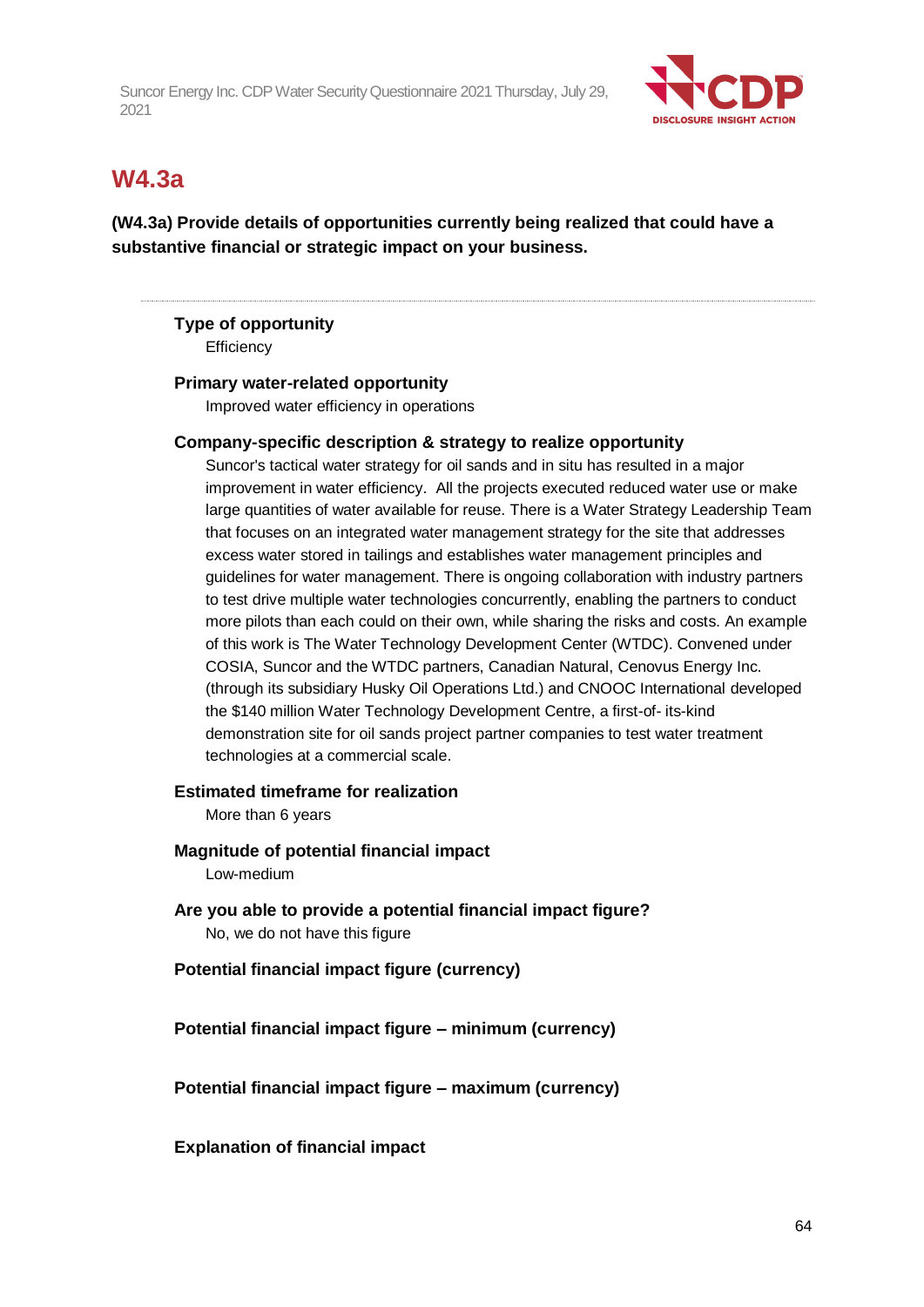

The improvement in water efficiency essentially allows Suncor to consistently use less than half of our annual water license allotment from the Athabasca River. Continuous improvement measures leverage an economic incentive to use less water.

### **Type of opportunity**

**Other** 

#### **Primary water-related opportunity**

Other, please specify Collective active innovation

#### **Company-specific description & strategy to realize opportunity**

Suncor has been a leader in improving collaboration among industry peers through organizations such as COSIA. The SAGD produced water treatment pilot project with COSIA involves testing new water treatment technologies at Suncor's MacKay River steam assisted gravity drainage facility. There is a potential to improve the reliability and efficiency of in situ water treatment operations in an effort to reduce water usage.

#### **Estimated timeframe for realization**

4 to 6 years

- **Magnitude of potential financial impact** Medium-high
- **Are you able to provide a potential financial impact figure?** No, we do not have this figure

#### **Potential financial impact figure (currency)**

### **Potential financial impact figure – minimum (currency)**

#### **Potential financial impact figure – maximum (currency)**

#### **Explanation of financial impact**

Suncor's own water R&D as well as the technology sharing by 9 oil sands companies on water R&D is laying the foundation for further breakthroughs for the region on environmental performance. For water alone, COSIA members have invested \$592 million in 273 contributed water technologies since 2012. In 2020, 86 active projects were underway through COSIA at a cost of \$319 million.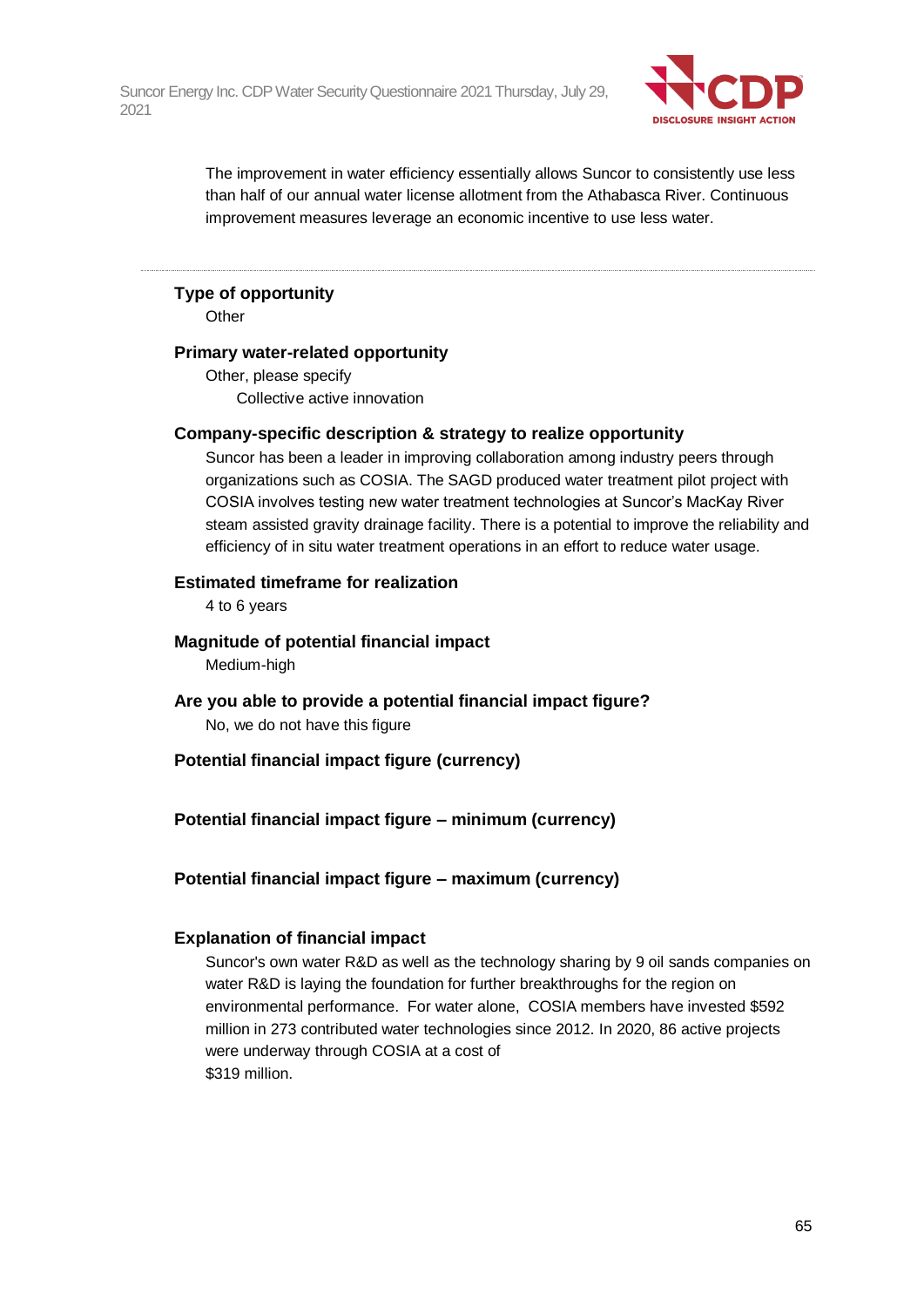

# **W5. Facility-level water accounting**

## **W5.1**

**(W5.1) For each facility referenced in W4.1c, provide coordinates, water accounting data, and a comparison with the previous reporting year.**

**Facility reference number** Facility 1 **Facility name (optional)** Oil Sands Base Plant **Country/Area & River basin** Canada Mackenzie River **Latitude** 57.0033 **Longitude** -111.4661 **Located in area with water stress** No **Oil & gas sector business division** Upstream **Total water withdrawals at this facility (megaliters/year)** 59,735 **Comparison of total withdrawals with previous reporting year** Much higher **Withdrawals from fresh surface water, including rainwater, water from wetlands, rivers and lakes** 58,980 **Withdrawals from brackish surface water/seawater** 0 **Withdrawals from groundwater - renewable** 0 **Withdrawals from groundwater - non-renewable** 755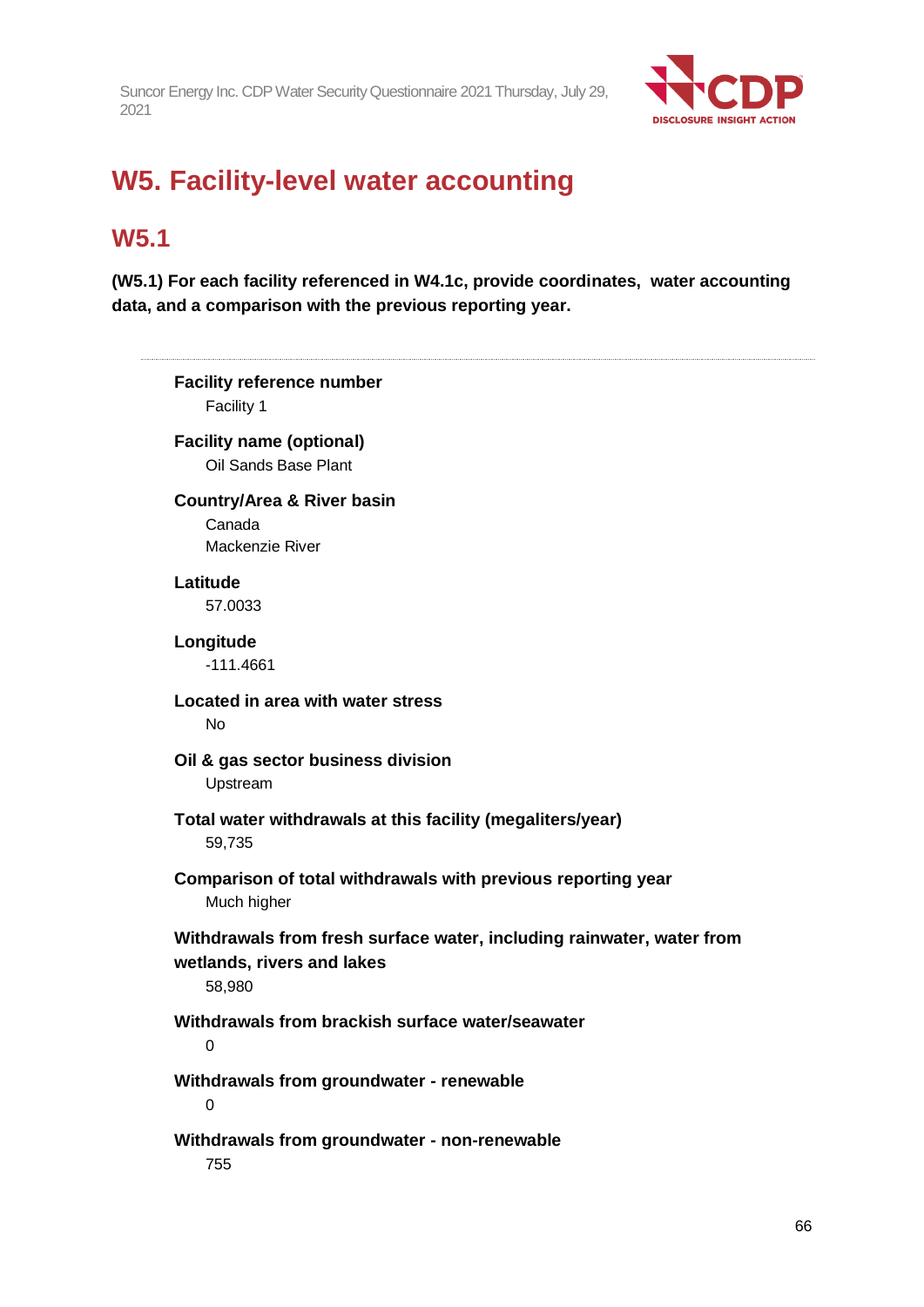

**Withdrawals from produced/entrained water** 0 **Withdrawals from third party sources**  $\Omega$ **Total water discharges at this facility (megaliters/year)** 29,090 **Comparison of total discharges with previous reporting year** Much higher **Discharges to fresh surface water** 28,900 **Discharges to brackish surface water/seawater**  $\Omega$ **Discharges to groundwater**  $\Omega$ **Discharges to third party destinations** 190 **Total water consumption at this facility (megaliters/year)** 30,645

**Comparison of total consumption with previous reporting year Higher** 

#### **Please explain**

Suncor's oil sands mining operations are located near Fort McMurray in Alberta. In 2020, Base Plant total water consumption was 50% higher than 2019. Water withdrawal increased by 89% due to less river water intake and increased precipitation (extremely high industrial run-off). Water discharges increased by 160% due to improved water efficiency, water recycle rates and increased run off volumes. Thresholds: About the same (0%-5%), Low/High (6%-10%), Much low/ Much high (>11%). Data reported is sourced from direct measurements. Total water withdrawal is the removal or purchase of water from any source, permanently or temporarily. Fresh and non-fresh water included. Total water return is water leaving organization's boundary and released to surface water, groundwater or to third parties. Fresh water is characterized by a low TDS content for which limits are defined by regulation in the jurisdiction. Water consumption is the total water withdrawn minus water returned and reflects quantity of water used and not returned to its proximate source or no longer available in its original form. Suncor has developed models and tools used to anticipate future trends in areas such as fresh water withdrawal, water recycled/ reused, and wastewater production. To advance Suncor's goal to continue improving environmental performance, Suncor uses a Sustainability Planning Forecast that estimates performance metrics over a 10 year outlook on a corporate and facility level.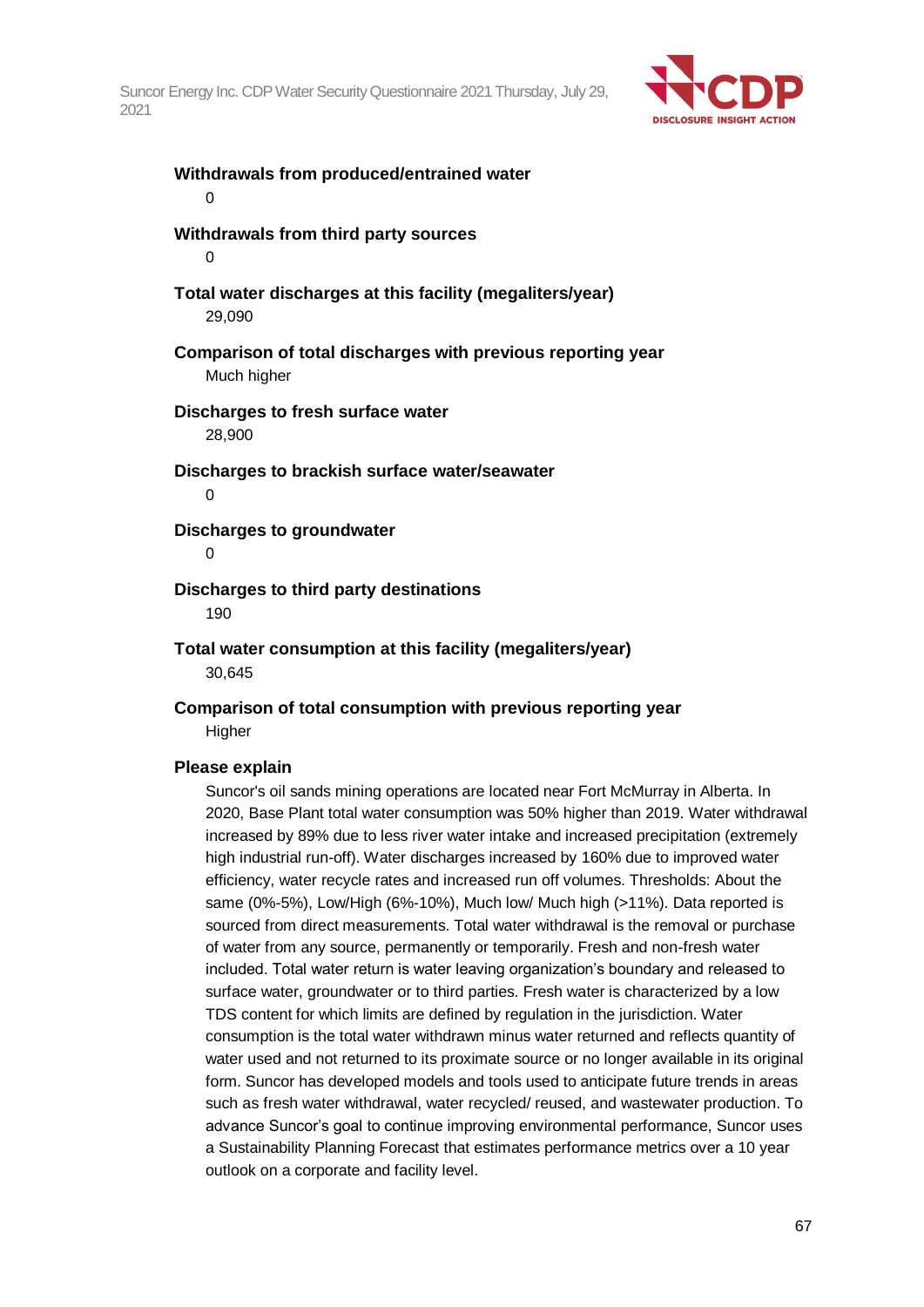

**Facility reference number** Facility 2 **Facility name (optional)** In Situ Firebag **Country/Area & River basin** Canada Mackenzie River **Latitude** 57.2297 **Longitude** -110.8325 **Located in area with water stress** No **Oil & gas sector business division** Upstream **Total water withdrawals at this facility (megaliters/year)** 1,810 **Comparison of total withdrawals with previous reporting year** Lower **Withdrawals from fresh surface water, including rainwater, water from wetlands, rivers and lakes** 960 **Withdrawals from brackish surface water/seawater** 0 **Withdrawals from groundwater - renewable** 0 **Withdrawals from groundwater - non-renewable** 800 **Withdrawals from produced/entrained water Withdrawals from third party sources** 50 **Total water discharges at this facility (megaliters/year)** 840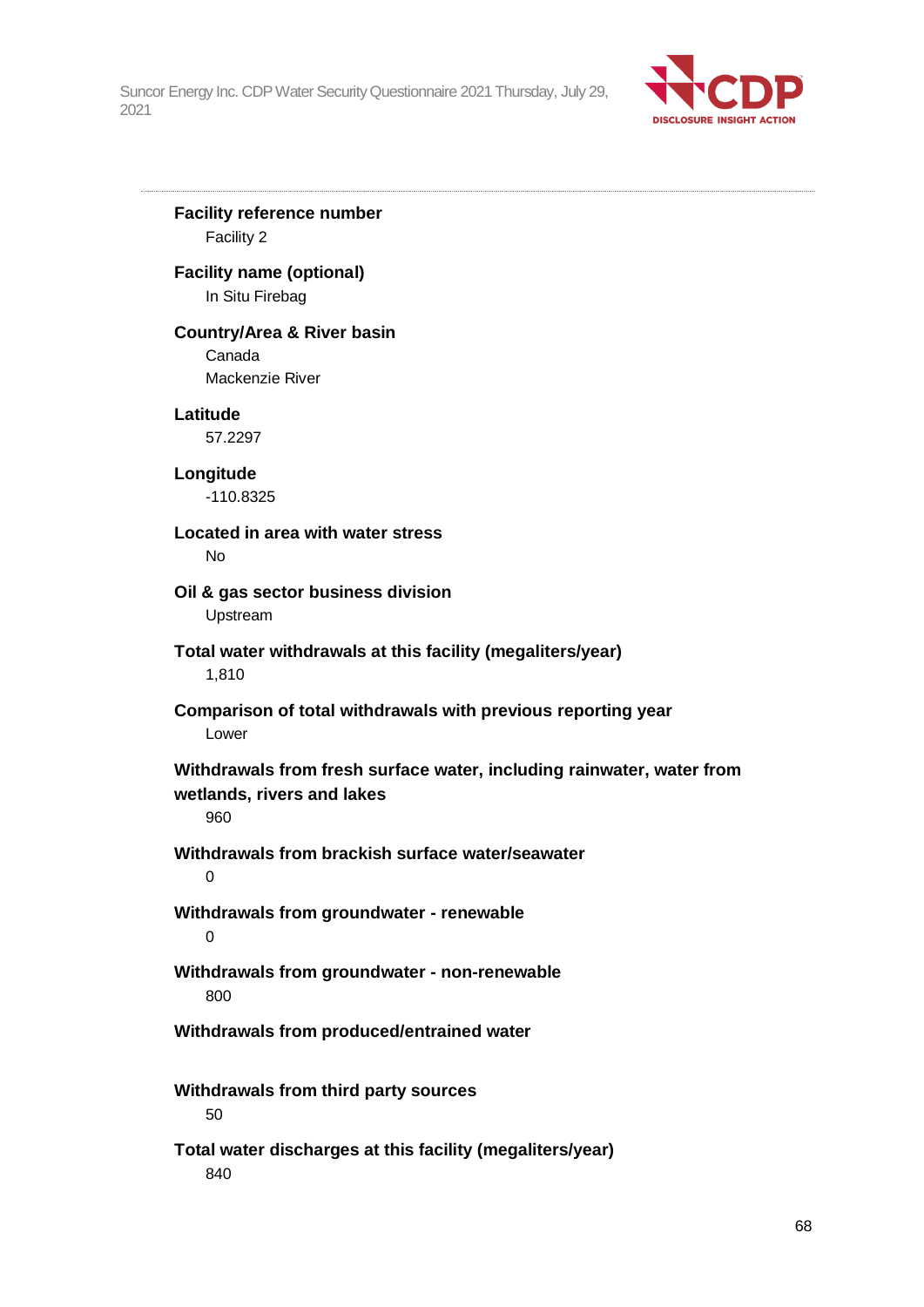

**Comparison of total discharges with previous reporting year** Much lower

## **Discharges to fresh surface water**

780

## **Discharges to brackish surface water/seawater**

0

#### **Discharges to groundwater**

 $\Omega$ 

#### **Discharges to third party destinations**

60

**Total water consumption at this facility (megaliters/year)** 970

### **Comparison of total consumption with previous reporting year**

About the same

#### **Please explain**

Suncor's oil sands in situ operations are located near Fort McMurray in Alberta. In 2020, Firebag total water consumption was about the same (-3%) as 2019. Water withdrawal decreased by 6% and water discharges decreased by 9% due to less river water intake required for site operations. Thresholds: About the same (0%-5%), Low/High (6%-10%), Much low/ Much high (>11%). Data reported is sourced from direct measurements. Total water withdrawal is the removal or purchase of water from any source, permanently or temporarily. Fresh and non-fresh water included. Produced water is not included. Total water return is water leaving organization's boundary and released to surface water, groundwater or to third parties. Fresh water is characterized by a low TDS content for which limits are defined by regulation in the jurisdiction. Water consumption is the total water withdrawn minus water returned and reflects quantity of water used and not returned to its proximate source or no longer available in its original form. Suncor has developed models and tools used to anticipate future trends in areas such as fresh water withdrawal, water recycled/ reused, and wastewater production. To advance Suncor's goal to continue improving environmental performance, Suncor uses a Sustainability Planning Forecast that estimates performance metrics over a 10 yr outlook on a corporate and facility level.

**Facility reference number** Facility 3

**Facility name (optional)** In Situ MacKay River

**Country/Area & River basin**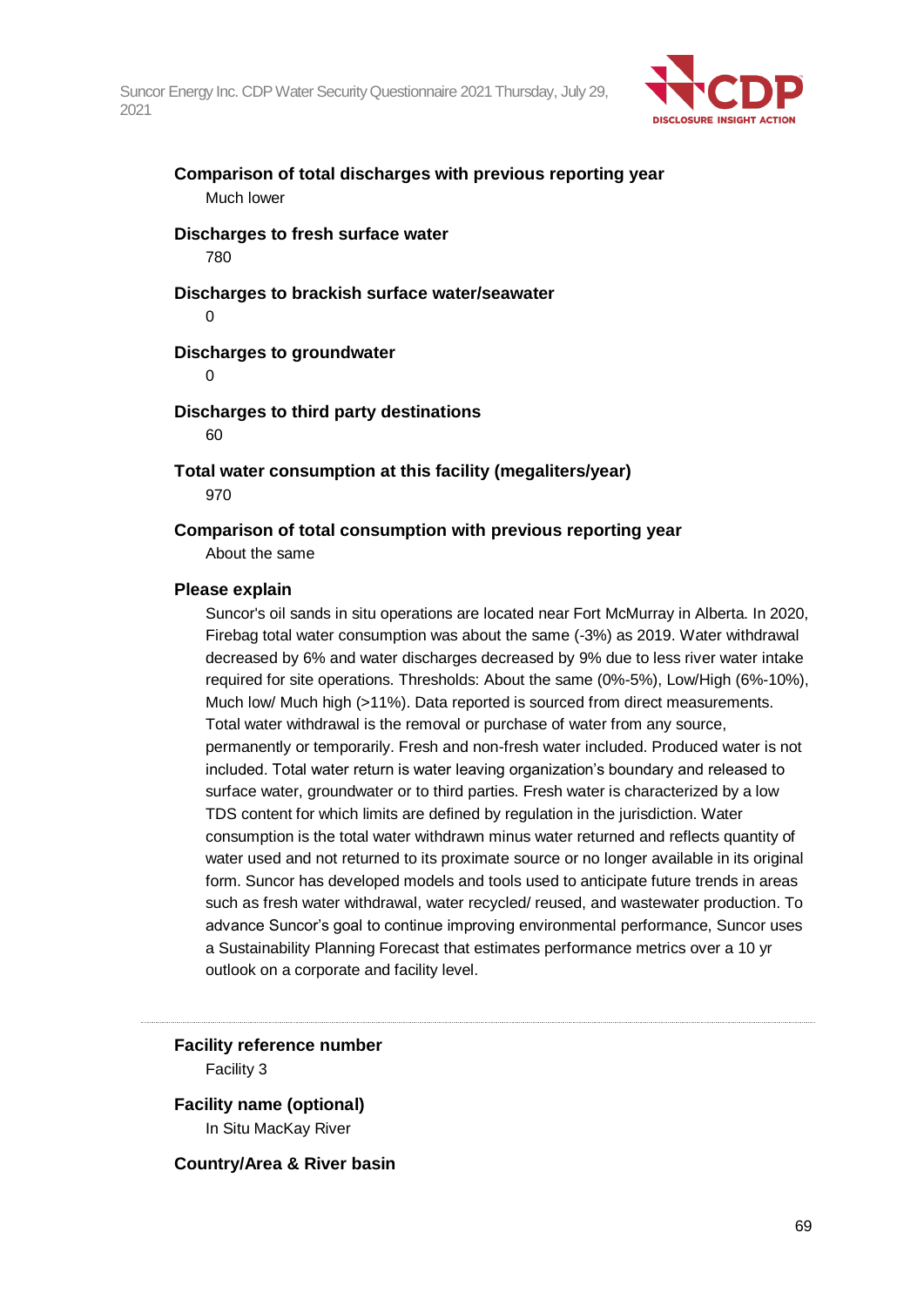

Canada Mackenzie River

#### **Latitude**

57.03347

#### **Longitude**

-111.88712

**Located in area with water stress**

No

### **Oil & gas sector business division**

Upstream

**Total water withdrawals at this facility (megaliters/year)** 356

**Comparison of total withdrawals with previous reporting year** Much higher

**Withdrawals from fresh surface water, including rainwater, water from wetlands, rivers and lakes**

27

**Withdrawals from brackish surface water/seawater** 0

**Withdrawals from groundwater - renewable**

0

- **Withdrawals from groundwater - non-renewable** 329
- **Withdrawals from produced/entrained water**

**Withdrawals from third party sources**  $\Omega$ 

**Total water discharges at this facility (megaliters/year)** 24.5

**Comparison of total discharges with previous reporting year** Much higher

**Discharges to fresh surface water**

 $\Omega$ 

**Discharges to brackish surface water/seawater**

 $\Omega$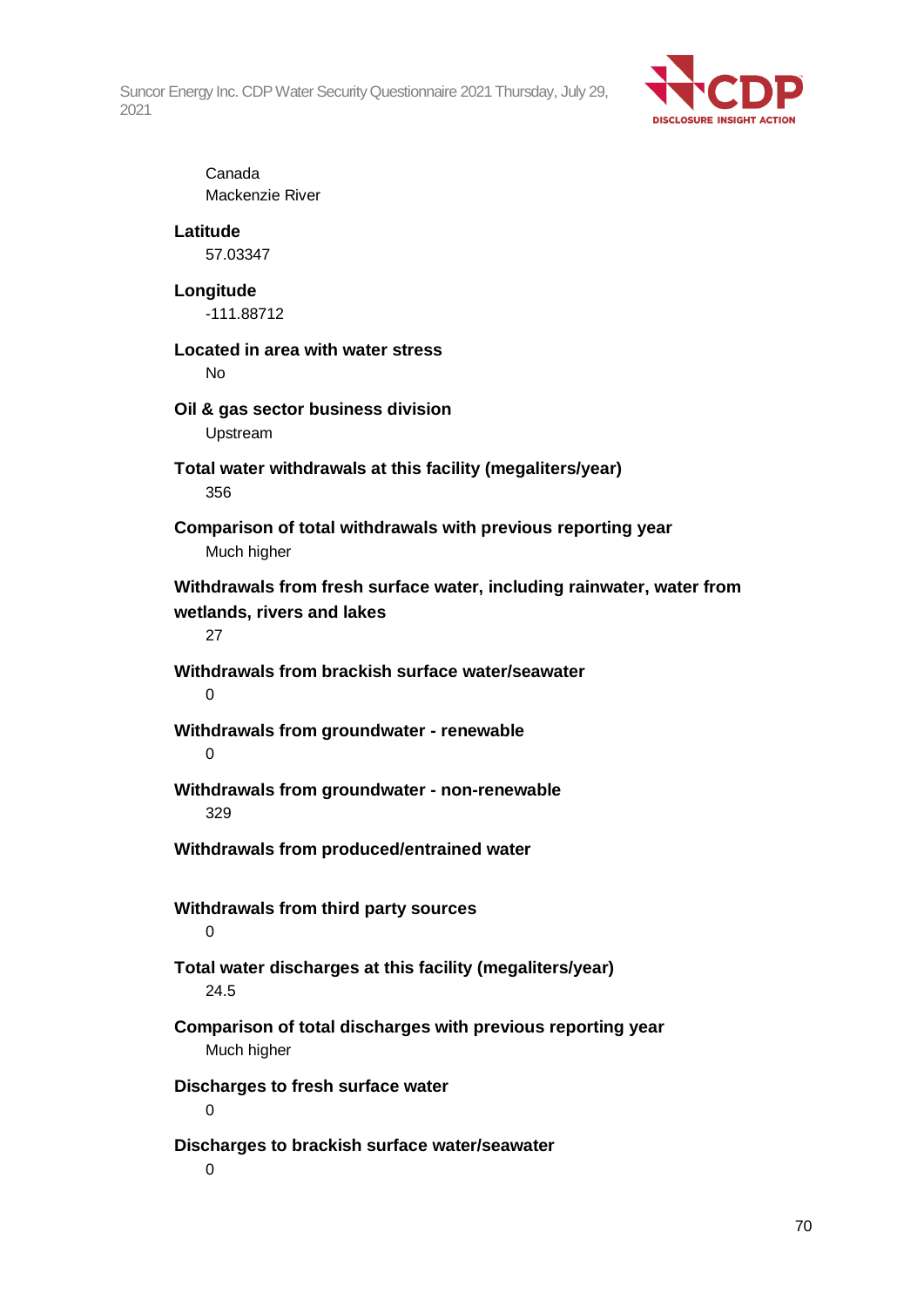

#### **Discharges to groundwater**

0

#### **Discharges to third party destinations**

24

### **Total water consumption at this facility (megaliters/year)**

340

#### **Comparison of total consumption with previous reporting year**

Much higher

#### **Please explain**

Suncor's oil sands in situ operations are located near Fort McMurray in Alberta. In 2020, MR total water consumption was 36% higher than 2019. Water withdrawal was 37% higher due to increased requirement for steam for site ramp up activities after an incident in Dec 2019. The incident also caused water discharges to increase by 122% becuase additional volumes were sent for disposal. Thresholds: About the same (0%- 5%), Low/High (6%-10%), Much low/ Much high (>11%). Data reported is sourced from direct measurements. Total water withdrawal is the removal or purchase of water from any source, permanently or temporarily. Fresh and non-fresh water included. Produced water is not included. Total water return is water leaving organization's boundary and released to surface water, groundwater or to third parties. Fresh water is characterized by a low TDS content for which limits are defined by regulation in the jurisdiction. Water consumption is the total water withdrawn minus water returned and reflects quantity of water used and not returned to its proximate source or no longer available in its original form. Suncor has developed models and tools used to anticipate future trends in areas such as fresh water withdrawal, water recycled/ reused, and wastewater production. To advance Suncor's goal to continue improving environmental performance, Suncor uses a Sustainability Planning Forecast that estimates performance metrics over a 10 yr outlook on a corporate and facility level.

**Facility reference number**

Facility 4

**Facility name (optional)** Montreal Refinery

#### **Country/Area & River basin**

Canada St. Lawrence

**Latitude**

45.50806

**Longitude**

-73.57111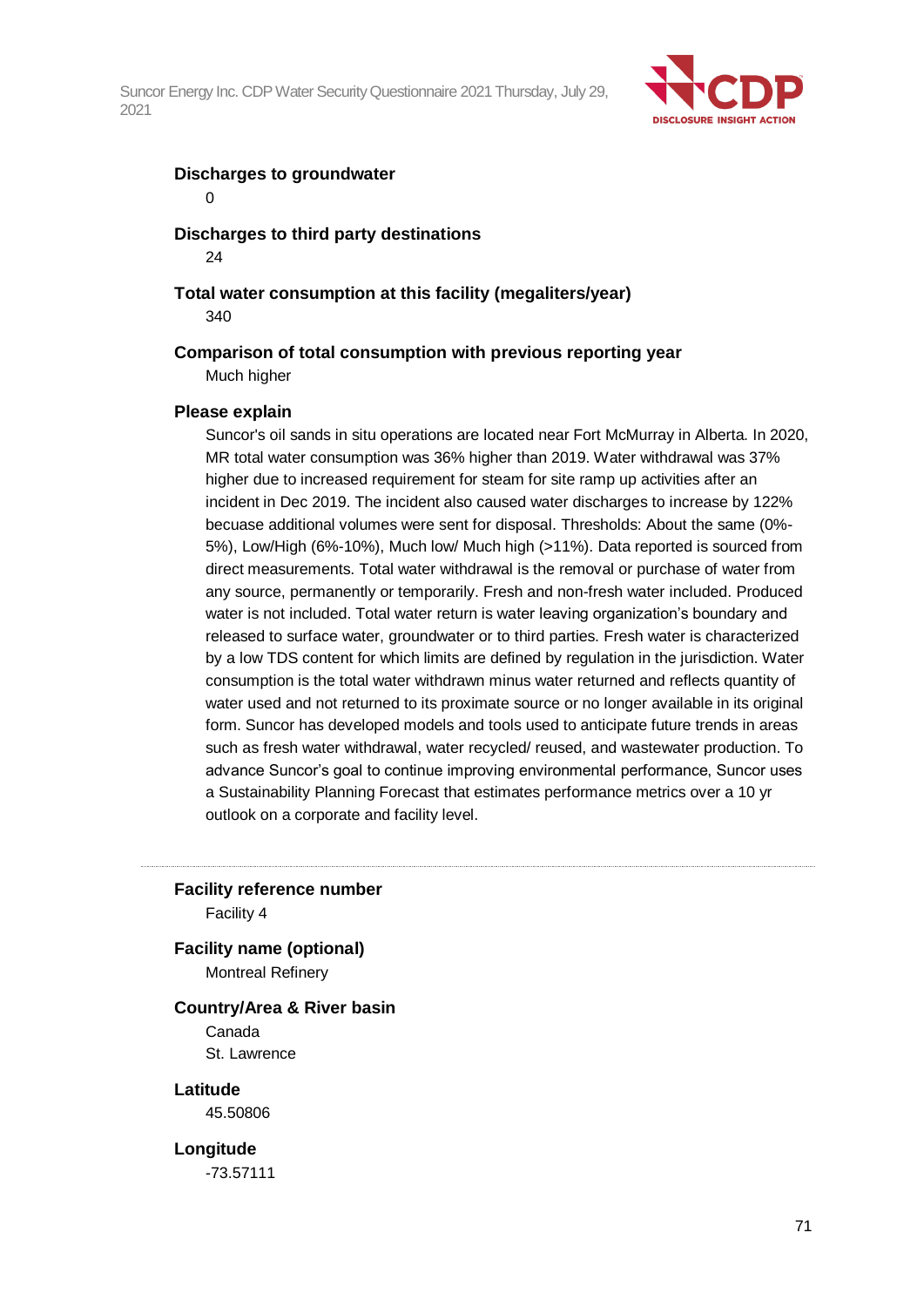

| Located in area with water stress<br><b>No</b>                                                               |
|--------------------------------------------------------------------------------------------------------------|
| Oil & gas sector business division<br>Midstream/Downstream                                                   |
| Total water withdrawals at this facility (megaliters/year)<br>5,390                                          |
| Comparison of total withdrawals with previous reporting year<br>About the same                               |
| Withdrawals from fresh surface water, including rainwater, water from<br>wetlands, rivers and lakes<br>5,230 |
| Withdrawals from brackish surface water/seawater<br>$\Omega$                                                 |
| Withdrawals from groundwater - renewable<br>0                                                                |
| Withdrawals from groundwater - non-renewable<br>0                                                            |
| Withdrawals from produced/entrained water<br>0                                                               |
| Withdrawals from third party sources<br>160                                                                  |
| Total water discharges at this facility (megaliters/year)<br>4,460                                           |
| Comparison of total discharges with previous reporting year<br>Much lower                                    |
| Discharges to fresh surface water<br>4,300                                                                   |
| Discharges to brackish surface water/seawater<br>0                                                           |
| <b>Discharges to groundwater</b><br>0                                                                        |
| <b>Discharges to third party destinations</b><br>160                                                         |
| Total water consumption at this facility (megaliters/year)<br>930                                            |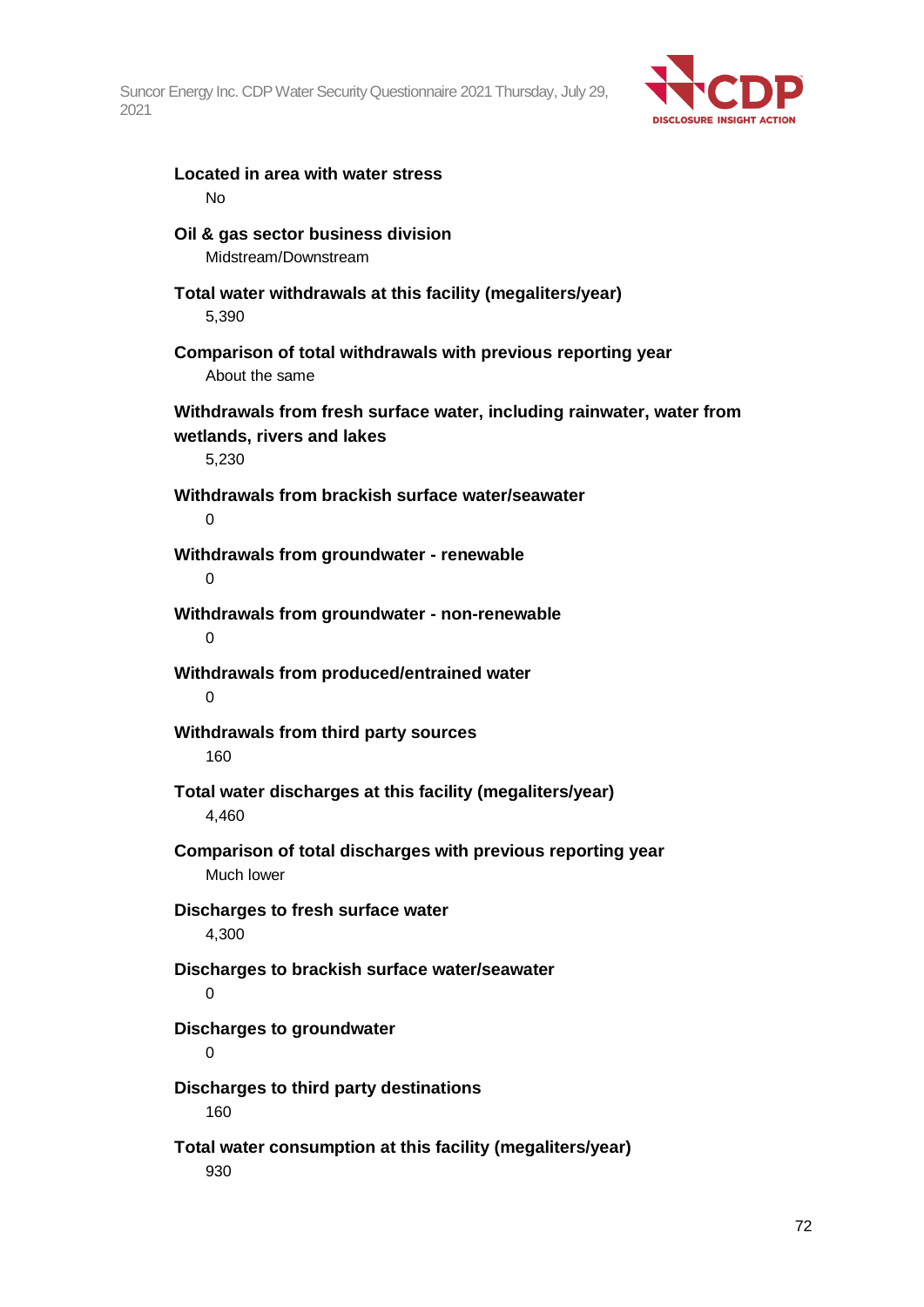

### **Comparison of total consumption with previous reporting year** Much higher

#### **Please explain**

Suncor operates refineries in Alberta, Ontario and Quebec, Canada, and in Colorado, USA. In 2020, Montreal refinery total water consumption was 97% higher than 2019, explained by flowmeter calibration issue. Water withdrawal decreased by 2% due to less river water intake (5% decrease in production) and lower industrial run-off. Water discharges decreased by 14% becuase of refinery production and less precipitation. Thresholds: About the same (0%-5%), Low/High (6%-10%), Much low/ Much high (>11%). Data reported is sourced from direct measurements. Total water withdrawal is the removal or purchase of water from any source, permanently or temporarily. Fresh and non-fresh water included. Total water return is water leaving organization's boundary and released to surface water, groundwater or to third parties. Fresh water is characterized by a low TDS content for which limits are defined by regulation in the jurisdiction. Water consumption is the total water withdrawn minus water returned and reflects quantity of water used and not returned to its proximate source or no longer available in its original form. Suncor has developed models and tools used to anticipate future trends in areas such as fresh water withdrawal, water recycled/ reused, and wastewater production. To advance Suncor's goal to continue improving environmental performance, Suncor uses a Sustainability Planning Forecast that estimates performance metrics over a 10 year outlook on a corporate and facility level.

#### **Facility reference number**

Facility 5

## **Facility name (optional)**

Sarnia Refinery

#### **Country/Area & River basin**

Canada St. Lawrence

#### **Latitude**

42.9306

**Longitude**

-82.4433

### **Located in area with water stress**

No

#### **Oil & gas sector business division**

Midstream/Downstream

#### **Total water withdrawals at this facility (megaliters/year)**

38,727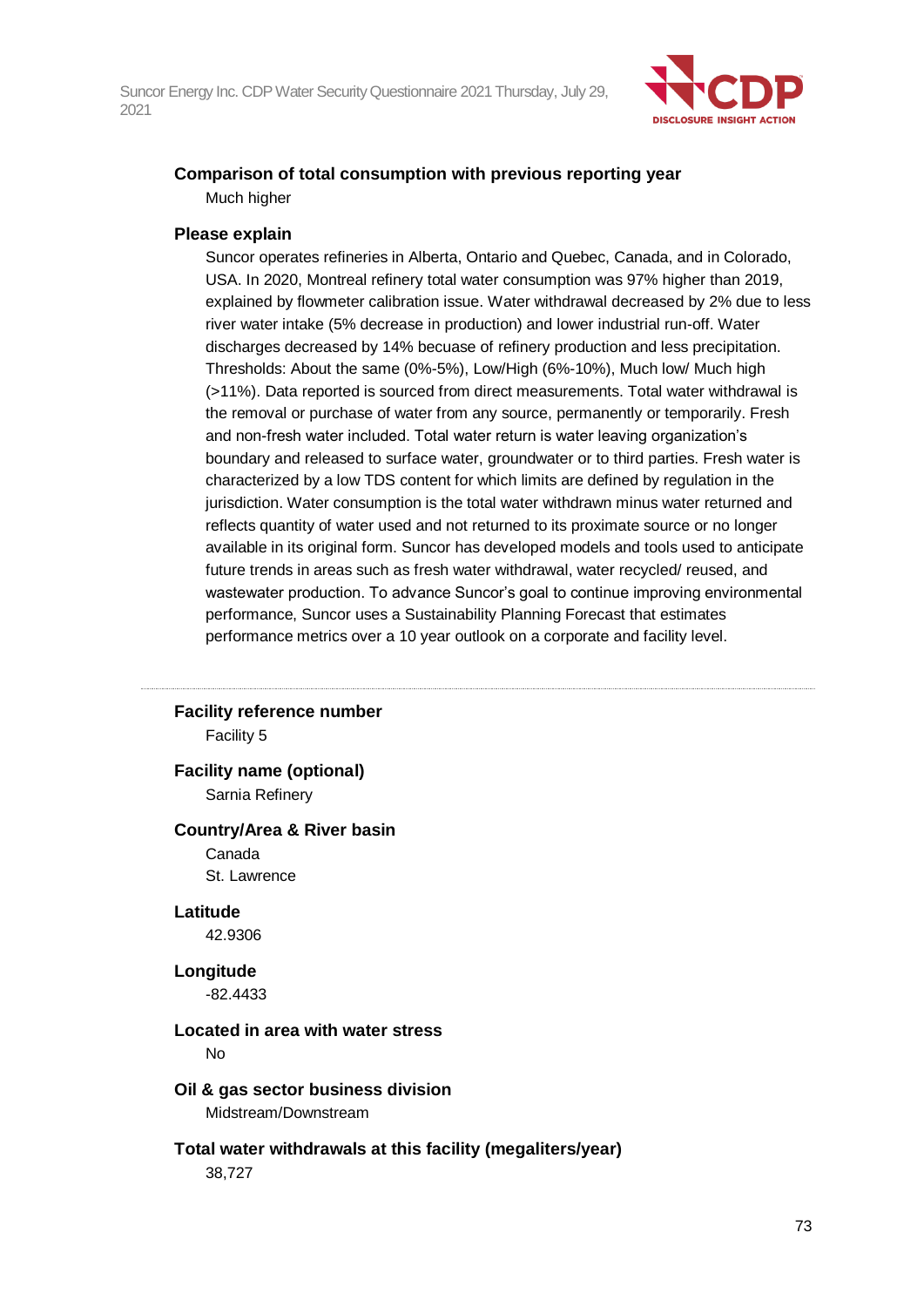

| Comparison of total withdrawals with previous reporting year<br>Higher                                        |
|---------------------------------------------------------------------------------------------------------------|
| Withdrawals from fresh surface water, including rainwater, water from<br>wetlands, rivers and lakes<br>37,718 |
| Withdrawals from brackish surface water/seawater<br>0                                                         |
| Withdrawals from groundwater - renewable<br>0                                                                 |
| Withdrawals from groundwater - non-renewable<br>5                                                             |
| Withdrawals from produced/entrained water<br>0                                                                |
| Withdrawals from third party sources<br>1,004                                                                 |
| Total water discharges at this facility (megaliters/year)<br>37,824                                           |
| Comparison of total discharges with previous reporting year<br>Higher                                         |
| Discharges to fresh surface water<br>37,824                                                                   |
| Discharges to brackish surface water/seawater<br>$\mathbf 0$                                                  |
| Discharges to groundwater<br>0                                                                                |
| Discharges to third party destinations<br>0                                                                   |
| Total water consumption at this facility (megaliters/year)<br>904                                             |
| Comparison of total consumption with previous reporting year<br>Much higher                                   |
| Please explain                                                                                                |

Suncor operates refineries in Alberta, Ontario and Quebec, Canada, and in Colorado, USA. In 2020, Sarnia refinery total water consumption increased due to improved water accounting. Water withdrawal increased by 12% due to more river water intake required for cooling and increased water taken from third party sources. This also lead to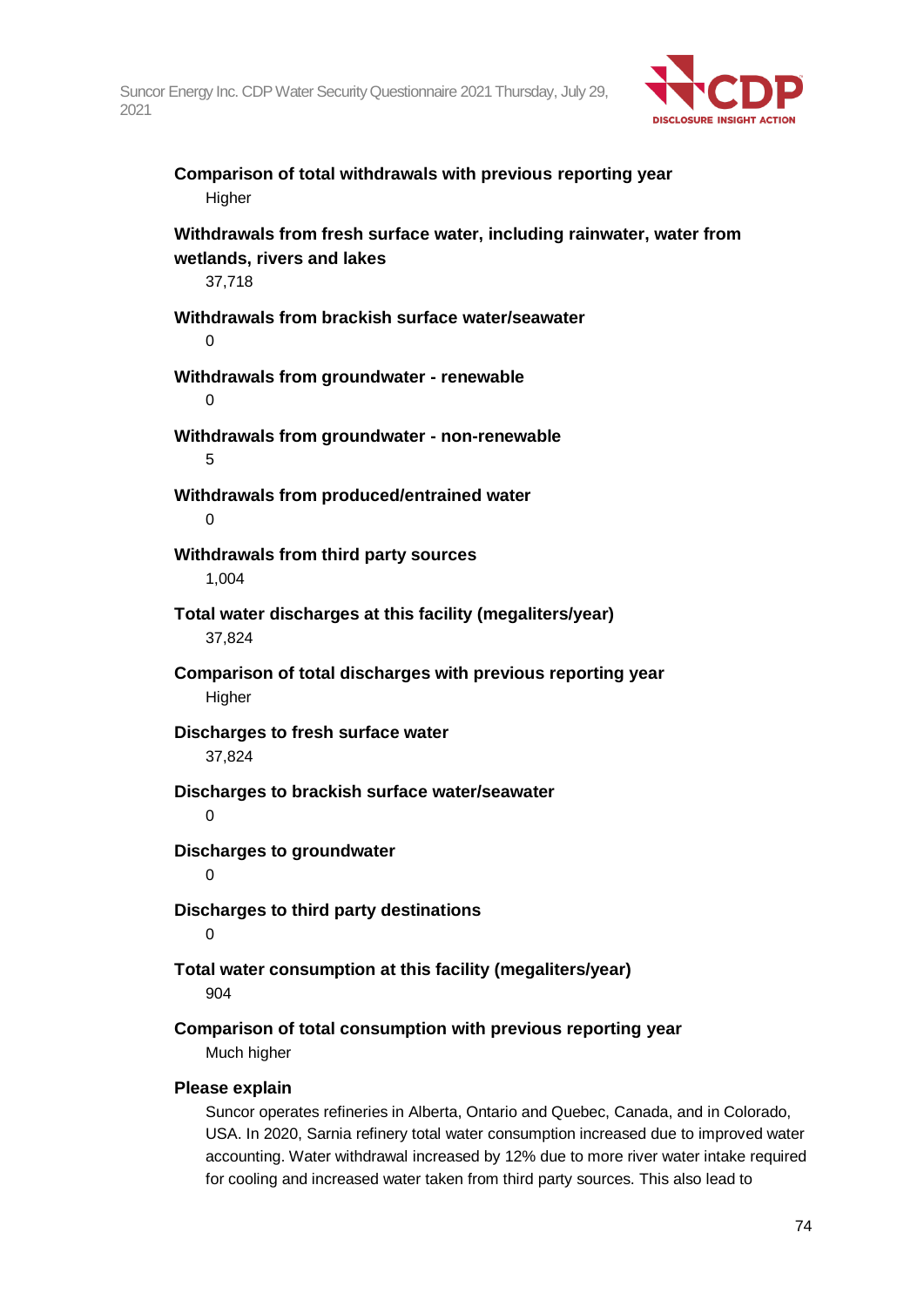

increased water discharges by 8%. Thresholds: About the same (0%-5%), Low/High (6%-10%), Much low/ Much high (>11%). Data reported is sourced from direct measurements. Total water withdrawal is the removal or purchase of water from any source, permanently or temporarily. Fresh and non-fresh water included. Total water return is water leaving organization's boundary and released to surface water, groundwater or to third parties. Fresh water is characterized by a low TDS content for which limits are defined by regulation in the jurisdiction. Water consumption is the total water withdrawn minus water returned and reflects quantity of water used and not returned to its proximate source or no longer available in its original form. Suncor has developed models and tools used to anticipate future trends in areas such as fresh water withdrawal, water recycled/ reused, and wastewater production. To advance Suncor's goal to continue improving environmental performance, Suncor uses a Sustainability Planning Forecast that estimates performance metrics over a 10 year outlook on a corporate and facility level.

#### **Facility reference number**

Facility 6

#### **Facility name (optional)**

Renewables - St. Clair Ethanol Plant

#### **Country/Area & River basin**

Canada St. Lawrence

#### **Latitude**

42.9294

#### **Longitude**

-82.4381

### **Located in area with water stress**

No

## **Oil & gas sector business division**

Midstream/Downstream

#### **Total water withdrawals at this facility (megaliters/year)** 889

**Comparison of total withdrawals with previous reporting year** Much lower

**Withdrawals from fresh surface water, including rainwater, water from wetlands, rivers and lakes**

 $\Omega$ 

#### **Withdrawals from brackish surface water/seawater**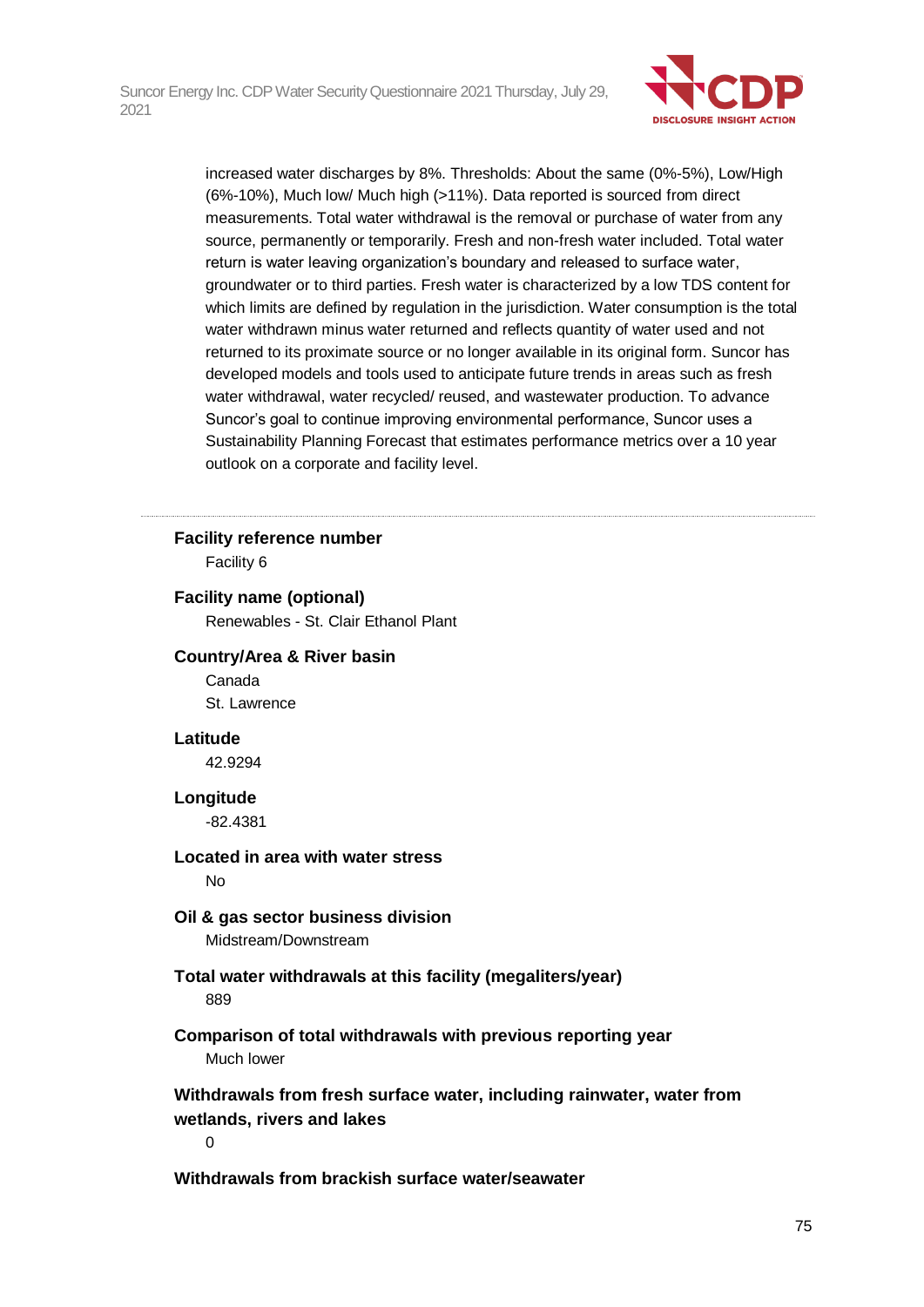

0

**Withdrawals from groundwater - renewable**  $\Omega$ **Withdrawals from groundwater - non-renewable**

 $\Omega$ 

**Withdrawals from produced/entrained water**

 $\Omega$ 

## **Withdrawals from third party sources**

889

**Total water discharges at this facility (megaliters/year)** 85

**Comparison of total discharges with previous reporting year** Much lower

**Discharges to fresh surface water** 85

**Discharges to brackish surface water/seawater**  $\Omega$ 

**Discharges to groundwater** 0

### **Discharges to third party destinations**

 $\Omega$ 

### **Total water consumption at this facility (megaliters/year)**

803

**Comparison of total consumption with previous reporting year**

Much lower

### **Please explain**

Suncor operates Canada's largest ethanol facility — the St. Clair Ethanol Plant in the Sarnia-Lambton region of Ontario. In 2020, St. Clair Ethanol Plant experienced 16% lower production than 2019. As a result, total water consumption, water withdrawal and water discharges decreased by 13%. Thresholds: About the same (0%-5%), Low/High (6%-10%), Much low/ Much high (>11%). Data reported is sourced from direct measurements. Total water withdrawal is the removal or purchase of water from any source, permanently or temporarily. Fresh and non-fresh water included. Total water return is water leaving organization's boundary and released to surface water, groundwater or to third parties. Fresh water is characterized by a low TDS content for which limits are defined by regulation in the jurisdiction. Water consumption is the total water withdrawn minus water returned and reflects quantity of water used and not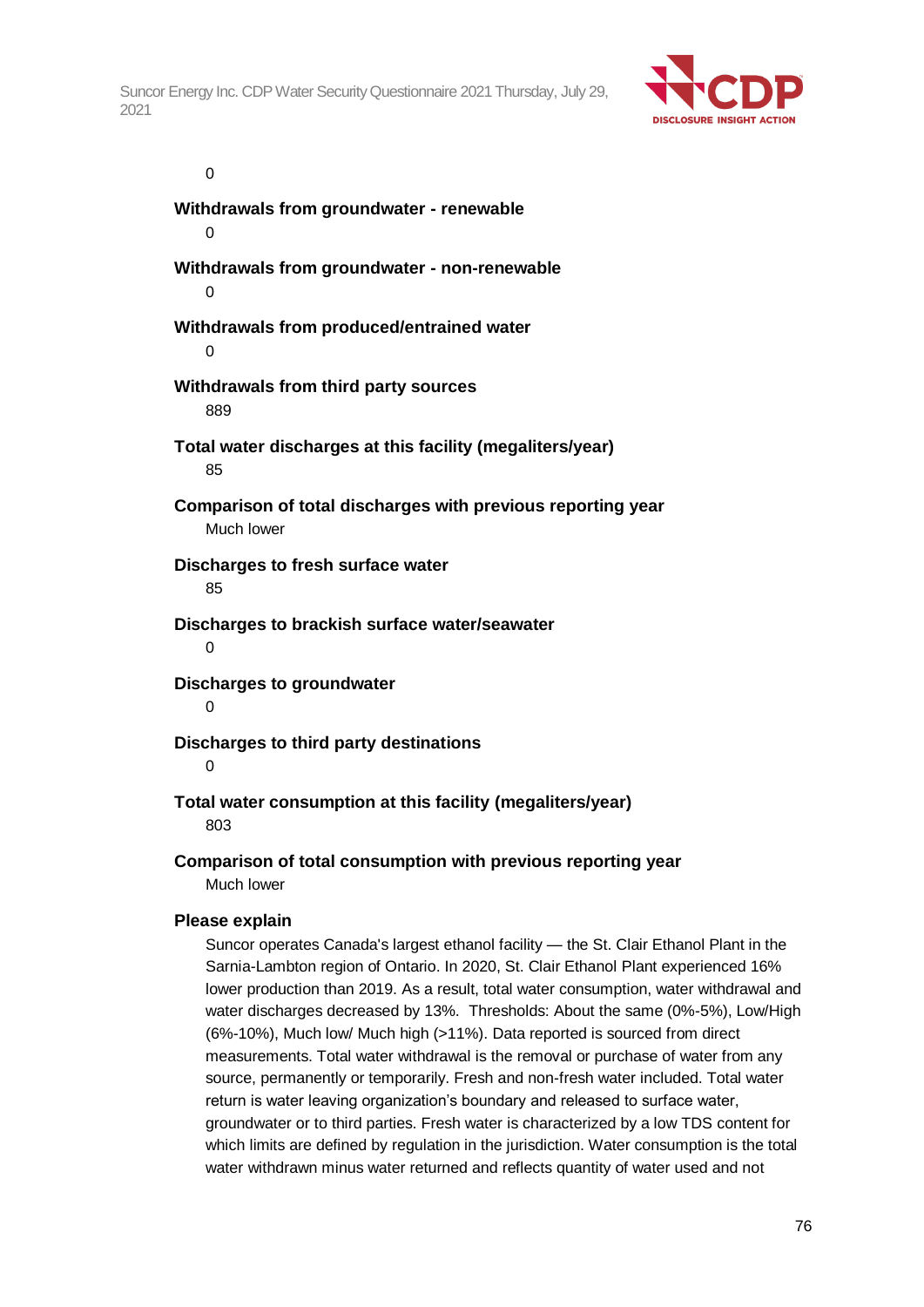

returned to its proximate source or no longer available in its original form. Suncor has developed models and tools used to anticipate future trends in areas such as fresh water withdrawal, water recycled/ reused, and wastewater production. To advance Suncor's goal to continue improving environmental performance, Suncor uses a Sustainability Planning Forecast that estimates performance metrics over a 10 year outlook on a corporate and facility level.

| <b>Facility reference number</b><br>Facility 7                                                               |
|--------------------------------------------------------------------------------------------------------------|
| <b>Facility name (optional)</b><br><b>Edmonton Refinery</b>                                                  |
| <b>Country/Area &amp; River basin</b><br>Canada<br><b>Nelson River</b>                                       |
| Latitude<br>53.55558                                                                                         |
| Longitude<br>$-113.33275$                                                                                    |
| Located in area with water stress<br><b>No</b>                                                               |
| Oil & gas sector business division<br>Midstream/Downstream                                                   |
| Total water withdrawals at this facility (megaliters/year)<br>3,961                                          |
| Comparison of total withdrawals with previous reporting year<br>About the same                               |
| Withdrawals from fresh surface water, including rainwater, water from<br>wetlands, rivers and lakes<br>2,276 |
| Withdrawals from brackish surface water/seawater<br>0                                                        |
| Withdrawals from groundwater - renewable<br>0                                                                |
| Withdrawals from groundwater - non-renewable<br>0                                                            |
| Withdrawals from produced/entrained water                                                                    |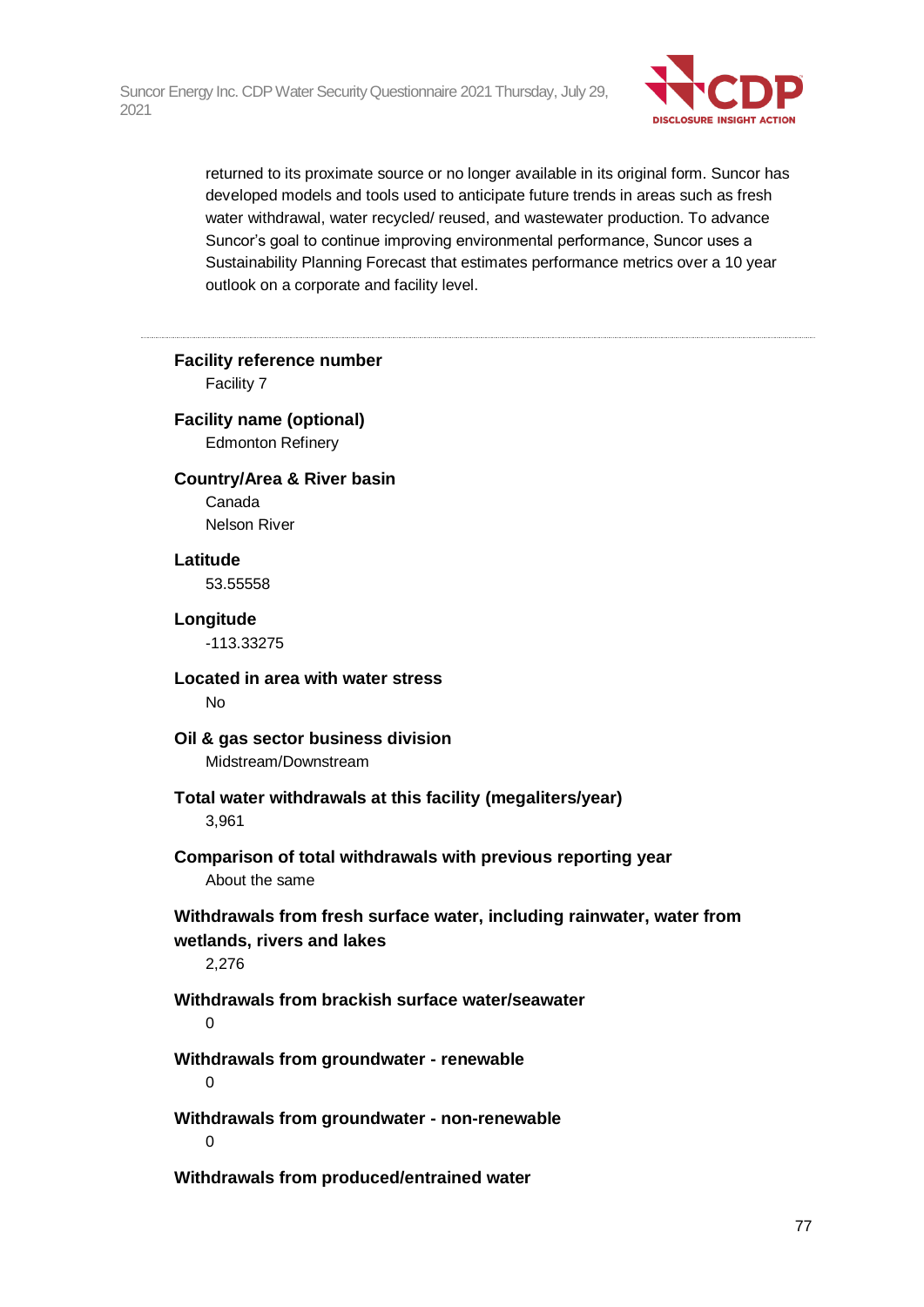

#### 0

**Withdrawals from third party sources** 1,685 **Total water discharges at this facility (megaliters/year)** 1,144

**Comparison of total discharges with previous reporting year** Lower

**Discharges to fresh surface water** 978

**Discharges to brackish surface water/seawater**

 $\Omega$ 

**Discharges to groundwater**

 $\Omega$ 

#### **Discharges to third party destinations**

166

#### **Total water consumption at this facility (megaliters/year)**

2,817

#### **Comparison of total consumption with previous reporting year**

About the same

#### **Please explain**

Suncor operates refineries in Alberta, Ontario and Quebec, Canada, and in Colorado, USA. In 2020, Edmonton refinery total water consumption was about the same (+2%) as 2019. Water withdrawal was about the same (+4%) as 2019. Water discharges increased by 8% due to higher run off volumes and increased water sent to the municipal wastewater treatment plant . Thresholds: About the same (0%-5%), Low/High (6%-10%), Much low/ Much high (>11%). Data reported is sourced from direct measurements. Total water withdrawal is the removal or purchase of water from any source, permanently or temporarily. Fresh and non-fresh water included. Total water return is water leaving organization's boundary and released to surface water, groundwater or to third parties. Fresh water is characterized by a low TDS content for which limits are defined by regulation in the jurisdiction. Water consumption is the total water withdrawn minus water returned and reflects quantity of water used and not returned to its proximate source or no longer available in its original form. Suncor has developed models and tools used to anticipate future trends in areas such as fresh water withdrawal, water recycled/ reused, and wastewater production. To advance Suncor's goal to continue improving environmental performance, Suncor uses a Sustainability Planning Forecast that estimates performance metrics over a 10 year outlook on a corporate and facility level.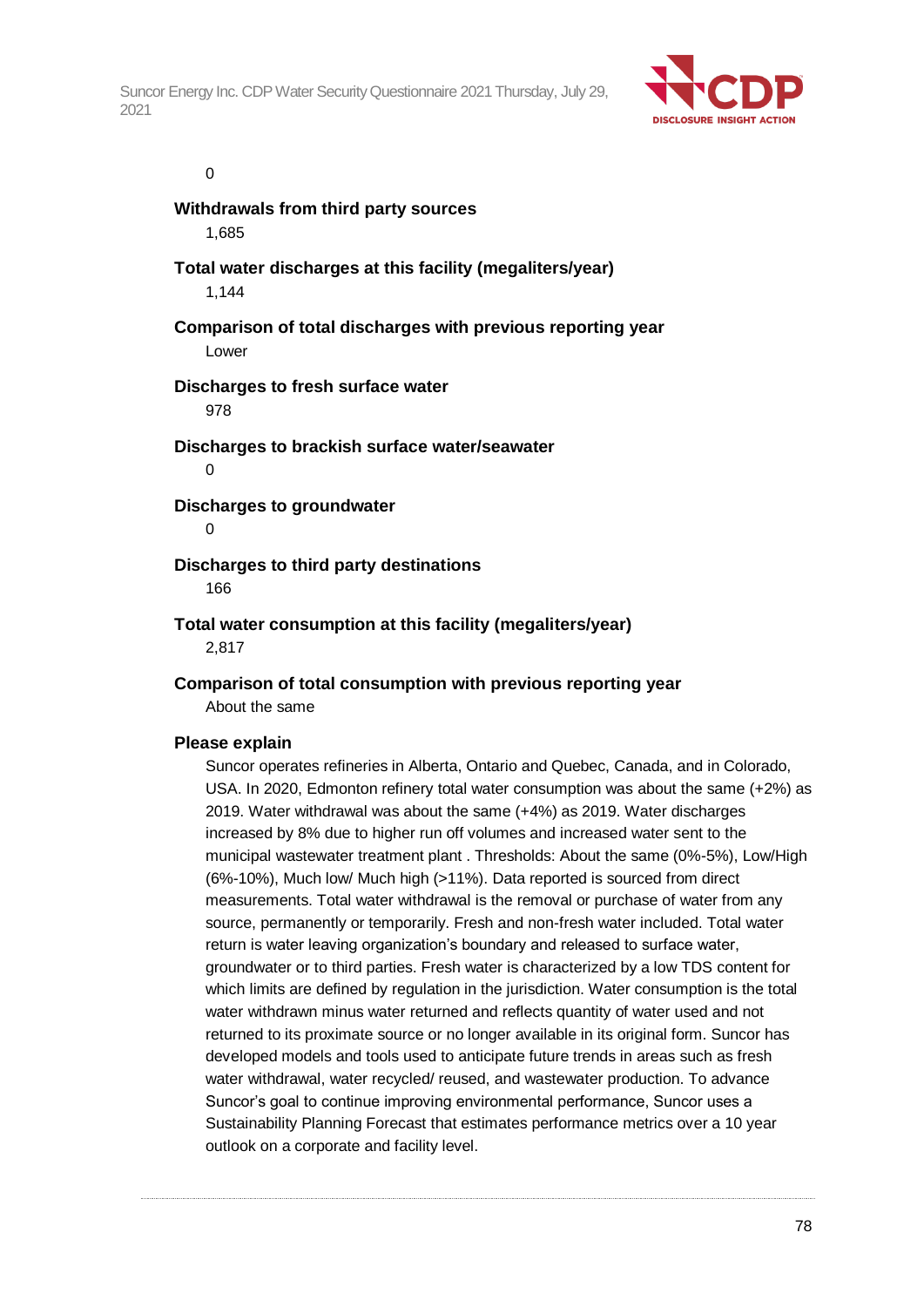

**Facility reference number** Facility 8

**Facility name (optional)** Terra Nova FPSO

### **Country/Area & River basin**

Canada Other, please specify Atlantic Ocean

#### **Latitude**

46.2831

**Longitude** -48.2851

**Located in area with water stress** No

**Oil & gas sector business division** Upstream

**Total water withdrawals at this facility (megaliters/year)**

 $\Omega$ 

**Comparison of total withdrawals with previous reporting year** Much lower

**Withdrawals from fresh surface water, including rainwater, water from wetlands, rivers and lakes**

0

**Withdrawals from brackish surface water/seawater**  $\Omega$ 

**Withdrawals from groundwater - renewable**  $\Omega$ 

**Withdrawals from groundwater - non-renewable**

 $\Omega$ 

**Withdrawals from produced/entrained water**

 $\Omega$ 

**Withdrawals from third party sources**

0

**Total water discharges at this facility (megaliters/year)**

 $\Omega$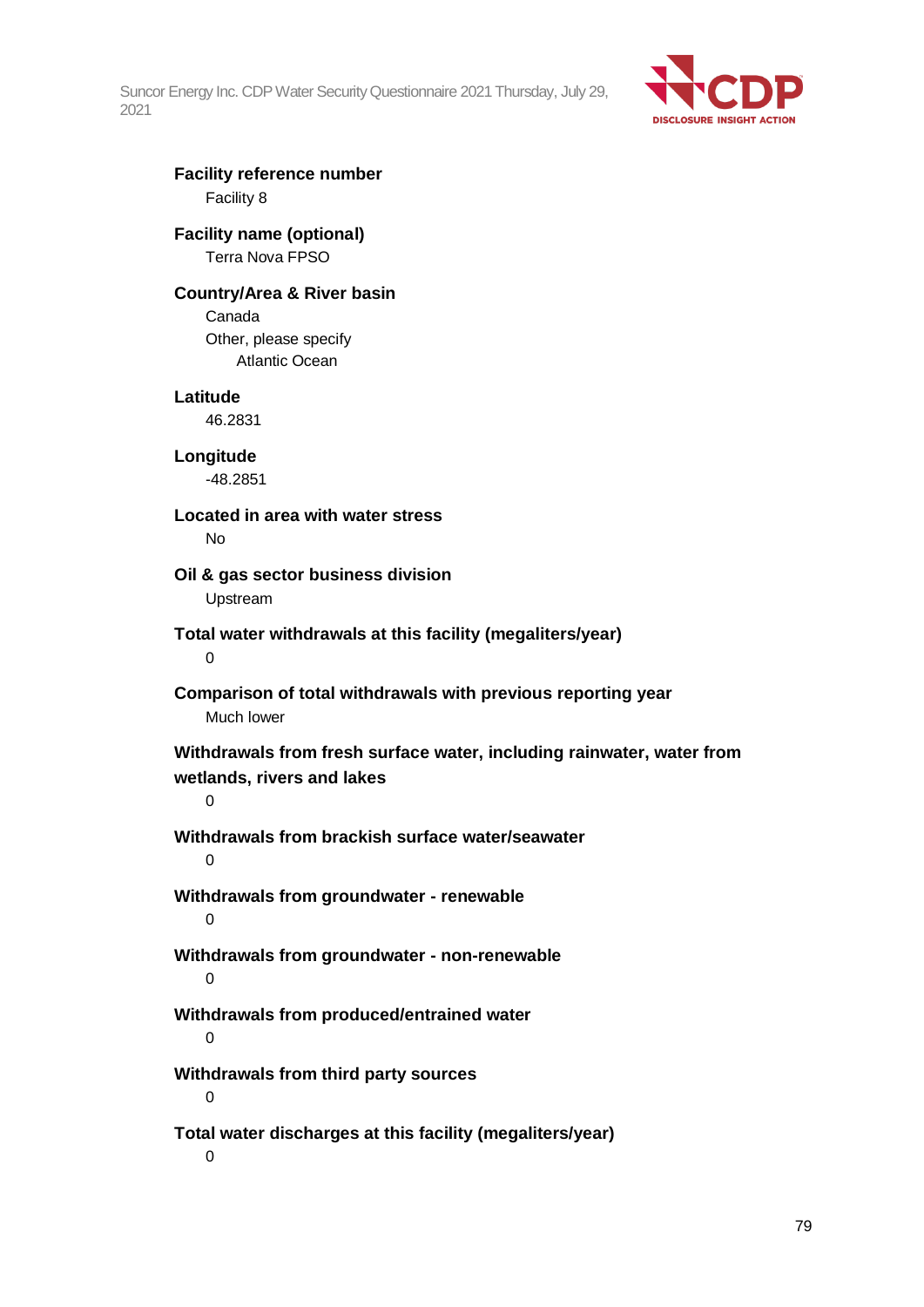

**Comparison of total discharges with previous reporting year** Much lower

**Discharges to fresh surface water** 0

**Discharges to brackish surface water/seawater**  $\Omega$ 

**Discharges to groundwater**

 $\Omega$ 

**Discharges to third party destinations**

0

**Total water consumption at this facility (megaliters/year)**

 $\Omega$ 

**Comparison of total consumption with previous reporting year** Much lower

#### **Please explain**

Suncor Energy operates Terra Nova located offshore approximately 350 kilometres southeast of Newfoundland and Labrador. Production at Terra Nova has been shut in since the fourth quarter of 2019, therefore no water use in 2020. Thresholds: About the same (0%-5%), Low/High (6%-10%), Much low/ Much high (>11%). Data reported is sourced from direct measurements. Total water withdrawal is the removal or purchase of water from any source, permanently or temporarily. Fresh and non-fresh water included. Produced water is not included. Total water return is water leaving organization's boundary and released to surface water, groundwater or to third parties. Fresh water is characterized by a low TDS content for which limits are defined by regulation in the jurisdiction. Water consumption is the total water withdrawn minus water returned and reflects quantity of water used and not returned to its proximate source or no longer available in its original form. Suncor has developed models and tools used to anticipate future trends in areas such as fresh water withdrawal, water recycled/ reused, and wastewater production. To advance Suncor's goal to continue improving environmental performance, Suncor uses a Sustainability Planning Forecast that estimates performance metrics over a 10 year outlook on a corporate and facility level.

**Facility reference number** Facility 9

**Facility name (optional)** Commerce City Refinery

**Country/Area & River basin**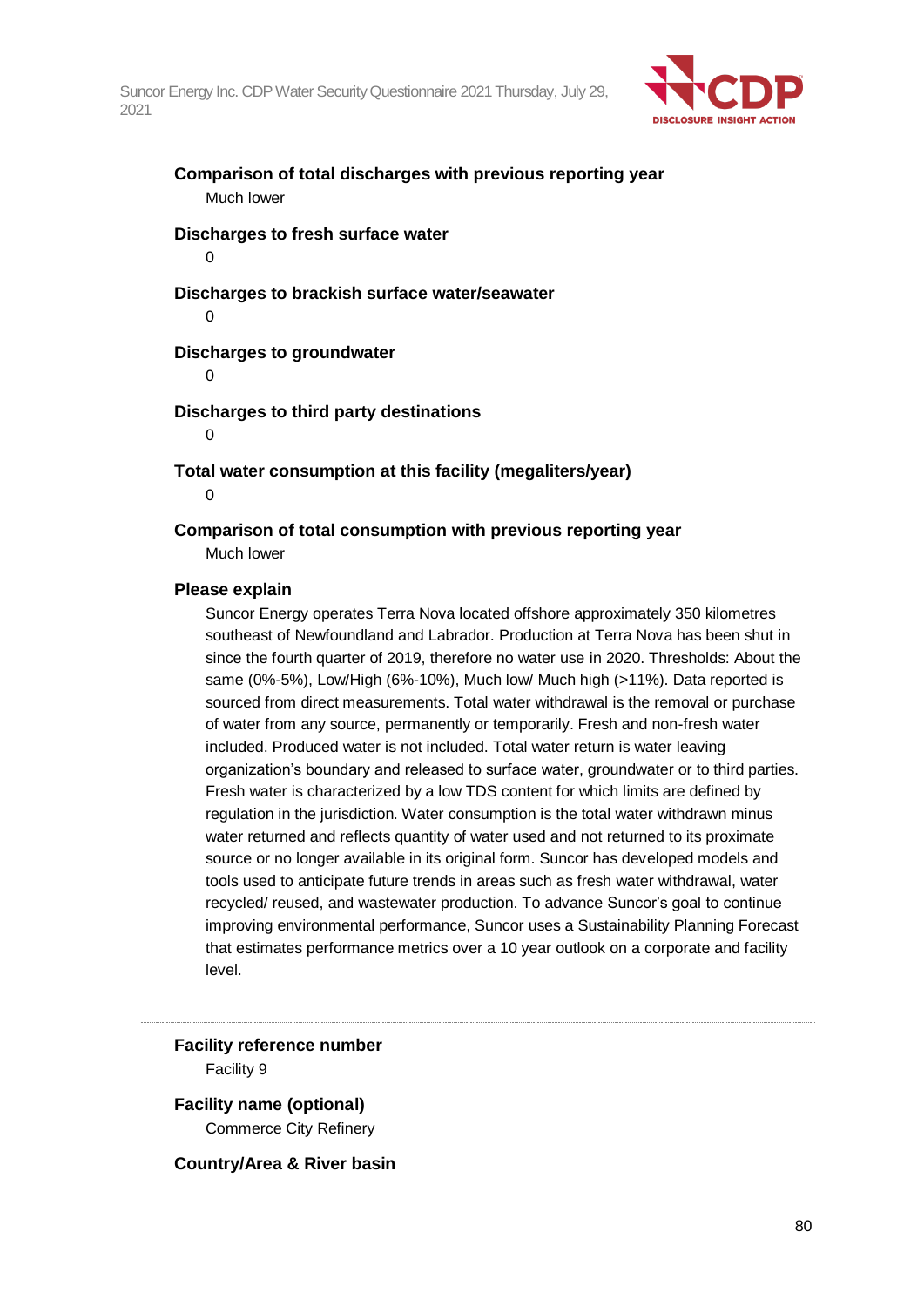

United States of America Mississippi River

#### **Latitude**

39.80168

#### **Longitude**

-104.94698

**Located in area with water stress** No

**Oil & gas sector business division** Midstream/Downstream

**Total water withdrawals at this facility (megaliters/year)** 3,340

**Comparison of total withdrawals with previous reporting year** Lower

**Withdrawals from fresh surface water, including rainwater, water from wetlands, rivers and lakes**

50

**Withdrawals from brackish surface water/seawater** 0

**Withdrawals from groundwater - renewable**

0

**Withdrawals from groundwater - non-renewable** 970

**Withdrawals from produced/entrained water**  $\Omega$ 

**Withdrawals from third party sources** 2,320

**Total water discharges at this facility (megaliters/year)**

2,150

**Comparison of total discharges with previous reporting year** Lower

**Discharges to fresh surface water**

2,150

**Discharges to brackish surface water/seawater**

 $\Omega$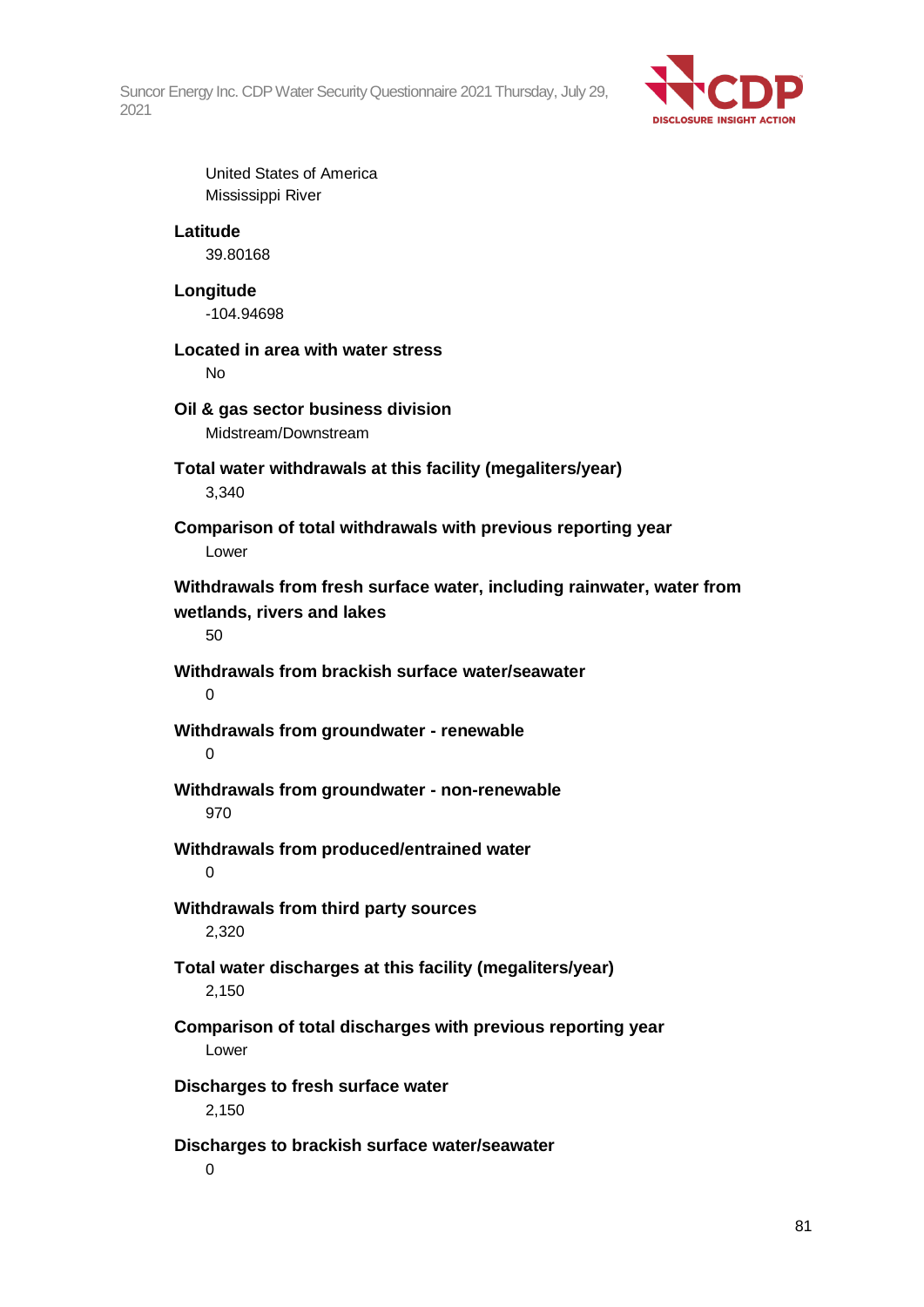

#### **Discharges to groundwater**

0

#### **Discharges to third party destinations**

 $\Omega$ 

#### **Total water consumption at this facility (megaliters/year)**

1,190

#### **Comparison of total consumption with previous reporting year**

Lower

#### **Please explain**

Suncor operates refineries in Alberta, Ontario and Quebec, Canada, and in Colorado, USA. In 2020, Commerce City refinery total water consumption was about the same as (-2%) 2019. Water withdrawal decreased by 6% due due a reduction in remediation water pumping (reduction in production). Water discharges decreased by 8% due to lower flow from remediation wells to the wastewater treatment system. Thresholds: About the same (0%-5%), Low/High (6%-10%), Much low/ Much high (>11%). Data reported is sourced from direct measurements. Total water withdrawal is the removal or purchase of water from any source, permanently or temporarily. Fresh and non-fresh water included. Total water return is water leaving organization's boundary and released to surface water, groundwater or to third parties. Fresh water is characterized by a low TDS content for which limits are defined by regulation in the jurisdiction. Water consumption is the total water withdrawn minus water returned and reflects quantity of water used and not returned to its proximate source or no longer available in its original form. Suncor has developed models and tools used to anticipate future trends in areas such as fresh water withdrawal, water recycled/ reused, and wastewater production. To advance Suncor's goal to continue improving environmental performance, Suncor uses a Sustainability Planning Forecast that estimates performance metrics over a 10 year outlook on a corporate and facility level.

#### **Facility reference number**

Facility 10

#### **Facility name (optional)**

Montreal Sulphur Plant

#### **Country/Area & River basin**

Canada St. Lawrence

**Latitude**

45.639381

#### **Longitude**

-73.515457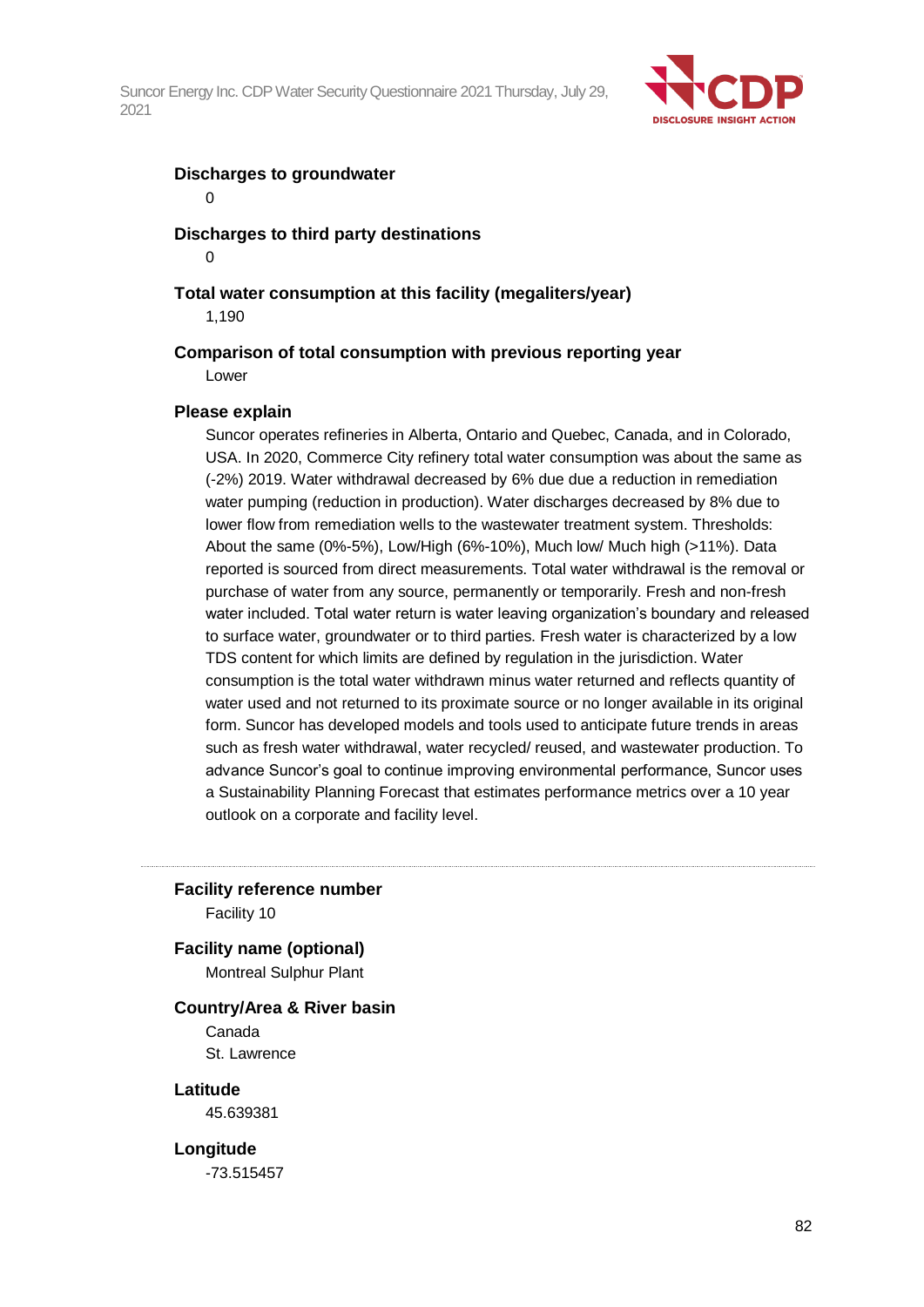

| Located in area with water stress<br>No                                                                    |
|------------------------------------------------------------------------------------------------------------|
| Oil & gas sector business division<br>Midstream/Downstream                                                 |
| Total water withdrawals at this facility (megaliters/year)<br>179                                          |
| Comparison of total withdrawals with previous reporting year<br>Higher                                     |
| Withdrawals from fresh surface water, including rainwater, water from<br>wetlands, rivers and lakes<br>154 |
| Withdrawals from brackish surface water/seawater<br>0                                                      |
| Withdrawals from groundwater - renewable<br>$\Omega$                                                       |
| Withdrawals from groundwater - non-renewable<br>0                                                          |
| Withdrawals from produced/entrained water<br>0                                                             |
| Withdrawals from third party sources<br>25                                                                 |
| Total water discharges at this facility (megaliters/year)<br>$\overline{0}$                                |
| Comparison of total discharges with previous reporting year<br>About the same                              |
| Discharges to fresh surface water<br>0                                                                     |
| Discharges to brackish surface water/seawater<br>0                                                         |
| <b>Discharges to groundwater</b><br>0                                                                      |
| Discharges to third party destinations<br>0                                                                |
| Total water consumption at this facility (megaliters/year)<br>179                                          |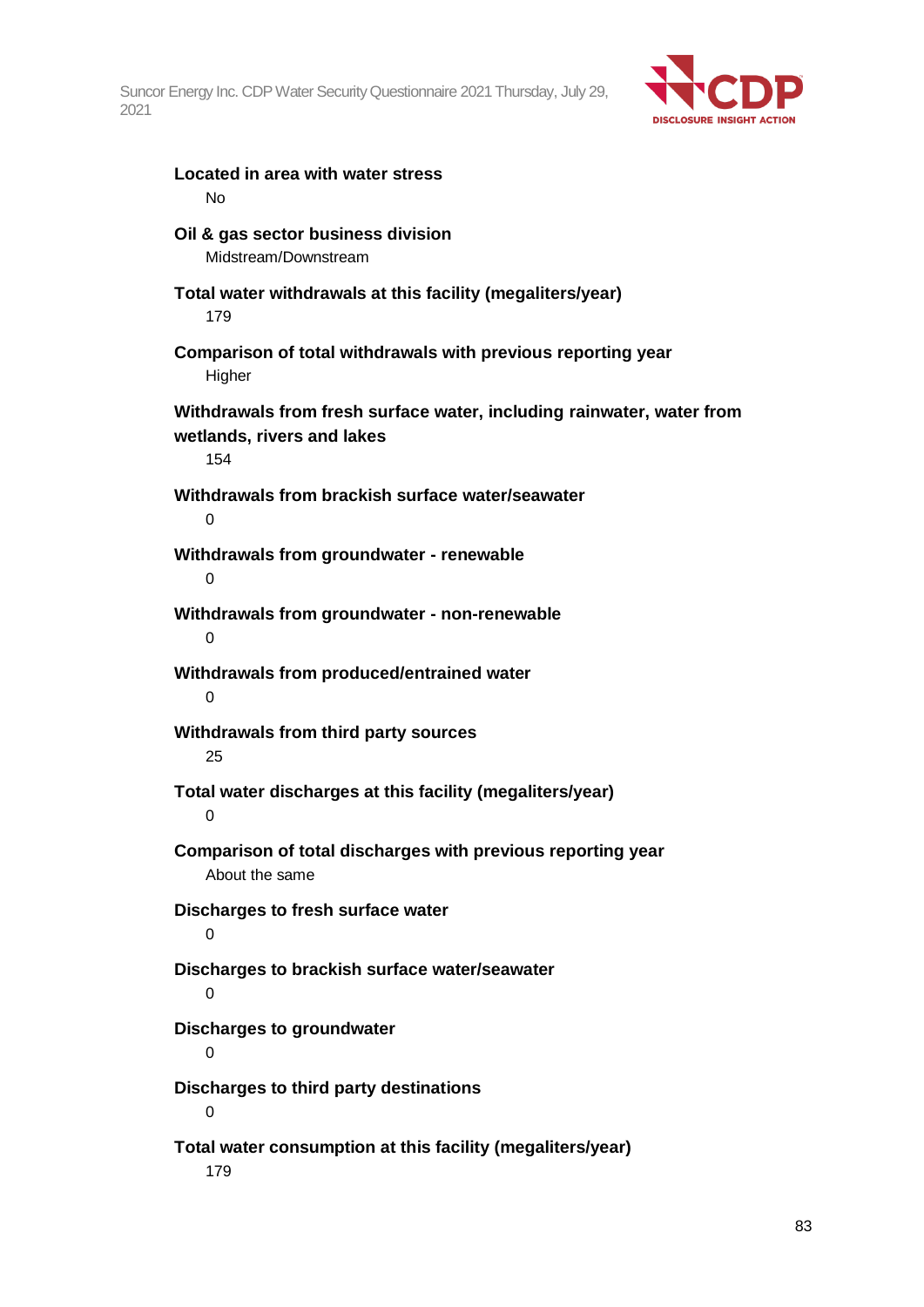

### **Comparison of total consumption with previous reporting year Higher**

#### **Please explain**

Suncor operates its Montreal Sulphur Plant in Quebec, Canada. In 2020, the Sulphur plant total water consumption and water withdrawal was 8% higher than 2019. This was due to increased river water intake becuase of increased annual production. Water discharges remained consistent with 2019 performance. Thresholds: About the same (0%-5%), Low/High (6%-10%), Much low/ Much high (>11%). Data reported is sourced from direct measurements. Total water withdrawal is the removal or purchase of water from any source, permanently or temporarily. Fresh and non-fresh water included. Total water return is water leaving organization's boundary and released to surface water, groundwater or to third parties. Fresh water is characterized by a low TDS content for which limits are defined by regulation in the jurisdiction. Water consumption is the total water withdrawn minus water returned and reflects quantity of water used and not returned to its proximate source or no longer available in its original form. Suncor has developed models and tools used to anticipate future trends in areas such as fresh water withdrawal, water recycled/ reused, and wastewater production. To advance Suncor's goal to continue improving environmental performance, Suncor uses a Sustainability Planning Forecast that estimates performance metrics over a 10 year outlook on a corporate and facility level.

#### **Facility reference number**

Facility 11

**Facility name (optional)** Oil Sands Fort Hills

#### **Country/Area & River basin**

Canada Mackenzie River

#### **Latitude**

57.39207

#### **Longitude**

111.56791

#### **Located in area with water stress**

No

## **Oil & gas sector business division**

Upstream

### **Total water withdrawals at this facility (megaliters/year)**

18,822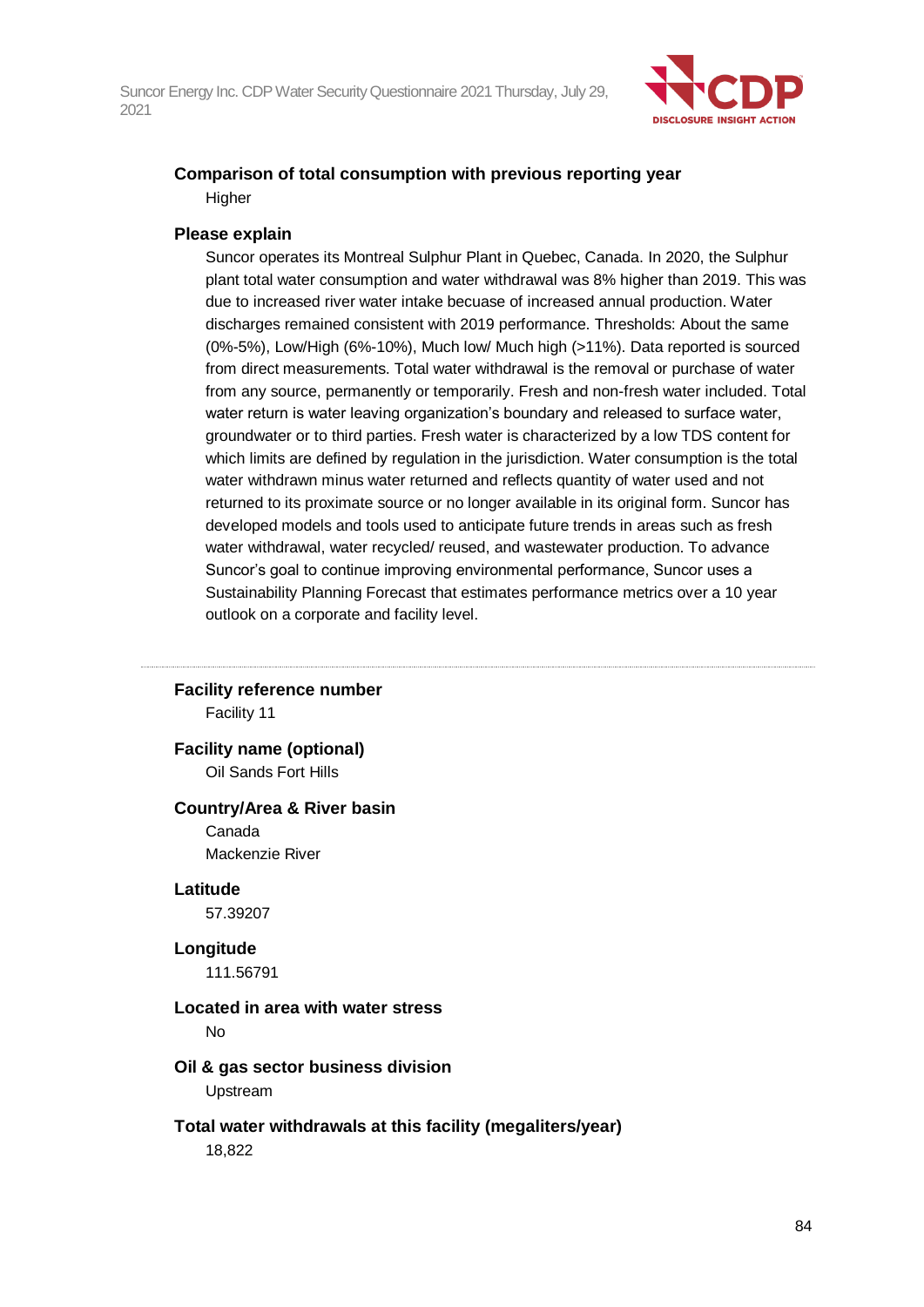

| Comparison of total withdrawals with previous reporting year<br>Much lower                                    |
|---------------------------------------------------------------------------------------------------------------|
| Withdrawals from fresh surface water, including rainwater, water from<br>wetlands, rivers and lakes<br>17,269 |
| Withdrawals from brackish surface water/seawater<br>0                                                         |
| Withdrawals from groundwater - renewable<br>0                                                                 |
| Withdrawals from groundwater - non-renewable<br>1,553                                                         |
| Withdrawals from produced/entrained water<br>0                                                                |
| Withdrawals from third party sources<br>$\Omega$                                                              |
| Total water discharges at this facility (megaliters/year)<br>981                                              |
| Comparison of total discharges with previous reporting year<br>Much higher                                    |
| Discharges to fresh surface water<br>858                                                                      |
| Discharges to brackish surface water/seawater<br>0                                                            |
| <b>Discharges to groundwater</b><br>0                                                                         |
| Discharges to third party destinations<br>123                                                                 |
| Total water consumption at this facility (megaliters/year)<br>17,841                                          |
| Comparison of total consumption with previous reporting year<br>Much lower                                    |
| Please explain                                                                                                |

Suncor's oil sands mining operations are located near Fort McMurray in Alberta. In 2020, FH water consumption was 45% lower than 2019. Water withdrawal decreased by 42% due to less river water intake because of a significant reduction in production and higher annual precipitation levels. Water discharges increased by 277% due to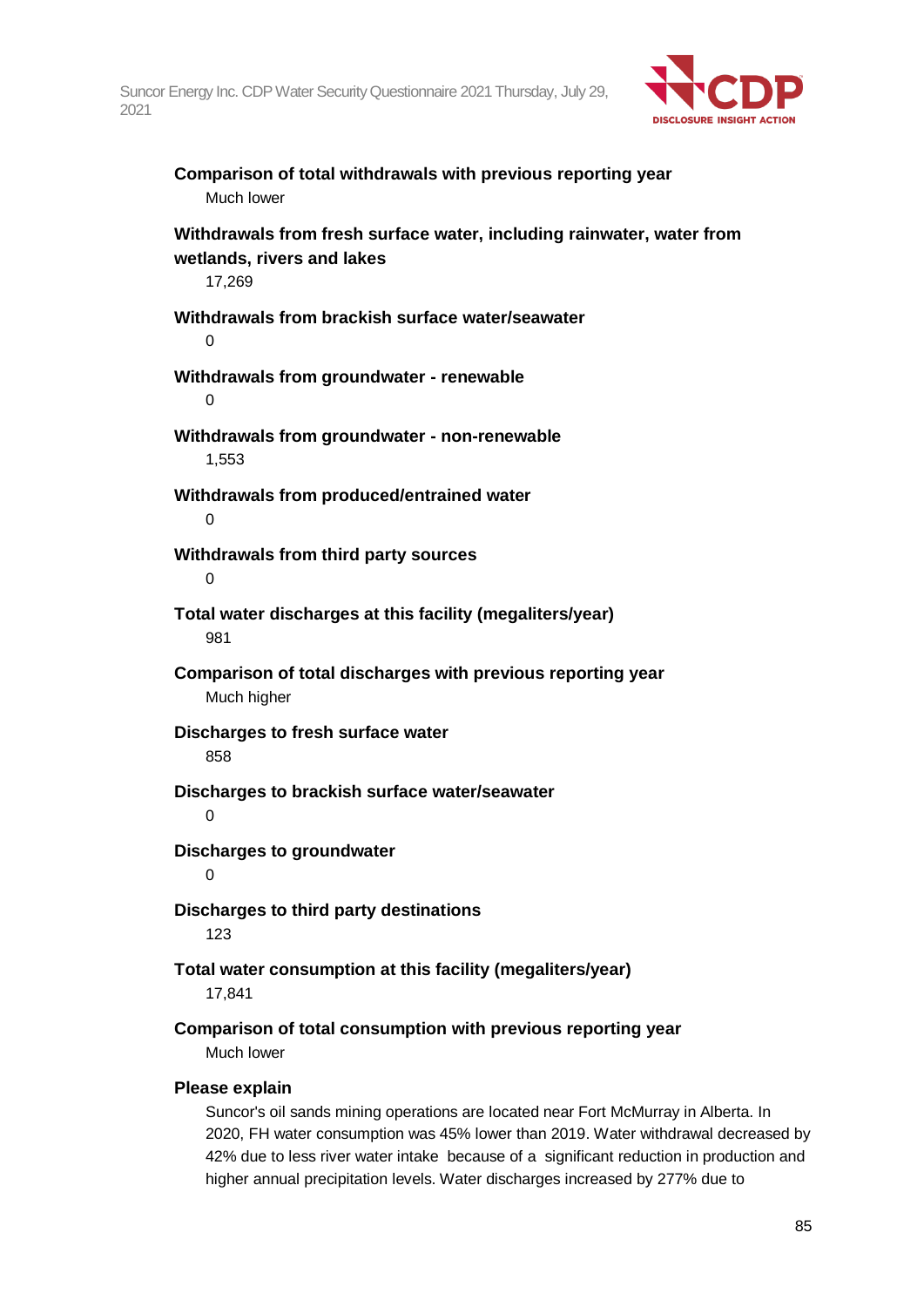

increased industrial run off water. Thresholds: About the same(0%-5%), Low/High (6%- 10%), Much low/Much high (>11%). Data reported is sourced from direct measurements. Total water withdrawal is the removal or purchase of water from any source, permanently or temporarily. Fresh and non-fresh water included. Total water return is water leaving organization's boundary and released to surface water, groundwater or to third parties. Fresh water is characterized by a low TDS content for which limits are defined by regulation in the jurisdiction. Water consumption is the total water withdrawn minus water returned and reflects quantity of water used and not returned to its proximate source or no longer available in its original form. Suncor has developed models and tools used to anticipate future trends in areas such as fresh water withdrawal, water recycled/ reused, and wastewater production. To advance Suncor's goal to continue improving environmental performance, Suncor uses a Sustainability Planning Forecast that estimates performance metrics over a 10 year outlook.

#### **Facility reference number**

Facility 12

#### **Facility name (optional)**

Burrard Terminal

#### **Country/Area & River basin**

Canada Fraser River

#### **Latitude**

49.283

#### **Longitude**

-122.85

### **Located in area with water stress**

No

#### **Oil & gas sector business division** Midstream/Downstream

#### **Total water withdrawals at this facility (megaliters/year)** 756

**Comparison of total withdrawals with previous reporting year** Much higher

### **Withdrawals from fresh surface water, including rainwater, water from wetlands, rivers and lakes**

548

#### **Withdrawals from brackish surface water/seawater**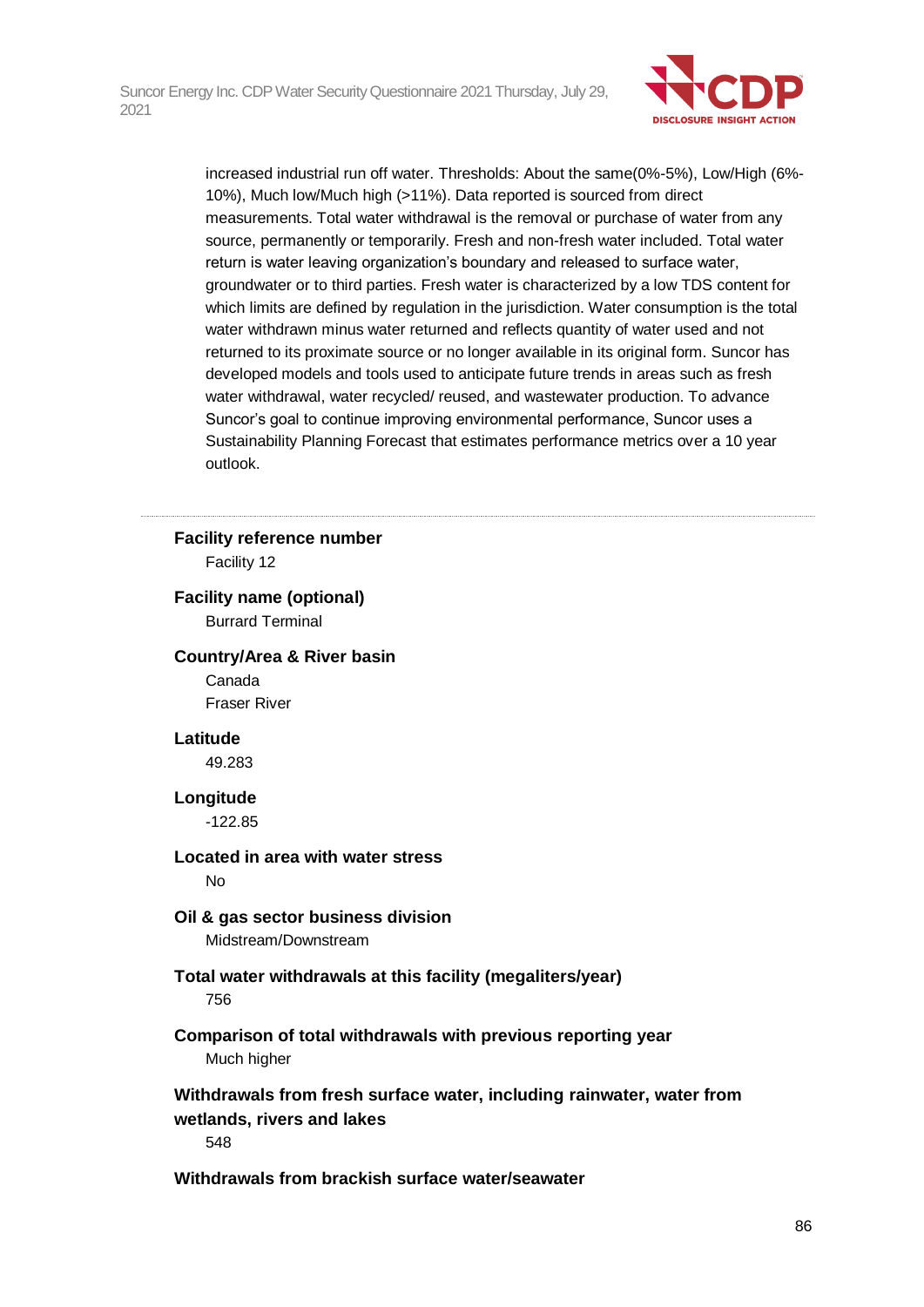

0

**Withdrawals from groundwater - renewable**  $\Omega$ **Withdrawals from groundwater - non-renewable**  $\Omega$ 

**Withdrawals from produced/entrained water**  $\Omega$ 

**Withdrawals from third party sources** 208

**Total water discharges at this facility (megaliters/year)** 760

**Comparison of total discharges with previous reporting year** Much higher

**Discharges to fresh surface water**  $\Omega$ 

**Discharges to brackish surface water/seawater** 548

**Discharges to groundwater** 0

**Discharges to third party destinations**

213

**Total water consumption at this facility (megaliters/year)**

-5

**Comparison of total consumption with previous reporting year**

Much lower

### **Please explain**

Suncor's Burrard Terminal is located in Port Moody, BC. In 2020, Burrard water consumption decreased by 145%. Water withdrawal increased by 22% due to higher annual precipitation levels and decreased water purchased from the municipality. Water discharges increased by 25% due to increased industrial run off water. Thresholds: About the same (0%-5%), Low/High (6%-10%), Much low/Much high (>11%). Data reported is sourced from direct measurements. Total water withdrawal is the removal or purchase of water from any source, permanently or temporarily. Fresh and non-fresh water included. Total water return is water leaving organization's boundary and released to surface water, groundwater or to third parties. Fresh water is characterized by a low TDS content for which limits are defined by regulation in the jurisdiction. Water consumption is the total water withdrawn minus water returned and reflects quantity of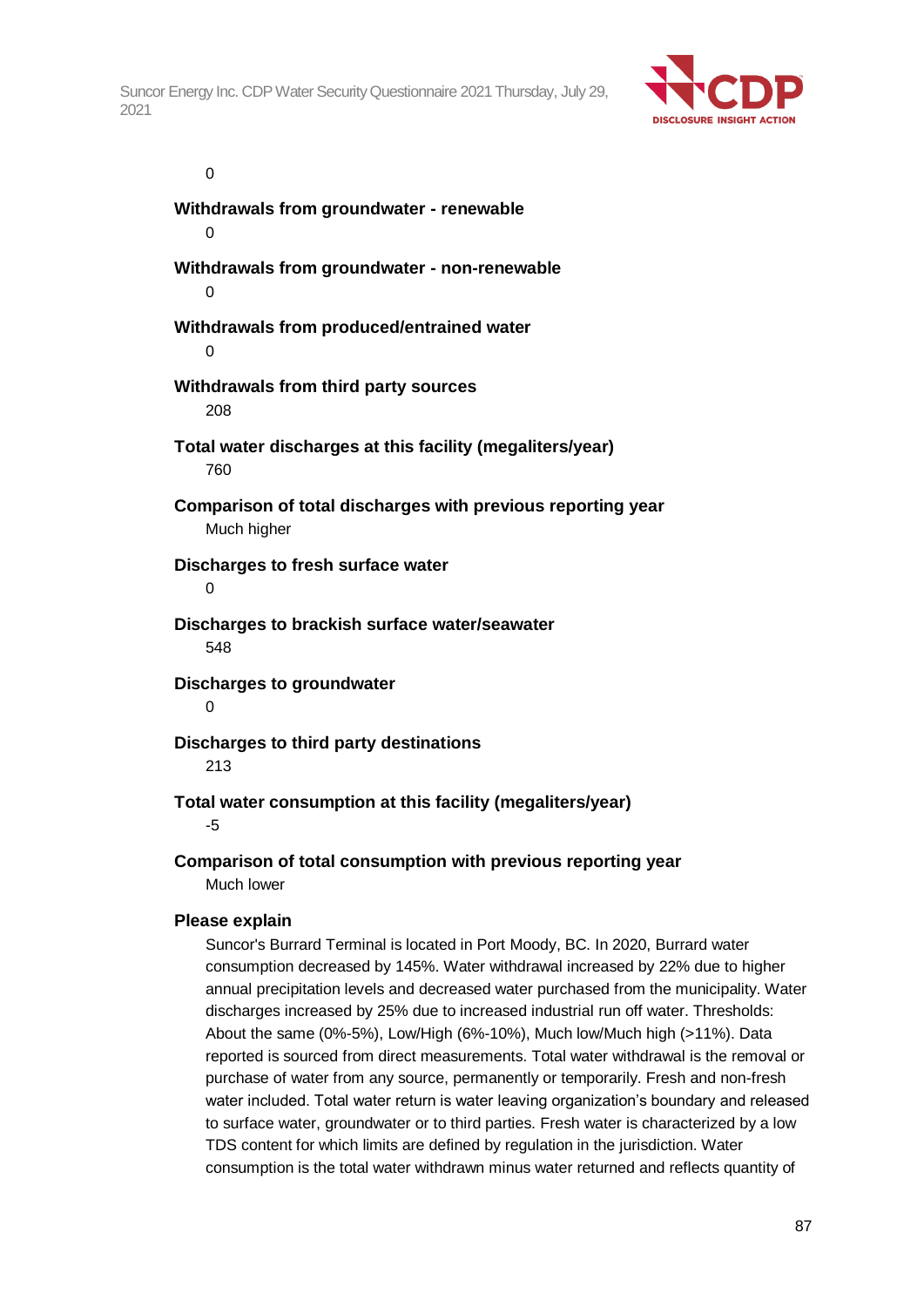

water used and not returned to its proximate source or no longer available in its original form. Suncor has developed models and tools used to anticipate future trends in areas such as fresh water withdrawal, water recycled/ reused, and wastewater production. To advance Suncor's goal to continue improving environmental performance, Suncor uses a Sustainability Planning Forecast that estimates performance metrics over a 10 year outlook.

## **W5.1a**

**(W5.1a) For the facilities referenced in W5.1, what proportion of water accounting data has been externally verified?**

**Water withdrawals – total volumes**

**% verified** 76-100

### **What standard and methodology was used?**

This data is assured by Ernst & Young LLP as part of the publication of Suncor's Report on Sustainability. Their limited assurance procedures were planned and performed in accordance with the International Standard on Assurance Engagements ("ISAE") 3000 Assurance Engagements other than Audits or Reviews of Historical Financial Information". The assurance statement can be found in our Report on Sustainability. Suncor complies with provincial and federal regulatory standards for water monitoring which typically require monthly and/or annual reporting to regulatory agencies. The standards mandate specific technical methods and monitoring boundaries consistent with best practices.

#### **Water withdrawals – volume by source**

**% verified** Not verified

#### **Water withdrawals – quality**

**% verified**

Not verified

#### **Water discharges – total volumes**

**% verified**

Not verified

#### **Water discharges – volume by destination**

**% verified** Not verified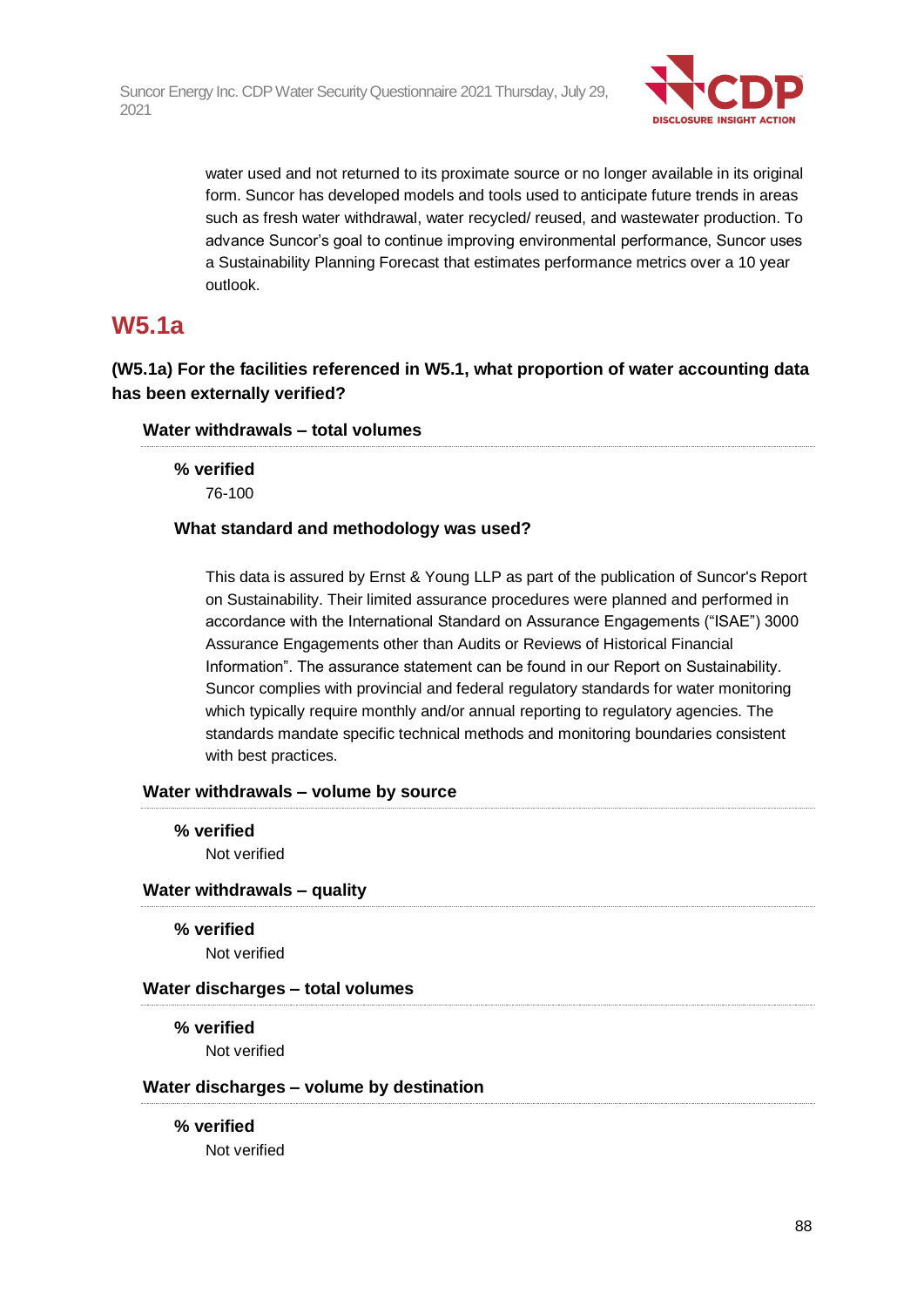

#### **Water discharges – volume by treatment method**

**% verified**

Not verified

**Water discharge quality – quality by standard effluent parameters**

**% verified** Not verified

#### **Water discharge quality – temperature**

**% verified**

Not verified

### **Water consumption – total volume**

**% verified** Not verified

#### **Water recycled/reused**

**% verified** Not verified

## **W6. Governance**

## **W6.1**

#### **(W6.1) Does your organization have a water policy?**

Yes, we have a documented water policy that is publicly available

## **W6.1a**

## **(W6.1a) Select the options that best describe the scope and content of your water**

**policy.**

|     | <b>Scope</b> | <b>Content</b>             | <b>Please explain</b>                                  |
|-----|--------------|----------------------------|--------------------------------------------------------|
| Row | Company-     | Description of water-      | Our Environmental Health and Safety Policy states      |
|     | wide         | related performance        | our belief that environmentally responsible operations |
|     |              | standards for direct       | are essential includes the responsible use of          |
|     |              | operations                 | water. We believe water is a shared and precious       |
|     |              | Commitment to align with   | resource. It must be managed wisely using a            |
|     |              | public policy initiatives, | balanced, integrated and sustainable approach.         |
|     |              | such as the SDGs           |                                                        |
|     |              |                            | Water is an essential part of Suncor's operations, so  |
|     |              |                            | it's important we find ways to continuously improve    |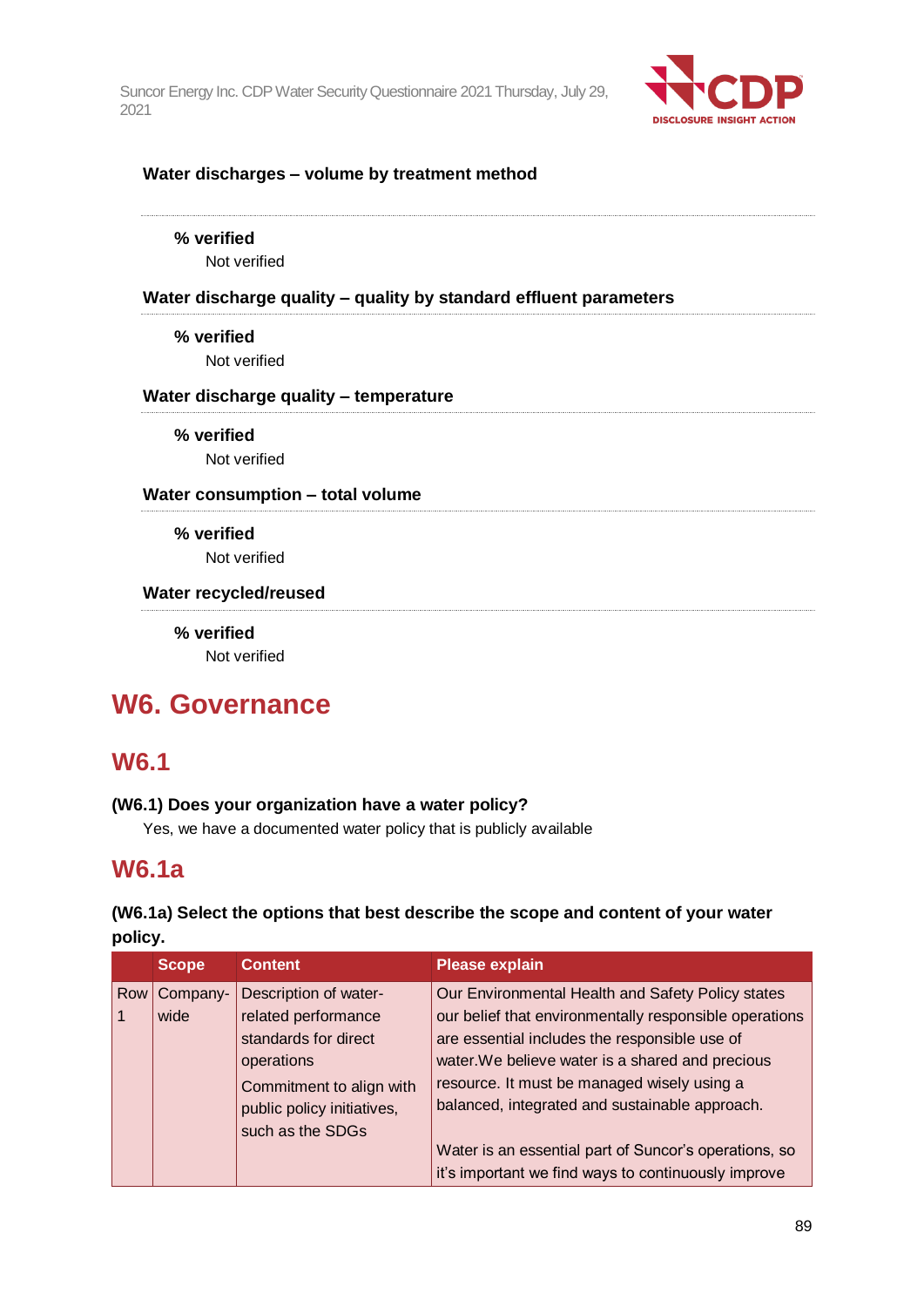

|  | <b>Commitments beyond</b>                                                                                                                                                                                                             | our water use efficiency (including limiting water                                                                                                                                                                                                                                                                                                                                                                                                                                                                                                                                                                                                                                                                 |
|--|---------------------------------------------------------------------------------------------------------------------------------------------------------------------------------------------------------------------------------------|--------------------------------------------------------------------------------------------------------------------------------------------------------------------------------------------------------------------------------------------------------------------------------------------------------------------------------------------------------------------------------------------------------------------------------------------------------------------------------------------------------------------------------------------------------------------------------------------------------------------------------------------------------------------------------------------------------------------|
|  | regulatory compliance                                                                                                                                                                                                                 | withdrawals and maximizing optimizing recycling) and                                                                                                                                                                                                                                                                                                                                                                                                                                                                                                                                                                                                                                                               |
|  | Commitment to water-                                                                                                                                                                                                                  | safely release water across our business units.                                                                                                                                                                                                                                                                                                                                                                                                                                                                                                                                                                                                                                                                    |
|  | related innovation                                                                                                                                                                                                                    | Recognizing our role in managing water responsibly,                                                                                                                                                                                                                                                                                                                                                                                                                                                                                                                                                                                                                                                                |
|  | Commitment to<br>stakeholder awareness                                                                                                                                                                                                | our water strategy principles focus on:                                                                                                                                                                                                                                                                                                                                                                                                                                                                                                                                                                                                                                                                            |
|  | and education<br>Commitment to water<br>stewardship and/or<br>collective action<br>Other, please specify<br>This is incoporated<br>within Suncors Report<br>on Sustainability under<br>Water Stewardship and<br>Taillings Management. | 1. Shared value of water: Understanding that water is<br>a valuable natural resource that holds environmental,<br>social, cultural and economic value.<br>2. Watershed management: Understanding our water<br>use in the context of the watershed where we<br>operate, taking into consideration all values,<br>stakeholders, and users in the watershed.<br>3. Reduce-Reuse-Release: A truly sustainable<br>integrated water management approach must<br>simultaneously balance water reduce-reuse and<br>release considerations.<br>4. Integrated options analysis: Ensuring we balance<br>the trade-offs inherent in managing water and<br>understanding water as one aspect of an<br>interconnected ecosystem. |
|  |                                                                                                                                                                                                                                       | Aligned with our purpose, our culture of operational<br>discipline and continuous improvement guides how<br>we manage our water use, reduce our impacts, and<br>protect the environment. Suncor is committed to<br>water stewardship in the areas where we operate and<br>we continue to develop a framework that will allow us<br>to more align with our strategic objectives and<br>meaningfully focus our future water management<br>efforts on those specific to each asset and the<br>watersheds within which they operate.                                                                                                                                                                                   |

## **W6.2**

**(W6.2) Is there board level oversight of water-related issues within your organization?** Yes

## **W6.2a**

**(W6.2a) Identify the position(s) (do not include any names) of the individual(s) on the board with responsibility for water-related issues.**

|            | <b>Position of Please explain</b> |
|------------|-----------------------------------|
| individual |                                   |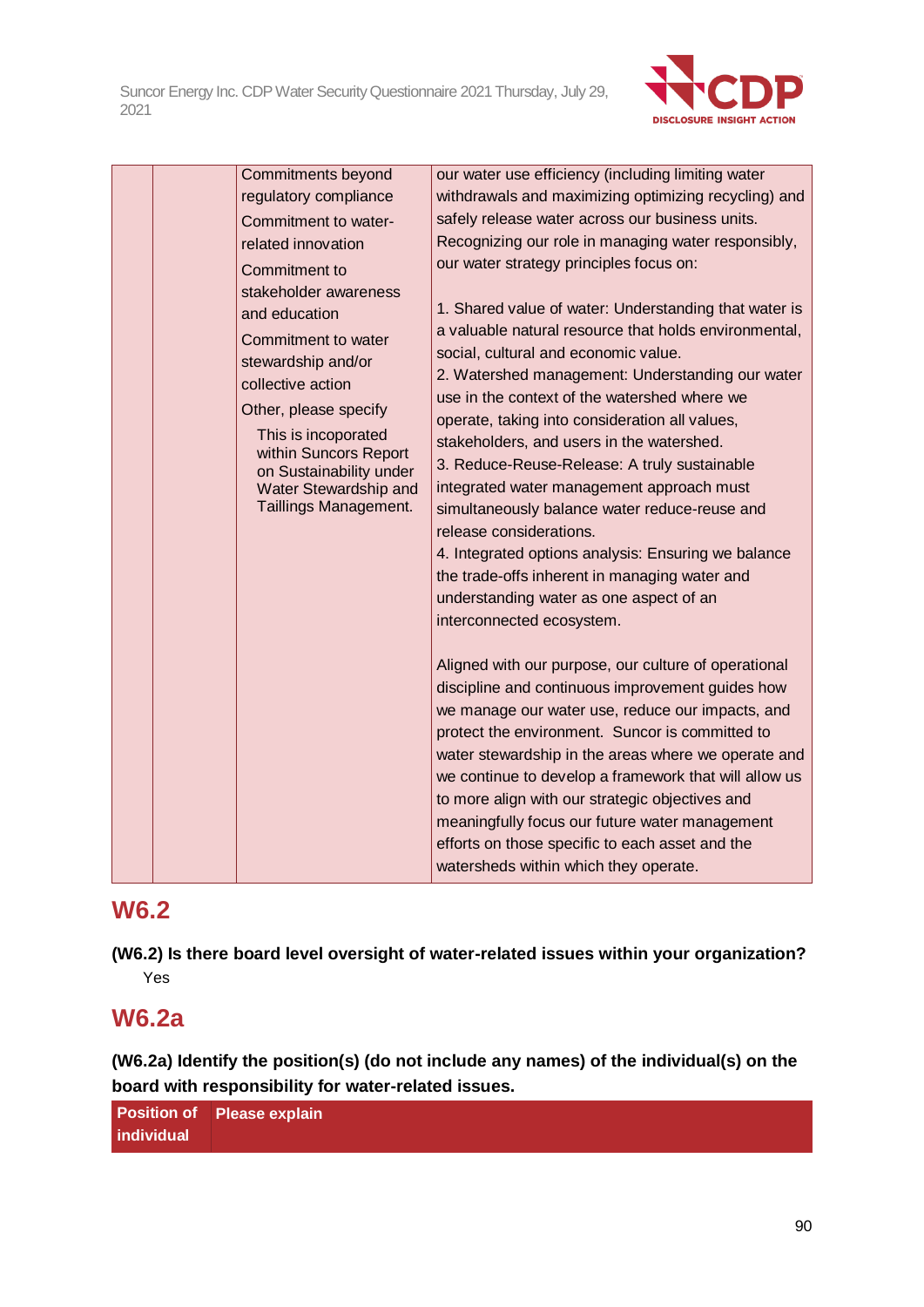

| Board-level | One of the Board's major duties is to review with management Suncor's objectives         |
|-------------|------------------------------------------------------------------------------------------|
| committee   | and goals and the strategies and plans for achieving them. The Board also monitors       |
|             | Suncor's progress toward its strategic goals and plans, and revises Suncor's direction   |
|             | where warranted.                                                                         |
|             | The Board oversees Suncor's Enterprise Risk Management Program (the "ERM                 |
|             | Program"). In accordance with this program, the CEO and senior management                |
|             | undertake an enterprise-wide process to identify, assess and mitigate significant risks. |
|             | The Board undertakes an annual review of those risks identified by the ERM program       |
|             | as principal risks. The Board monitors risk management actions for these risks           |
|             | throughout the year. In addition to Board oversight of risk management efforts, each     |
|             | principal risk is mapped to a Board Committee or full Board, as appropriate.             |
|             | Environmental issues are mapped to the Environment, Health, Safety and Sustainable       |
|             | Development Committee of the Board, and this committee receives quarterly reports        |
|             | from management.                                                                         |
|             | The Board is also responsible for ensuring Suncor has an effective strategic planning    |
|             | process, and on an annual basis reviews Suncor's annual business plan (including         |
|             | Suncor's annual capital budget) and in doing so endorses the strategies reflected in     |
|             | Suncor's long range plan. The Governance Committee provides assistance to the            |
|             | Board by annually assessing Suncor's planning and budgeting process.                     |

## **W6.2b**

|          | <b>Frequency that</b><br>water-related<br>issues are a<br>scheduled<br>agenda item | <b>Governance</b><br>mechanisms into<br>which water-related<br><b>issues</b> are<br>integrated                                                                                                                                                           | <b>Please explain</b>                                                                                                                                                                                                                                                                                                                                                                                                                                                                                                                                                                                                                                                                                                                                                                                                                                                                   |
|----------|------------------------------------------------------------------------------------|----------------------------------------------------------------------------------------------------------------------------------------------------------------------------------------------------------------------------------------------------------|-----------------------------------------------------------------------------------------------------------------------------------------------------------------------------------------------------------------------------------------------------------------------------------------------------------------------------------------------------------------------------------------------------------------------------------------------------------------------------------------------------------------------------------------------------------------------------------------------------------------------------------------------------------------------------------------------------------------------------------------------------------------------------------------------------------------------------------------------------------------------------------------|
| Row<br>1 | Scheduled -<br>some meetings                                                       | Monitoring<br>implementation and<br>performance<br>Reviewing and<br>guiding annual<br>budgets<br>Reviewing and<br>guiding business<br>plans<br>Reviewing and<br>guiding major plans of<br>action<br>Reviewing and<br>guiding risk<br>management policies | One of the Board's major duties is to review with<br>management Suncor's objectives and goals and the<br>strategies and plans for achieving them. The Board<br>also monitors Suncor's progress toward its strategic<br>goals and plans, and revises Suncor's direction<br>where warranted.<br>The Board oversees Suncor's Enterprise Risk<br>Management Program (the "ERM Program"). In<br>accordance with this program, the CEO and senior<br>management undertake an entity-wide process to<br>identify, assess and mitigate significant risks. The<br>Board undertakes an annual review of those risks<br>identified by the ERM program as principal risks.<br>The Board monitors risk management actions for<br>these risks throughout the year. In addition to Board<br>oversight of risk management efforts, each principal<br>risk is mapped to a Board Committee or full Board, |

### **(W6.2b) Provide further details on the board's oversight of water-related issues.**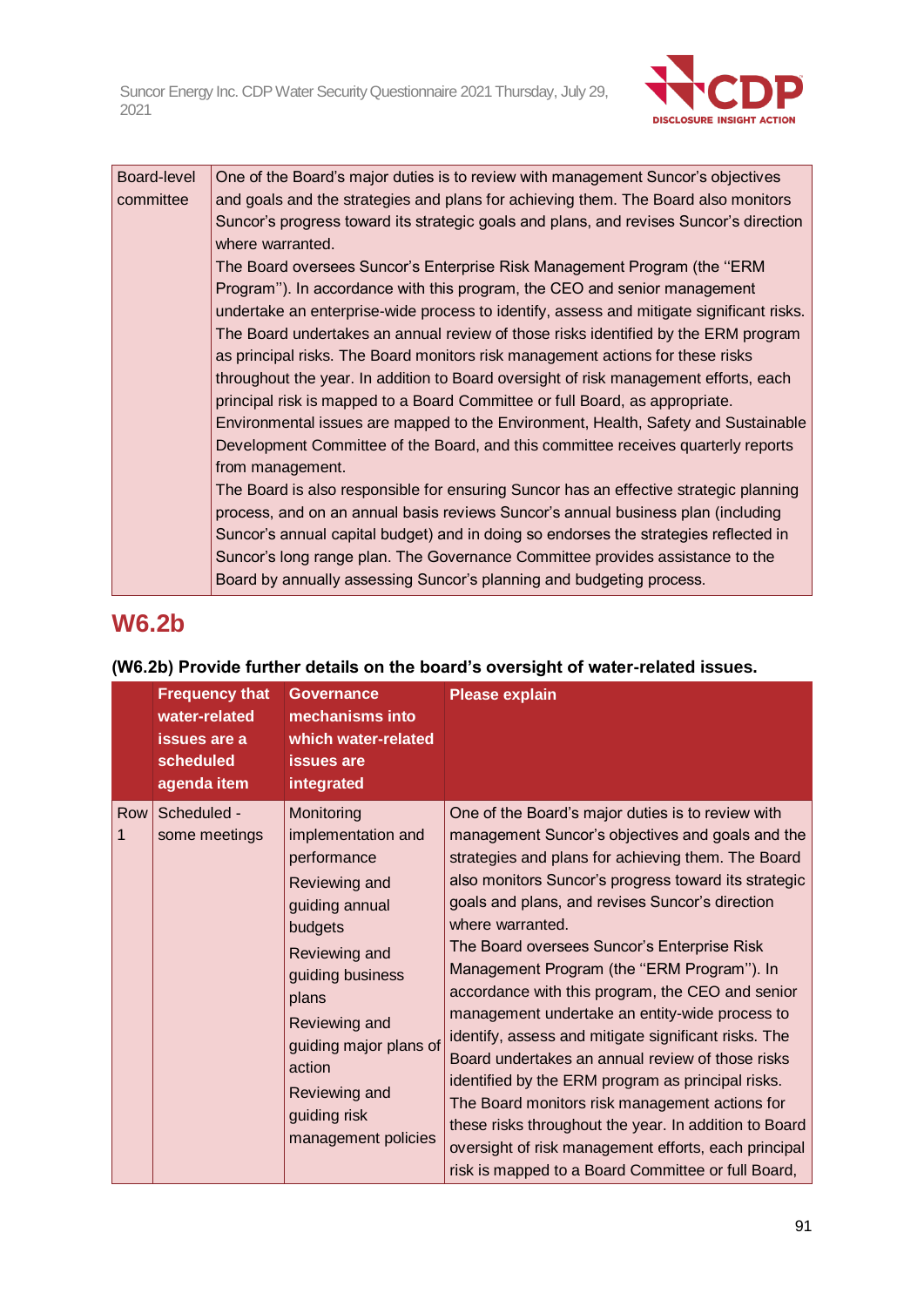

|  | Reviewing and       | as appropriate. Environmental issues are mapped     |
|--|---------------------|-----------------------------------------------------|
|  | guiding strategy    | to the Environment, Health, Safety and Sustainable  |
|  | Setting performance | Development Committee of the Board, and this        |
|  | objectives          | committee receives quarterly reports from           |
|  |                     | management.                                         |
|  |                     | The Board is also responsible for ensuring Suncor   |
|  |                     | has an effective strategic planning process, and on |
|  |                     | an annual basis reviews Suncor's annual business    |
|  |                     | plan (including Suncor's annual capital budget) and |
|  |                     | in doing so endorses the strategies reflected in    |
|  |                     | Suncor's long range plan. The Governance            |
|  |                     | Committee provides assistance to the Board by       |
|  |                     | annually assessing Suncor's planning and            |
|  |                     | budgeting process.                                  |

## **W6.3**

**(W6.3) Provide the highest management-level position(s) or committee(s) with responsibility for water-related issues (do not include the names of individuals).**

## **Name of the position(s) and/or committee(s)**

Chief Sustainability Officer (CSO)

### **Responsibility**

Both assessing and managing water-related risks and opportunities

### **Frequency of reporting to the board on water-related issues Quarterly**

#### **Please explain**

The Chief Sustainability Officer (CSO) reports directly to the CEO and President of Suncor. They have a direct link to the Environmental, Health, and Safety & Sustainable Development (EHS&SD) Committee of the Board of Directors, which includes quarterly meetings and reports.

The CSO is the highest-level management position below the board level where the most significant water-related issues ultimately are managed. The CSO has a direct link to the EHS&SD Committee, which is a committee of the Board of Directors. The EHS&SD Committee is in place to monitor the effectiveness and integrity of Suncor's internal controls as they related to operational risks of the corporation's physical assets, including water related risks, and other matters of the environment, health, safety and sustainable development. The EHS&SD Committee is also responsible for the review of the policies and practices of the Corporation respecting operational risks.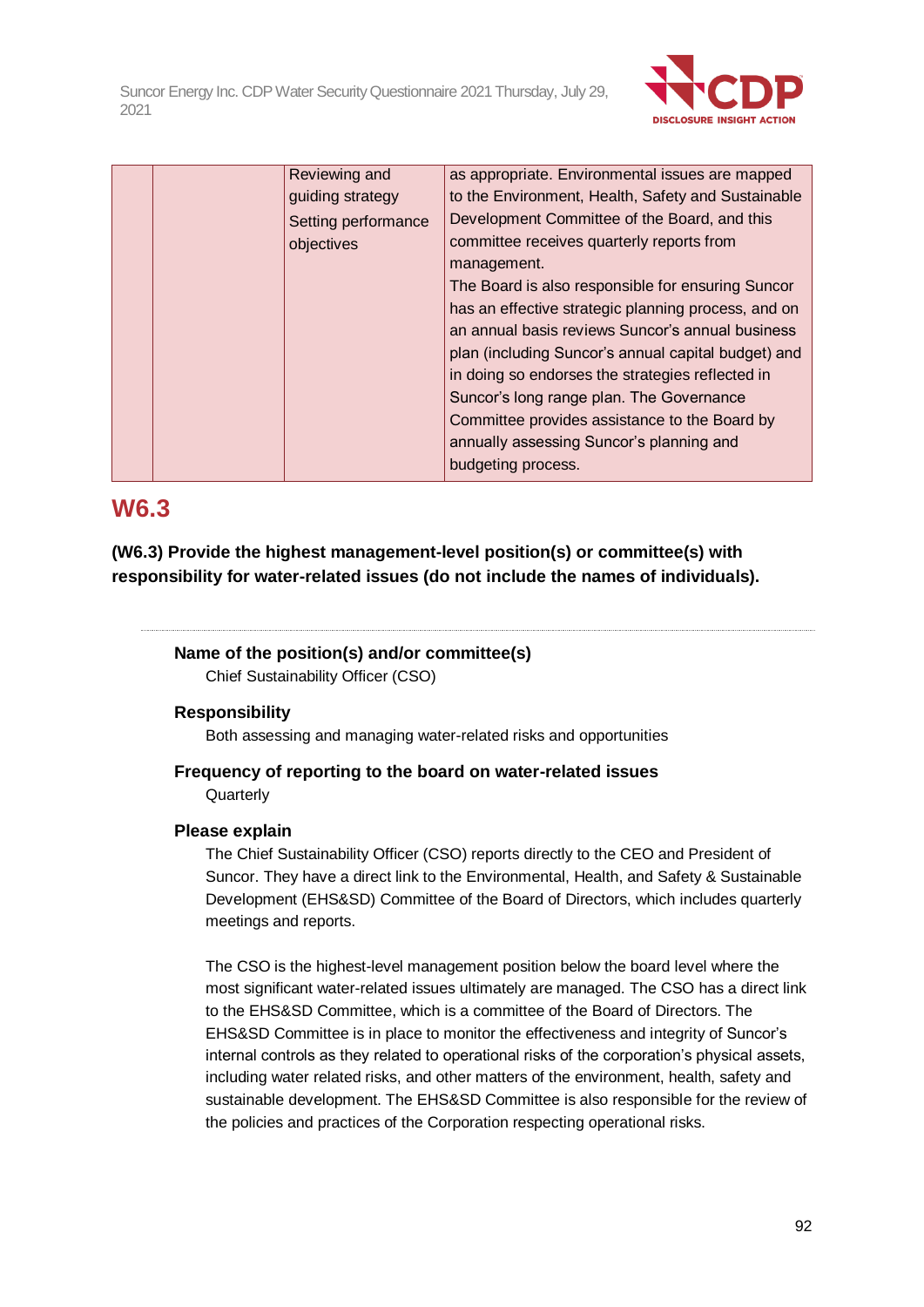

## **W6.4**

### **(W6.4) Do you provide incentives to C-suite employees or board members for the management of water-related issues?**

|     | <b>Provide incentives for</b><br>management of water-related<br><b>issues</b> | <b>Comment</b>                                                                                                                                                                                                                                                                                                          |
|-----|-------------------------------------------------------------------------------|-------------------------------------------------------------------------------------------------------------------------------------------------------------------------------------------------------------------------------------------------------------------------------------------------------------------------|
| Row | Yes                                                                           | We incentivize water performance by progressing<br>projects related to our water stewardship principles that<br>focus on:<br>• water conservation<br>•reuse and recycle<br>•return of treated wastewater to the watershed<br>These are reflected in the business unit "strategic"<br>initiatives" component of the AIP. |

## **W6.4a**

|                            | Role(s) entitled to<br>incentive                                                                                                                                                | <b>Performance</b><br>indicator                                                     | <b>Please explain</b>                                                                                                                                                                                                                                                                                                                              |
|----------------------------|---------------------------------------------------------------------------------------------------------------------------------------------------------------------------------|-------------------------------------------------------------------------------------|----------------------------------------------------------------------------------------------------------------------------------------------------------------------------------------------------------------------------------------------------------------------------------------------------------------------------------------------------|
| Monetary<br>reward         | <b>Chief Sustainability</b><br>Officer (CSO)<br>Other, please<br>specify<br>Facility<br>Managers,<br><b>Business Unit</b><br>Managers and<br>Corporate<br><b>Executive Team</b> | Other, please<br>specify<br>Water related<br>"strategic<br>initiatives"<br>projects | We incentivize water performance by<br>progressing projects related to our water<br>stewardship principles that focus on:<br>•water conservation<br>•reuse and recycle<br>•return of treated wastewater to the<br>watershed<br>These are reflected in the business unit<br>"strategic initiatives" component of the AIP.                           |
| Non-<br>monetary<br>reward | Other, please<br>specify<br>Facility<br>Managers,<br><b>Business Unit</b><br>Managers and<br>Corporate<br><b>Executive Team</b>                                                 | Other, please<br>specify<br>Water<br>related"growth"<br>projects                    | Suncor Excellence Awards recognize and<br>celebrate employees and contractors who<br>demonstrate high-quality, innovative thinking<br>at Suncor. From managing costs, risks, safety<br>and reliability to minimizing our environmental<br>impacts, nominees demonstrate what can be<br>accomplished when we work together in a<br>disciplined way. |

**(W6.4a) What incentives are provided to C-suite employees or board members for the management of water-related issues (do not include the names of individuals)?**

## **W6.5**

**(W6.5) Do you engage in activities that could either directly or indirectly influence public policy on water through any of the following?**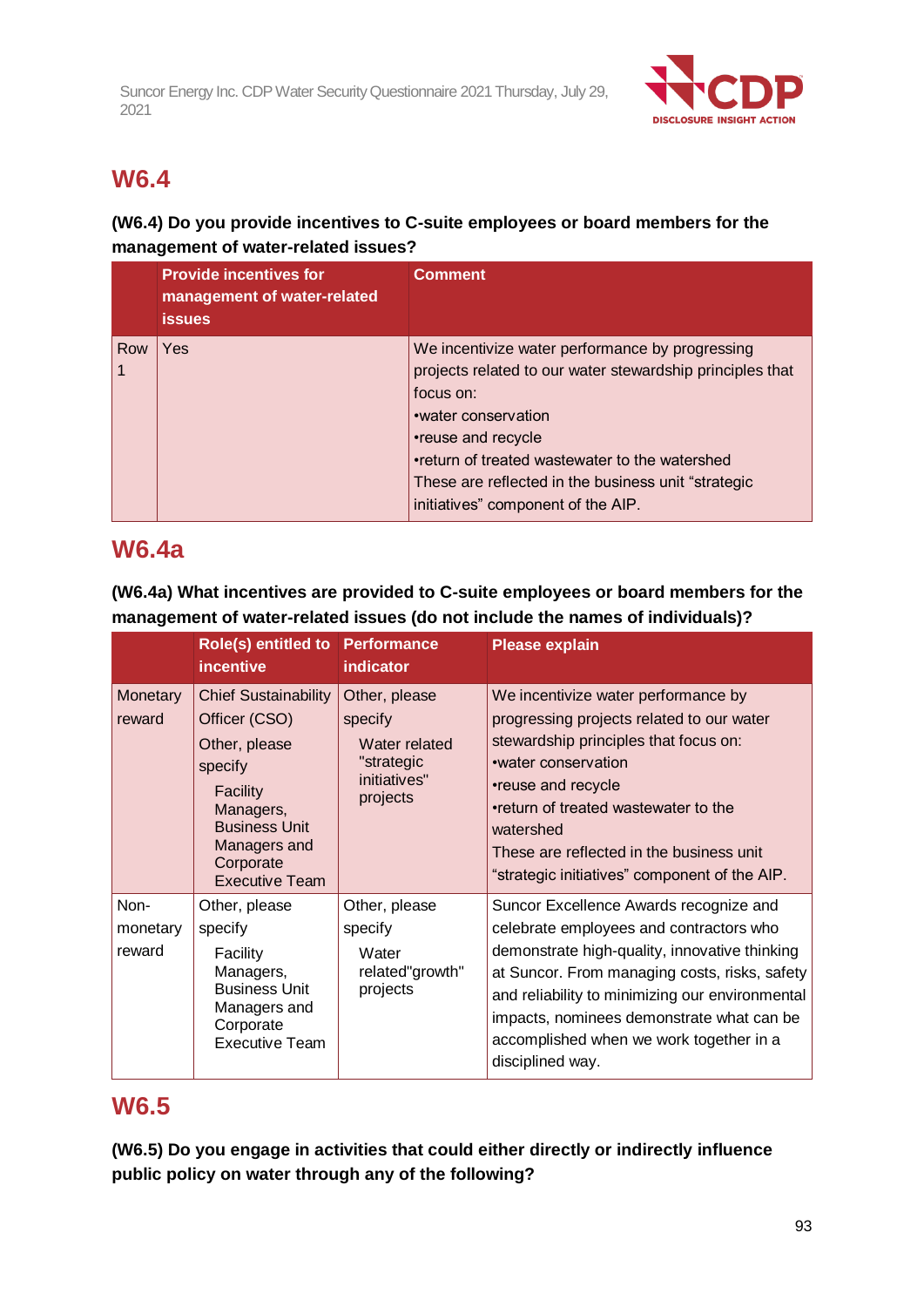

- Yes, direct engagement with policy makers
- Yes, trade associations
- Yes, funding research organizations
- Yes, other

## **W6.5a**

### **(W6.5a) What processes do you have in place to ensure that all of your direct and indirect activities seeking to influence policy are consistent with your water policy/water commitments?**

Suncor has created an integrated policy and regulatory issues management (PRIM) process which drives a disciplined approach to manage direct and indirect activities to influence policies and ensure they are consistent with our water policy and water commitments. PRIM is a coordinated, anticipatory approach for identifying, monitoring and managing the environmental, economic, and social issues considered most critical to Suncor and its external stakeholders. This includes a number of subcommittees, councils, forums and networks to prioritize and steer the right work across the company, influencing many decisions and actions Suncor takes on a daily basis.

The Water Network meets regularly as water-related policies, regulations and issues emerge. It allows us to influence policy in a strategic/tactical manner. Our Environmental Health and Safety Policy states our belief that environmentally responsible operations are essential including the responsible use of water. Suncor is committed to water stewardship and we are developing a robust framework that will focus our future efforts on water. Our production currently requires water use, and there is global concern about how water is used and managed. The current water focus is on integrated water management (water use, withdrawal and return). We use four principles to guide our integrated water management approach, include: Shared value of water, Watershed management , Reduce-Reuse-Return, Integrated options analysis.

## **W6.6**

### **(W6.6) Did your organization include information about its response to water-related risks in its most recent mainstream financial report?**

Yes (you may attach the report - this is optional)

2020-annual-report-en (2).pdf

Please refer to the Management's Discussion and Analysis Section - page 18-75 of the Annual Report.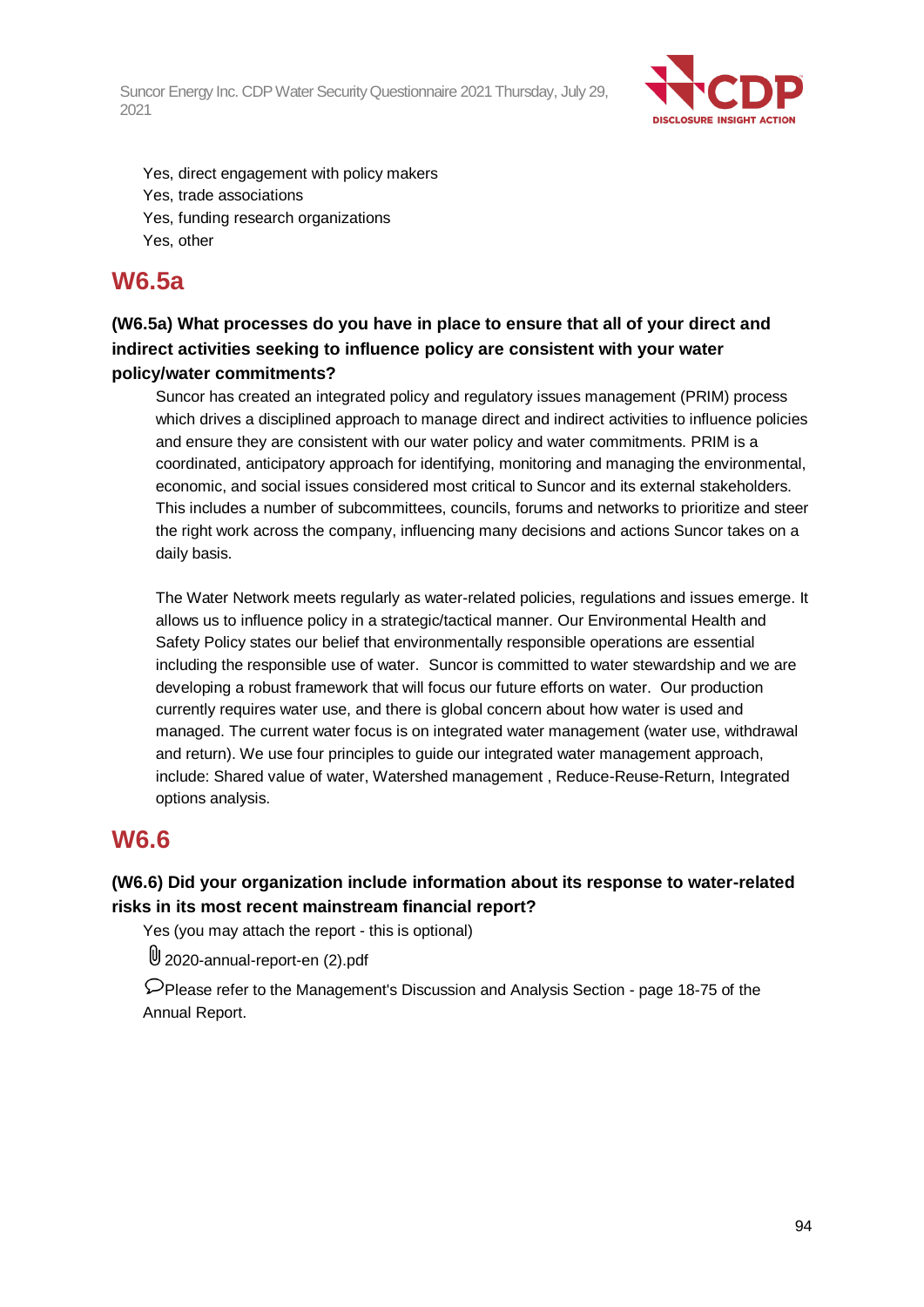

# **W7. Business strategy**

## **W7.1**

### **(W7.1) Are water-related issues integrated into any aspects of your long-term strategic business plan, and if so how?**

|                                                      | Are water-<br>related<br><b>issues</b><br>integrated? | Long-<br>term time<br>horizon<br>(years) | <b>Please explain</b>                                                                                                                                                                                                                                                                                                                                                                                                                                                                                                                                                                                                                                                                                                                                                                                                                                                                                                                                                                                                                                                                                                                                                                                                                                                                                                                                                                                                                             |
|------------------------------------------------------|-------------------------------------------------------|------------------------------------------|---------------------------------------------------------------------------------------------------------------------------------------------------------------------------------------------------------------------------------------------------------------------------------------------------------------------------------------------------------------------------------------------------------------------------------------------------------------------------------------------------------------------------------------------------------------------------------------------------------------------------------------------------------------------------------------------------------------------------------------------------------------------------------------------------------------------------------------------------------------------------------------------------------------------------------------------------------------------------------------------------------------------------------------------------------------------------------------------------------------------------------------------------------------------------------------------------------------------------------------------------------------------------------------------------------------------------------------------------------------------------------------------------------------------------------------------------|
| Long-term<br>business<br>objectives                  | Yes, water-<br>related issues<br>are integrated       | $21 - 30$                                | We believe water is a shared and precious resource. It<br>must be managed wisely using a balanced, integrated and<br>sustainable approach. Water is an essential part of<br>Suncor's operations, so it's important we find ways to<br>continuously improve our water use and safely release<br>water from our operations. Recognizing our role in<br>managing water responsibly, our water strategy principles<br>focus on: Shared value of water; Watershed management;<br>Reduce-Reuse-Release; Integrated options analysis.<br>Water management is an integral part of our strategy. In<br>May 2021, Suncor announced our updated strategy: To<br>be Canada's leading energy company by growing our<br>business in low GHG fuels, electricity, and hydrogen while<br>sustaining and optimizing our existing hydrocarbon<br>business and transforming our GHG footprint; all enabled<br>by our expertise, long-life resources, integrated business<br>model, strong connection to customers, and world-class<br>environment, social and governance (ESG) performance<br>including water targets. Our new strategy is underpinned<br>by 6 strategic objectives: Grow returns on capital; Be a<br>net-zero by 2050; Optimize our base business; Expand<br>low emissions business; Grow our customer connection;<br>Achieve world-class ESG performance. For more<br>information, please visit: https://www.suncor.com/en-<br>ca/about-us/strategy |
| Strategy for<br>achieving<br>long-term<br>objectives | Yes, water-<br>related issues<br>are integrated       | $21 - 30$                                | We believe water is a shared and precious resource. It<br>must be managed wisely using a balanced, integrated and<br>sustainable approach. Water is an essential part of<br>Suncor's operations, so it's important we find ways to<br>continuously improve our water use and safely release<br>water from our operations. Recognizing our role in<br>managing water responsibly, our water strategy principles<br>focus on: Shared value of water; Watershed management;<br>Reduce-Reuse-Release; Integrated options analysis.                                                                                                                                                                                                                                                                                                                                                                                                                                                                                                                                                                                                                                                                                                                                                                                                                                                                                                                    |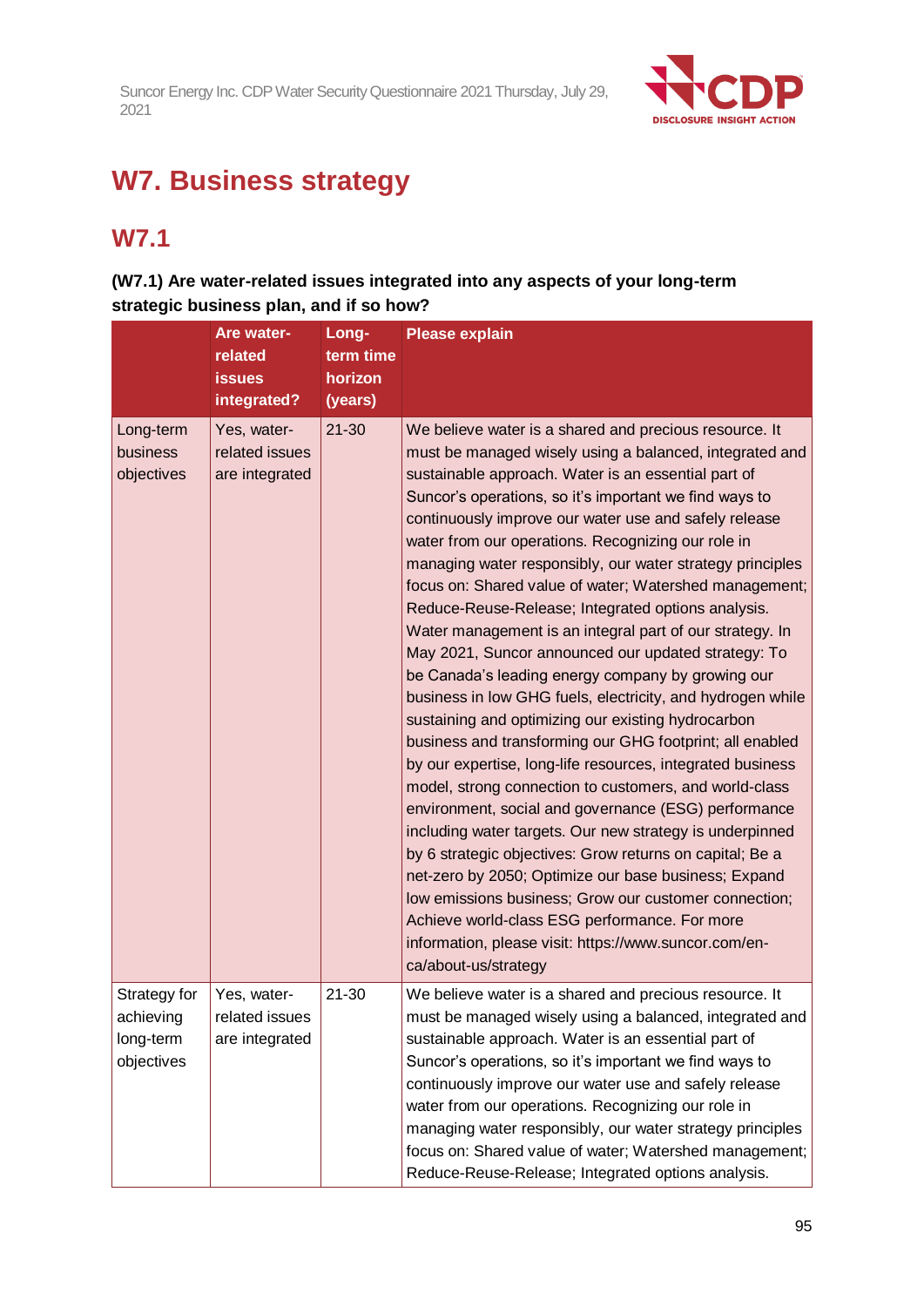

|                       |                                                 |           | Water management is an integral part of our strategy. In<br>May 2021, Suncor announced our updated strategy: To<br>be Canada's leading energy company by growing our<br>business in low GHG fuels, electricity, and hydrogen while<br>sustaining and optimizing our existing hydrocarbon<br>business and transforming our GHG footprint; all enabled<br>by our expertise, long-life resources, integrated business<br>model, strong connection to customers, and world-class<br>environment, social and governance (ESG) performance.<br>Our new strategy is underpinned by 6 strategic objectives:<br>Grow returns on capital; Be a net-zero by 2050; Optimize<br>our base business; Expand low emissions business; Grow<br>our customer connection; Achieve world-class ESG<br>performance. For more information, please visit:<br>https://www.suncor.com/en-ca/about-us/strategy                                                                                                                                                                                                                                                                                                                                                                                                                                                                                                                                                                                                                                                                                                                                                     |
|-----------------------|-------------------------------------------------|-----------|-----------------------------------------------------------------------------------------------------------------------------------------------------------------------------------------------------------------------------------------------------------------------------------------------------------------------------------------------------------------------------------------------------------------------------------------------------------------------------------------------------------------------------------------------------------------------------------------------------------------------------------------------------------------------------------------------------------------------------------------------------------------------------------------------------------------------------------------------------------------------------------------------------------------------------------------------------------------------------------------------------------------------------------------------------------------------------------------------------------------------------------------------------------------------------------------------------------------------------------------------------------------------------------------------------------------------------------------------------------------------------------------------------------------------------------------------------------------------------------------------------------------------------------------------------------------------------------------------------------------------------------------|
| Financial<br>planning | Yes, water-<br>related issues<br>are integrated | $21 - 30$ | We have developed models and tools used to anticipate<br>future trends in areas such as fresh water withdrawal,<br>water recycled/ reused, and wastewater production. We<br>use a Sustainability Planning Forecast that estimates<br>performance metrics over a 10 year outlook on a<br>corporate and facility level. Suncor also uses an annual<br>price planning assumption process, which summarizes our<br>rationale for long-run pricing assumptions and is used in<br>the business plan and all economic evaluations. Outlooks<br>for water prices and other economic related factors which<br>contribute to the long term business objectives. Our water<br>strategy principles focus on: Shared value of water;<br>Watershed management; Reduce-Reuse-Release;<br>Integrated options analysis. Water management is an<br>integral part of our strategy. In May 2021, Suncor<br>announced our updated corporate strategy. Supporting<br>our strategy, our Operational Excellence goals are<br>implemented through the goal setting and business<br>planning processes, through which the organization<br>confirms, adjusts and aligns its business direction. Those<br>processes include review of long term business plans,<br>establishment of capital and operating budgets, and goals<br>translation. The intent is to establish the requirements for<br>setting goals and targets and to develop associated<br>business plans. Implementation of these requirements is<br>intended to assist in ensuring expected contributions,<br>priorities and deliverables are understood and followed<br>throughout the organization. |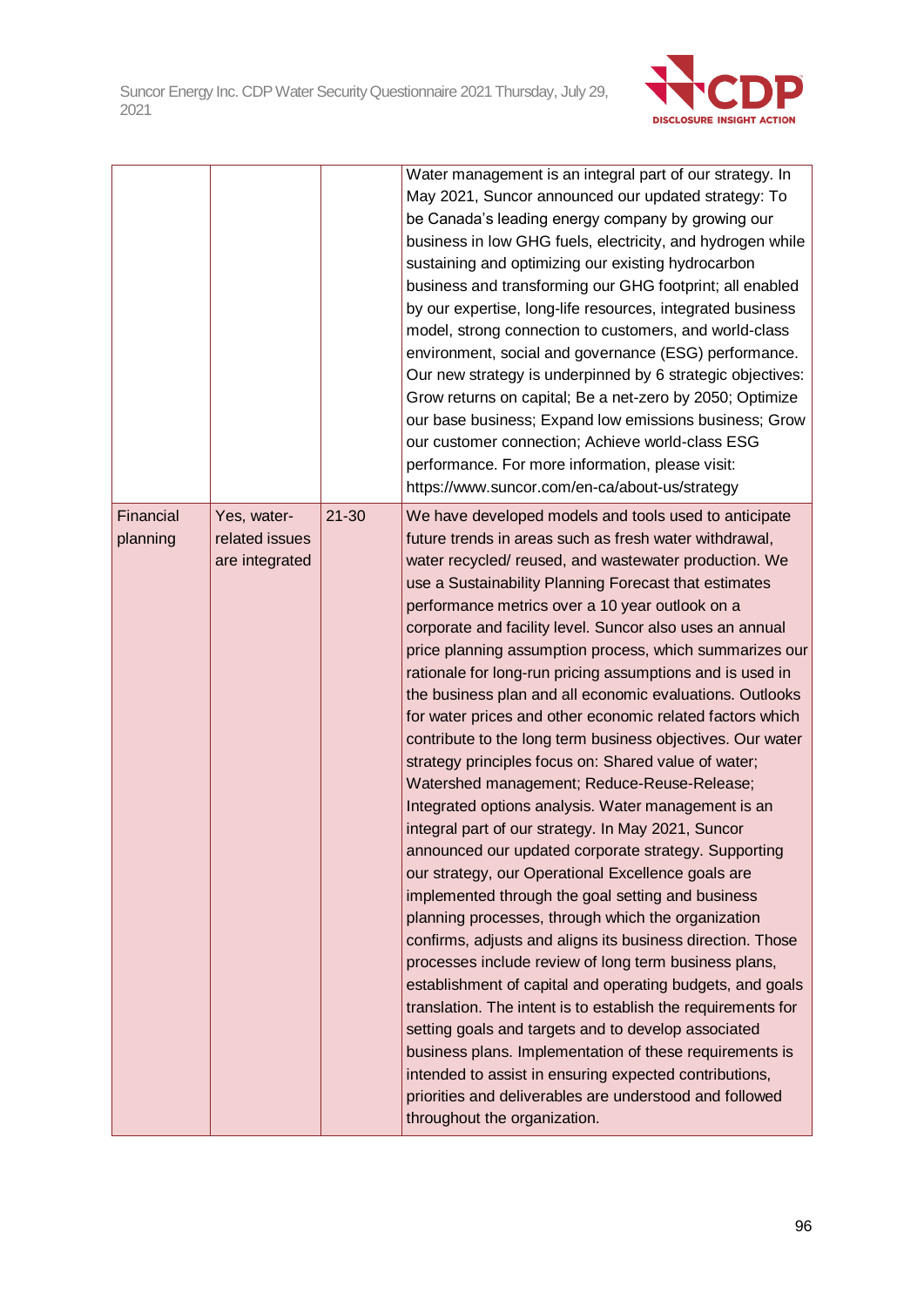

## **W7.2**

## **(W7.2) What is the trend in your organization's water-related capital expenditure (CAPEX) and operating expenditure (OPEX) for the reporting year, and the anticipated trend for the next reporting year?**

**Row 1**

**Water-related CAPEX (+/- % change)**

**Anticipated forward trend for CAPEX (+/- % change)**

**Water-related OPEX (+/- % change)**

**Anticipated forward trend for OPEX (+/- % change)**

### **Please explain**

Suncor's accounting system is not setup organizationally to attribute CAPEX and OPEX figures to water from across the company that meets the definitions provided by CDP in the guidance document. As such, any numbers Suncor would produce would be an estimate subject to significant error and not useful for a year over year comparison.

## **W7.3**

### **(W7.3) Does your organization use climate-related scenario analysis to inform its business strategy?**

|     | Use of<br>climate-<br>related<br>scenario<br>analysis | <b>Comment</b>                                                                                                                                                                                                                                                                                                                                                                                                                                                                                                                                                                                                                                                                                                                                                                           |
|-----|-------------------------------------------------------|------------------------------------------------------------------------------------------------------------------------------------------------------------------------------------------------------------------------------------------------------------------------------------------------------------------------------------------------------------------------------------------------------------------------------------------------------------------------------------------------------------------------------------------------------------------------------------------------------------------------------------------------------------------------------------------------------------------------------------------------------------------------------------------|
| Row | <b>Yes</b>                                            | We use three energy future scenarios to 2050 (substantially based on the IHS<br>Markit Autonomy, Rivalry and Discord scenarios) and a 2°C scenario to 2100<br>to test and assess the resiliency of our business strategy against inherent<br>uncertainty. Suncor has developed models and tools that allow us to<br>understand available water quantity and quality at the local level. This<br>analysis involves risk assessment, sustainability forecasting and some<br>business unit/regional level scenario analysis, which helps inform future<br>business planning. However; these models/tools are being developed to<br>capture basin level projections that would better inform local water risks.<br>Suncor is actively working on understanding and integrating water related |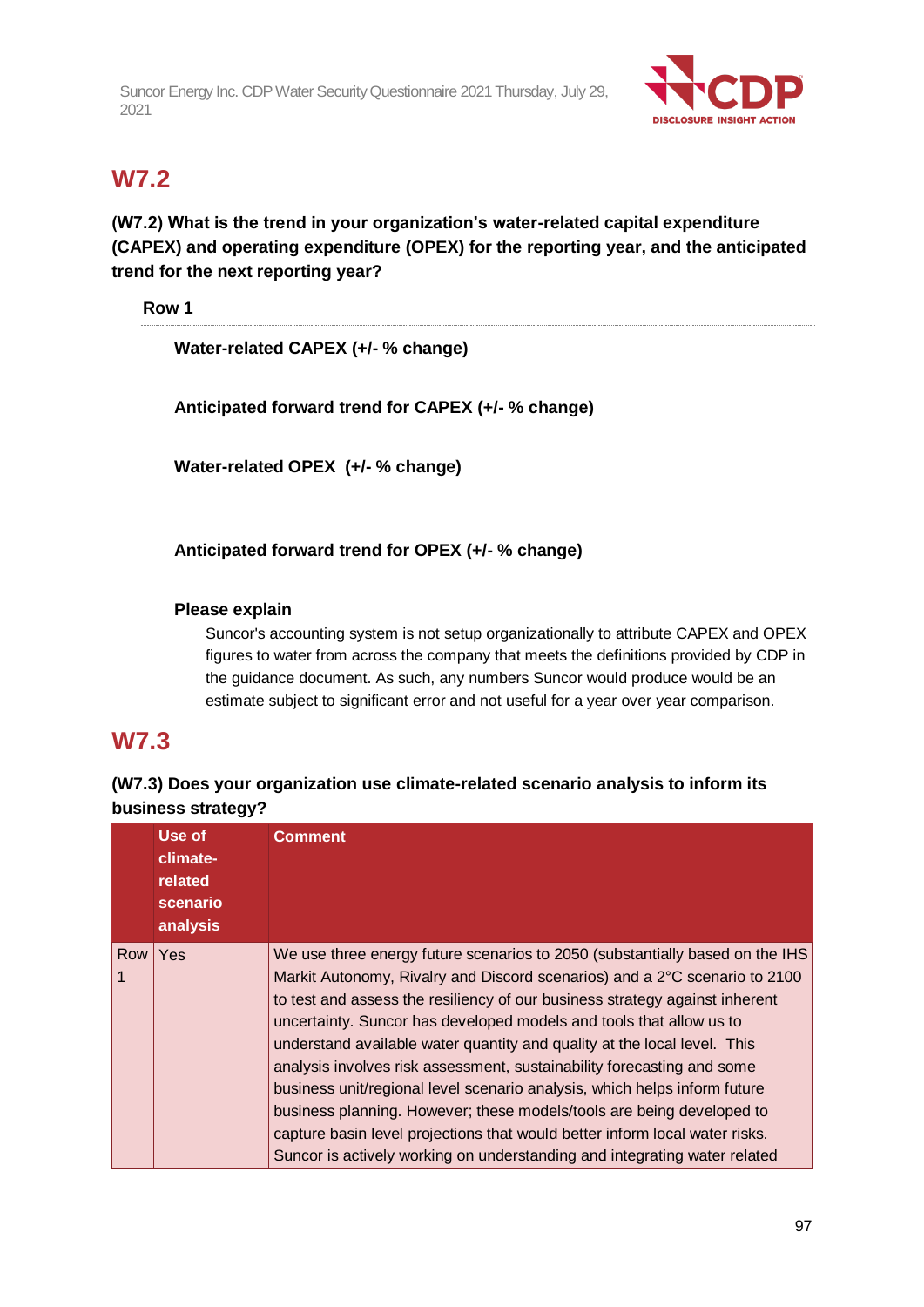

|  | scenario analysis in the corporate climate related scenario analysis, which will |
|--|----------------------------------------------------------------------------------|
|  | help inform business strategy.                                                   |

## **W7.3a**

### **(W7.3a) Has your organization identified any water-related outcomes from your climate-related scenario analysis?**

No

## **W7.4**

**(W7.4) Does your company use an internal price on water?**

**Row 1**

**Does your company use an internal price on water?**

Yes

### **Please explain**

Suncor uses an annual Planning Price Assumption (PPA) process, which summarizes Suncor's rationale for long-run pricing assumptions and is used in the business plan and all economic evaluations, including a price on water. Water management is an integral part of our strategy. In May 2021, Suncor announced our updated corporate strategy. Supporting our strategy, our Operational Excellence goals are implemented through the goal setting and business planning processes, through which the organization confirms, adjusts and aligns its business direction. Those processes include review of long term business plans, establishment of capital and operating budgets, and goals translation. The intent is to establish the requirements for setting goals and targets and to develop associated business plans. Implementation of these requirements is intended to assist in ensuring expected contributions, priorities and deliverables are understood and followed throughout the organization.

# **W8. Targets**

## **W8.1**

**(W8.1) Describe your approach to setting and monitoring water-related targets and/or goals.**

|     | <b>Levels for</b><br>targets and/or corporate<br>goals | <b>Monitoring at</b><br>level | Approach to setting and monitoring targets and/or goals         |
|-----|--------------------------------------------------------|-------------------------------|-----------------------------------------------------------------|
| Row | <b>Business level</b>                                  | None are                      | Aligned with our purpose, our culture of operational discipline |
| ∣ 1 | specific targets   monitored at                        |                               | and continuous improvement guides how we manage our             |
|     | and/or goals                                           | corporate level               | water use, reduce our impacts, and protect the environment.     |
|     |                                                        |                               | Suncor is committed to water stewardship in the areas where     |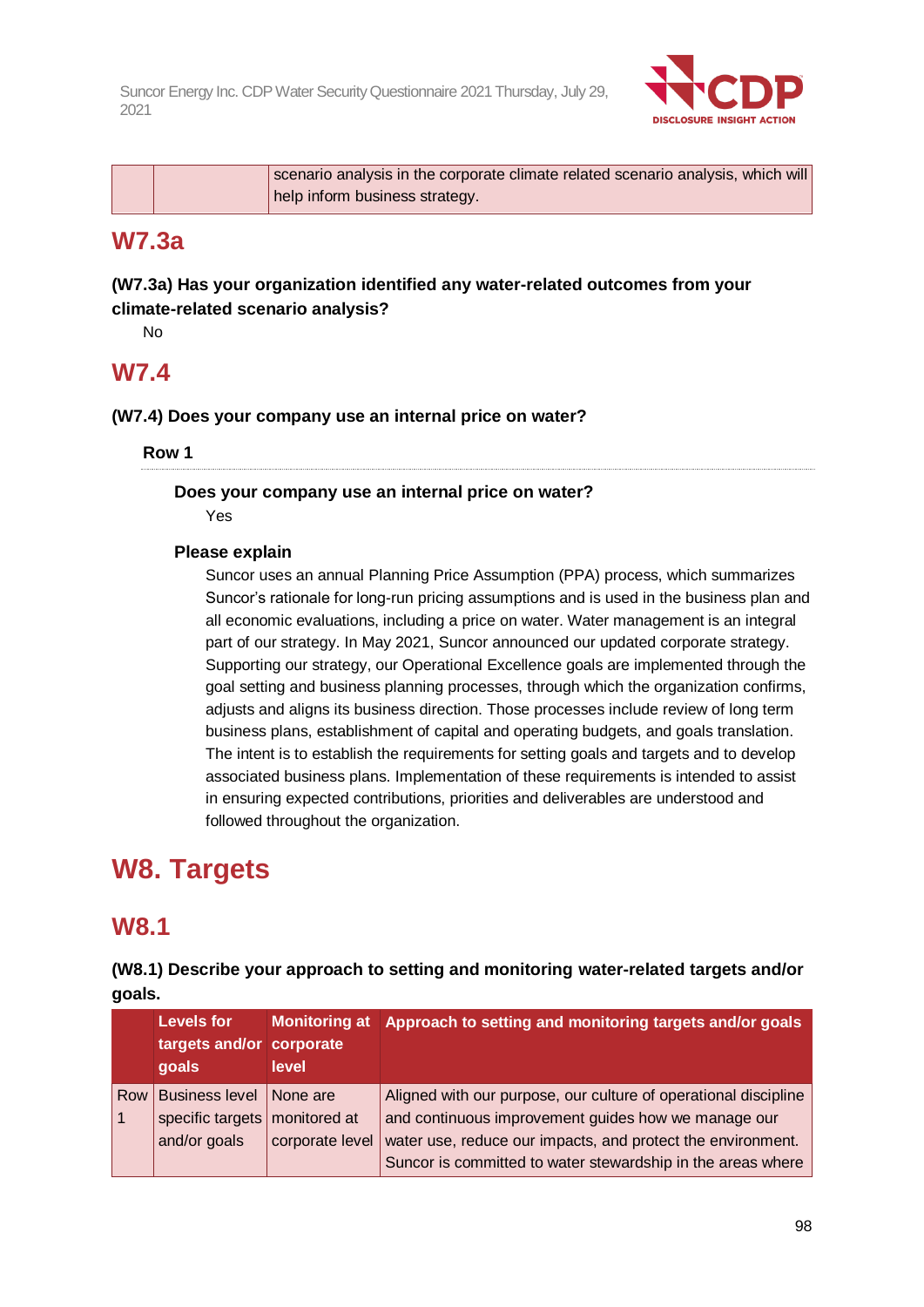

| <b>Activity level</b> | we operate and we continue to develop a framework that will   |
|-----------------------|---------------------------------------------------------------|
| specific targets      | allow us to more align with our strategic objectives and      |
| and/or goals          | meaningfully focus our future water management efforts on     |
| Site/facility         | those specific to each asset and the watersheds within which  |
| specific targets      | they operate.                                                 |
| and/or goals          |                                                               |
|                       | Targets and goals are influenced by Canada's Oil Sands        |
| Basin specific        | Innovation Alliance (COSIA), whose members including          |
| targets and/or        | Suncor are oil sands producers focused on accelerating the    |
| goals                 |                                                               |
|                       | pace of improvement in environmental performance in           |
|                       | Canada's oil sands through collaborative action and           |
|                       | innovation.                                                   |
|                       | Through COSIA we strive to contribute to achieving the        |
|                       | alliance's two Water Performance Goals, which are focused     |
|                       | on reducing freshwater use in the oil sands. The two targets  |
|                       | in place include:                                             |
|                       | • Reduce freshwater use and intensity by 50% by 2022.         |
|                       | • Reduce the net water use intensity from the Athabasca       |
|                       | River and its tributaries by 30% by 2022.                     |
|                       | Suncor provides annual water data and future forecasted       |
|                       | data for all sites that operate within the Athabasca River    |
|                       | Basin. The COSIA working group monitors and reports           |
|                       | annual progress towards these goals.                          |
|                       |                                                               |
|                       | Targets and goals are addressed through multi-stakeholder     |
|                       | working groups such as the Athabasca Watershed Council.       |
|                       | For the Oil Sands Mining Water Management Agreement for       |
|                       | 2019-2020, Suncor agreed to cumulatively limit withdrawals    |
|                       | from the Athabasca River. Suncor set and stewarded towards    |
|                       | net instantaneous withdrawals to align with the weekly flow   |
|                       | triggers and cumulative water use limits of the Surface Water |
|                       | Quantity Management Framework (SWQMF).                        |
|                       |                                                               |
|                       |                                                               |
|                       | Targets and goals are also influenced by the Alberta Energy   |
|                       | Regulator's (AER) new oil sands directive, the Fluid Tailings |
|                       | Management for Oil Sands Mining Projects (Directive 085).     |
|                       | This regulation includes tailings management plan application |
|                       | and tailings performance reporting requirements aligned with  |
|                       | the government's Tailings Management Framework. This          |
|                       | inventory is tracked through annual assessments and           |
|                       | monitoring of bitumen production rates and fluid tailings     |
|                       | treatment rates.                                              |
|                       |                                                               |
|                       | In Situ facilities targets and goals are also influenced by   |
|                       | Alberta's Water Conservation and Allocation Policy and the    |
|                       | Alberta Energy Regulator's Directive 081 during the design    |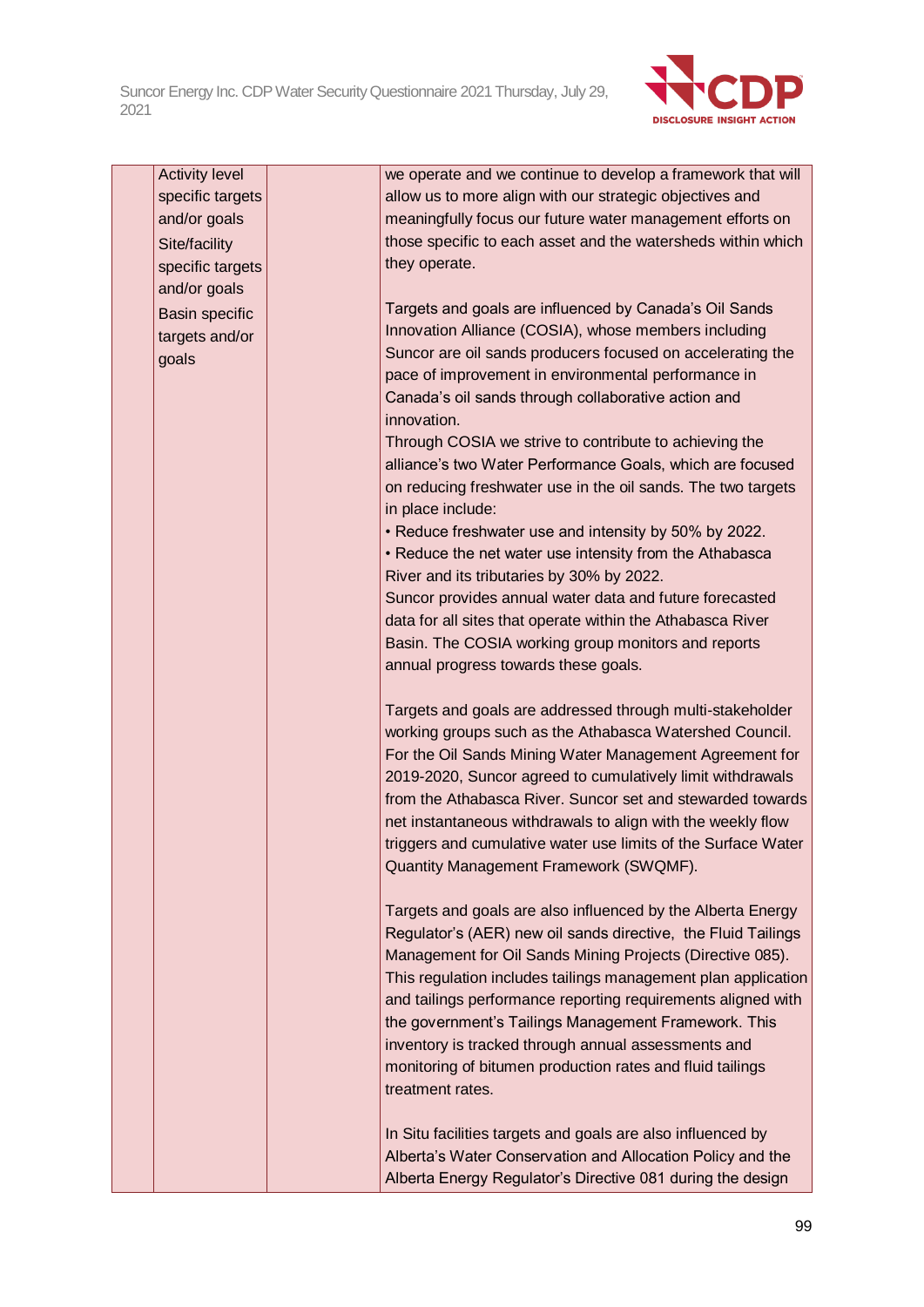

|  | and operations of the facilities. The Policy and Directive |
|--|------------------------------------------------------------|
|  | require Suncor to continuously improve enhanced recovery   |
|  | methods and practices at our In Situ projects, while       |
|  | minimizing the use of high-quality non-saline water by     |
|  | recycling produced water efficiently and using alternative |
|  | water sources where possible.                              |

# **W9. Verification**

## **W9.1**

**(W9.1) Do you verify any other water information reported in your CDP disclosure (not already covered by W5.1a)?**

No, we do not currently verify any other water information reported in our CDP disclosure

# **W10. Sign off**

## **W-FI**

### **(W-FI) Use this field to provide any additional information or context that you feel is relevant to your organization's response. Please note that this field is optional and is not scored.**

**Forward-Looking Statements:** These responses contain certain forward-looking statements and forward-looking information (collectively, forward-looking statements) based on Suncor's current expectations, estimates, projections and assumptions that were made by Suncor in light of information available at the time these responses were prepared. Some of the forwardlooking statements may be identified by words like "expected", "will", "estimates", "could", "anticipates", "intends", "may", "forecasts", "potential", "strategy", "goal", "objective", "outlook", "target" and similar expressions. Forward-looking statements in these responses include references to: the expectation that certain models developed by Suncor anticipate future trends in areas such as fresh water withdrawal, water recycled/ reused, and wastewater production; the expectation that, to continue improving our environmental performance, Suncor uses a Sustainability Planning Forecast that estimates performance metrics over a 10 year outlook on a corporate and facility level; the expectation that continued monitoring of the watersheds will help us adapt and continue to take appropriate actions to reduce our water footprint; the expectation that continued exploration and implementation of local initiatives will result in more efficient water use; the expectation that maturing relationships with a diverse range of suppliers is important as Suncor looks to move our company and industry from supply arrangements that are transactional in nature to partnerships that are more strategic and to leverage our collective strengths to amplify innovation and drive sustainability performance; the expectation that, if there is no water release policy and regulatory framework in place, we are unable to treat and release oil sands mine water by our containment pinch-point which would require \$2B-\$1B in investment in other water management projects, such as construction a water treatment plant, sub-surface injection options or building additional containment/water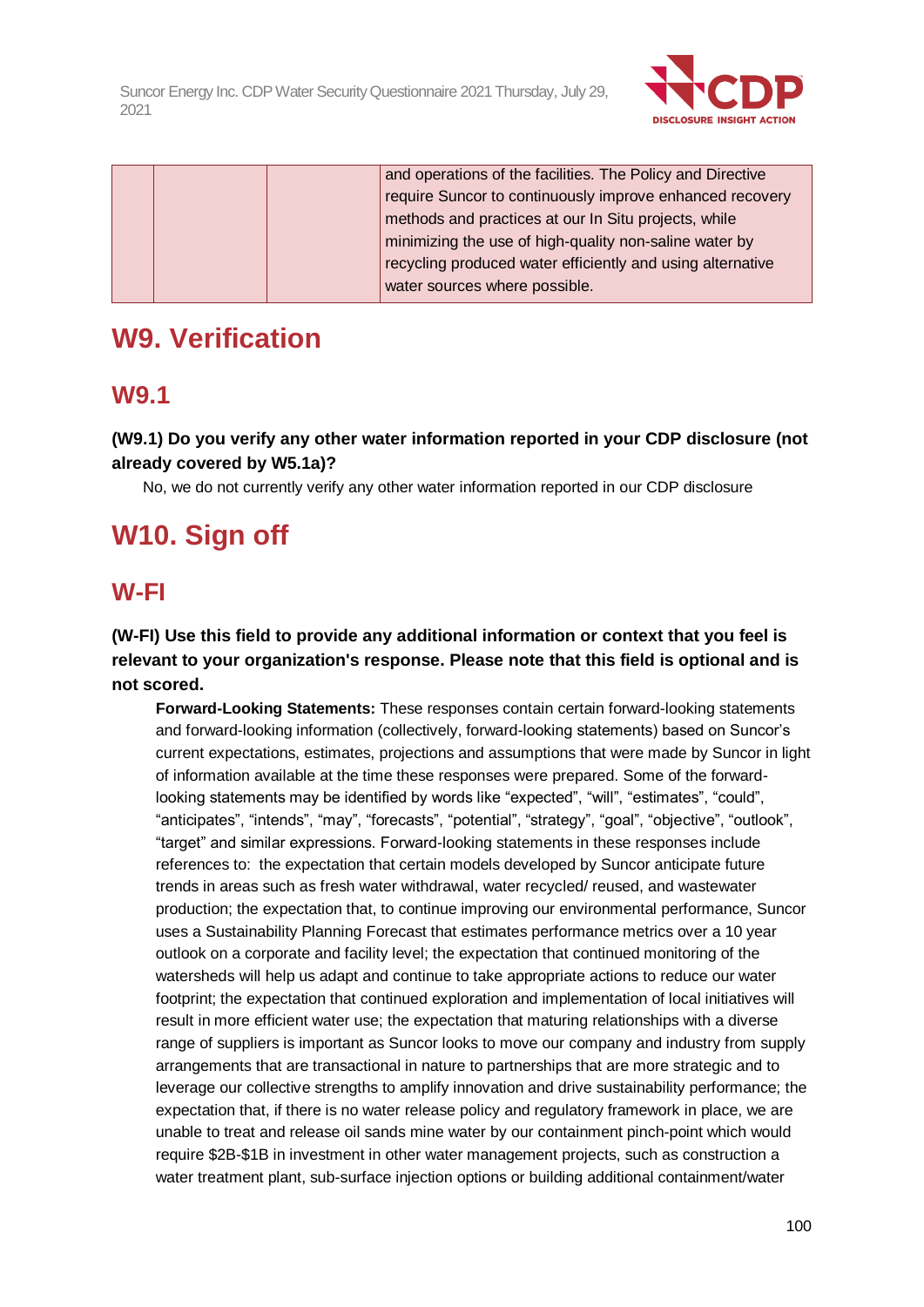

storage, which would also extend the timeframe for reclamation and impact extraction efficiencies resulting in additional costs; the belief that ongoing and future construction phases at Commerce City will enable us to strive to continuously improve our environmental performance as well as meet increasingly tightening regulations related to wastewater treatment and discharge the expectation that produced water treatment pilot project with COSIA has potential to improve the reliability and efficiency of in situ water treatment operations in an effort to reduce water usage; our strategic goal to be Canada's leading energy company by growing our business in low GHG fuels, electricity, and hydrogen while sustaining and optimizing our existing hydrocarbon business and transforming our GHG footprint; the belief in the 6 strategic objectives of the new strategy: to grow returns on capital; to be a netzero by 2050; to optimize our base business; to expand low emissions business; to grow our customer connection; and to achieve world-class ESG performance; the belief that our work toward understanding and integrating water related scenario analysis in the corporate climate related scenario analysis will help inform business strategy.

Forward-looking statements are not guarantees of future performance and involve a number of risks and uncertainties, some that are similar to other oil and gas companies and some that are unique to our company. Suncor's actual results may differ materially from those expressed or implied by our forward-looking statements and you are cautioned not to place undue reliance on them. Suncor's Management's Discussion & Analysis for the second quarter of 2021 and its most recently filed Annual Information Form/Form 40-F, Annual Report to Shareholders and other documents it files from time to time with securities regulatory authorities describe the risks, uncertainties, material assumptions and other factors that could influence actual results and such factors are incorporated herein by reference. Copies of these documents are available without charge from Suncor or by referring to the company's profile on SEDAR at sedar.com or EDGAR at sec.gov. Except as required by applicable securities laws, Suncor disclaims any intention or obligation to publicly update or revise any forward-looking statements, whether as a result of new information, future events or otherwise.

## **W10.1**

## **(W10.1) Provide details for the person that has signed off (approved) your CDP water response.**

|       | <b>Job title</b>                                  | <b>Corresponding job category</b>  |
|-------|---------------------------------------------------|------------------------------------|
| Row 1 | Martha Hall Findlay, Chief Sustainability Officer | Chief Sustainability Officer (CSO) |

## **W10.2**

**(W10.2) Please indicate whether your organization agrees for CDP to transfer your publicly disclosed data on your impact and risk response strategies to the CEO Water Mandate's Water Action Hub [applies only to W2.1a (response to impacts), W4.2 and W4.2a (response to risks)].**

No